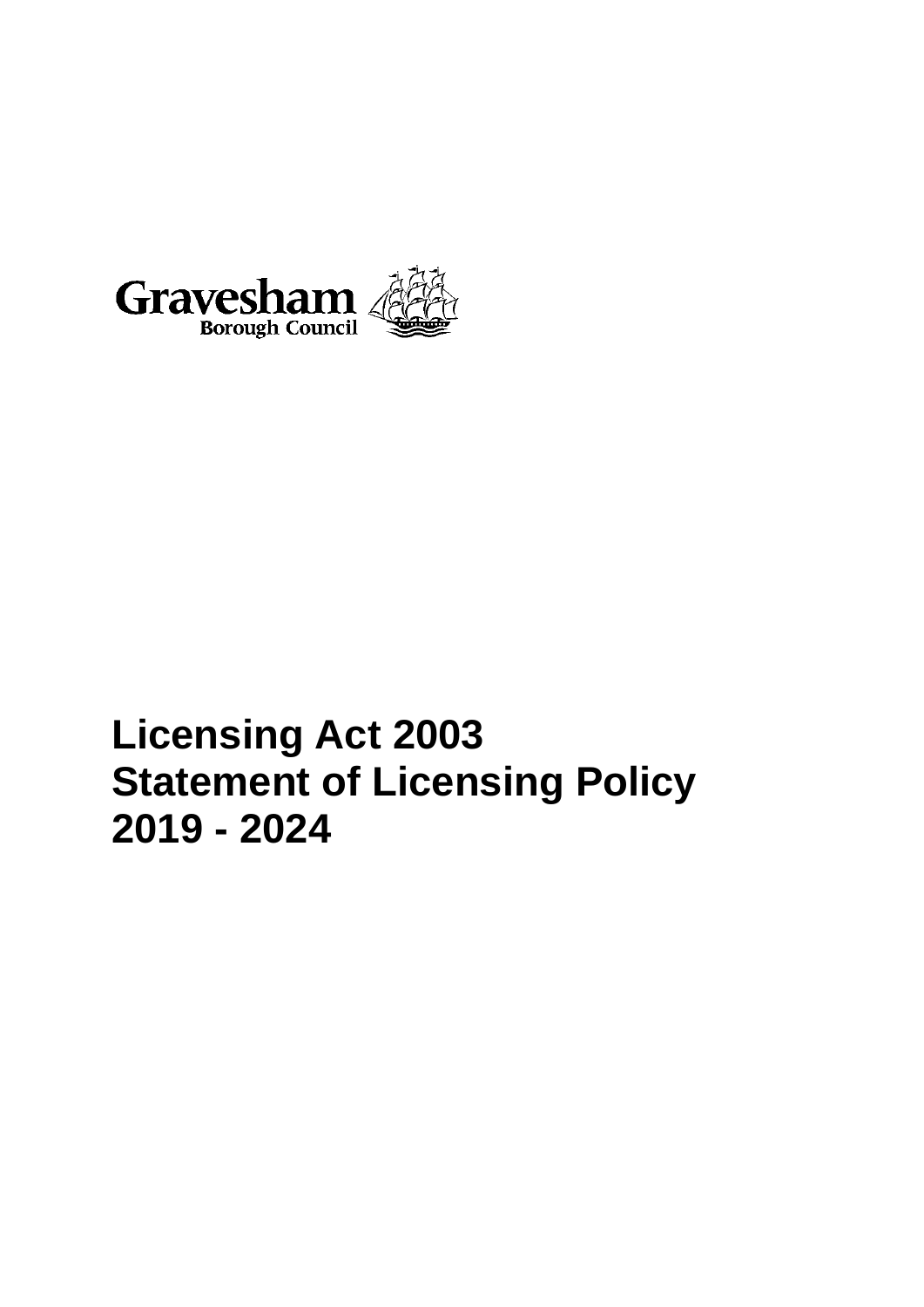## **CONTENTS**

| <b>HEADING</b>                                                                         | PAGE NO.       |
|----------------------------------------------------------------------------------------|----------------|
| Introduction                                                                           | 3              |
| Legal Background                                                                       | $\overline{4}$ |
| Scope of the policy                                                                    | 5              |
| <b>Frequency of Policy Change</b>                                                      | 5              |
| <b>Licensing Objectives</b>                                                            | 5              |
| <b>Personal Licences</b>                                                               | 5              |
| Removal of requirement for a Designated Premises Supervisor in<br>a Community Premises | 6              |
| <b>Temporary Event Notices</b>                                                         | 6              |
| Premises Licences, Club Premises Certificates & Provisional<br><b>Statements</b>       |                |
| Application<br>$\bullet$                                                               | 7              |
| Consultation<br>$\bullet$                                                              | 8              |
| <b>Responsible Authorities</b><br>$\bullet$                                            | 8              |
| Weight of Police Evidence<br>$\bullet$                                                 | 9              |
| <b>Protection of Children</b><br>$\bullet$                                             | 9              |
| Determination of Applications<br>$\bullet$                                             | 10             |
| Conditions                                                                             | 11             |
| Location of Premises and Licensing Hours                                               | 11             |
| Consideration of the Impact of Licensed Activities                                     | 12             |
| <b>Cumulative Impact Policy</b>                                                        | 13             |
| <b>Early Morning Restriction Orders</b>                                                | 15             |
| Late Night Levy                                                                        | 16             |
| <b>Suspension for Non-Payment</b>                                                      | 16             |
| Smoking                                                                                | 17             |
| <b>Adult Entertainment and Sexual Entertainment Venues</b>                             | 17             |
| Gaming machines within licensed premises                                               | 18             |
| Planning                                                                               | 19             |
| Enforcement                                                                            | 19             |
| <b>Persistent Sales to Children</b>                                                    | 19             |
| <b>Reviews</b>                                                                         | 20             |
| <b>Discharge of Functions</b>                                                          | 20             |
|                                                                                        |                |
| <b>APPENDIX 1 – Licensable Activities</b>                                              | 21             |
| APPENDIX 2 - Activities Exempt from Licensing Requirements                             | 22             |
| <b>APPENDIX 3 - Temporary Event Notices - Limitations</b>                              | 23             |
| APPENDIX 4 - Examples of Good Practice                                                 | 24             |
| APPENDIX 5 - Responsible Authorities                                                   | 41             |
| APPENDIX 6 - Pool of Example Conditions                                                | 44             |
| <b>APPENDIX 7 – Mandatory Conditions</b>                                               | 62             |
| APPENDIX 8 – Delegation of functions                                                   | 67             |
| <b>APPENDIX 9 - Enforcement Policy</b>                                                 | 68             |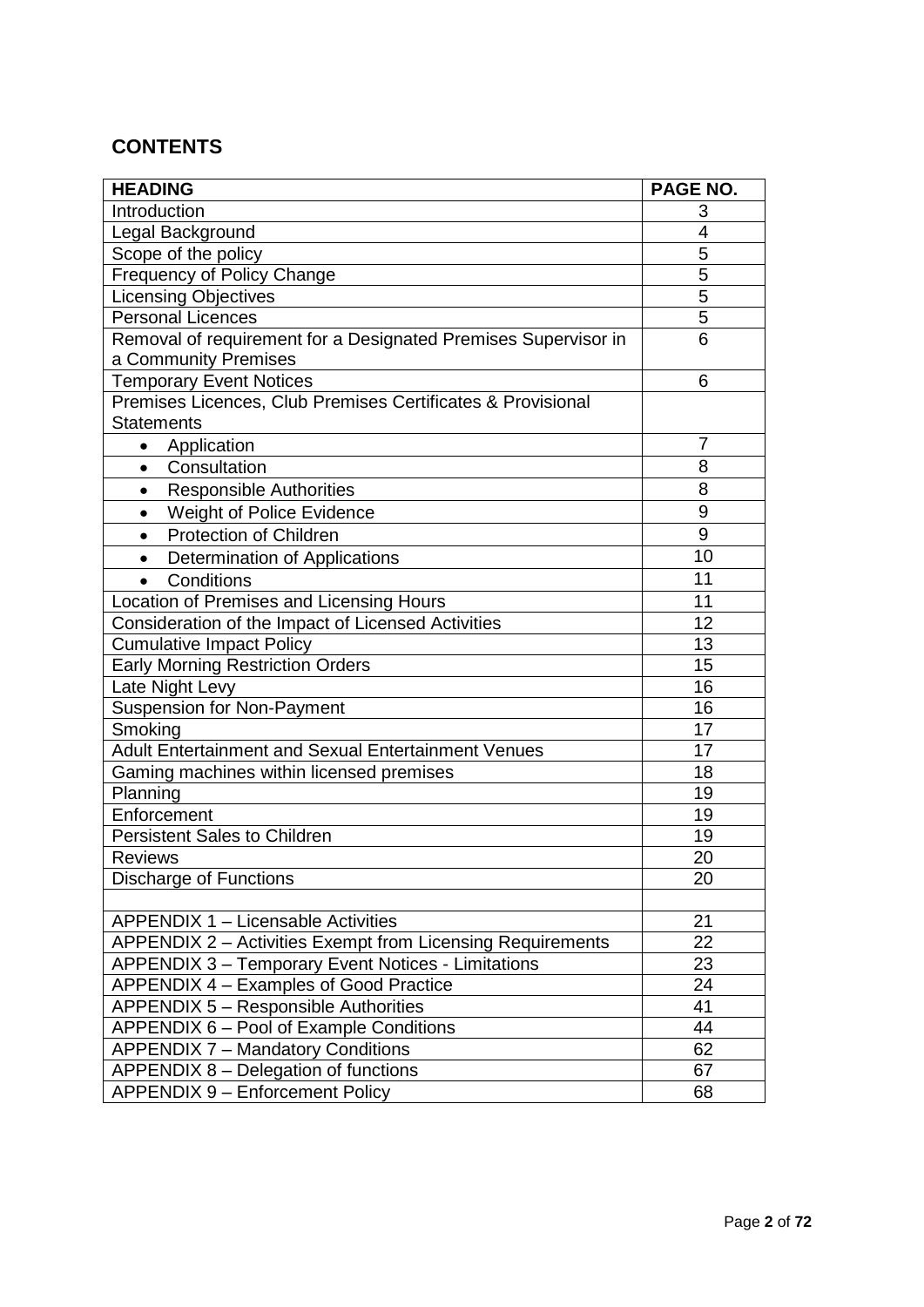## **Introduction**

1. Gravesham Borough Council is situated in the County of Kent, which contains 12 District Councils and 1 Unitary Authority in total. The 2011 Census shows that the borough has a population of 101,720 in around 40,000 households. The Council area is rural with a central town and 6 parishes. The areas are shown in the map below.



- 2. Gravesham Borough Council is the Licensing Authority under the Licensing Act 2003 (the licensing act). The Licensing Authority is responsible for granting premises licences, club premises certificates, temporary events notices and personal licences in the Borough of Gravesham in respect of licensable activities. Please see **Appendix 1** in respect of a list of licensable activities.
- 3. There are a number of other activities that are exempt from the licensing requirement; details of these are set out in **Appendix 2**.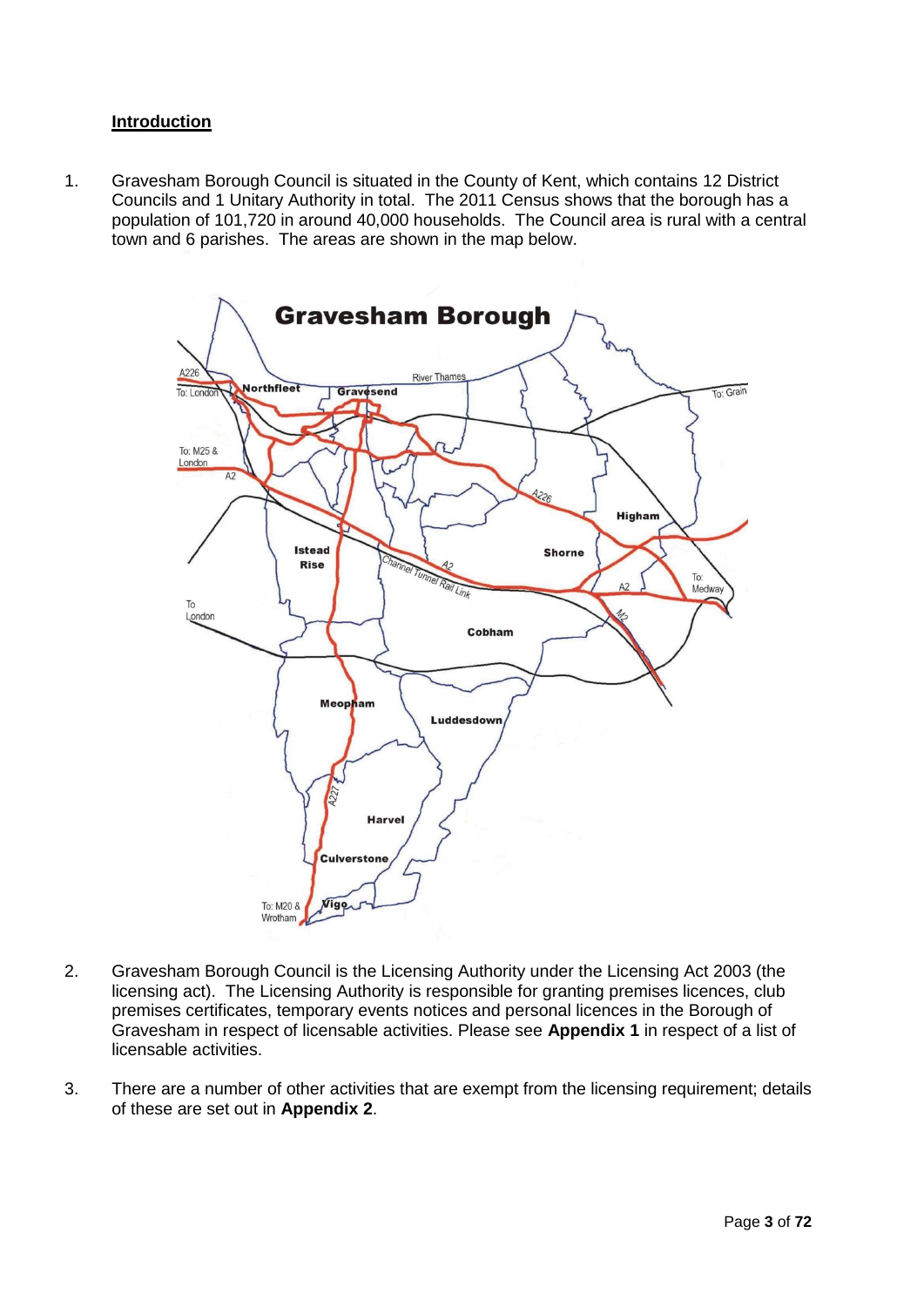## **Legal Background**

- 4. The Licensing Authority is required to publish a Statement Licensing Policy (the policy). This policy has been prepared and published in accordance with the provisions of the Licensing Act and the Guidance issued under section 182 of the licensing act.
- 5. In addition, in formulating this Policy Statement, the Licensing Authority has had regard to the provisions of the European Convention on Human Rights that everyone has the right to respect for his home and private life and that every person is entitled to the peaceful enjoyment of his possessions. The Human Rights Act 1998 makes it unlawful for a public authority to act in a way that is incompatible with a convention right. Consequently, an aim of this Policy Statement, particularly in relation to the decision-making process of the Council Corporation, is to ensure that a licensing decision does not breach such a right.
- 6. The Equality Act 2010 and prior legislation requires the Council to give due regard to the elimination of unlawful discrimination when exercising its public duties, to promote equality between people who share and do not share a particular protected characteristic and to promote good relations between people who share and who do not share a particular characteristic.
- 7. The Equality Act 2010 defines a number of protected characteristics and generally provides that no one should be discriminated against or subject to less favourable treatment on the basis of these characteristics. The characteristics are age, disability, ethnicity & race, gender, gender reassignment, marriage or civil partnership status, pregnancy or maternity status (including nursing mothers), religious or philosophical belief or non-belief and sexual orientation. It also ensures rights of access to everyday facilities and services and, in the context of disability, may require service providers to consider making permanent physical adjustments to their premises.
- 8. The Licensing Authority will expect licensees to be familiar with the contents of any codes of practice issued by the government under the Equality Act 2010.
- 9. The Licensing Authority has taken account of the provisions of the Crime and Disorder Act 1998. This requires local authorities to have regard to the likely effect of the exercise of their functions on crime and disorder in their area and to do all they can to prevent such crime and disorder.
- 10. The Policing and Crime Act 2009 introduced further powers for local authorities regarding the regulation of lap dancing and other sexual entertainment venues.
- 11. The Licensing Authority has taken account of the Police Reform and Social Responsibility Act 2011, the Deregulation Act 2015 and the Live Music Act 2012, which both brought in legislative changes to the Licensing Act 2003. The changes have been reflected in this policy.
- 12. The Licensing Act requires that licensing authorities consult with other responsible authorities and representatives of licensees of all types, together with representatives of local residents and businesses. The Licensing Authority will have regard to the views of these persons in the determination of policy and its periodic review.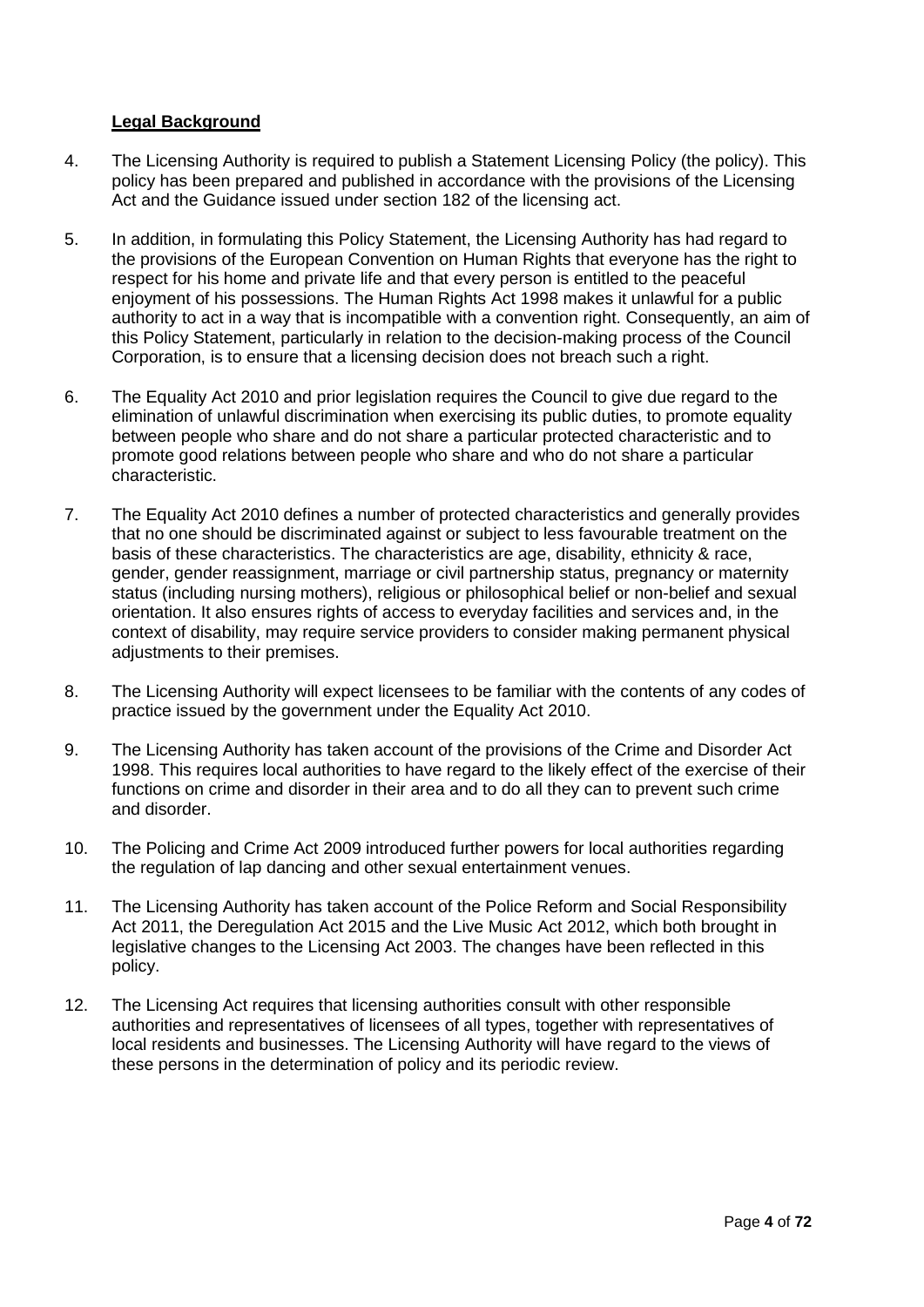## **Scope of Policy Statement**

- 13. This policy statement is to aid everybody on the application process, will be used as part of the decision-making process and covers:
	- i) new applications
	- ii) provisional statements
	- iii) transfers
	- iv) designated premises supervisor changes
	- v) variations
	- vi) temporary event notices
	- vii) personal licences
	- viii) renewals where applicable
	- ix) reviews of premises licence or club premises certificates

#### **Frequency of Policy Change**

- 14. Section 5 of the Licensing Act requires a Licensing Authority to prepare and publish a Statement of Licensing Policy at least every 5 years.
- 15. This policy and appendices may be amended, before the expiration of the five-year period, if there are changes in legislation or case law and the Licensing Authority deems it appropriate to make changes.
- 16. Only changes made to the main policy document will be consulted upon, any changes to the appendices will be at the Licensing Authorities discretion.

#### **Licensing Objectives**

- 17. In carrying out its licensing functions, the Licensing Authority will promote the licensing objectives set out in the Licensing Act. These are:
	- i) the prevention of crime and disorder
	- ii) public safety
	- iii) the prevention of public nuisance
	- iv) the protection of children from harm
- 18. To achieve these objectives, the Licensing Authority will use its full range of powers and engage all relevant responsibilities including its planning controls, transport controls, crime and disorder policies and powers. The Licensing Authority will enter into appropriate partnership arrangements, working closely with the Police, the Fire Authority, local businesses, community representatives and local people in meeting these objectives.

#### **Personal Licences**

- 19. The Licensing Authority recognises it has little discretion regarding the granting of personal licences. In general; provided an application has a qualification accredited by the Secretary of State or a certified equivalent, has the relevant proof of the right to live and work in the UK and does not have certain serious criminal convictions, the application is required to be granted.
- 20. If an applicant has a relevant conviction the police may oppose the application, in which case a hearing will be held.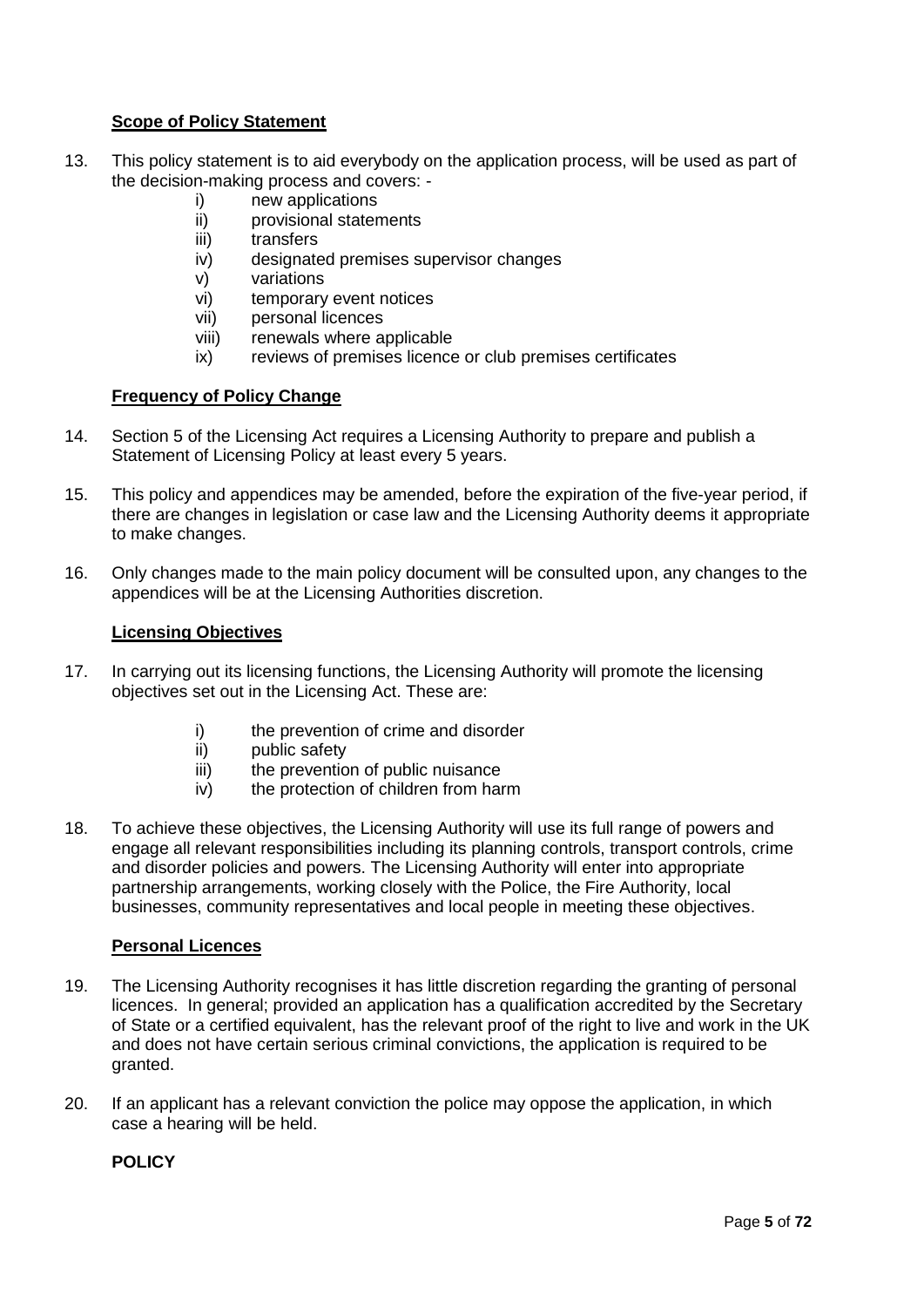21. At the hearing the Licensing Authority will consider carefully whether the refusal of the person's application would be in compliance with the licensing objectives. It will consider the seriousness and relevance of the disclosed conviction(s), the period that has elapsed since the offence(s) were committed and any mitigating circumstances. The Licensing Authority will refuse the application if it is satisfied that granting it would not promote the licensing objectives.

## **REASON**

22. Prevention of crime is both an objective of the Licensing Act 2003 and an important responsibility of the Licensing Authority under the Crime and Disorder Act 1998. A person holding a personal licence should be properly qualified and be able to assist the action against crime.

#### **Removal of the requirement for a Designated Premises Supervisor in a Community Premises**

23. The management committee of a community premises such as a church hall, village hall or community hall or other similar building can now 'opt out' of the requirement to have a designated premises supervisor when they either apply for a new premises licence or for the variation of an existing premises licence to include the sale/supply of alcohol. Also the management committee of a community premises with an existing premises can apply to vary the premises licence to remove the requirement for a designated premises supervisor without altering anything else.

#### **Temporary Event Notices (TEN)**

- 24. The Licensing Act provides for licensable activities to take place by way of a TEN, for events of less than 500 people at a time, with each event lasting for no more than 168 hours, following the notification of such events to the Authority. Only the Police and Environmental Health are able to object to a TEN if they are of the opinion the event is likely to undermine the licensing objectives.
- 25. Where the TEN is in order, the relevant fee paid, the event falls within the prescribed limits and there has been no objection from the police or environmental health on the basis of any of the four licensing objectives, the Local Authority will record the notice in its register and send an acknowledgement to the premises user (which may be given electronically).
- 26. If the Licensing Authority receives an objection notice from the police or environmental health that is not withdrawn, it must, in the case of standard TEN only, hold a hearing to consider the objection (unless all parties agree that this unnecessary). The licensing committee may decide to allow the licensable activities to go ahead as stated in the notice. If the notice is in connection with licensable activities at licensed premises, the Licensing Authority may also impose one or more of the existing licence conditions on the TEN (insofar as such conditions are not inconsistent with the event) if it considers that this is appropriate for the promotion of the licensing objectives. If the authority decides to impose conditions, it must give notice to the premises user that includes a statement of conditions and provide a copy to each relevant party. Alternatively, it can decide that the event would undermine the licensing objectives and should not take place. In this case, the Licensing Authority must give a counter notice.
- 27. If the Licensing Authority received an objection notice in relation to a Late TEN from the police or environmental health, that is not withdrawn, the Licensing Authority will issue a counter notice, which prevents the event from taking place.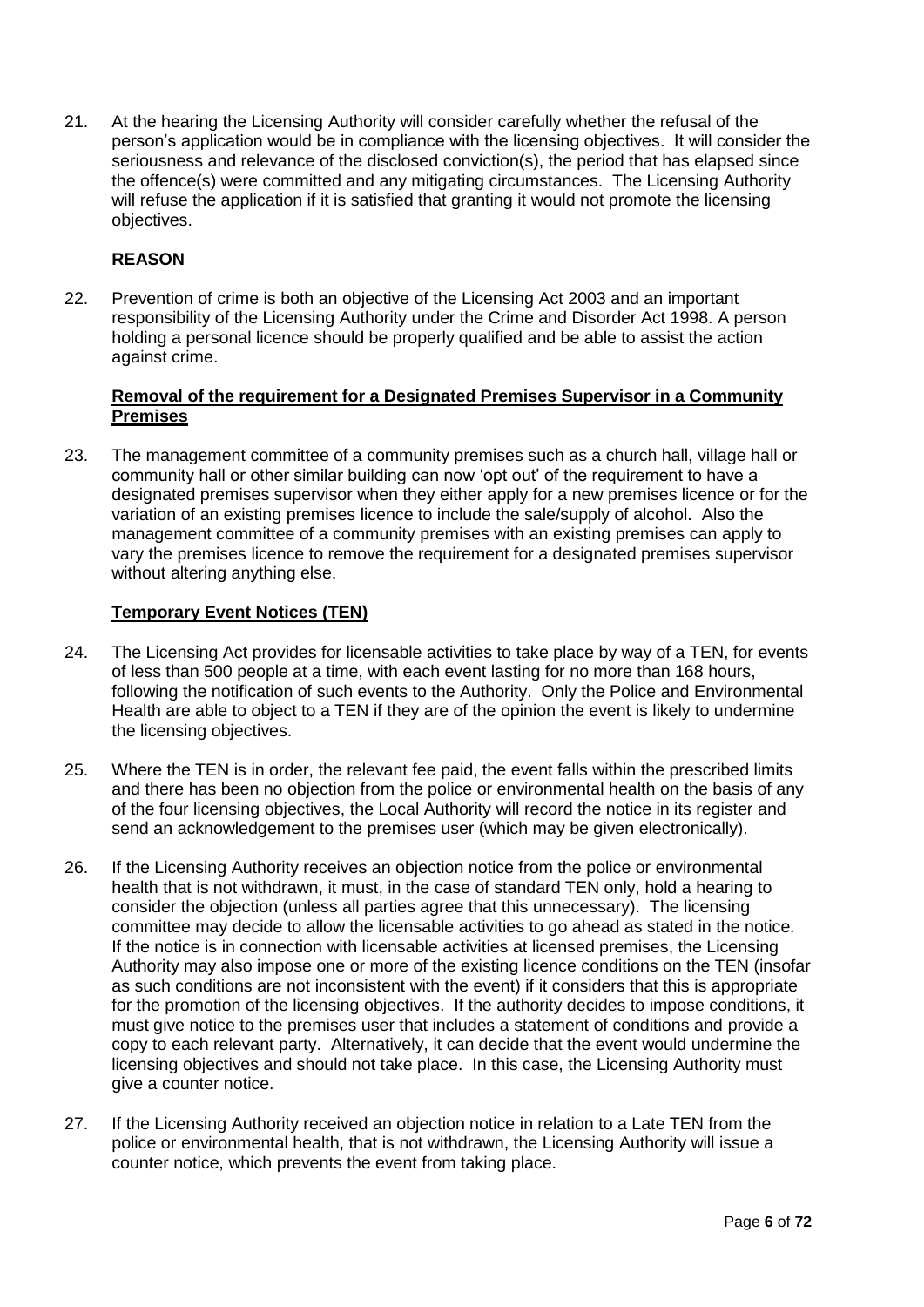28. The Licensing Authority must check that the limitations set down in the Act are being observed and intervene if they are not. These can be found in **Appendix 3**

#### **Premises Licences, Club Premises Certificates and Provisional Statements**

#### **Application**

## **POLICY**

- 29. When applications for a new premises licence or club premises certificate, or a variation of these licences, or a provisional statement are submitted the applicant is required to produce an operating schedule to accompany their application. In completing the operating schedule, applicants should set out in some detail how they intend to run the premises in order to promote the four licensing objectives. Applicants are expected to have regard to this statement of licensing policy when completing their operating schedules.
- 30. The Licensing Authority has produced an Example of Good Practice for Licensed Premises to assist applicants in completing their operating schedules for the promotion of the four licensing objectives. This document forms part of the statement of licensing policy and is attached as **Appendix 4** to this document. The Licensing Authority will expect all applicants to have regard to the Examples of Good Practice and to make a positive commitment to preventing problems from occurring at their premises; however doing so is not a requirement of the Act.
- 31. There should be comprehensive facilities and access for people with disabilities. The Licensing Authority will, therefore, expect the needs of disabled people to be addressed in the operating schedule.
- 32. Disabled people should not be treated in a less advantageous way than non-disabled people. In addition, there are responsibilities under the Equality Act 2010 and prior legislation that place statutory duties on licensees to ensure that such facilities cater for everyone's needs.

#### **REASON**

- 33. A proactive and preventative approach is a key aspect of good management at licensed premises.
- 34. One of the greatest irritations to residents is the excessive noise escaping from licensed premises, especially when trying to sleep. Noise escaping from premises may preclude the grant of a licence or constitute grounds for the review of any licence previously granted. There might also be need for a Noise Abatement notice to be issued under the Environmental Protection Act 1990.
- 35. There can be little doubt that a well-managed licensed venue can benefit the local community. However, there is clearly a risk of local residents being disturbed, particularly if the venue is open late at night because people leaving the premises can be a significant problem in the early hours. Customers may be less inhibited about their behaviour and may be unaware of the noise they are creating.
- 36. Public safety is about protecting the safety and the lives of patrons. It is the wish of the Licensing Authority that anyone visiting a licensed venue in the borough can do so in complete safety and premises may be inspected to ensure that they have been constructed with safety in mind and are well managed and maintained.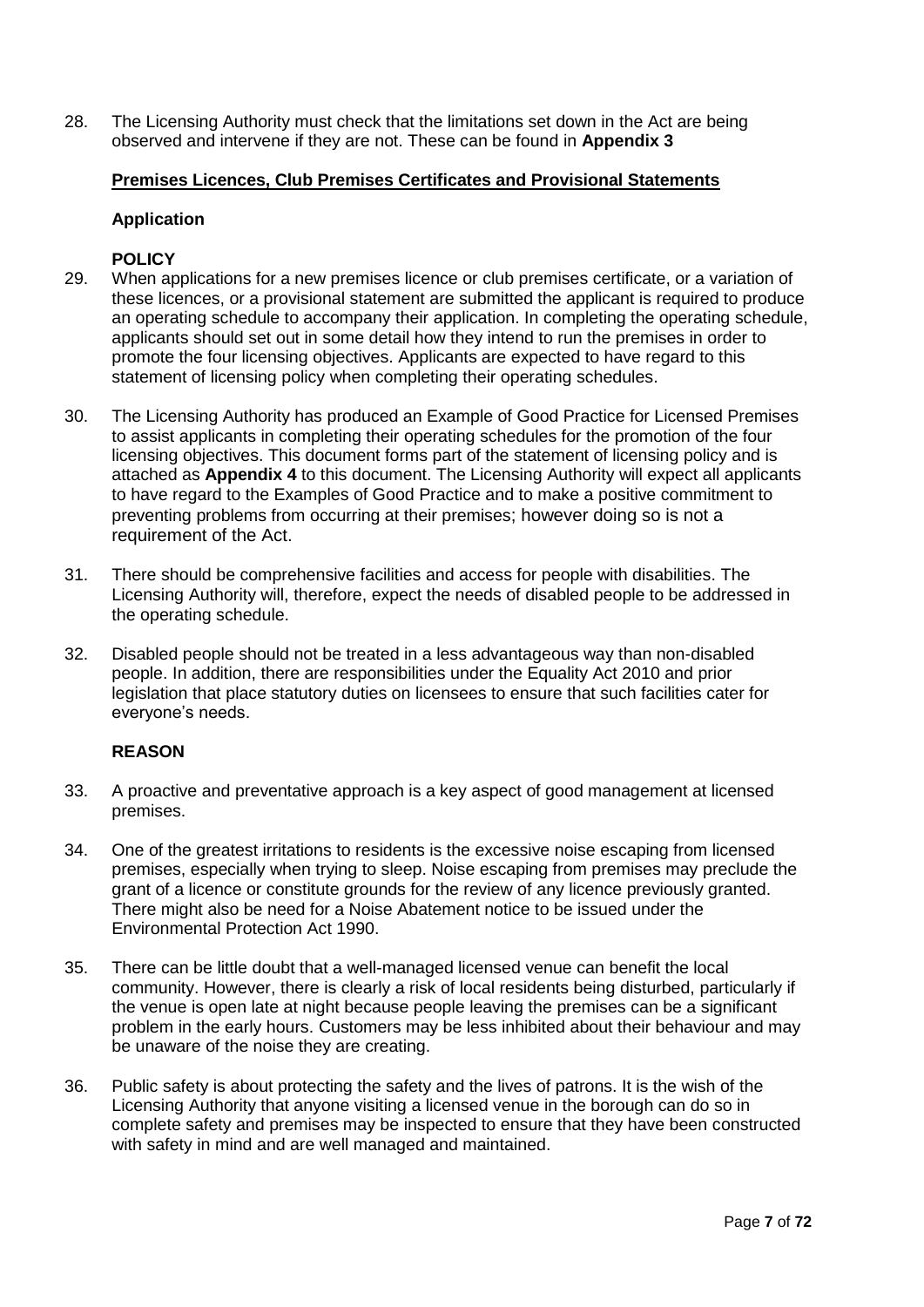## **Consultation**

## **POLICY**

- 37. The Licensing Authority will advertise all new licence applications and applications to vary existing licences on the Licensing Authority web site.
- 38. Representations must be relevant and not vexatious or frivolous. To be relevant the representation will be accepted if it relates to the likely effect of the grant of a licence on the promotion of at least one of the objectives. In other words representations should relate to the impact of licensable activities, carried out at the premises, on the objectives. Representations based on vague references to what may or may not happen if the licence is granted, will almost certainly not be considered relevant.
- 39. Any person, body or business will be able to make a relevant representation in relation to premises, regardless of their geographic proximity.
- 40. Businesses, residents and bodies will be entitled to make representations against or for a new or existing premises licence. However, they will need to demonstrate that their representations relate to the promotion of one or more of the licensing objectives. A representation submitted on the basis of local competition would not be relevant and may be considered 'vexatious' by the Licensing Authority.
- 41. Representations that are founded in whole or in part on stereotypical comments that are based on nothing more than the race, religion, sex or sexuality of any group of people will be treated as vexatious and not considered relevant representations.

## **REASON**

42. The grant of a licence could have a significant impact on the lives or businesses of those living or working in the area around the premises for which a licence is sought. It is only right, therefore, that all those likely to be affected by an application are made aware of it and of the opportunity to make representations.

## **Responsible Authorities**

- 43. Responsible authorities are public bodies that are entitled to make relevant representations to the Licensing Authority in relation to the application for the grant, variation in either electronic or hard copy format. Each responsible authority has equal standing under the 2003 Act and may act independently without waiting for representations from any other responsible authority.
	- i) The chief officer of police
	- ii) The fire authority
	- iii) The health and safety authority
	- iv) The local planning authority
	- v) The environmental health authority
	- vi) Bodies recognised as being responsible for protection of children from harm
	- vii) Trading standards officers
	- viii) Licensing Authority
	- ix) Local health bodies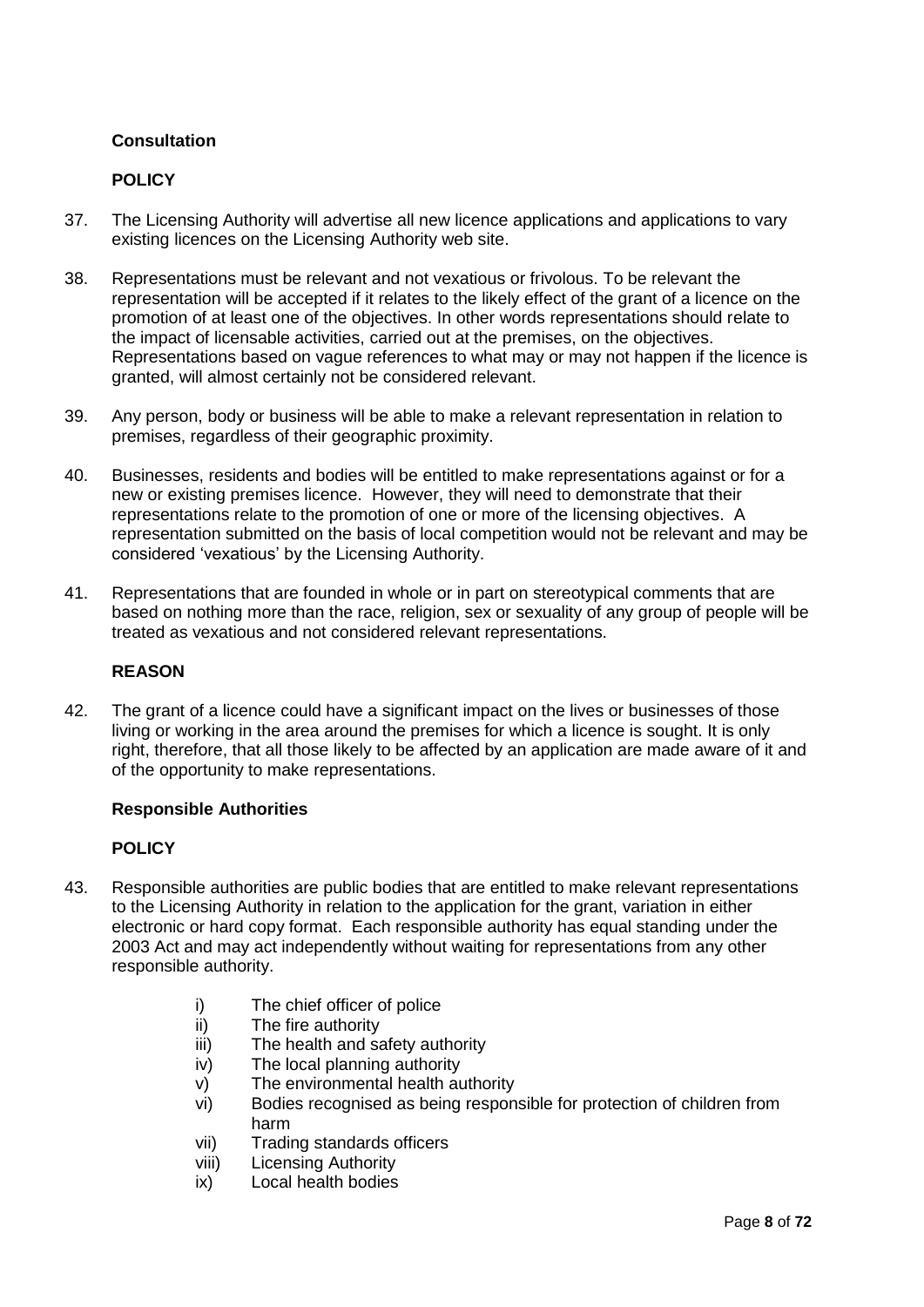- x) The Home Office (Immigration Enforcement)
- 44. The responsible authorities will seek to liase with applicants to achieve a satisfactory outcome for all involved wherever possible. Please see **Appendix 5** for their contact details.
- 45. Where an applicant considers that representations may be likely or probable, it is recommended that the applicant discuss the proposal with the responsible authorities prior to submitting their application.
- 46. Applicants are not required to seek the views of responsible authorities before formally submitting their application but co-operation with them, local residents and businesses is encouraged before submission of the application to minimise the scope for disputes.

- 47. Once an application has been lodged, there are statutory timescales imposed upon the application and determination process, which restrict the opportunity for responsible authorities, local residents, businesses and the applicant or their representative to have the relevant discussions, liaison and mediation.
- 48. The Licensing Authority has allocated the different responsibilities to different officers so that the officers acting for the responsible authority will not be involved in the licensing application and the decision making processes. Licensing authorities are not expected to act as responsible authorities on behalf of other parties (for example, local residents, local councillors or community groups) although there are occasions where the authority may decide to do so to promote the licensing objectives in exceptional circumstances.
- 49. Heath bodies may hold information, which other responsible authorities do not, but which would assist a Licensing Authority in exercising its functions. For example, drunkenness can lead to accidents and injuries from violence, resulting in attendances at emergency departments and the use of ambulance services. Such information would be relevant to the public safety objective and in some cases the crime and disorder objective.

#### **Weight of Police Evidence**

## **POLICY**

50. The police have a key role in managing the night-time economy and should have good working relationships with those operating in their local area. The police should be the Licensing Authority's main source of advice on matters relating to the promotion of the crime and disorder licensing objective, but may also be able to make relevant representations with regards to the other licensing objectives if they have evidence to support such representations. The Licensing Authority should accept all reasonable and proportionate representations made by the police unless the authority has evidence that to do so would not be appropriate for the promotion of the licensing objectives. However, it remains incumbent on the police to ensure that their representations can withstand the scrutiny to which they would be subject at a hearing.

#### **REASON**

51. In their role as a responsible authority, the police are an essential source of advice and information on the impact and potential impact of licensable activities, particularly on the crime and disorder objective.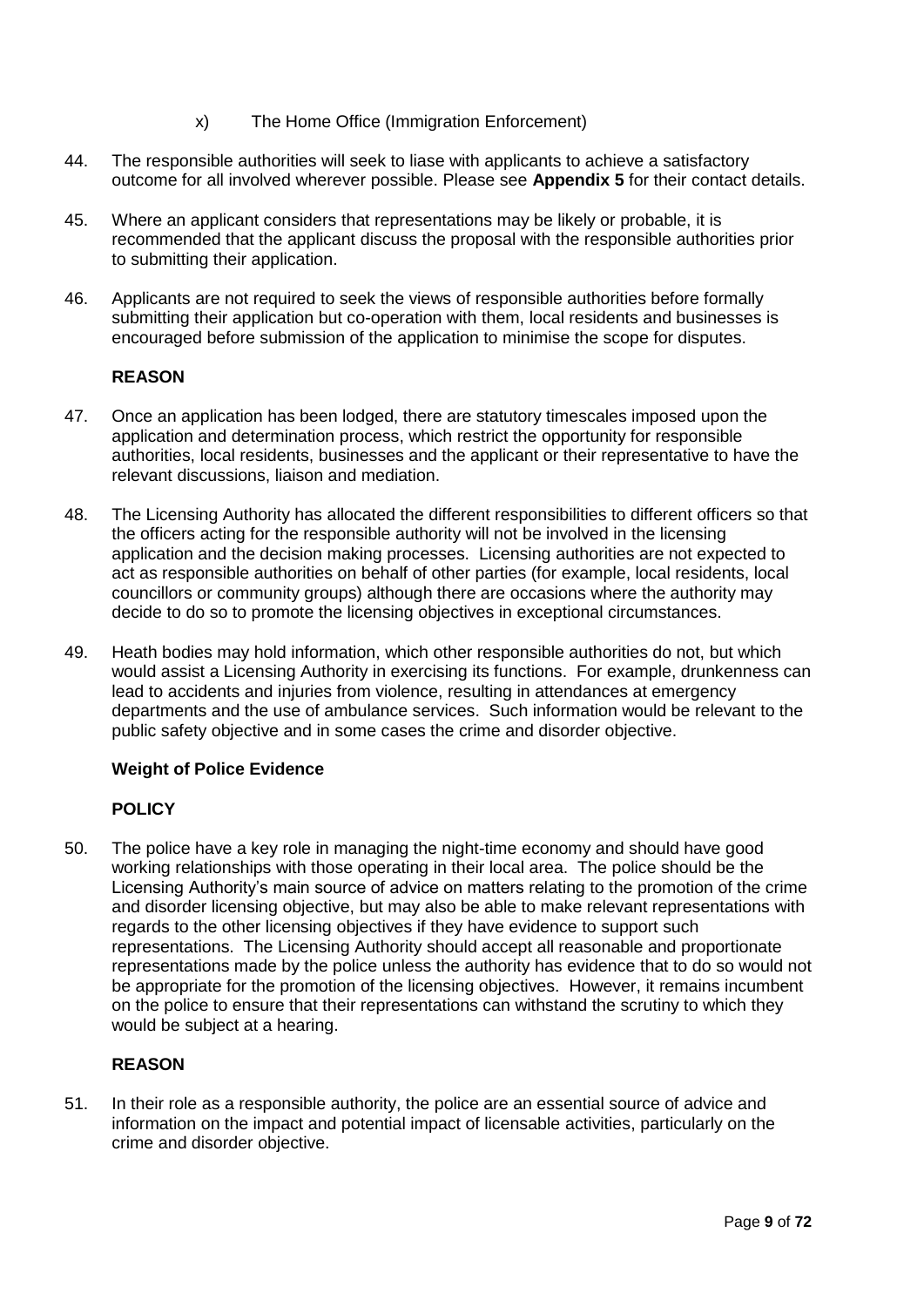## **Protection of Children**

52. The protection of children from harm is an important licensing objective. Nevertheless, Gravesham Borough Council will not normally impose conditions requiring or prohibiting the admission of children to any premises, believing this should remain a matter of discretion for the licence holder and takes account of the view of Government that the use of licensed premises by children should be encouraged. However, it will, where appropriate, impose conditions designed to protect children.

## **POLICY**

- 53. While in some circumstances it may be appropriate to impose a complete prohibition, Gravesham Council may in other situations consider imposing requirements as set out in the example conditions in **Appendix 6**.
- 54. In addition, Gravesham Borough Council will use all statutory functions to ensure the protection of children from harm with particular emphasis on the sale of alcohol to underage persons.

#### **Reasons**

55. These policies are designed to allow flexibility for the licensee to ensure that, where appropriate, licensed premises are suitable for children but to ensure they are adequately protected.

## **Determination of Applications**

56. In determining a licence application, the overriding principle adopted by the Licensing Authority will be that each application will be determined on its individual merits. The process adopted for determination will, in all cases, follow that required by regulations made under the Act.

## **POLICY**

57. When making licensing decisions on new and existing licences and fulfilling their licensing responsibilities the Licensing Authority is required to demonstrate that its decisions are "appropriate" to promote the licensing objectives. In determining whether an action or stop is "appropriate" for the promotion of the licensing objectives, the Authority will make an assessment of what action or step would be suitable to achieve that end. The Authority will base its decision on factors limited to the promotion of the licensing objectives not matters outside those. However, it will also assess the evidence on risks and benefits either for or against a determination.

## **REASON**

58. The Authority will aim to consider the potential burden of restrictions on licensable activities as well as potential benefit in terms of promoting licensing objectives, wider issues such as, other conditions already in place to mitigate potential negative impact on the promotion of licensing objectives and the track record of the business in deciding what is proportionate.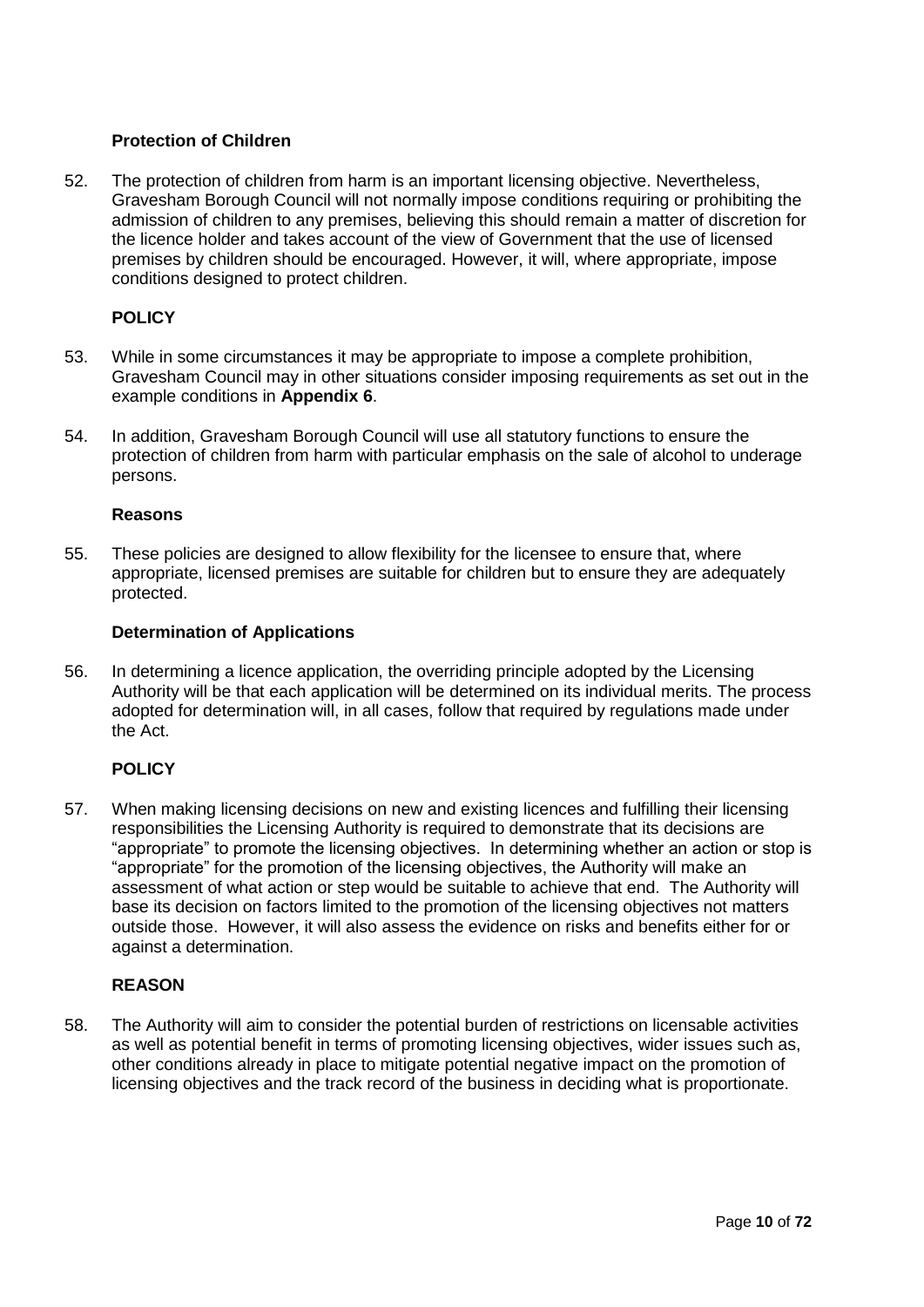## **Conditions**

## **POLICY**

- 59. Licence conditions will depend on the individual application and will be imposed where appropriate to meet the licensing objectives.
- 60. Licence conditions will not be imposed where the Licensing Authority is satisfied that other regulatory regimes provide sufficient protection to the public e.g. Health and safety at work and fire safety legislation.
- 61. When considering and applying conditions, such conditions should be clear, appropriate and enforceable. Conditions will be focused on matters that are within the control of the individual licence holder.
- 62. Suggested example conditions have been produced at **Appendix 6** to assist applicants, responsible authorities and other persons when proposing and determining conditions for a premises licence or club premises certificate, but all should ensure that the conditions apply specifically to the premises and meet the criteria of clarity, appropriateness and enforceability.
- 63. Suggested example conditions are neither exclusive nor exhaustive. They do not restrict applicants, responsible authorities or other persons in proposing additional or alternative conditions. Nor do they restrict the Licensing Authority, when determining contested applications, from imposing any reasonable condition on a licence that it considers appropriate for the promotion of the licensing objectives under the Licensing Act 2003.
- 64. All premise's licences or club premises certificates granted by the Licensing Authority shall be subject to the statutory mandatory licensing conditions. See **Appendix 7** for the full list of mandatory conditions.

## **REASON**

65. The Government's view is that, in general, there should not be standard conditions, some of which might be inappropriate to individual premises. Instead, conditions should depend on the premises and activities concerned, with a view to ensuring that the licensing objectives are achieved.

## **Location of Premises and Licensing Hours**

66. The Licensing Authority understands the view of the Government, but considers that the risk of disturbance to local residents is greater when licensable activities continue late at night and into the early hours of the morning. For example, the risk of residents' sleep being disturbed by patrons leaving licensed premises is obviously greater at 02.00 than at 23.00. Residents have a reasonable expectation that their sleep will not be unduly disturbed between the hours of 23.00 and 07:00.

## **POLICY**

67. Flexible licensing hours for the sale of alcohol can help to ensure that concentrations of customers leaving premises simultaneously are avoided. This can help to reduce the potential for disorder and disturbances. Licensing hours should not inhibit the development of a thriving and safe evening and night-time economy. This is important for investment, local employment, tourism and local services associated with the night-time economy. Providing customers with greater choice and flexibility is an important consideration, but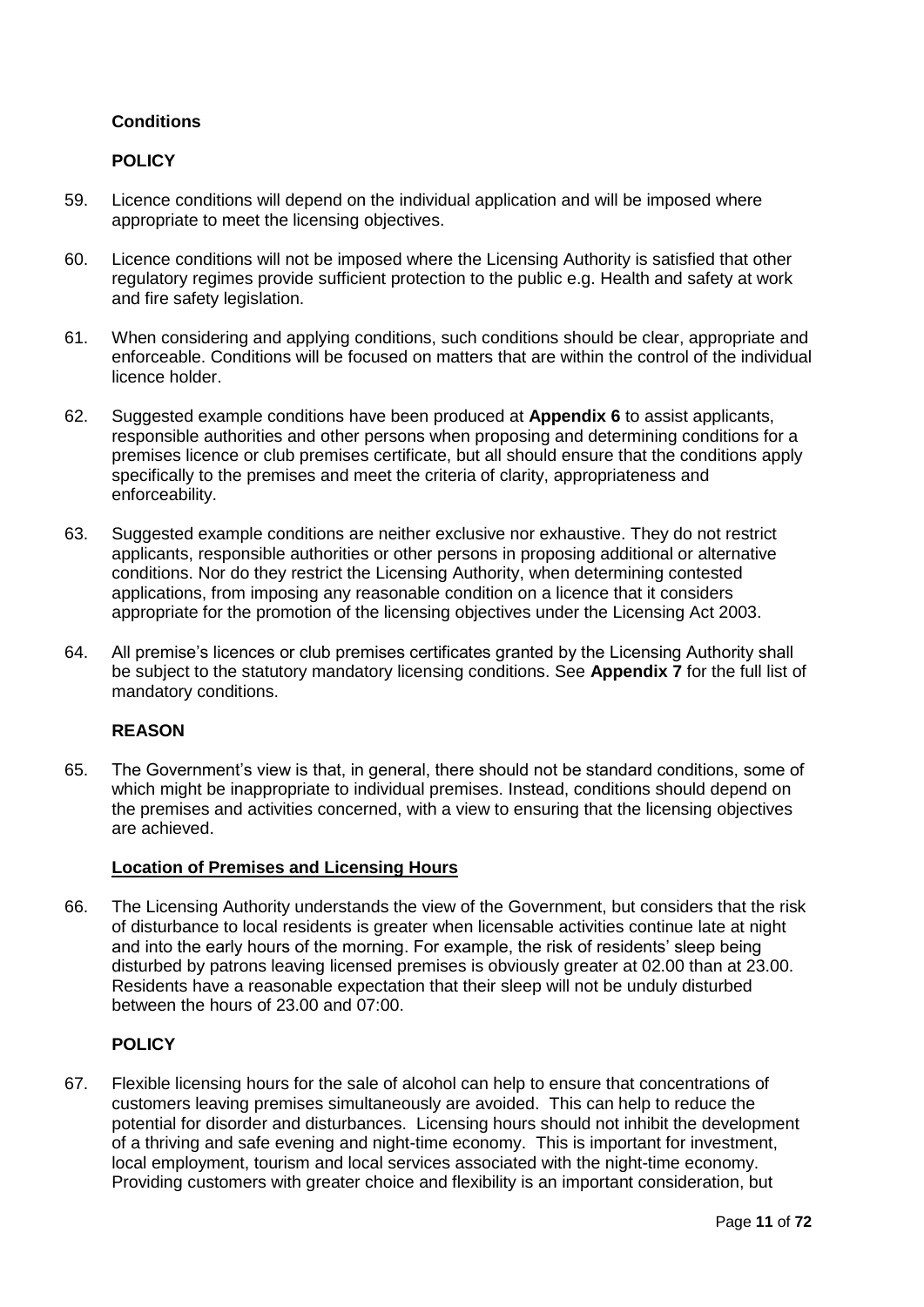should always be balanced carefully against the duty to promote the four licensing objectives and the rights of local residents to peace and quiet.

68. When determining applications this Licensing Authority will approach each application on its own individual merits having regard to any representations received.

#### **REASON**

- 69. In determining appropriate strategies around licensed opening hours, licensing authorities cannot seek to restrict the activities of licensed premises where it is not appropriate for the promotion of the licensing objectives to do so.
- 70. If it is found appropriate to restrict hours in an area where it is believed that this will prevent noise and disruption late at night then each application will be approached on its own individual merits taking into account the applicants operating schedules where they seek to address these issues by way of conditions.
- 71. In all cases, the granting of a licence will depend on the impact of an activity, particularly on local residents or late night businesses. Consideration will be given to relevant matters including, but not limited to, the level of noise and vibration, litter, people coming and going, queuing and any potential for criminal activity or disorder.

## **Consideration of the Impact of Licensed Activities**

- 72. When considering whether any licensed activity should be permitted, the Licensing Authority will assess the likelihood of it causing unacceptable adverse impact, particularly on local residents and businesses, by considering the following factors amongst other relevant matters:
	- i) the type of use
	- ii) the proposed hours of operation
	- iii) the means of access to and exit from the premises by patrons

- 73. Applicants should demonstrate knowledge of their local area when describing the steps they propose to take to promote the licensing objectives. Applicants are expected to obtain sufficient information to enable them to show, when setting out steps in their operating schedule, that they understand:
	- i) The layout of the local area and physical environment including crime and disorder hotspots, proximity to residential premises and proximity to residential premises and proximity to areas where children may congregate.
	- ii) Any risk posed by the applicants proposed licensable activities, and
	- iii) Any local initiatives which may help mitigate potential risks e.g. local crime reduction initiatives, street pastors etc.
- 74. Your attention is drawn to **Appendix 4.** The aim of this guidance is to provide applicants and licensees with suggestions on good practice for the promotion of the four licensing objectives.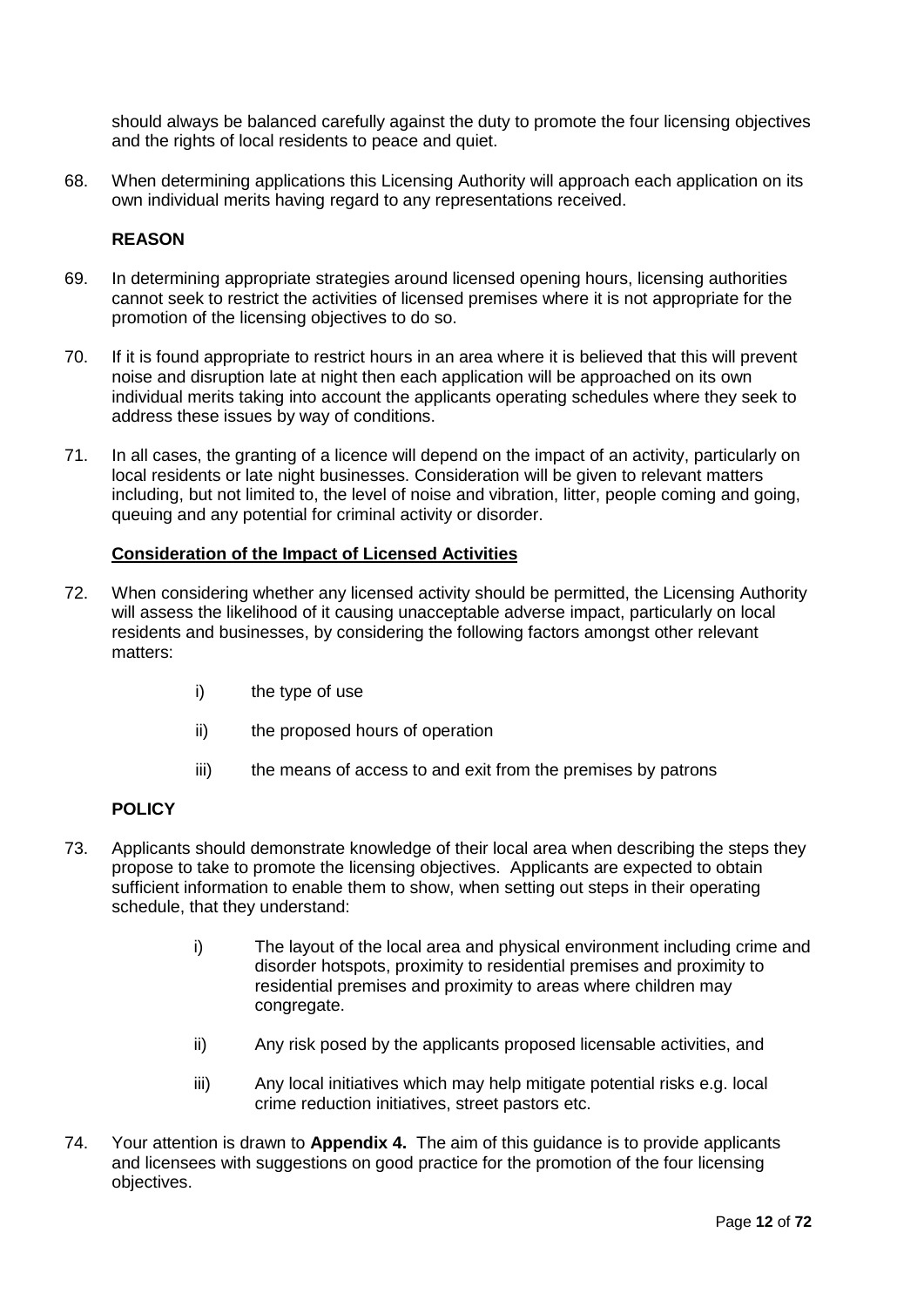- 75. In reaching its decisions, the Licensing Authority acknowledges the difficulty a licence holder has in preventing anti-social behaviour by individuals once they are beyond the direct control of that licence holder. However, it will also take into account that the licensing objective of preventing public nuisance will not be achieved if patrons from licensed premises regularly engage in anti-social activities to the detriment of nearby residents or businesses.
- 76. Furthermore, it will also take into account its responsibility under the Crime and Disorder Act 1998 to do all it can to prevent crime and disorder in the borough. The aim of the Policy is, therefore, to achieve a holistic and balanced approach to these difficult issues.

#### **Cumulative Impact Policy**

- 77. This Licensing Authority does not currently have in place any cumulative impact policies.
- 78. While no policies are currently in place, the Licensing Authority will keep potential areas of saturation (areas where there is evidence that no further licensed premises can be accommodated), under review.
- 79. The Licensing Authority may, in its own right or, on receipt and consideration of relevant representations from any responsible authority or interested party that indicate that saturation has been reached, consider introducing a special policy to control any cumulative impact on the licensing objectives arising in an area.
- 80. The absence of a special policy does not prevent any responsible authority or interested party from making representations on any application for grant or variation of a relevant authorisation on the grounds that the premises may give rise to, or otherwise contribute to cumulative impact.

- 81. The Licensing Authority recognises that the number, type and concentration of licensed premises in any given area, may have a 'cumulative impact' on one or more of the licensing objectives over and above the impact of the individual premises themselves and that enforcement action taken to ensure that conditions are complied with may not always resolve any problems experienced. The Licensing Authority also recognises that such problems may occur both in the vicinity of and at some distance from the premises concerned.
- 82. In recognition of the potential for cumulative impact, and by way of promoting the licensing objectives, the Licensing Authority may act on or otherwise consider any of the following:
	- i) When setting such a policy, the Licensing Authority shall have due regard to the Guidance, and will follow the consultation, adoption and review procedures applicable to the process.
	- ii) The effect of a special policy is to create a rebuttable presumption that applications, which are likely to add to the cumulative impact, will be refused following relevant representations. This presumption can be rebutted by the applicant if they can show that their application will have no negative cumulative impact.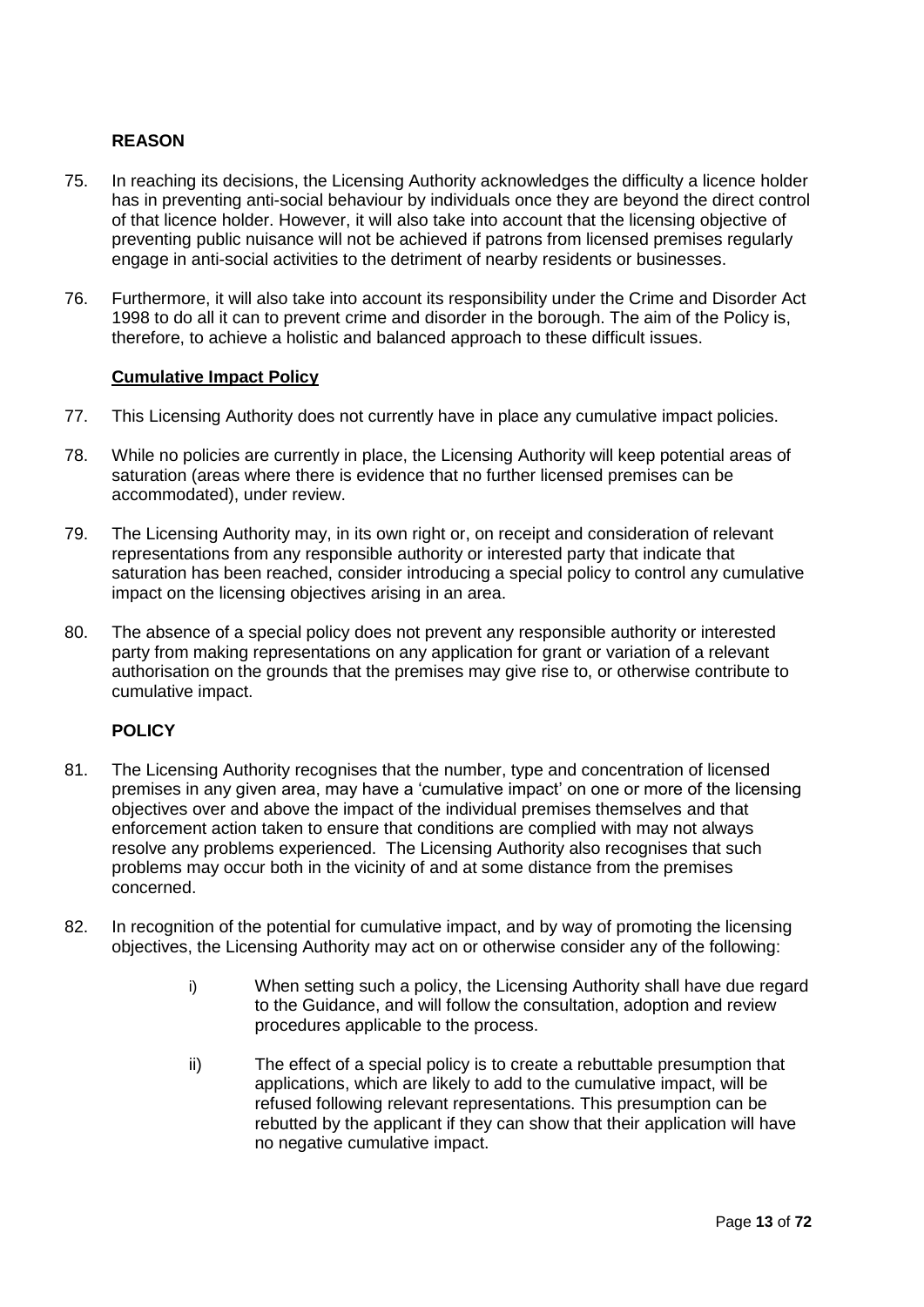- iii) There should be an evidential basis for the decision to include a special policy. The Licensing Authority will consider evidence from partners, including responsible authorities and local Community Safety Partnerships, alongside its own evidence, to determine whether a special policy would be appropriate for the promotion of the licensing objectives.
- 83. When establishing its evidence base, a Licensing Authority may wish to consider:
	- i) Local crime and disorder statistics, including statistics on specific types of crime and hotspots
	- ii) Local anti-social behaviour statistics
	- iii) Health related statistics such as alcohol related emergency attendances and hospital admissions
	- iv) Environmental Health complaints, particularly in relation to litter and noise.
	- v) Complaints recorded by the local authority, which may include complaints raised by local residents or residents associations
	- vi) Residents Questionnaires
	- vii) Evidence from local councillors
	- viii) Evidence obtained through local consultation.
	- ix) If premises are off licences, problems of street drinking, proxy purchasing, dispersal issues, preloading and excessive drinking and related disorder
- 84. This is not considered an exhaustive list of the types of evidence and where information is insufficient or not readily available but the Licensing Authority believes there are problems in its areas it can consider conducting or commissioning a specific study to assess the position.
- 85. The evidence gathered will inform the type of premises to be included within a special policy. A special policy can apply to all new premises licences and club premises certificates.
- 86. The Licensing Authority will also consider
	- i) The nature of the area<br>ii) The number and types
	- The number and types of licensed premises in the area
	- iii) The capacity of those premises
	- iv) The hours of operation of those premises
	- v) The approved operating schedules of the premises
	- vi) The history of the premises
	- vii) The arrangements for the management of the premises
	- viii) The customer profile of the premises
	- ix) Whether there is good evidence that crime and disorder or nuisance is occurring or whether there are activities, which pose a threat to public safety or the protection of children from harm
	- x) If such problems are occurring, and identify whether these problems are being caused by the customers of a particular licensed premises or that the risk of cumulative impact is imminent
	- xi) The boundaries of the areas where the problems are occurring

87. The Licensing Authority will take into account whenever it receives representations about cumulative impact on the licensing objectives if warranted within a specific area of Gravesham.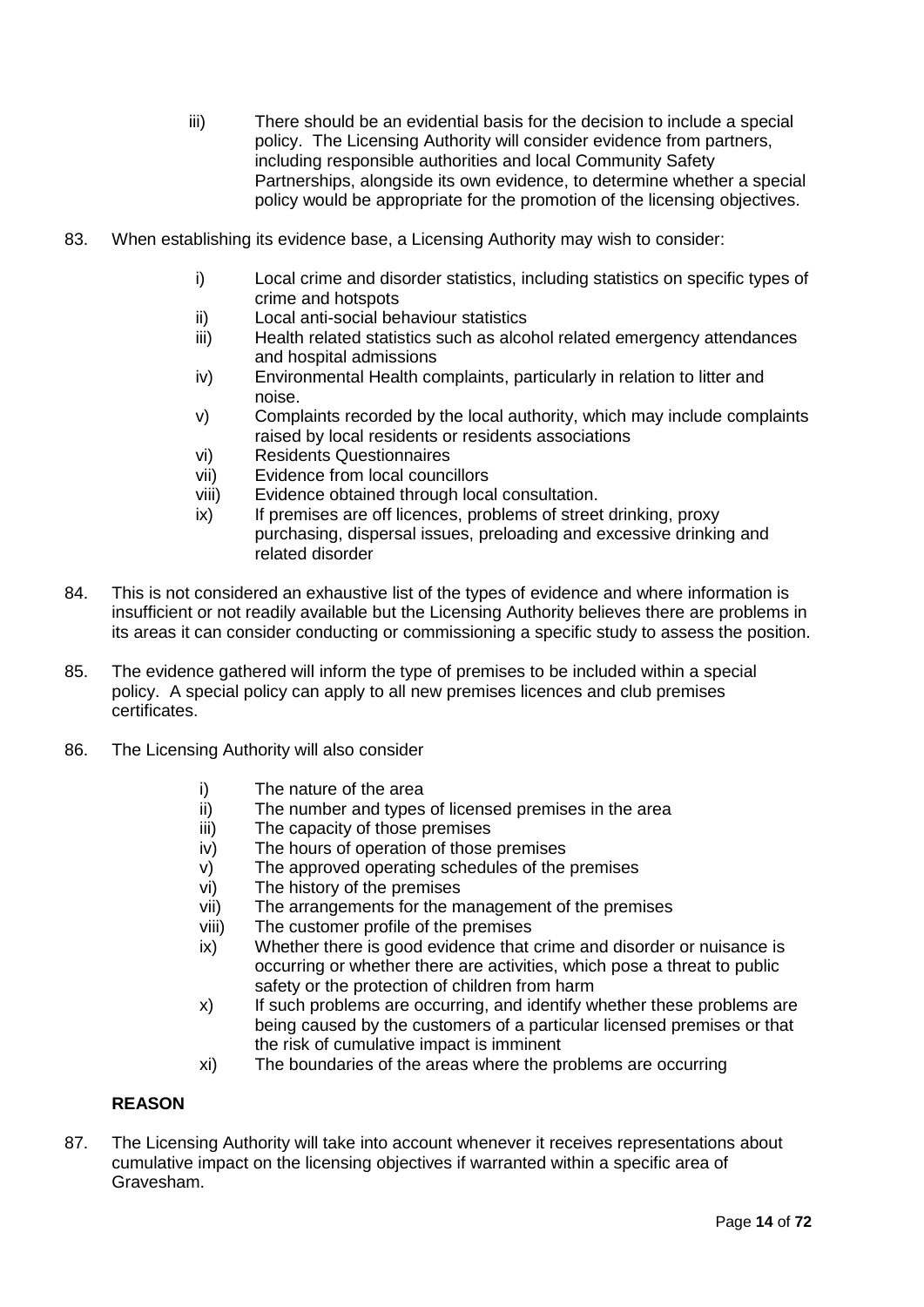## **Early Morning Restriction Orders**

88. This Licensing Authority does not currently have in place an Early Morning Restriction Order.

- 89. Early Morning Restriction Orders (EMRO) are designed to address recurring problems such as high levels of alcohol related crime and disorder in specific areas at specific times; serious public nuisance; and other instances of alcohol related anti-social behaviour which is not directly attributable to specific premises.
- 90. The Licensing Authority will need to be satisfied that the request for EMRO is appropriate for the promotion of the licensing objectives and for a specified period between 12 midnight and 6am and in relation a particular area; which maybe the whole or part of the local authority area.
- 91. The Licensing Authority will consider evidence from partners, including responsible authorities and local Community Safety Partnerships, alongside its own evidence, to determine whether an EMRO would be appropriate for the promotion of the licensing objectives.
- 92. When establishing its evidence base, a Licensing Authority may wish to consider
	- i) Local crime and disorder statistics, including statistics on specific types of crime and hotspots
	- ii) Local anti-social behaviour statistics
	- iii) Health related statistics such as alcohol related emergency attendances and hospital admissions
	- iv) Environmental Health complaints, particularly in relation to litter and noise.
	- v) Complaints recorded by the local authority, which may include complaints raised by local residents or residents associations
	- vi) Residents Questionnaires
	- vii) Evidence from local councilors
	- viii) Evidence obtained through local consultation.
- 93. This is not considered an exhaustive list of the types of evidence. Where information is insufficient or not readily available the Licensing Authority may consider conducting or commissioning a specific study to assess the position. This may involve conducting observations of the night-time economy to assess the extent of incidents relating to the promotion of the licensing objectives, such as incidences of criminal activity, anti-social behaviour, examples of public nuisance and under-age drinking at key times and locations. Where observations determine that it is relating to specific premises the issues will be dealt with under the Review of a Premises Licence/Club Premises Certificate procedure rather than the use of an EMRO.
- 94. The Licensing Authority may also consider alongside its own evidence as to the impact of licensable activities within its area the following:
	- i) Trends in licence applications, particularly trends in applications by types of premises and terminal hours
	- ii) Changes in terminal hours of premises
	- iii) Premises capacities at different times of night and the expected concentrations of drinkers who will be expected to be leaving premises at different times.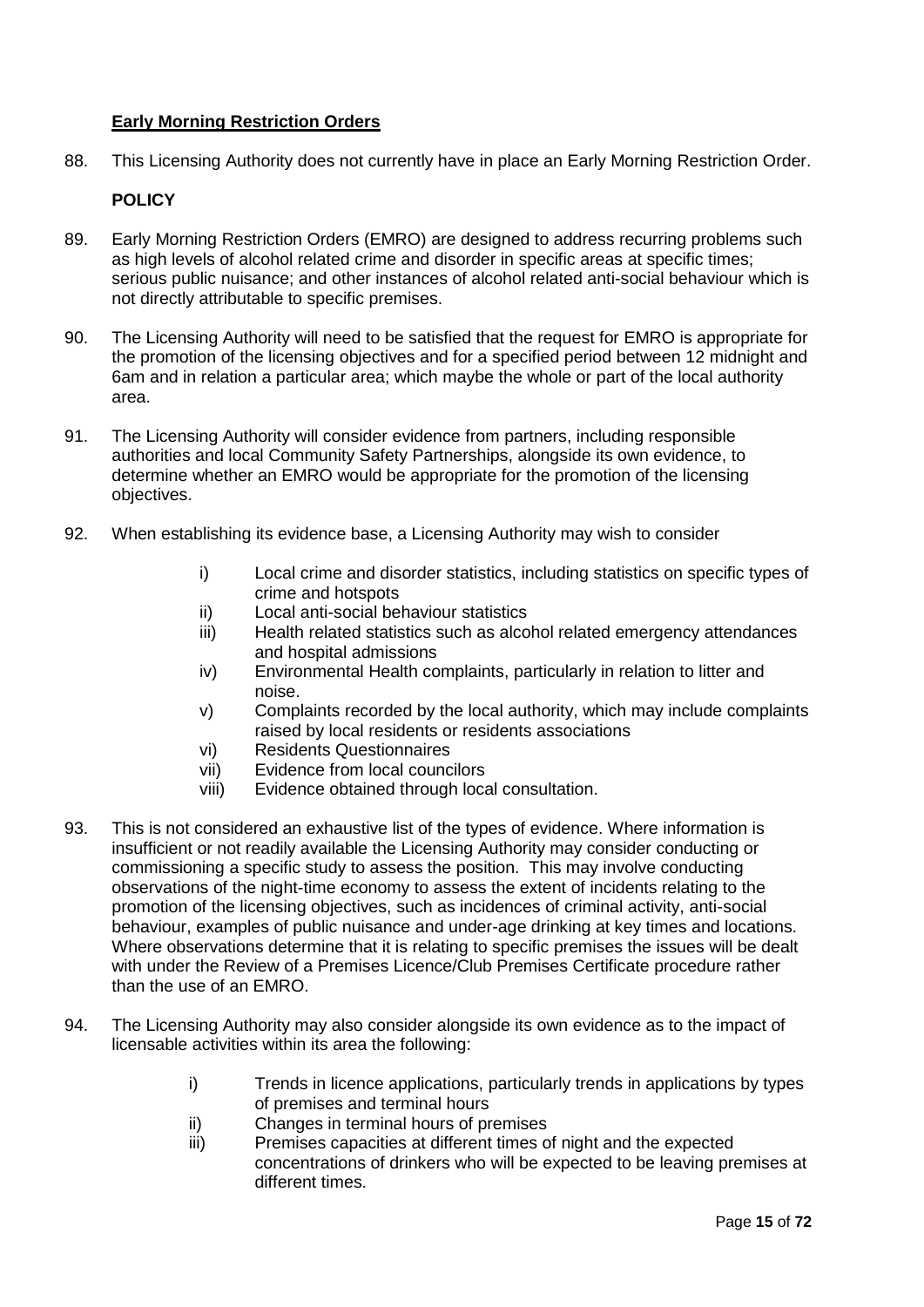95. The Licensing Authority will need to be satisfied that it has sufficient evidence to demonstrate that its decision to have an EMRO is appropriate for the promotion of the licensing objectives and may deal with the issues presented within the evidence.

#### **Late Night Levy**

96. This Licensing Authority does not currently have in place a late night levy.

## **POLICY**

- 97. The late night levy is a power for licensing authorities to introduce a charge for premises that have a late alcohol licence.
- 98. The Licensing Authority is expected to consider the need for a levy with the chief officer of police and police crime commissioner ("PCC") for the police area in which it is proposed the levy will be introduced. However the final decision on whether or not to implement the levy will be left entirely at the discretion of the Licensing Authority, who will make the decision based on the situation in their local area.
- 99. Local residents can use existing channels and forums to put forward views and call for the implementation or not of the levy in their area.
- 100. In the areas that the levy has been introduced the fee will be collected annually and the revenue will be split between licensing authority and the police.

## **REASON**

101. The levy is a power and some licensing authorities will not consider that it is appropriate to exercise it. The Licensing Authority may wish to decide whether or not it believes it has viable proposal to introduce the levy before incurring the costs of the formal consultation process. It is recognised that some licensing authorities may not have a large number of premises, which are licensed to sell alcohol during the late night supply period.

#### **Suspension for non-payment**

- 102. The 2003 Act requires a Licensing Authority to suspend a premises licence or club premises certificate if the annual fee is not paid when it is due. However, this does not apply immediately if the payment was not made before or at the time of the due date because of an administrative error, or because the holder disputed liability for the fee before or at the time of the due date. In either case, there is a grace period of 21 days. This period is intended to allow the Licensing Authority and the licence or certificate holder an opportunity to resolve the dispute or error. If the dispute or error is not resolved during this 21-day period, the licence or certificate will be suspended.
- 103. A premises licence or certificate that has been suspended does not have effect to authorise licensable activities. However, it can for example be subject to a hearing or in the case of a premises licence, an application for transfer.
- 104. The licence will only be reinstated when the outstanding fee has been paid.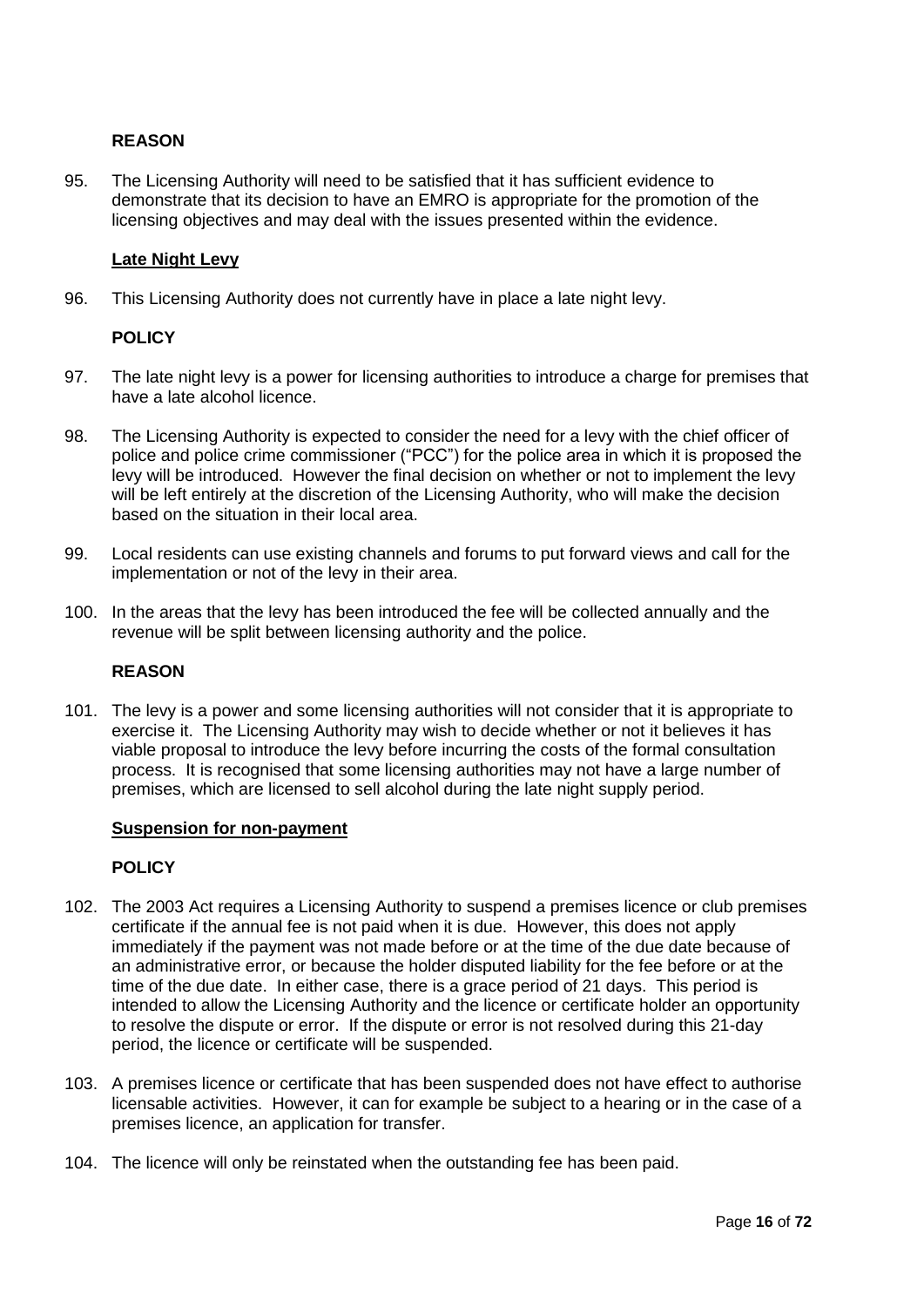- 105. Formally, the holder who held the licence at the time it was suspended owes the debt. However, it may be more likely in practice that the new holder will actually make the payment.
- 106. In the case of a licence or certificate where more than one payment year has been missed, payment of the outstanding fee in relation to each year will be required to reinstate the licence.
- 107. Invoices are issued by the Council Finance Department and payment is due on the date the premises licence was granted. Should payment not be received we will call the licence holder or make a visit to the premises to advise the licence holder of failing to pay the annual fee. At this point should payment not be received within 7 days then the licence or certificate will be suspended.

- 108. The fees are set with the aim of recovering the licensing authorities cost of administering, inspecting and ensuring compliance with this legislation and the associated guidance.
- 109. Fees are currently set by Government, but should this change the Licensing Authority will follow any legislative requirements for setting them locally.

## **Smoking**

110. The Health Act 2006 in relation to smoking in enclosed spaces came into force on 1 July 2007. From that date it became illegal to smoke or to fail to prevent smoking in a smoke-free place.

## **POLICY**

- 111. The Licensing Authority may take into consideration the possible effect of people leaving licensed premises to smoke when determining licence applications. **REASON**
- 112. This is to take into account any concerns relating to safety of patrons and passers-by and also nuisance from noise or litter from people outside premises.

#### **Adult Entertainment and Sexual Entertainment Licences**

113. Not all establishments where there are displays of a sexual nature will fall under the definition of 'sexual entertainment venue', but where they do the Licensing Authority has a separate policy for applications for this type of venue in this borough and applicants should refer to that policy for guidance.

It can be found: [http://www.gravesham.gov.uk/home/about-the-council/policies-strategies-open](http://www.gravesham.gov.uk/home/about-the-council/policies-strategies-open-data/policies?result_224850_result_page=S)[data/policies?result\\_224850\\_result\\_page=S](http://www.gravesham.gov.uk/home/about-the-council/policies-strategies-open-data/policies?result_224850_result_page=S)

#### **POLICY**

114. Where the exemption of obtaining a Sexual Entertainment licence applies licence holders will normally be expected to implement measures to actively promote the four licensing objectives. In particular the Licensing Authority encourages measures that will protect children from moral, physical or mental harm.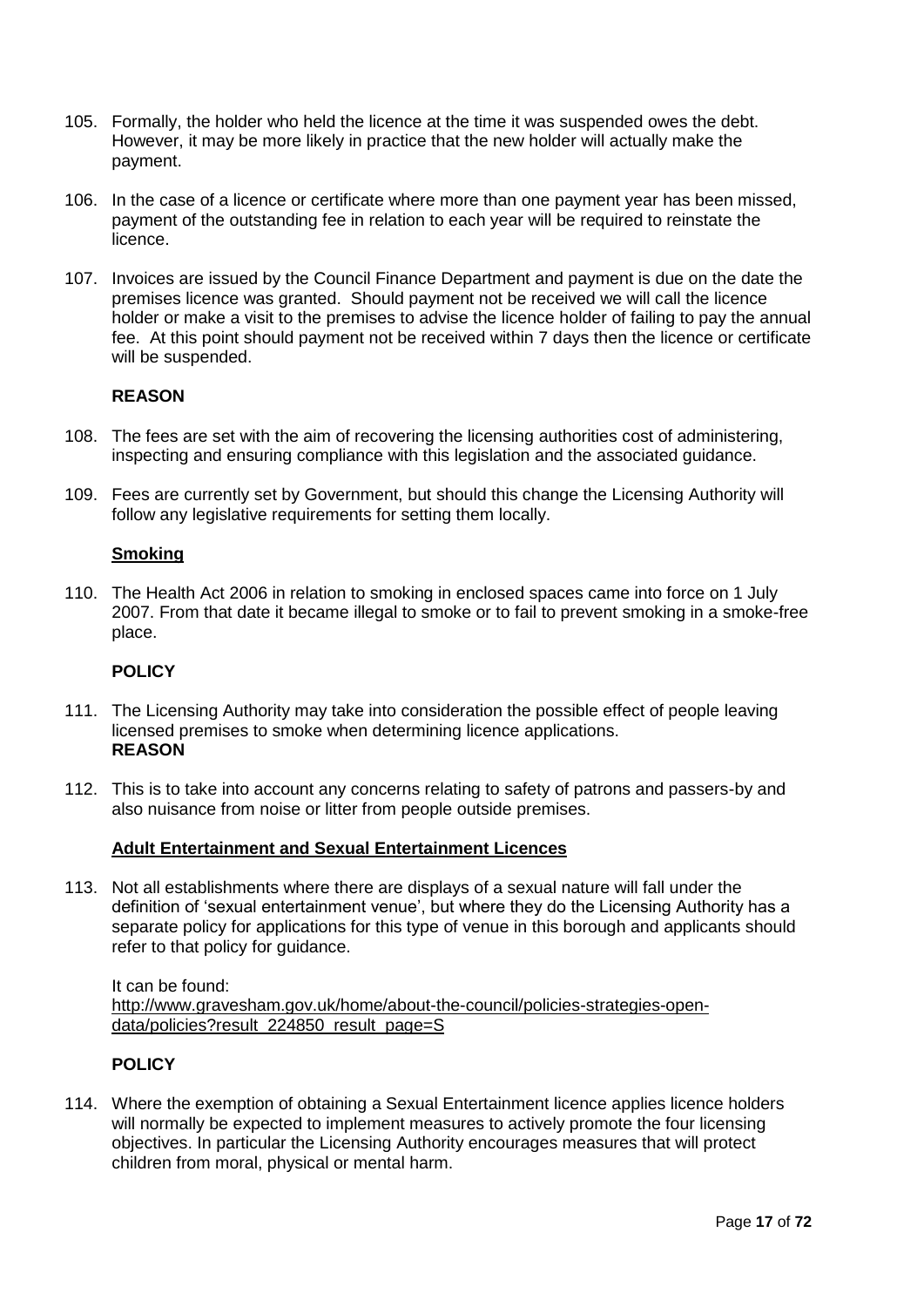115. This is to ensure that children and vulnerable adults are suitably protected from types of entertainment that could cause them harm.

#### **Gaming machines within licensed premises**

116. The Gambling Act 2005 became effective in 2007. The Licensing Authority has a separate policy for applications that come under this legislation. This authority will have due regard to the contents of the document in so much as its relevance and bearing on the licensing policy.

#### It can be found: [http://www.gravesham.gov.uk/home/about-the-council/policies-strategies-open](http://www.gravesham.gov.uk/home/about-the-council/policies-strategies-open-data/policies?result_224850_result_page=G)[data/policies?result\\_224850\\_result\\_page=G](http://www.gravesham.gov.uk/home/about-the-council/policies-strategies-open-data/policies?result_224850_result_page=G)

## **POLICY**

- 117. The Gambling Act 2005 gives an automatic entitlement o two gaming machines for category C and D machines to the holders of premises that are licensed for the sale of alcohol at a bar. Notification must be given to the Licensing Authority together with the appropriate fee.
- 118. This notification will cease to have effect when the premises licence:
	- i) Is transferred to another person/s or company
	- ii) Lapses
	- iii) Is surrendered
	- iv) Is suspended
	- v) Is revoked

Under these circumstances a new notification must be given to the Licensing Authority and the appropriate fee paid.

- 119. Where the intention is to make more than 2 machines available, an application must be submitted with the appropriate fee and an annual fee will need to be paid.
- 120. The Council may restrict the number of machines on premises if it appears that the licensing objectives under either the Licensing Act 2003 or the Gambling Act 2005 are not being promoted.
- 121. This permit may be transferred with the premises licence.
- 122. Licensed member's clubs and miner's welfare institutes may apply for Club Gaming and Club Machine permits. An application must be submitted with the appropriate fee and an annual fee will need to be paid.
- 123. Commercial clubs e.g. snooker clubs and night clubs cannot avail themselves of these permits.

#### **REASON**

124. To uphold the licensing objectives of both the Licensing Act 2003 and the Gambling Act 2005.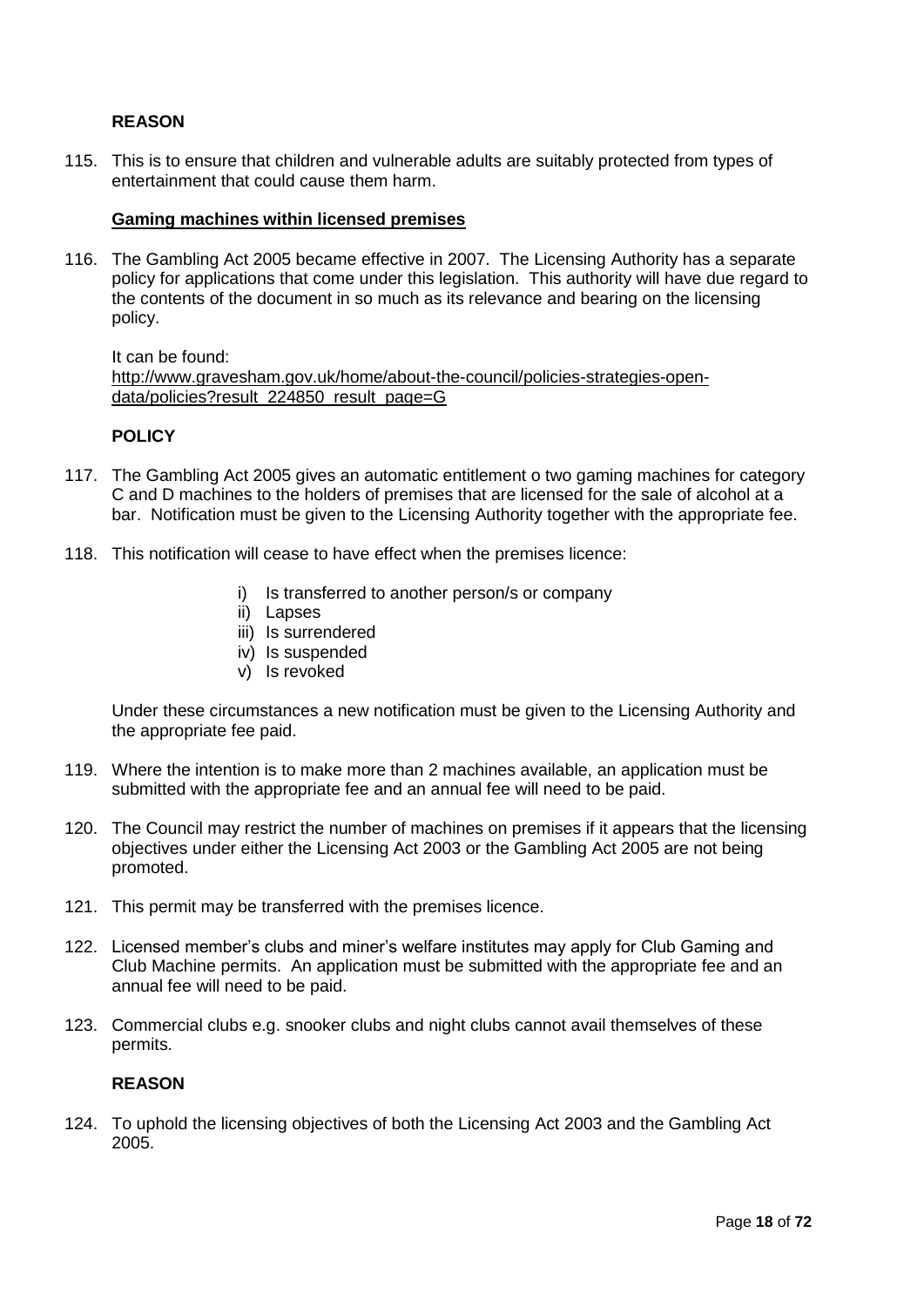## **Planning**

Any premises for which a licence is required should normally have an authorised use under the Town and Country planning legislation.

## **POLICY**

125. It will be the policy of the Licensing Authority that applications for premises licences in respect of permanent commercial premises will be reminded of the need to secure the necessary planning consents, if not already obtained, before carrying on their licensable activities. An application for any variation of a licence would not relieve the applicant of the need to apply for planning permission or building control consent where appropriate.

#### **REASON**

126. This policy is to avoid unnecessary duplication and, thereby, comply with Home Office guidance. Licensing applications will not be a re-run of the planning process and will not cut across decisions taken by the local planning authority. However, there could be occasions when a licence is refused for licensing reasons where an authorised planning use exists. The granting of a licence does not guarantee the granting of planning permission or vice versa.

#### **Enforcement**

127. The Council has adopted an Enforcement and Prosecution Policy in respect of the Licensing Act 2003. This sets out our approach to enforcement and our commitment to effective partnership working with the other responsible authorities under the Act.

It can be found as Appendix 9 of this document.

128. The Licensing Authority has signed up to the Kent & Medway Licensing Enforcement Protocol. The aim of this protocol is to establish a model working in partnership with Responsible Authorities and other enforcement agencies as appropriate (e.g. Customs and Excise, UK Border Agency)

#### **Persistent Sales to Children**

#### **POLICY**

- 129. Persistently selling alcohol to children is defined as when a licence holder is found to be selling alcohol to children two or more times within a three-month period.
- 130. The aim is to deliver tough action against those persistently selling alcohol to children.
- 131. Where persistent sales of alcohol to children have occurred at premises, responsible authorities should consider applying for a review of the licence.

#### **REASON**

132. Responsible authorities should consider taking steps to ensure that a review of the licence is routine is these circumstances. In determining the review, the Licensing Authority should consider revoking the licence if it considers this outcome is appropriate.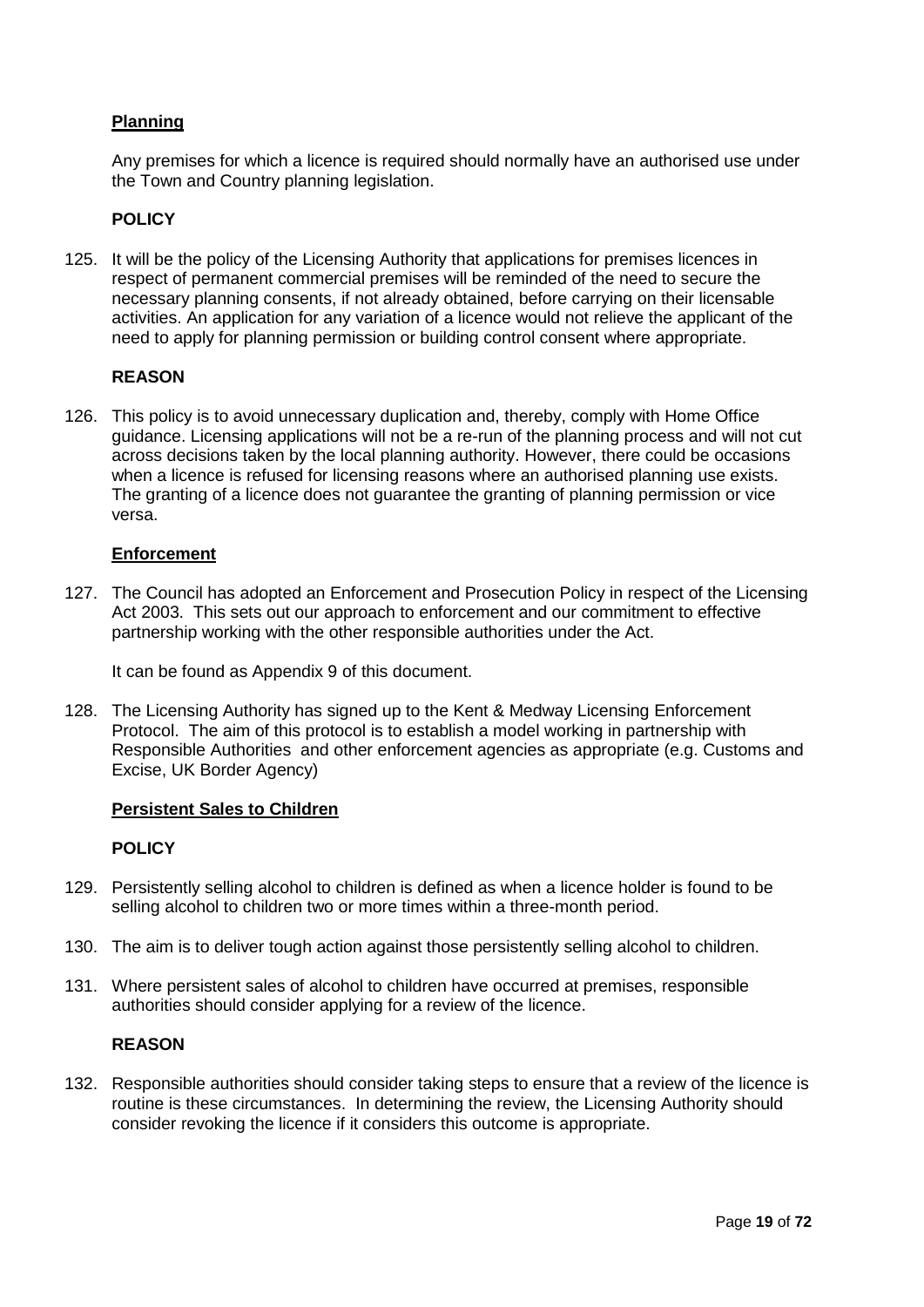## **Reviews**

- 133. Responsible authorities, councillors, businesses or members of the public can trigger a review of a premises licence or club premises certificate but any review must relate to one or more of the licensing objectives and an evidentiary basis for a review is required to be presented to the Council.
- 134. The Licensing Authority encourages, where possible and appropriate, responsible authorities to give early warning to licence holders of any concerns about problems identified at premises and of the need for improvement. The Licensing Authority generally expects evidence of engagement to be presented as part of the review process where this is appropriate.
- 135. The Licensing Authority will arrange a hearing on receipt of an application for review by a responsible authority or interested party.
- 136. Where reviews arise and the Licensing Authority determines that the premises is being used to further crimes, revocation of the licence, even in the first instance, should be seriously considered where it involves:
	- i) Use of licensed premises for the sale and distribution of Class A drugs and the laundering of the proceeds of drugs crimes.
	- ii) Use of licensed premises for the sale and distribution of illegal firearms
	- iii) Evasion of copyright in respect of pirated films and music
	- iv) Underage purchase and consumption of alcohol
	- v) Use of licensed premises for prostitution or the sale of unlawful pornography
	- vi) Use of licensed premises for unlawful gaming
	- vii) Use of licensed premises as a base for organised criminal activity
	- viii)Use of licensed premises for the organisation of racist, homophobic or sexual abuse or attacks
	- ix) Use of licensed premises for the sale of smuggled tobacco or good
	- x) The use of licensed premises for sale of stolen goods
	- xi) Prolonged and/or repeated instances of public nuisance
	- xii) Where serious risks to public safety have been identified and the management is unable or unwilling to correct those risks
	- xiii)Where serious risks of harm to children have been identified
	- xiv) Permitting drunkenness and for encouraging binge drinking
- 137. No more than one review will normally be permitted within any 12-month period on substantially similar grounds except in exceptional and compelling circumstances or where it arises following a closure order.

#### **Discharge of Functions**

138. A list of the scheme of delegations approved by members is attached as **Appendix 8** (this may be amended from time to time in line with the Council Constitution and/or changes in any relevant legislation.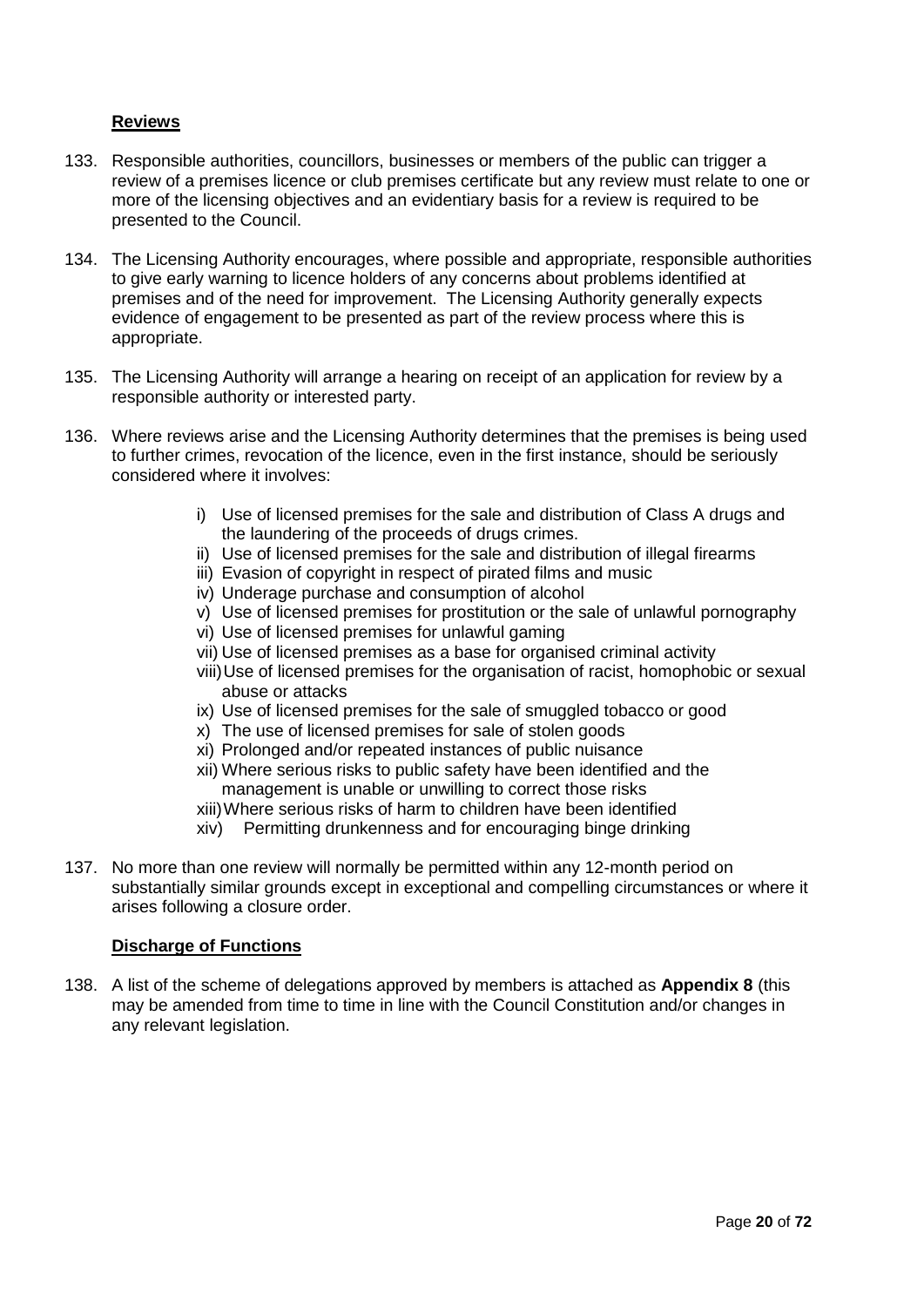## **Activities covered by the Licensing Requirements**

- 1. The Licensing Act relates to the sale of alcohol, the provision of certain entertainment and late night refreshment.
- 2. Activities that require a licence under the Licensing Act and covered by this Policy Statement include:
	- a. Retail sale of alcohol
	- b. Supply of hot food or drink from premises from 23.00 to 05.00 hours
	- c. Supply of alcohol to club members
	- d. Provision of entertainment listed below (known as regulated entertainment) to the public or club members or with a view to profit:
		- i) film exhibitions
		- ii) some live music performances (where the audience exceeds 200 people per room)
		- iii) playing of recorded music
		- iv) provision of facilities for making music
- 3. The Licensing Act prescribes:
	- a. Personal licences, which cover the licensing of individuals for the retail sale of alcohol
	- b. Premises licences which cover the retail sale of alcohol, the provision of regulated entertainment and the provision of late night refreshment
	- c. Club premises certificates, which are required to allow the supply of alcohol or the provision of regulated entertainment to certain clubs
	- d. Temporary event notices, which are required for certain licensable activities on a temporary basis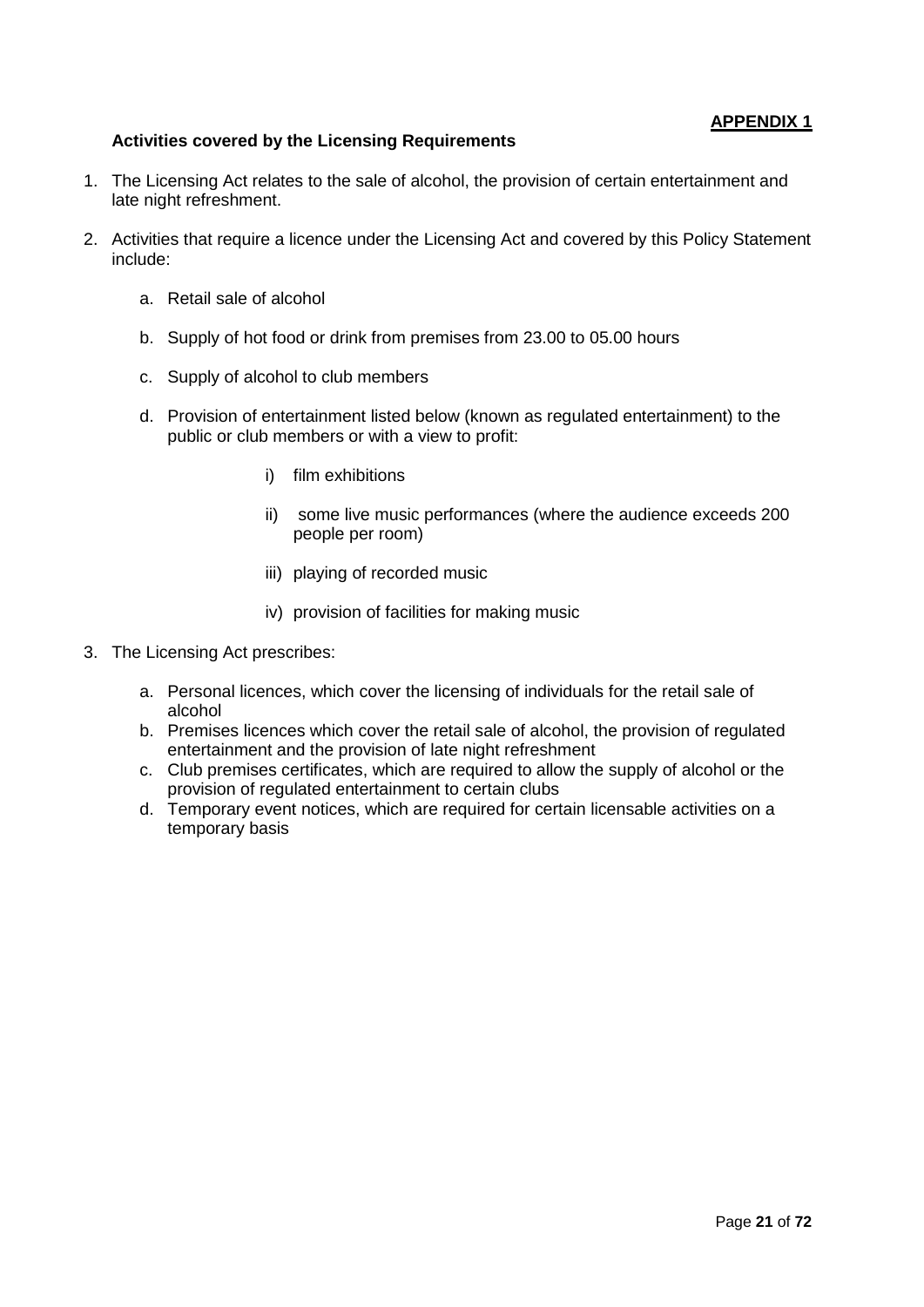#### **Activities Exempt from the Licensing Requirement**

- 1. Film exhibitions for the purposes of advertisement, information, education etc.
- 2. Film exhibitions that form part of an exhibit put on show for any purposes of a museum or art gallery.
- 3. Music whether live or recorded, which is incidental to other activities, which do not require a licence.
- 4. Live music as follows:
	- a. amplified live music between 8am and 11pm before audiences of no more than 200 people on premises authorised to sell alcohol for consumption on the premises;
	- b. amplified live music between 8am and 11pm before audiences of no more than 200 people in workplaces not otherwise licensed under the 2003 Act (or licensed only for the provision of late night refreshment); and
	- c. unamplified live music between 8am and 11pm in all venues
- 5. Use of television or radio receivers for the simultaneous reception and playing of a programme.
- 6. Any entertainment or entertainment facilities at a place of public religious worship.
- 7. Entertainment at garden fetes or similar functions unless there is an element of private gain.
- 8. Morris dancing or any dancing of a similar nature or a performance of unamplified live music as a part of such a performance.
- 9. Entertainment on road vehicles in motion.
- 10. Indoor sporting events if the audience is limited to 1,000 people
- 11. Performance of dance, or theatrical performance if the audience is limited to 500 people
- 12. Boxing and wrestling (with the exception for Greco-Roman and freestyle forms of wrestling)
- 13. Performance of a play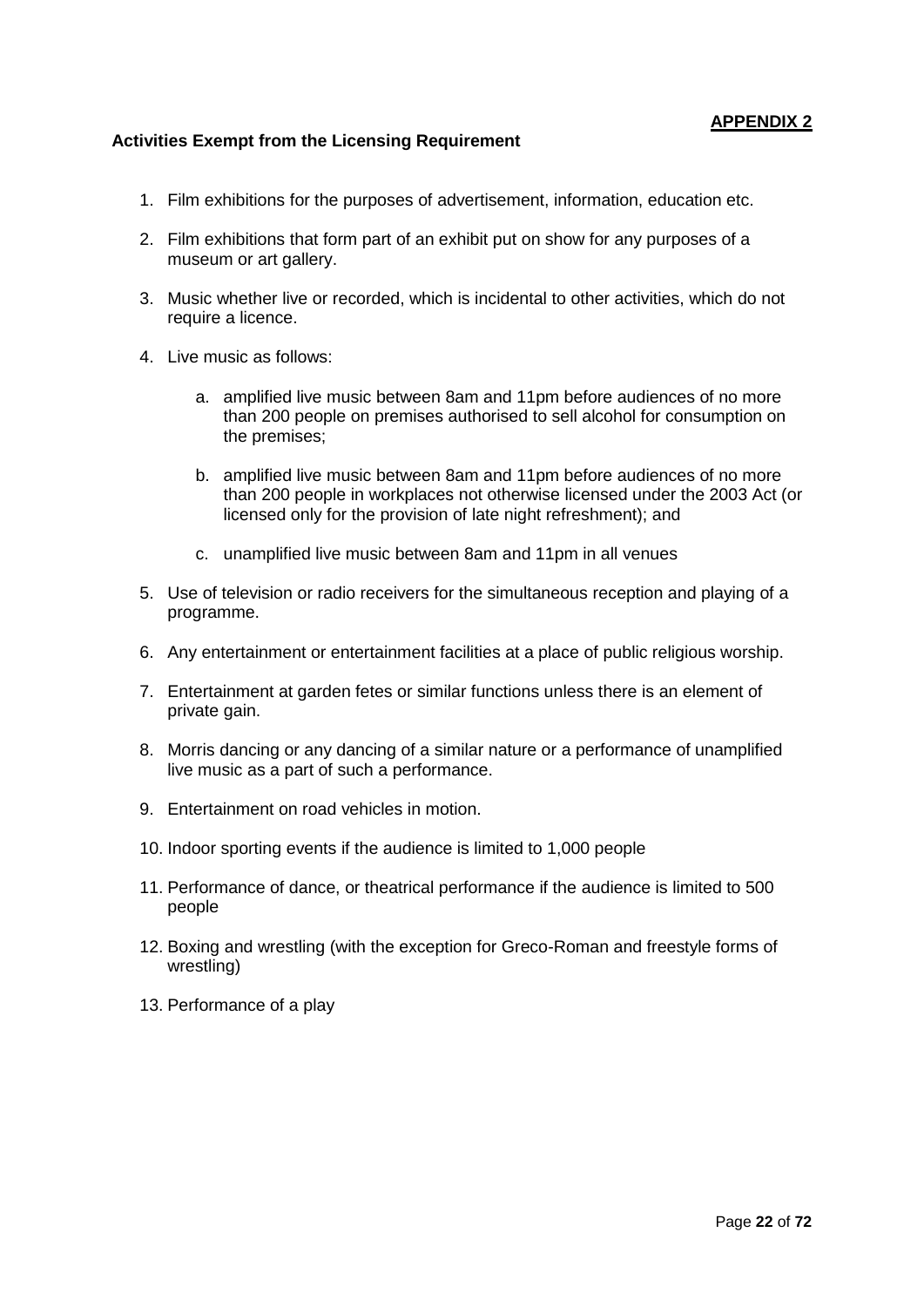#### **Limitations for Temporary Event Notices**

A temporary event notice (TEN) may only be given by an individual and not, for example, by an organisation or club or business. The individual giving the notice is the proposed "premises user". Within businesses, clubs or organisations one individual will therefore need to be identified as the proposed premises user.

An 'associate' of the proposed premises user is:

- a. the spouse of that person;
- b. a child, parent, grandchild, grandparent, brother or sister of that person;
- c. an agent or employee of that person; or
- d. the spouse of a person within (2) or (3).

For these purposes, a person living with another as that person's husband or wife is to be treated as that person's spouse.

The limitations apply to:

- a. the number of times a person (the "premises user") may give a temporary event notice (TEN) (50 times per year for a personal licence holder and five times per year for other people);
- b. the length of times a person (the "premises user" may give a late temporary event notice (LTEN) (10 times per year for a personal licence holder and two times per year for other people);
- c. the number of times a TEN may be given in respect of any particular premises (12 times in a calendar year);
- d. the length of time a TEN may last for these purposes (168 hours);
- e. the maximum aggregate duration of the periods covered by TENs at any individual premises (21 days per calendar year);
- f. The scale of the event in terms of the maximum number of people attending at any one time (a maximum of 499).

If the limitations cannot be met a premises licence will be required.

#### **Standard Temporary Event Notice (STEN)**

It is a requirement that you send at least one copy of the notice to the Licensing Authority at least 10 working days before the commencement of the proposed licensable activities / event. The authority will give you written acknowledgement of the receipt of the notice. This will be important proof that you gave the notice and when you gave it for the purposes of the Act.

#### **Late Temporary Event Notice (LTEN)**

It is a requirement that you send at least one copy of the notice to the Licensing Authority at least five working days but no earlier than nine working days before the commencement of the proposed licensable activity or event. A late notice given later than five working days before the event to which it relates will be returned as void and the activities described in it will not be authorised. The authority will give you written acknowledgement of the receipt of the notice. This will be important proof that you gave the notice and when you gave it for the purposes of the Act.

If there is an objection from either the police or local authority exercising environmental health functions, the event will not go ahead and a counter notice will be issued.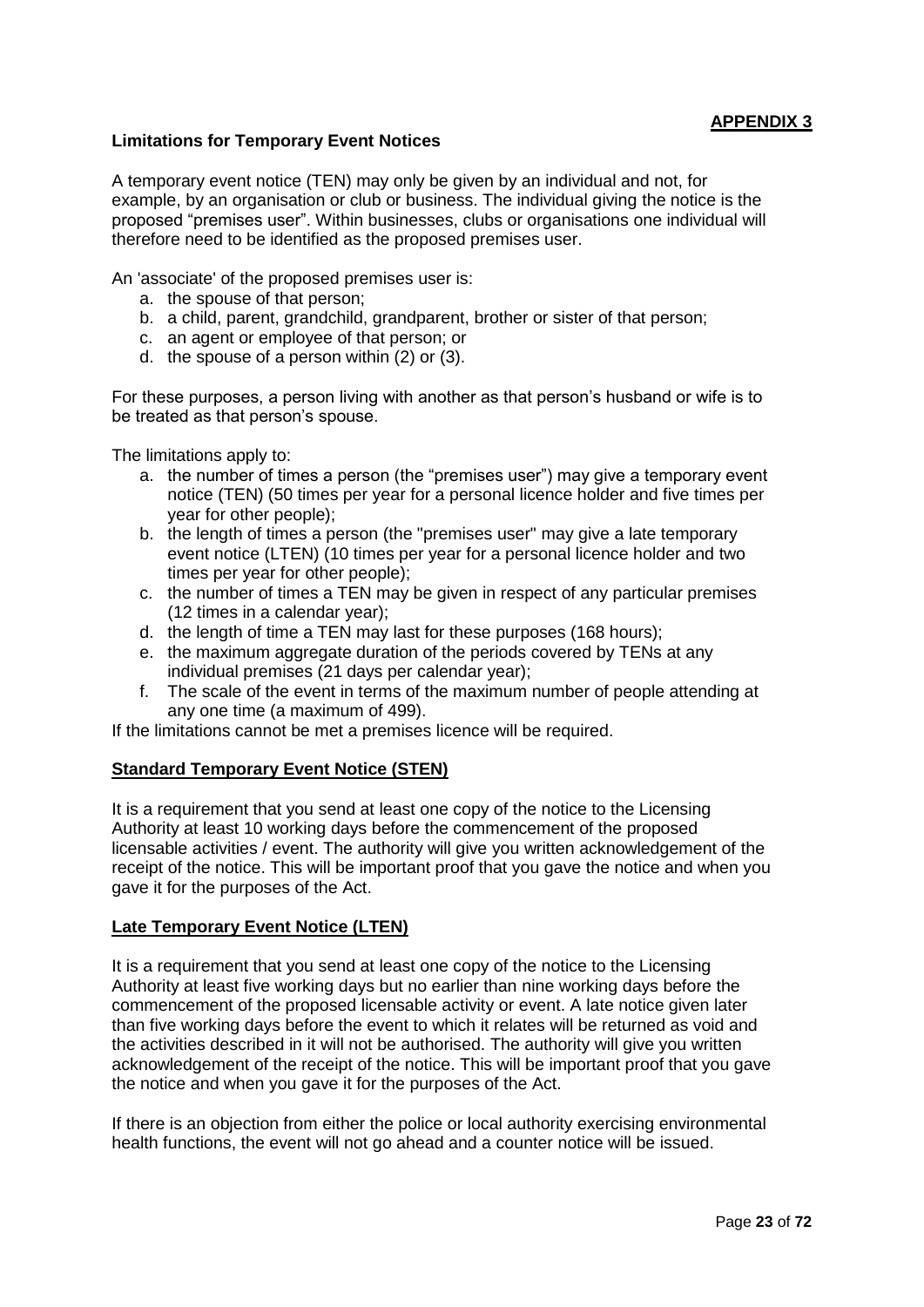#### **Examples of Good Practice for Licensed Premises**

#### **Introduction**

The Licensing Act 2003 (the Act) focuses on the promotion of four statutory licensing objectives, which must be addressed when licensing functions, are undertaken. The four licensing objectives are:

- The prevention of crime and disorder
- Public safety
- The prevention of public nuisance
- The protection of children from harm

#### **Aim of this document**

The aim of this document is to provide applicants and licensees with examples of good practice for the promotion of the four licensing objectives, which are paramount considerations at all times.

It outlines what this licensing authority and its responsible authority partners recommend for applicants to consider when completing their operating schedules and for licensees to consider when operating their premises under the terms of a premises licence. Whilst there is no legal requirement to adhere to these examples, the authority would generally expect applicants to have regard to them or be able to explain why they have chosen not to do so.

Applicants and licensees are expected to make a proactive commitment to preventing problems from occurring at licensed premises.

#### **Risks associated with licensed premises**

Risks associated with licensed premises can vary dependent on the premises type and characteristics, the design, layout and general environment, the location, the policies in place and the events being held there.

This document identifies many of the possible risks associated with the sale of alcohol and the provision of entertainment or late night refreshment and sets out examples of good practice measures to mitigate those risks. It provides a key mechanism for the promotion of the licensing objectives, for well-run premises and a responsible approach to alcohol, entertainment and late night refreshment in Gravesham.

This document cannot anticipate every possible risk, problem or circumstance that may arise from licensed premises. Neither does it restrict an applicant or licence holder from promoting the licensing objectives through alternative means.

#### **How can this document be used?**

#### **Applicants and licensees**

A proactive and preventative approach is a key aspect of good management at licensed premises. The Licensing Authority therefore has produced this document to aid applicants when completing their operating schedule. If problems occur at licensed premises after a licence has been granted and a reactive approach is needed, licensees should put additional operational measures in place to manage and prevent those problems from recurring.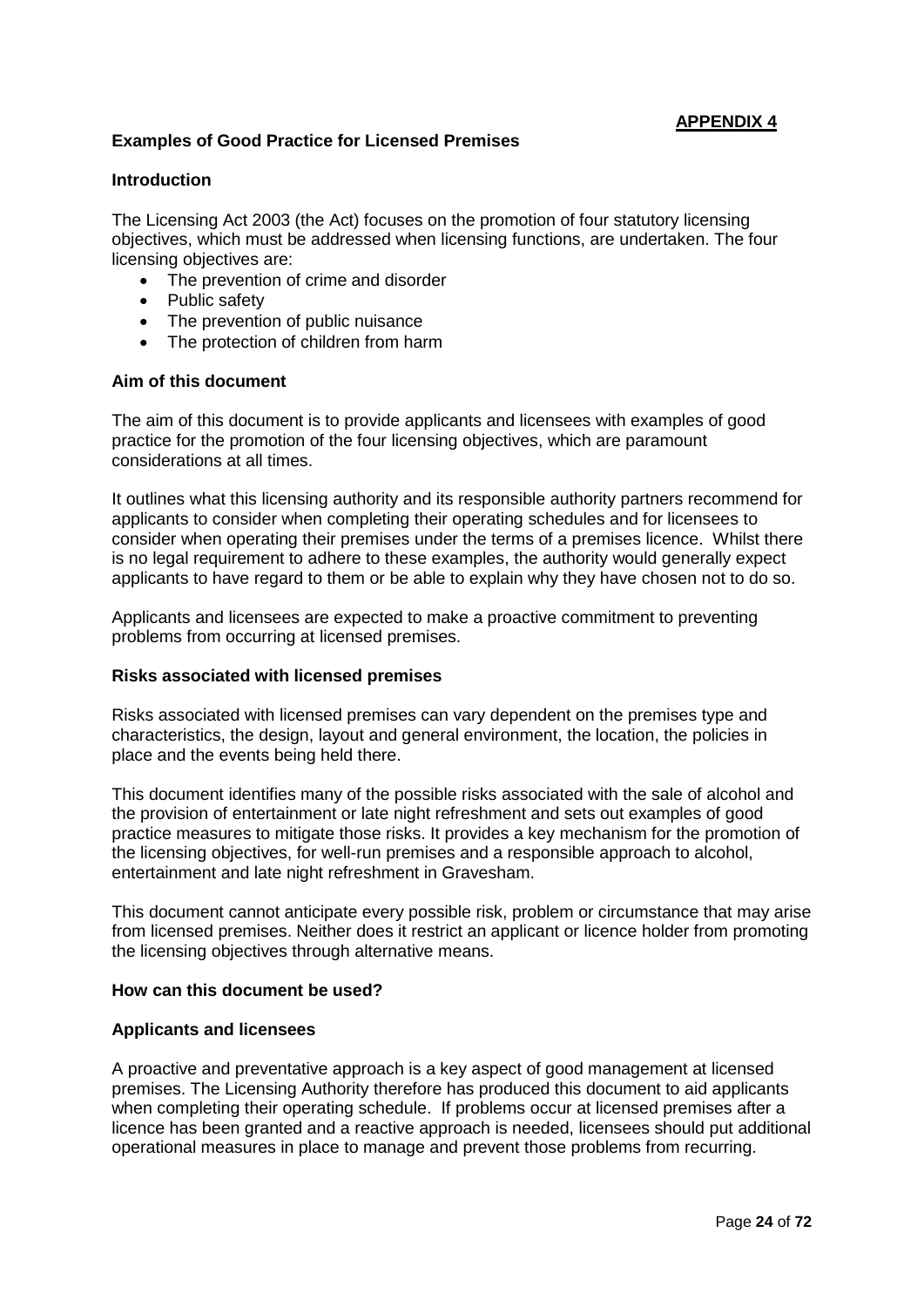## **The Licensing Authority and responsible authorities**

This is not a statutory document but it may be taken into consideration and used by the Licensing Authority and responsible authorities should they wish to do so as follows:

- a. when responding to licence applications where the licensing objectives have not been adequately addressed in the operating schedule;
- b. as a first point of dealing with licensed premises encountering problems, to raise standards to promote the licensing objectives in those premises and avoid further problems; and
- c. for the review of licences where there is evidence that licensees have not promoted the licensing objectives.

#### **Dealing with problem premises**

The routine monitoring of licensed premises will be undertaken by the Licensing Authority and responsible authorities and findings under the four licensing objectives will be brought together.

Problems or concerns with licensed premises will be identified and flagged up at an early stage and advice will be offered to licensees with a view to improving standards at their premises and to prevent or minimise subsequent problems.

Where problems have been identified, the Licensing Authority and responsible authorities will agree appropriate measures.

#### **Acknowledging well-managed premises**

This document will also be used by the Licensing Authority to acknowledge and support well run premises through schemes such as the Safer Socialising Award.

#### **General – all four licensing objectives**

This section provides guidance on good practice for the general promotion of all four licensing objectives at licensed premises. It is intended to help those applying for new licences or variations to existing licences in completing their operating schedules. It is also designed to guide licensees on the general promotion of the licensing objectives after a licence has been granted.

Licensees and their staff have responsibility for the effective and safe management of their premises and the promotion of the four licensing objectives. Training is the key to giving licence holders, premises managers and staff the knowledge and skills to deal with and manage risks associated with licensed premises. Training should be provided to all staff and should be about both preventing and managing problems occurring at premises. Training should be regularly updated.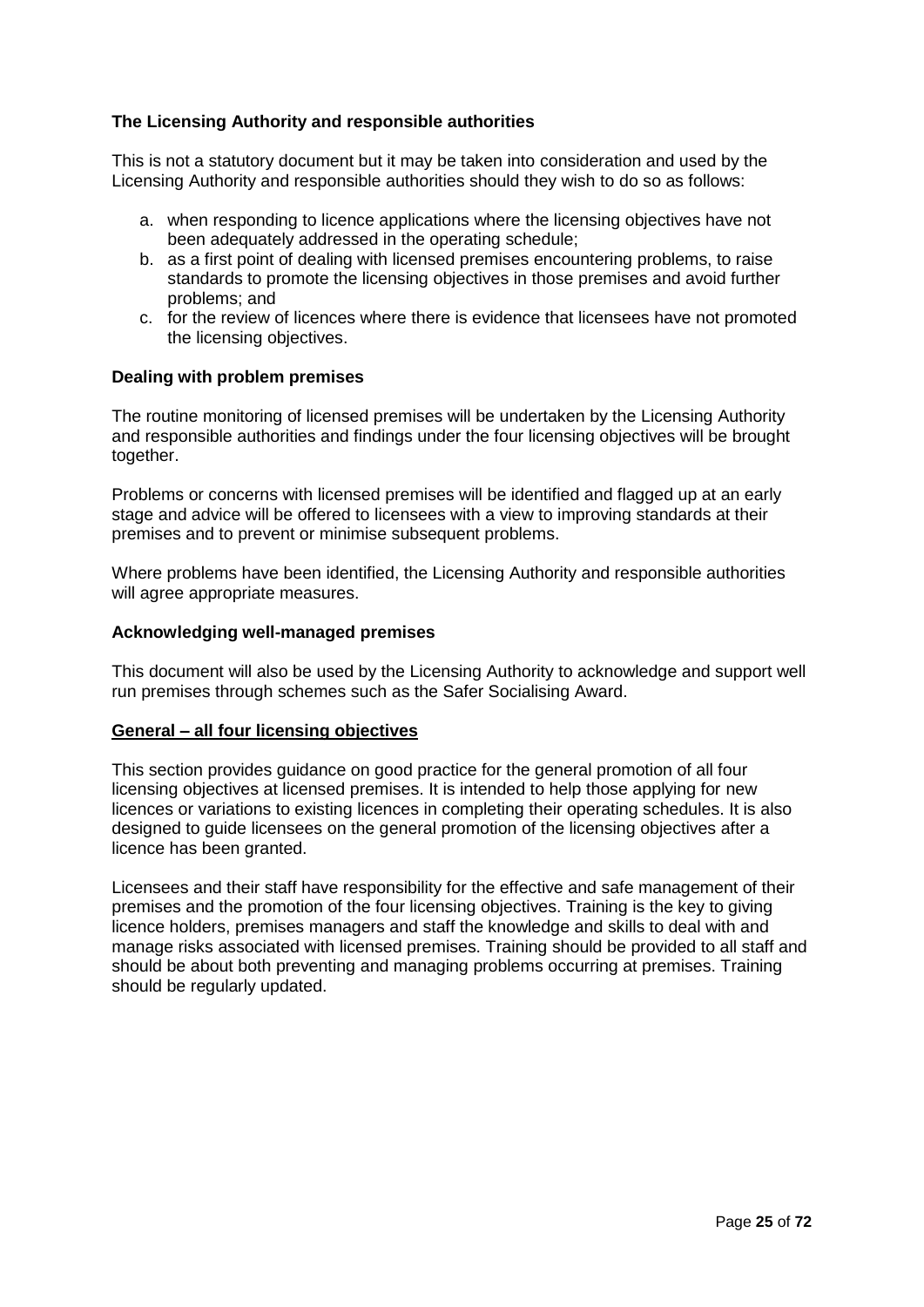| <b>Risk</b>                                                           | Good practice measure                                                                                                                                                                                                                                                                                                                                                                                                                                                                                                                                                                                                                                                                                                                                                                                      |  |  |  |
|-----------------------------------------------------------------------|------------------------------------------------------------------------------------------------------------------------------------------------------------------------------------------------------------------------------------------------------------------------------------------------------------------------------------------------------------------------------------------------------------------------------------------------------------------------------------------------------------------------------------------------------------------------------------------------------------------------------------------------------------------------------------------------------------------------------------------------------------------------------------------------------------|--|--|--|
| Lack of knowledge<br>or understanding of<br>the Licensing Act<br>2003 | G1<br>Well trained staff will contribute to well run<br>premises and a responsible approach to the sale of<br>alcohol, provision of entertainment and late night<br>refreshment.<br>Formal qualifications for your staff, either to<br>Personal Licence level or to another appropriate<br>standard recognised by bodies such as the British<br>Institute of Innkeepers (BII) would be preferential.<br>(b) All staff should be advised of licensing law in<br>writing before they are allowed to serve alcohol.<br>(c) Training should also be provided on premises'<br>specific policies relevant to the operation of the<br>business.<br>(d) A record should be kept of the date and name of<br>person trained or advised and be made available for<br>inspection by the police or Licensing Authority. |  |  |  |

## **Prevention of crime and disorder**

This section provides guidance on good practice for the prevention of crime and disorder from licensed premises. It is intended to help those applying for new licences or variations to existing licences in completing their operating schedules. It is also designed to guide licensees on the prevention and management of crime and disorder from their premises after a licence has been granted.

The main causes of crime and disorder in licensed premises arise from inadequate security provisions, poor design and layout, the type of event being promoted, overcrowding and customers being drunk or under the influence of drugs. This can result in theft, conflict, violence and anti social behaviour. It is therefore recommended that applicants and licensees take a proactive approach to preventing and managing crime and disorder from their premises.

All applications for new licences and variations should address the steps proposed to prevent crime and disorder and this is best achieved through a premises risk assessment. Alcohol can be a significant contributory factor to levels of crime and disorder in an area. Good management and good practice along with adequate physical controls can make an important difference to the level of alcohol related crime at premises. Such measures should be reflected in the operating schedule.

For new premises or the refurbishment of existing premises, preventative measures should be factored in during the design stage. Consideration should be given to the design and layout of the premises to minimise the potential for crime and disorder.

Licence holders should have clear documented policies and procedures in place which identify all crime and disorder risks associated with their premises and the measures implemented to prevent, manage and respond to those risks.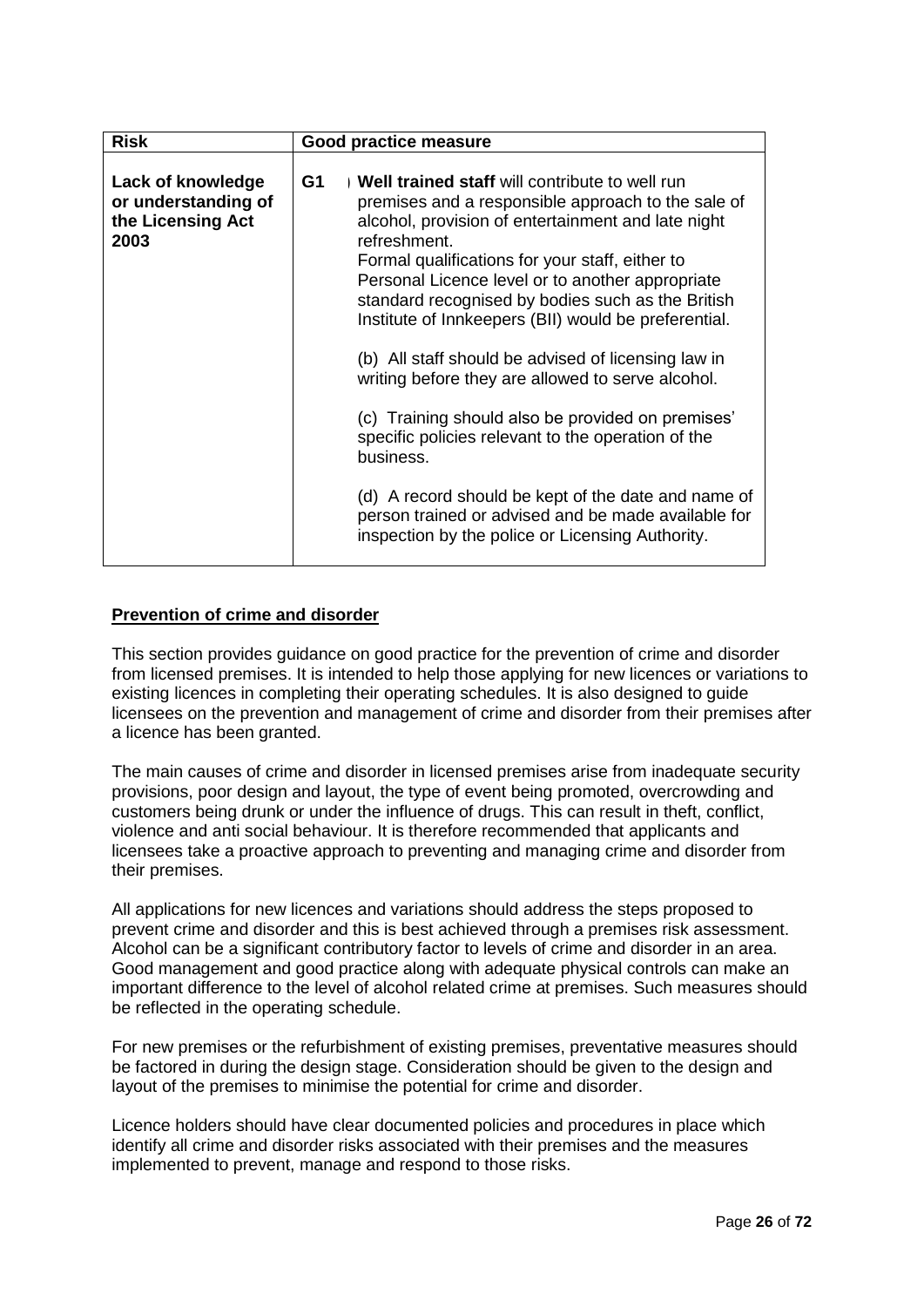| <b>Risk</b>                            | Good practice measure                   |                                                                                                                                                                                                                                                                                                                                                                                                                                                                                                                                                                                                                                                                                                                                                                                                                                                                                                             |  |
|----------------------------------------|-----------------------------------------|-------------------------------------------------------------------------------------------------------------------------------------------------------------------------------------------------------------------------------------------------------------------------------------------------------------------------------------------------------------------------------------------------------------------------------------------------------------------------------------------------------------------------------------------------------------------------------------------------------------------------------------------------------------------------------------------------------------------------------------------------------------------------------------------------------------------------------------------------------------------------------------------------------------|--|
| Security in and around<br>the premises | CD <sub>1</sub><br>2.<br>3.             | 1. An alarm or other security measure<br>should be installed at the premises to<br>protect it when closed or empty.<br>Emergency exits should be alarmed when<br>the premises are open to the public so that<br>staff are immediately notified of<br>unauthorised opening or tampering.<br>Any staff or private areas and cellars<br>should be kept locked and secured whilst<br>the premises are open to the public.                                                                                                                                                                                                                                                                                                                                                                                                                                                                                       |  |
|                                        | CD <sub>2</sub><br>1.<br>2.<br>5.<br>6. | <b>CCTV</b> should be installed inside and<br>outside the premises. The cameras should<br>cover all internal areas accessible to the<br>public and areas immediately outside the<br>premises. The date and time settings on<br>the system must be correct.<br>The recordings should be in real time and<br>on hard drive with the availability to copy<br>disks for other agencies such as the police.<br>3. For analogue systems, tapes should be<br>changed daily and used no more than 12<br>times.<br>4. Recordings should be kept for a minimum<br>period of 31 days.<br>Staff should be trained in the maintenance<br>and operation of such systems with a<br>record kept of the date and name of person<br>trained. Records should be made available<br>for inspection by the police or Licensing<br>Authority.<br>A trained member of staff should be on<br>duty to operate the system whenever the |  |
|                                        | CD3<br>1.                               | premises are open.<br><b>External lighting</b> provides an obvious<br>means of crime deterrence. Care should be<br>taken so that lighting does not impact on<br>neighbours.                                                                                                                                                                                                                                                                                                                                                                                                                                                                                                                                                                                                                                                                                                                                 |  |
|                                        | CD <sub>4</sub><br>2.                   | 1. Security systems should be integrated<br>so that the alarm, CCTV and lighting work<br>together in an effective manner.<br>The alarm should be linked to a system<br>that will notify the police if it is activated.                                                                                                                                                                                                                                                                                                                                                                                                                                                                                                                                                                                                                                                                                      |  |
|                                        | CD <sub>5</sub><br>2.<br>3.             | 1. Door staff and/or stewards should be<br>employed at the venue to supervise<br>admissions and customers inside the<br>venue.<br>Door staff should be easily identifiable by<br>wearing a uniform, high visibility jackets or<br>arm bands.<br>Door staff should sign into a register<br>detailing their full name, contact details and<br>the time and date their duty commenced                                                                                                                                                                                                                                                                                                                                                                                                                                                                                                                          |  |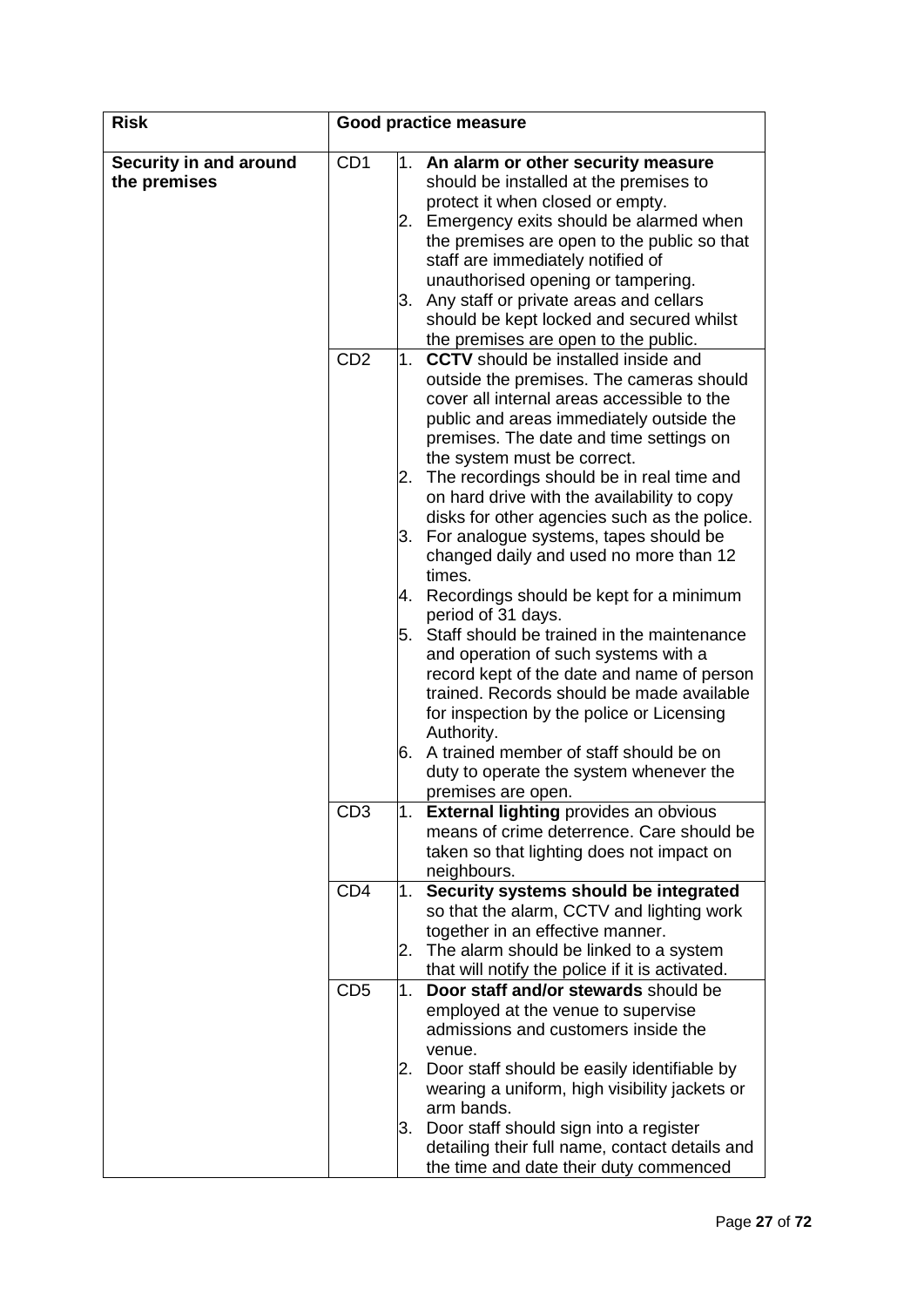|                                                      |                             | 4. | and concluded.<br>Stewards and other staff at the premises<br>should also be easily identifiable. Stewards<br>should not be used for supervision of the<br>door.                                                         |
|------------------------------------------------------|-----------------------------|----|--------------------------------------------------------------------------------------------------------------------------------------------------------------------------------------------------------------------------|
|                                                      | CD <sub>6</sub>             | 1. | Effective security policies based on risk                                                                                                                                                                                |
|                                                      |                             |    | assessments can protect your premises,<br>staff and customers from threats, conflict or<br>violence.                                                                                                                     |
|                                                      |                             | 2. | Security policies should be formulated in<br>consultation with a police crime prevention<br>officer.                                                                                                                     |
|                                                      |                             | 3. | All staff should be aware of a premises<br>security policy with a record kept of the<br>date and name of person trained. Records<br>should be made available for inspection by                                           |
|                                                      |                             |    | the police or Licensing Authority.                                                                                                                                                                                       |
|                                                      |                             | 4. | Premises should be searched inside and                                                                                                                                                                                   |
|                                                      |                             |    | out for suspect packages before, during<br>and after opening hours. Staff should be<br>trained to remain vigilant during opening<br>hours and report any suspicious activity to<br>the Police.                           |
|                                                      | CD7                         |    |                                                                                                                                                                                                                          |
|                                                      |                             | 1. | Security reviews should be held regularly<br>and at least every three months with<br>minutes kept.                                                                                                                       |
| Crime including conflict,                            | CD <sub>8</sub>             | 2. | Daily staff briefing and debriefing will                                                                                                                                                                                 |
| violence or aggression in<br>and around the premises |                             | 3. | enable licensees to improve working<br>practices in their premises.<br>Briefings can be informal but any problems<br>identified and remedial action taken should<br>be recorded with records kept in the main<br>office. |
|                                                      | C <sub>D</sub> <sub>9</sub> | 1. | Promoted events may attract larger than                                                                                                                                                                                  |
|                                                      |                             |    | usual crowds and particular promotions<br>may have violent or aggressive followers or<br>other crime and disorder associated with<br>them.                                                                               |
|                                                      |                             | 2. | Such events should have a comprehensive<br>risk assessment undertaken by the licence<br>holder and submitted to the Police licensing<br>team at least 14 days in advance of the<br>proposed event.                       |
|                                                      |                             | 3. | It is expected that promoters should have<br>obtained the BIIAB level 2 for music<br>promoters.                                                                                                                          |
|                                                      |                             | 4. | In the event that a problem should arise<br>during a promoted event, this should be<br>documented by the licence holder and it is<br>expected that a debrief form will be                                                |
|                                                      |                             |    | provided to the Police licensing team within                                                                                                                                                                             |
|                                                      |                             |    | 48 hours of the event.                                                                                                                                                                                                   |
|                                                      | <b>CD10</b>                 | 1. | <b>Proper management of the door will</b>                                                                                                                                                                                |
|                                                      |                             |    | depend on the size and type of venue. The                                                                                                                                                                                |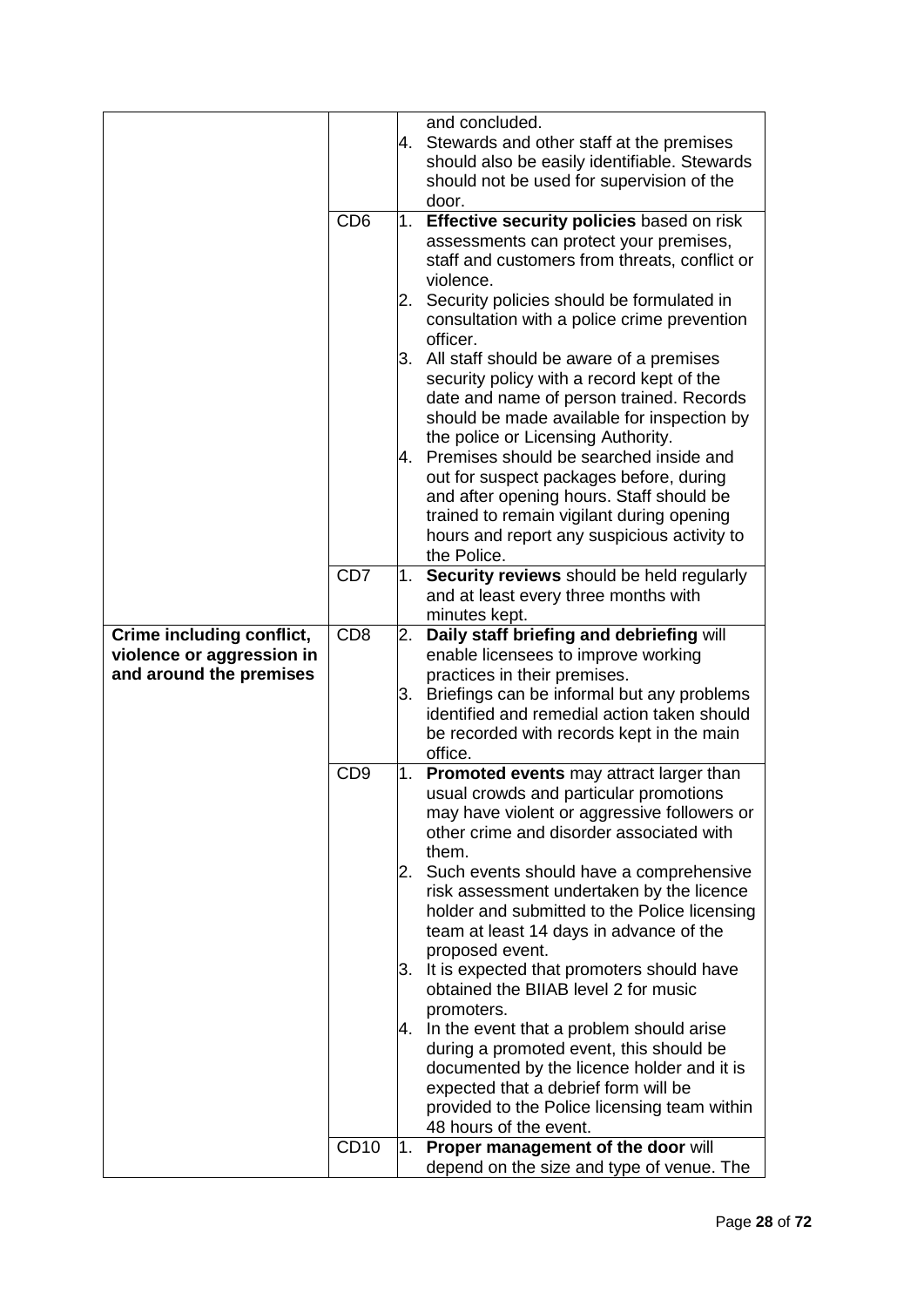|             | 2.                   | number of door supervisors should be<br>determined by a risk assessment taking<br>into account the size of venue and the type<br>of crowd the entertainment is likely to<br>attract, but at the very least on a ratio of 1<br>door supervisor per 50 customers.<br>Consideration should be given to a<br>sufficient, provision of male and female<br>door supervisors, but at least one female<br>door supervisor should be used.                                                                                                                                                  |
|-------------|----------------------|------------------------------------------------------------------------------------------------------------------------------------------------------------------------------------------------------------------------------------------------------------------------------------------------------------------------------------------------------------------------------------------------------------------------------------------------------------------------------------------------------------------------------------------------------------------------------------|
| <b>CD11</b> | 1.                   | A door admissions policy including any<br>age<br>restrictions, expected dress standards or<br>the screening of hand bags should be<br>widely publicised on any promotional                                                                                                                                                                                                                                                                                                                                                                                                         |
|             |                      | material or website and clearly displayed at<br>the entrance to the premises.                                                                                                                                                                                                                                                                                                                                                                                                                                                                                                      |
|             |                      |                                                                                                                                                                                                                                                                                                                                                                                                                                                                                                                                                                                    |
| <b>CD12</b> | 1.<br>2.             | Ejecting or refusing entry to persons<br>from the premises if they do not meet your<br>admissions standards or they are known to<br>be violent or aggressive.<br>In such cases, an entry should be made in<br>an incident or log book                                                                                                                                                                                                                                                                                                                                              |
| CD13        |                      |                                                                                                                                                                                                                                                                                                                                                                                                                                                                                                                                                                                    |
|             | 1.<br>2.<br>3.<br>4. | A policy to manage capacity should be<br>adopted to prevent overcrowding and<br>patrons possibly becoming aggressive<br>through accidental jostling.<br>For promoted events and large venues, the<br>use of clickers is essential to record the<br>number of patrons inside the premises.<br>For other events or smaller venues, ticket<br>sales or head counts may be appropriate.<br>Consideration should be given to<br>deliberately running below capacity to<br>afford a comfort factor to your patrons and<br>avoid conflict, violence or aggression within<br>the premises. |
| <b>CD14</b> | 1.<br>2.<br>3.       | Alternatives to glass drinking vessels<br>should be considered to prevent glassware<br>being used as an assault weapon,<br>particularly during promoted events.<br>Drinking vessels made from plastic or<br>polycarbonate would be preferential<br>particularly in outside areas.<br>Where alternatives are not used, there<br>should be a robust glass collection policy in<br>place. This should include regular<br>collection of glassware by staff and<br>prevention of glassware being removed<br>from the premises.                                                          |
| CD15        | 1.                   | Measures to preserve a crime scene until<br>police arrival, following the outbreak of<br>disorder or any other crime should be<br>clearly documented in a policy.                                                                                                                                                                                                                                                                                                                                                                                                                  |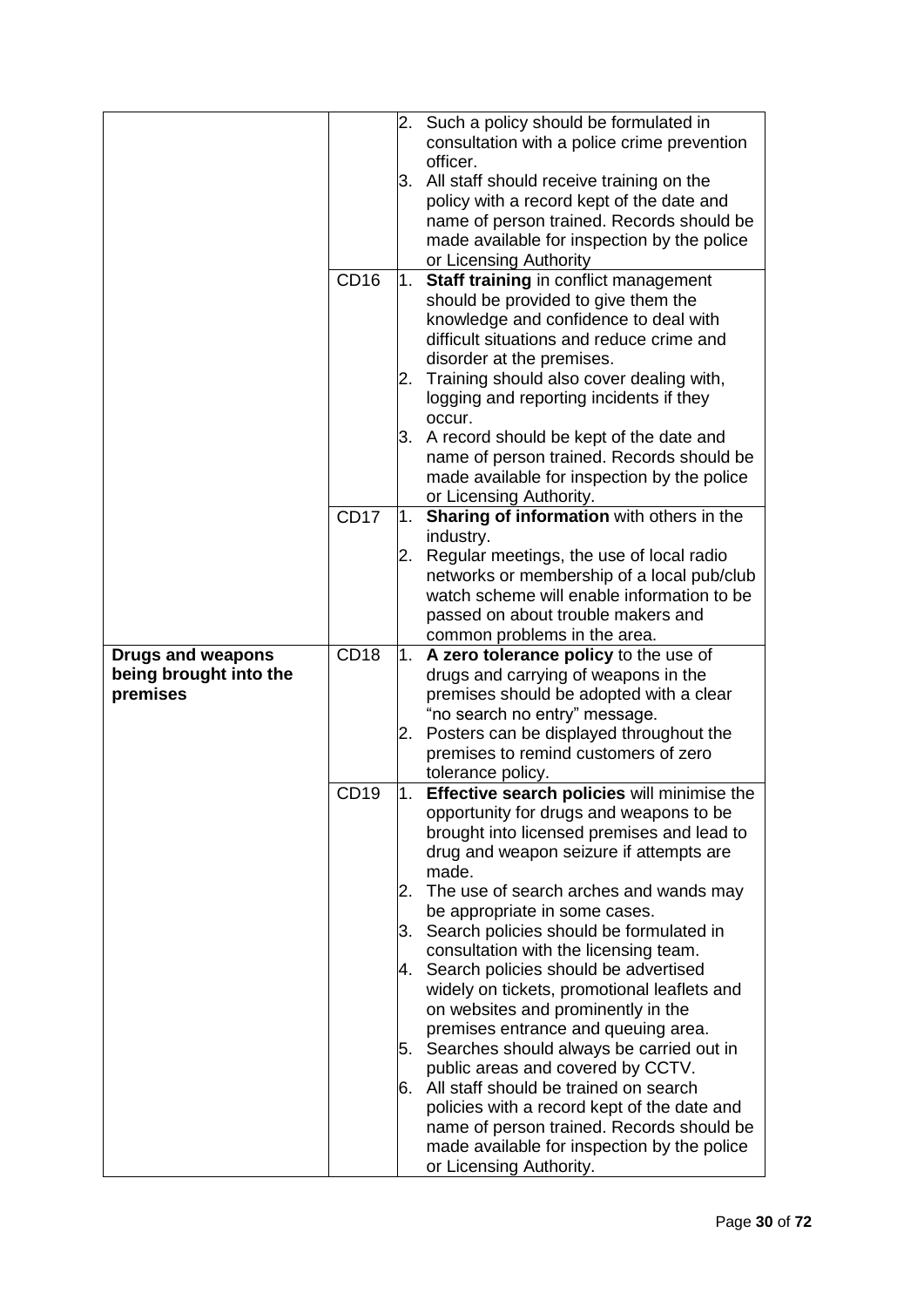|                        | CD <sub>20</sub> |    | 1. Calling the police if customers are                  |
|------------------------|------------------|----|---------------------------------------------------------|
|                        |                  |    | suspected of being in possession of drugs               |
|                        |                  |    | or weapons. All staff should be made                    |
|                        |                  |    | aware of this requirement.                              |
|                        | CD21             | 1. | Seizing, retaining and documenting any                  |
|                        |                  |    | drugs or weapons found with a clear audit               |
|                        |                  |    | trail and a process for surrendering them to            |
|                        |                  |    | the Police.                                             |
|                        |                  | 2. | A search policy should clearly set out                  |
|                        |                  |    | procedures that should be followed by staff             |
|                        |                  |    | should they find drugs or weapons during a              |
|                        |                  |    | search including circumstances when the                 |
|                        |                  |    | police should be called; the use of tamper              |
|                        |                  |    | proof bags and safe storage of seized                   |
|                        |                  |    | items in a lockable box; details that need to           |
|                        |                  |    | be recorded and how/when seized items                   |
|                        |                  |    | should be surrendered to the police.                    |
|                        | CD22             | 1. | Supervising toilet areas can be effective               |
|                        |                  |    | in discouraging drug selling or use.                    |
|                        |                  | 2. | A toilet attendant may be appropriate for               |
|                        |                  |    | promoted events or on busy nights such as               |
|                        |                  |    | Friday and Saturday.                                    |
|                        |                  | 3. | Regular toilet checks such as swabbing                  |
|                        |                  |    | should be considered and where                          |
|                        |                  |    | conducted, these should be documented                   |
|                        |                  |    | with date, and time and finding recorded.               |
|                        |                  | 4. | Removal of flat surfaces in toilet areas can            |
|                        |                  |    | reduce the likelihood of drug misuse                    |
|                        | CD23             | 1. | Drug awareness training should be                       |
|                        |                  |    | provided for all staff. A record should be              |
|                        |                  |    | kept of the date and name of person                     |
|                        |                  |    | trained. Records should be made available               |
|                        |                  |    | for inspection by the police or Licensing<br>Authority. |
| Theft from premises or | <b>CD24</b>      | 1. | Bag hooks (Chelsea clips) should be                     |
| lost property          |                  |    | provided to                                             |
|                        |                  |    | prevent bag snatching.                                  |
|                        | CD25             |    | 1. Clear signage should be displayed                    |
|                        |                  |    | throughout the                                          |
|                        |                  |    | premises about crime prevention and to                  |
|                        |                  |    | warn customers of the potential for                     |
|                        |                  |    | pickpockets and bag/laptop snatchers.                   |
|                        | CD <sub>26</sub> |    | 1. Property patrols, managed cloakrooms                 |
|                        |                  |    | and toilet                                              |
|                        |                  |    | attendants can be employed to prevent                   |
|                        |                  |    | theft from                                              |
|                        |                  |    | patrons or the premises.                                |
|                        | <b>CD27</b>      | 1. | <b>Premises layout and lighting should be</b>           |
|                        |                  |    | considered. Secluded or dimly lit parts of              |
|                        |                  |    | the premises should be avoided as they                  |
|                        |                  |    | can encourage crime.                                    |
|                        | <b>CD28</b>      | 1. | Mirrors used throughout the premises can                |
|                        |                  |    | aid                                                     |
|                        |                  |    | supervision and act as deterrents to thieves            |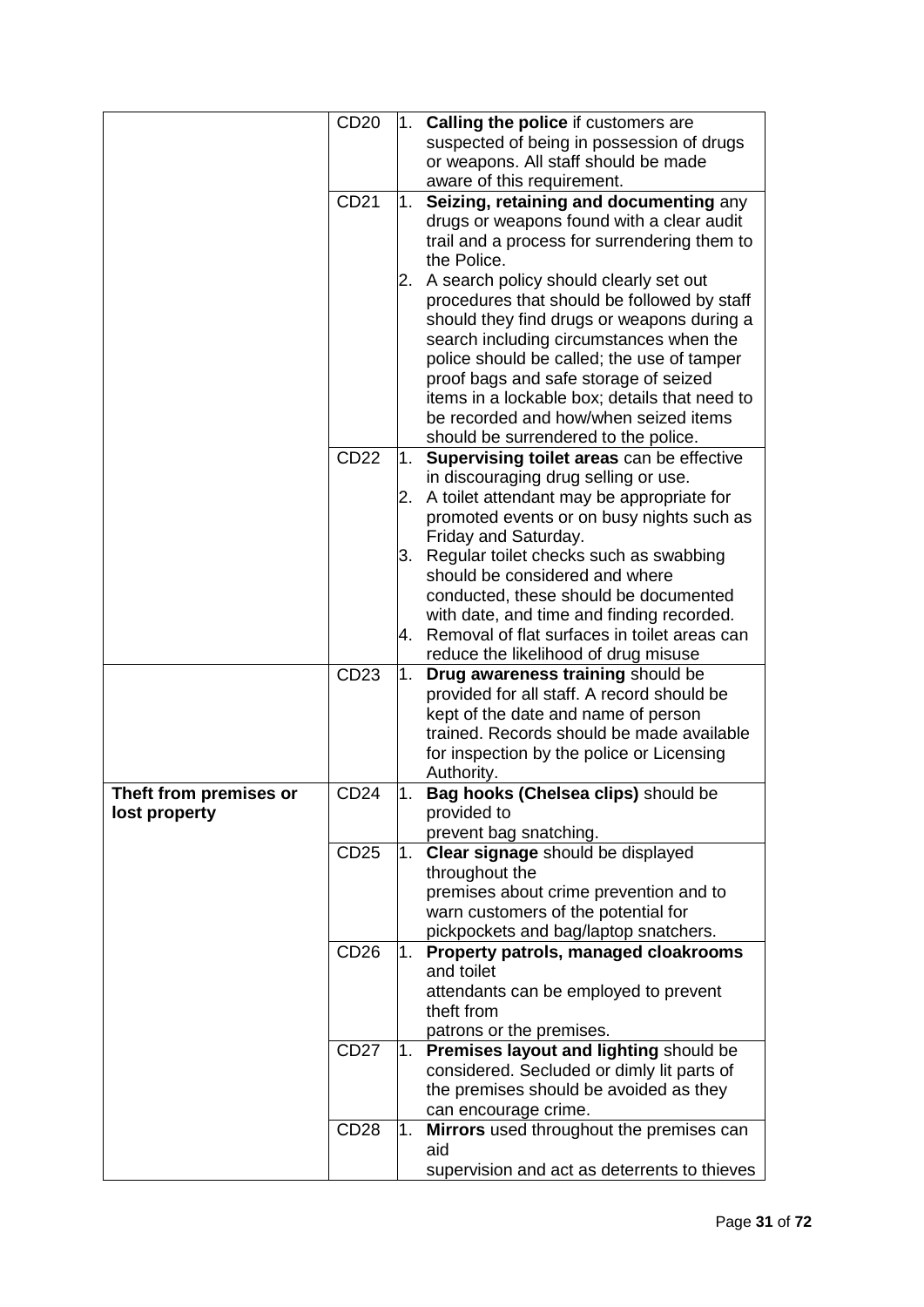|                                                                                                    | CD29 | 1.       | A lost and found policy should be in<br>place in relation to lost/found property at<br>the premises. The policy should include<br>procedures regarding the logging and<br>disposal of property and in particular any<br>valuable property. Passports and any other<br>ID found should be handed in to any police<br>station.                                                                                                                                          |
|----------------------------------------------------------------------------------------------------|------|----------|-----------------------------------------------------------------------------------------------------------------------------------------------------------------------------------------------------------------------------------------------------------------------------------------------------------------------------------------------------------------------------------------------------------------------------------------------------------------------|
|                                                                                                    | CD30 | 1.<br>2. | Carefully positioning alcohol in retail<br>premises can reduce theft from the<br>premises. Alcohol is a key target for shop<br>thieves so it is best not to place alcoholic<br>beverages within the first few metres near<br>the door as this allows thieves to 'grab and<br>run'.<br>It may be helpful for alcohol display areas<br>to be covered by CCTV if possible.                                                                                               |
|                                                                                                    | CD31 | 1.       | Security tagging any items considered a<br>specific target for theft, particularly<br>alcoholic drinks over a certain price level<br>will deter thieves.                                                                                                                                                                                                                                                                                                              |
| <b>Disorder from customers</b><br>queuing to enter the<br>premises or when<br>leaving the premises | CD32 | 1.       | Reduce the potential for excessive<br>queue lines with a well-managed and<br>efficient door policy. Long queuing times<br>can cause people to become agitated or<br>aggressive. Searches should therefore be<br>conducted as quickly and effectively as<br>possible.                                                                                                                                                                                                  |
|                                                                                                    | CD33 | 2.       | 1. A customer dispersal policy can<br>minimise the potential for disorder from<br>customers leaving the premises. A policy<br>should clearly set out measures to avoid a<br>mass exit at the end of the evening such as<br>a gradual change in music style and<br>increasing lighting levels.<br>Sufficient staff should be available at the<br>end of the evening to manage a controlled<br>shut down of the premises and maintain<br>good order as customers leave. |
| <b>Customers getting drunk</b><br>and dealing with drunken<br>customers                            | CD34 | 1.<br>2. | Staff training in preventing disorder should<br>be provided to give them the knowledge<br>and confidence to deal with difficult<br>situations.<br>A record should be kept of the date and<br>name of person trained. Records should be<br>made available for inspection by the police<br>or Licensing Authority                                                                                                                                                       |
|                                                                                                    | CD35 | 1.<br>2. | Drinks promotions should be socially<br>responsible and not encourage excessive<br>drinking.<br>A documented policy on responsible drinks<br>promotions should be in place at the<br>premises and should adhere to industry<br>codes such as those recommended by the                                                                                                                                                                                                 |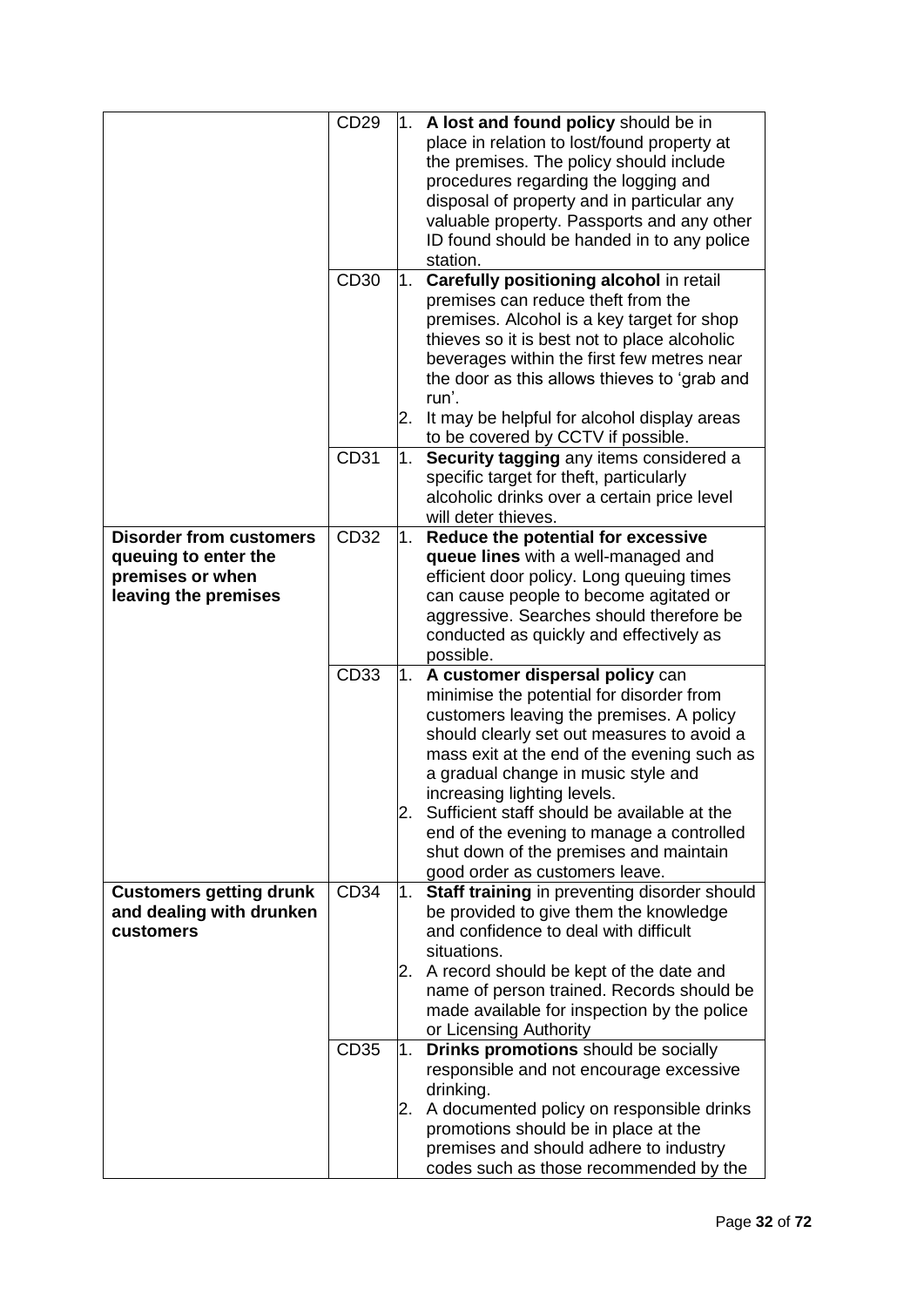|                            |             |    | British Beer and Pub Association (BBPA)<br>and The Portman Group. This is in addition |
|----------------------------|-------------|----|---------------------------------------------------------------------------------------|
|                            |             |    | to adherence with the mandatory licensing                                             |
|                            |             |    | condition regarding irresponsible                                                     |
|                            |             |    | promotions.                                                                           |
|                            |             | 3. | Any drinks promotion should market the                                                |
|                            |             |    | availability of soft drinks                                                           |
|                            | CD36        |    | 1. Staff training on the effects of alcohol and                                       |
|                            |             |    | how to spot early signs of customers                                                  |
|                            |             |    | becoming drunk should be provided to give                                             |
|                            |             |    | them the knowledge and confidence to deal                                             |
|                            |             |    | with drunken patrons.                                                                 |
|                            |             | 2. | Staff should be aware of their                                                        |
|                            |             |    | responsibilities under the Licensing Act                                              |
|                            |             |    | 2003 and be able to recognize appropriate                                             |
|                            |             |    | 'cut off' points for serving drunken                                                  |
|                            |             |    | customers, so as to reduce the likelihood of                                          |
|                            |             | 3. | fights or aggressive behaviour.<br>When staff are collecting glasses, they can        |
|                            |             |    | interact with customers and assess the                                                |
|                            |             |    | levels of drunkenness. Any concerns                                                   |
|                            |             |    | should be reported back to a manager.                                                 |
|                            |             |    | 4. A record should be kept of the date and                                            |
|                            |             |    | name of person trained. Records should be                                             |
|                            |             |    | made available for inspection by the police                                           |
|                            |             |    | or Licensing Authority.                                                               |
|                            | <b>CD37</b> |    | 1. A duty of care policy regarding persons                                            |
|                            |             |    | suffering adversely from the effects of drink                                         |
|                            |             |    | should be in place at the premises. The                                               |
|                            |             |    | policy should clearly express that every                                              |
|                            |             |    | effort will be made by staff to prevent                                               |
|                            |             |    | patrons from deteriorating to an<br>uncontrolled intoxicated extent. All staff        |
|                            |             |    |                                                                                       |
|                            | CD38        |    | should be briefed on the policy<br>1. Drink-aware posters can be displayed in         |
|                            |             |    | the premises to remind customers of the                                               |
|                            |             |    | unit content in alcoholic drinks and the safe                                         |
|                            |             |    | alcohol consumption limits.                                                           |
| <b>Consumption of</b>      | CD39        |    | 1. Restrict the sale of strong beer and cider                                         |
| alcohol on the street      |             |    | above 5.5% BV and the sale of single cans                                             |
| and street drinkers        |             |    | or bottles of beer and cider. Such sales can                                          |
|                            |             |    | contribute to anti-social behaviour and                                               |
|                            |             |    | disorder through the consumption of                                                   |
|                            |             |    | alcohol on the street and in open spaces by                                           |
|                            |             |    | street drinkers or persons who are already                                            |
|                            |             |    | drunk.                                                                                |
| Sale of alcohol            | <b>CD40</b> |    | 1. Lockable shutters can be fitted on display                                         |
| outside permitted<br>hours |             |    | units for alcohol in retail premises, which<br>can be closed and locked at the end of |
|                            |             |    | permitted hours.                                                                      |
|                            |             |    |                                                                                       |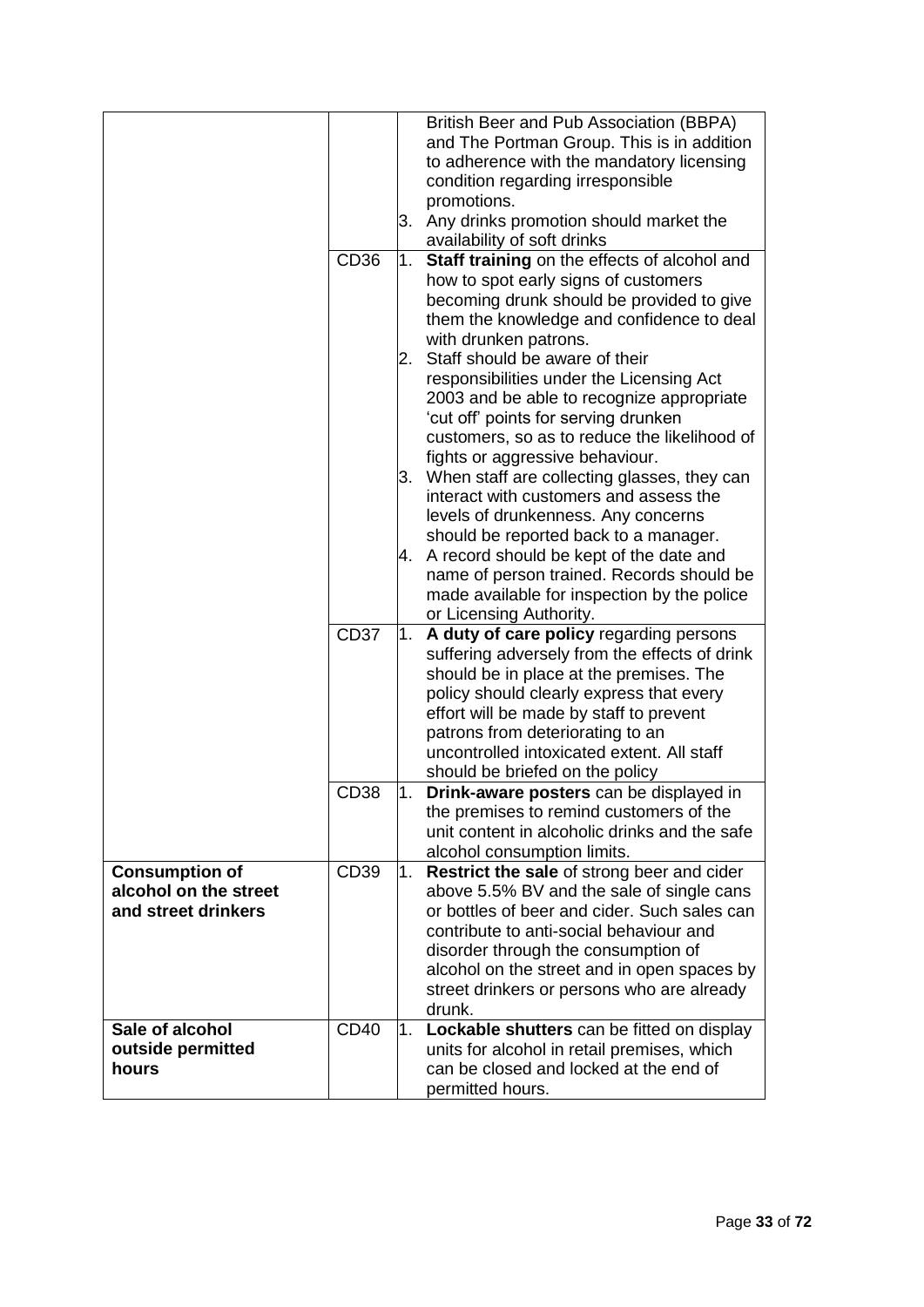## **Public Safety**

This section provides examples of good practice for the promotion of public safety at licensed premises. It is intended to help those applying for new licences or variations to existing licences in completing their operating schedules. It is also designed to guide licensees on the promotion and management of public safety at their premises after a licence has been granted.

The carrying on of licensable activities in particular the provision of alcohol and some types of entertainment can increase risks to the safety of the public (including performers) attending licensed premises. It is therefore recommended that applicants and licensees take a proactive approach to protecting and managing public safety at their premises.

All applications for new licences and variations should address the steps to promote public safety and this is best achieved through a premises risk assessment.

For new premises or the refurbishment of existing premises, preventative measures should be factored in during the design stage. Consideration should be given to the design and layout of the premises to achieve the highest possible standard of safety.

Licence holders should have clear documented policies and procedures in place, which identify all public safety risks associated, with their premises and measures implemented to prevent, manage and respond to those risks.

| <b>Risks</b>                | <b>Good Practice measure</b> |                                                                                                                                                                                                                                                                                                                                                                                                                                                                                                                                                                                                                                                       |  |  |
|-----------------------------|------------------------------|-------------------------------------------------------------------------------------------------------------------------------------------------------------------------------------------------------------------------------------------------------------------------------------------------------------------------------------------------------------------------------------------------------------------------------------------------------------------------------------------------------------------------------------------------------------------------------------------------------------------------------------------------------|--|--|
| General safety of staff and | PS <sub>1</sub>              | 1. A full risk assessment taking into account                                                                                                                                                                                                                                                                                                                                                                                                                                                                                                                                                                                                         |  |  |
| customers                   | PS <sub>2</sub>              | public safety should be carried out at the<br>premises to identify potential hazards posed to<br>staff or customers and setting out precautions to<br>manage the hazards. Templates can be found<br>on the Health and Safety Executive website and<br>on the Communities and Local Government<br>website. A risk assessment should be regularly<br>reviewed at least every 12 months.<br>2. All staff should be made aware of the risk<br>assessment and precautionary measures<br>therein.<br>3. A copy of the risk assessment should be kept at<br>the premises and made available for inspection.<br>1. First aid boxes should be available at the |  |  |
|                             |                              | premises and maintained with sufficient in date<br>stock.                                                                                                                                                                                                                                                                                                                                                                                                                                                                                                                                                                                             |  |  |
|                             | PS <sub>3</sub>              | 1. A recognised qualification in first aid should<br>be held by at least one member of staff who<br>should be on duty at all times the premises<br>licence is in use.<br>2. Other staff should be trained to a basic first aid<br>standard with records kept of the date and name<br>of person trained.                                                                                                                                                                                                                                                                                                                                               |  |  |
|                             | PS <sub>4</sub>              | 1. A first aid room or quiet room should be made<br>available to anyone requiring medical attention.                                                                                                                                                                                                                                                                                                                                                                                                                                                                                                                                                  |  |  |
|                             | PS <sub>5</sub>              | 1. Temperature levels and humidity in venues                                                                                                                                                                                                                                                                                                                                                                                                                                                                                                                                                                                                          |  |  |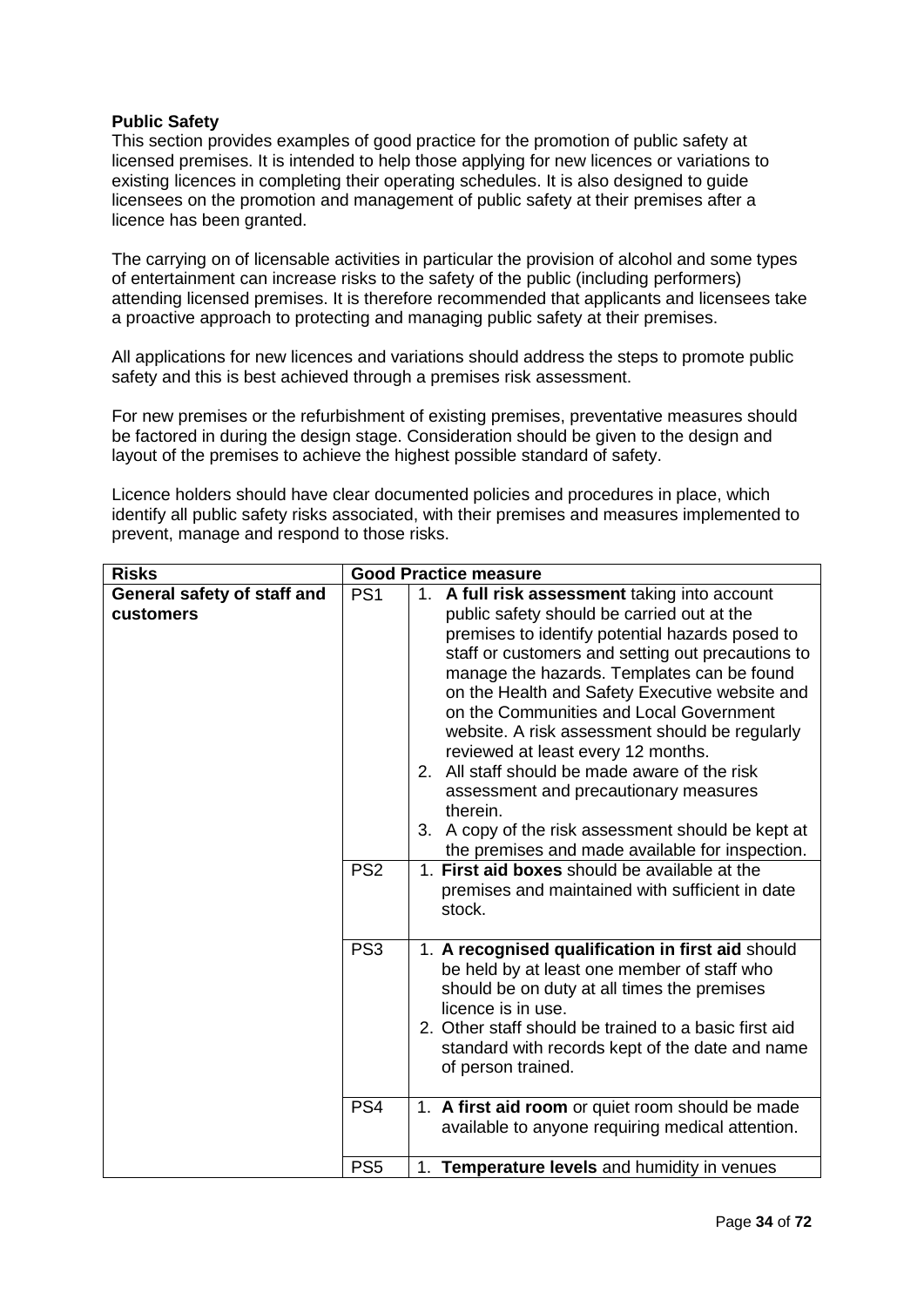|                                                                     |                                |          | should be controlled for the comfort and safety of<br>customers. An environment that is too hot or too<br>cold can make customers irritable. Premises<br>should be adequately heated and ventilated to<br>avoid this. This can be achieved through use of<br>air conditioning systems or natural ventilation in<br>non-residential areas.                                                                                                                                                                                                                                                           |
|---------------------------------------------------------------------|--------------------------------|----------|-----------------------------------------------------------------------------------------------------------------------------------------------------------------------------------------------------------------------------------------------------------------------------------------------------------------------------------------------------------------------------------------------------------------------------------------------------------------------------------------------------------------------------------------------------------------------------------------------------|
| Overcrowdings                                                       | PS <sub>6</sub>                |          | 1. A documented capacity should be set for the<br>premises overall and for individual rooms within<br>the premises. Capacity can be determined by a<br>risk assessment in consultation with the fire<br>safety authority.<br>2. The risk assessment should consider factors<br>such as floor space, numbers of toilets, potential<br>queuing time and available fire exits.                                                                                                                                                                                                                         |
|                                                                     | PS7                            |          | 1. A policy to manage the capacity should be<br>adopted to prevent overcrowding and localized<br>overcrowding.<br>2. The use of electronic clocking systems, clickers,<br>ticket sales or head counts may be appropriate.<br>3. Consideration should be given to deliberately<br>running below capacity to afford a comfort factor<br>to your patrons.                                                                                                                                                                                                                                              |
| <b>Accumulation and disposal</b><br>of glasses /drinking<br>vessels | PS <sub>8</sub>                | 1.       | A glass collection policy should include<br>provisions for regular collection of glassware by<br>staff and the prevention of glassware from being<br>taken into external areas. Glassware should not<br>be allowed to accumulate or cause obstruction.<br>2. Perimeter checks should be made outside the<br>premises for any glasses or bottles.<br>3. All staff should be made aware of the glass<br>collection policy and their responsibility for the<br>task.                                                                                                                                   |
|                                                                     | PS <sub>9</sub><br><b>PS10</b> | 1.<br>1. | Spillages and broken glass should be cleaned<br>up immediately to prevent floors from becoming<br>slippery and unsafe.<br>Bottle bins should be secure at all times and                                                                                                                                                                                                                                                                                                                                                                                                                             |
| <b>Accident or other</b><br>emergency incident on the<br>premises   | <b>PS11</b>                    | 1.       | away from public areas.<br>A written policy to deal with all types of<br>accidents & emergency incidents should be in<br>place at the premises.<br>2. The policy should be based on risk assessments<br>and include matters such as emergency<br>management, contingency planning and<br>evacuation procedures in the event of fire, bomb<br>threats or suspect packages and when to<br>contact emergency services.<br>3. Evacuation responsibilities and roles should be<br>clearly communicated to staff, routes and exits<br>should be well defined and evacuation plans<br>exercised regularly. |
|                                                                     |                                | 4.       | A copy of the fire risk assessment should be<br>kept at the premises and made available for                                                                                                                                                                                                                                                                                                                                                                                                                                                                                                         |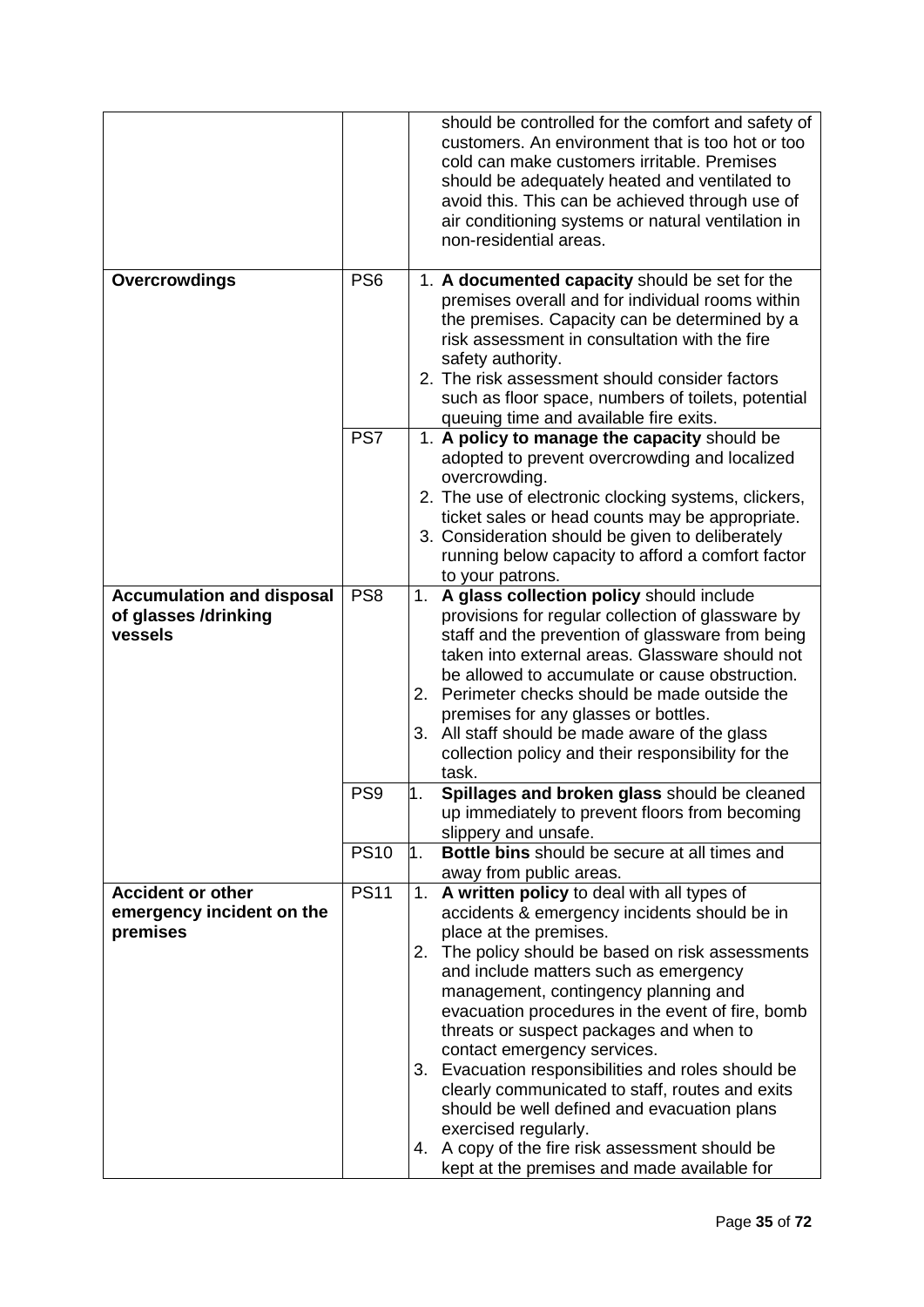|                           |             |    | inspection by the fire authority and Licensing<br>Authority.                                       |
|---------------------------|-------------|----|----------------------------------------------------------------------------------------------------|
|                           | <b>PS12</b> |    | 1. A fire detection system should be in place at                                                   |
|                           |             |    | the<br>2. premises and should be fully functional at all                                           |
|                           |             |    | times. The system should be tested regularly                                                       |
|                           |             |    | with records kept and made available for                                                           |
|                           | <b>PS13</b> | 1. | inspection.<br><b>Means of escape</b> in case of any emergency                                     |
|                           |             |    | should be clearly visible, unobstructed and well                                                   |
|                           |             |    | maintained including areas outside exits leading                                                   |
|                           |             |    | to a place of ultimate safety such as the street.                                                  |
|                           |             |    | 2. Checks should be carried out before opening<br>each day to ensure that exits are unlocked and   |
|                           |             |    | unobstructed.                                                                                      |
|                           | <b>PS14</b> | 1. | Equipment should be checked and                                                                    |
|                           |             |    | maintained                                                                                         |
|                           |             |    | 2. regularly with a record kept of the date and<br>findings of the checks.                         |
|                           | <b>PS15</b> |    | 1. Staff training in fire safety and any premises                                                  |
|                           |             |    | safety policy should be provided for all staff to                                                  |
|                           |             |    | give them the knowledge and confidence to deal<br>with emergency situations, including location of |
|                           |             |    | equipment, utilities, services and layout of                                                       |
|                           |             |    | premises. Training should include how to use fire                                                  |
|                           |             | 2. | extinguishers.<br>Records should be kept of the date and name of                                   |
|                           |             |    | person trained and made available for                                                              |
|                           |             |    | inspection.                                                                                        |
|                           | <b>PS16</b> | 1. | An accident book should be kept in order to                                                        |
|                           |             |    | record all accidents or incidents and made<br>available for inspection.                            |
| Drug use or drink spiking | <b>PS17</b> | 1. | A zero tolerance policy to the use of drugs in                                                     |
|                           |             |    | the premises should be adopted.                                                                    |
|                           |             |    | 2. Posters can be displayed throughout the<br>premises to remind customers of the zero             |
|                           |             |    | tolerance policy.                                                                                  |
|                           | <b>PS18</b> | 1. | Refusing entry to anyone who appears to be                                                         |
|                           |             |    | showing signs of drug use and contacting the<br>emergency services in appropriate                  |
|                           |             |    | circumstances. In such cases, an entry should                                                      |
|                           |             |    | be made in an incident log book.                                                                   |
|                           | <b>PS19</b> | 1. | A duty of care policy regarding persons                                                            |
|                           |             |    | suffering adversely from the effects of drugs<br>should be in place at the premises. The policy    |
|                           |             |    | should include drug awareness training for all                                                     |
|                           |             |    | staff so that they can recognise the effects of                                                    |
|                           |             |    | controlled drugs and provide medical attention                                                     |
|                           |             |    | where necessary.<br>2. All staff should be briefed on the policy. A record                         |
|                           |             |    | should be kept of the date and name of person                                                      |
|                           |             |    | trained.                                                                                           |
|                           | <b>PS20</b> | 1. | Prevent the possibility of drink spiking by                                                        |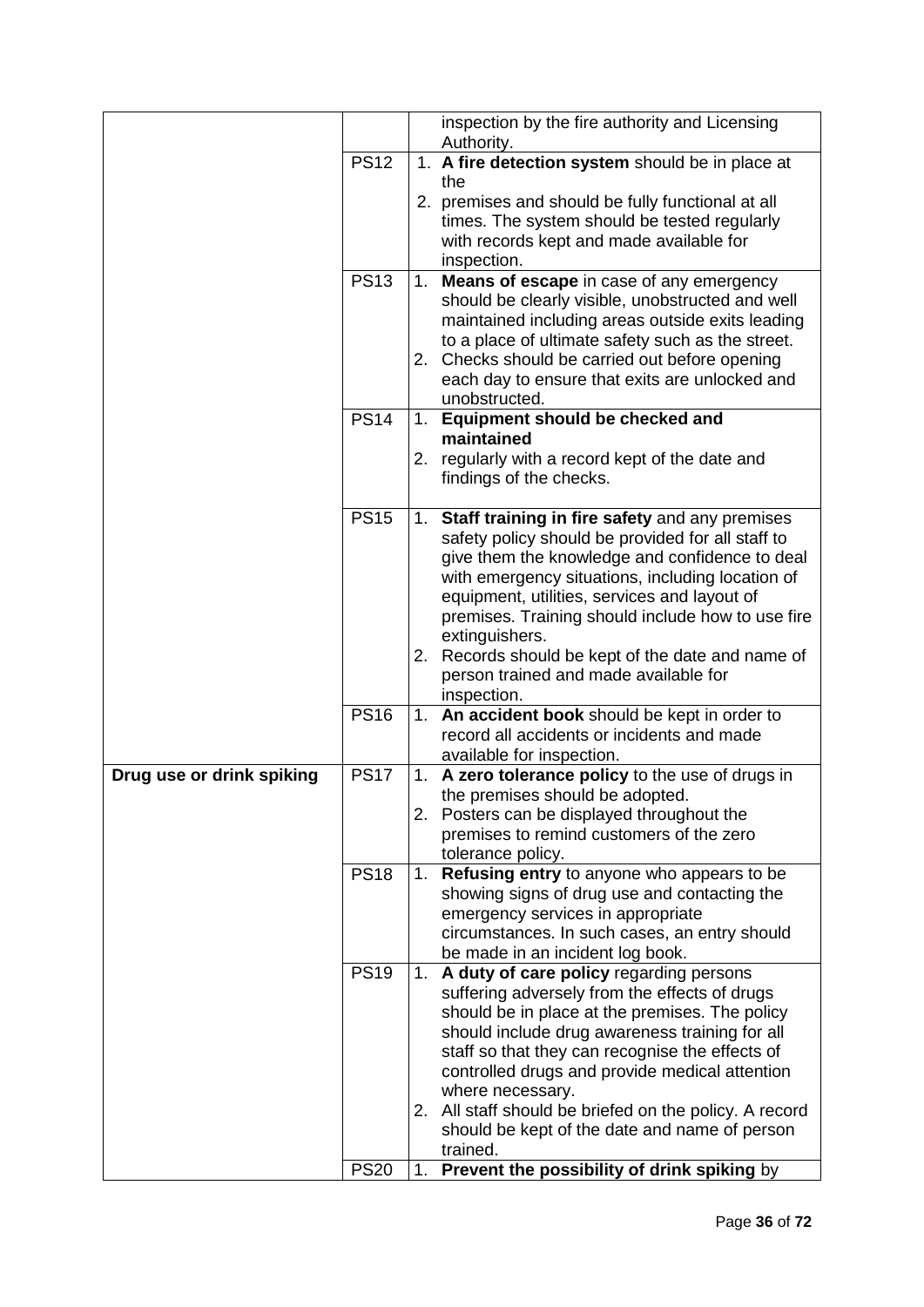| <b>Smoking on the premises</b>                   | <b>PS21</b><br><b>PS22</b> |    | offering various anti drink spiking products to<br>customers.<br>2. If a customer suspects that their drink has been<br>spiked, you should report it to the police<br>immediately. A process for this should be clearly<br>set out in your duty of care policy<br>1. A 'chill out' area should be provided. This<br>should be cooler and quieter than rest of venue.<br>1. Staff should be aware of their responsibilities<br>regarding smoke-free legislation and for<br>monitoring compliance. |
|--------------------------------------------------|----------------------------|----|--------------------------------------------------------------------------------------------------------------------------------------------------------------------------------------------------------------------------------------------------------------------------------------------------------------------------------------------------------------------------------------------------------------------------------------------------------------------------------------------------|
| Safety of customers when<br>leaving the premises | <b>PS24</b>                |    | 1. Discourage drink driving by promoting<br>schemes such as Designated Driver, with<br>notices clearly displayed throughout the<br>premises.                                                                                                                                                                                                                                                                                                                                                     |
|                                                  | <b>PS25</b>                |    | 1. Display information to customers with regards<br>to safe options for travelling home. Information<br>should include access to licensed taxi cabs or<br>licensed private hire vehicles, the location of taxi<br>ranks and public transport facilities including<br>night bus options.<br>2. Provide a free taxi phone service and a safe<br>waiting area for customers inside the premises.                                                                                                    |
|                                                  | <b>PS26</b>                |    | 1. A 'chill out' period at the end of an evening<br>can allow a slow dispersal from the premises<br>allowing door staff to gain a handle on problem<br>individuals, preventing arguing over taxis or<br>congregation at takeaways and clashes with<br>groups from other venues-<br>2. Provision of food and non-alcoholic drinks during<br>a chill out period can be effective in allowing<br>customers to sober up before leaving the<br>premises.                                              |
|                                                  | <b>PS27</b>                |    | 1. Increased lighting inside the premises should<br>be considered towards the end of an evening to<br>affect the alertness of customers before they<br>leave the premises.                                                                                                                                                                                                                                                                                                                       |
|                                                  | <b>PS28</b>                | 1. | Increased external lighting particularly in car<br>parks under the direct control of the licence<br>holder will provide added safety for customers as<br>they leave the premises. Care should be taken<br>so that lighting does not impact on neighbours.                                                                                                                                                                                                                                        |

# **Prevention of public nuisance**

This section provides examples of good practice for the prevention and management of public nuisance from licensed premises. It is intended to help those applying for new licences or variations to existing licences in completing their operating schedules. It is also designed to guide licensees on the prevention and management of noise and other public nuisance issues from their premises after a licence has been granted.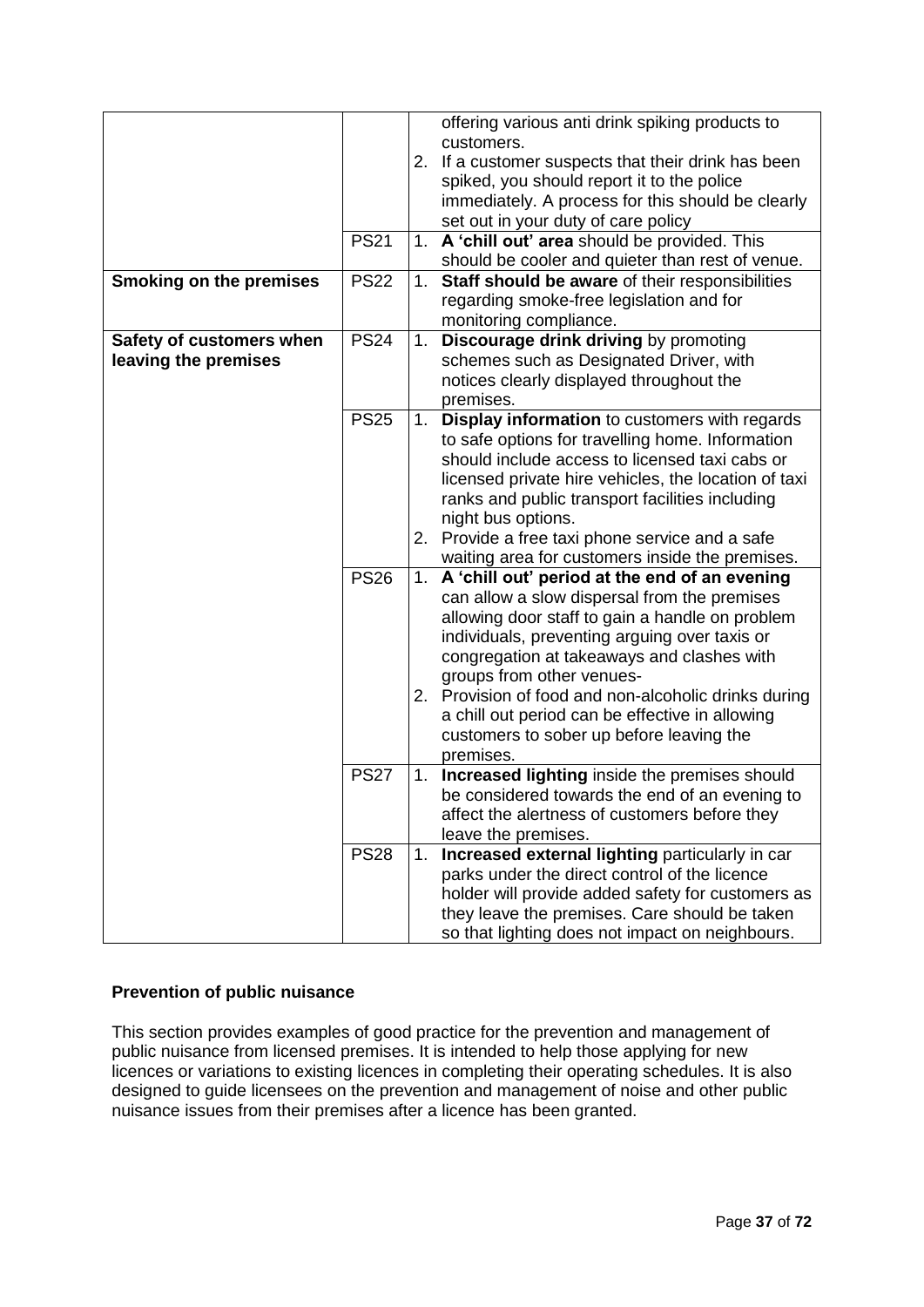Excessive noise and nuisance from licensed premises is a major concern for residents living in the area. It is therefore recommended that applicants and licensees take a proactive approach to preventing and managing public nuisance from their premises.

All applications for new licences and variations should address the steps proposed to prevent public nuisance. Where entertainment or other potentially noisy activity is planned, a noise assessment should be carried out. For some premises, the assessment will need to be carried out by a suitably qualified consultant.

For new premises or the refurbishment of existing premises, preventative measures should be factored in during the design stage. Consideration should be given to the structure and layout of the premises and equipment both internally and externally, to ensure that the premises are fit for purpose. Sound attenuation measures can include wall linings, acoustic curtains and acoustic treatment to mechanical ventilation or air conditioning systems. Consideration should also be given to historical noise problems at the premises with measures put in place to prevent them from recurring.

Licence holders should have clear documented policies and procedures in place which identify all public nuisance risks associated with their premises and measures implemented to prevent, manage and respond to those risks. Licence holders should also engage with local residents on a regular basis to ensure that they are being good neighbours and dealing with problems as they arise.

# **Protection of children from harm**

This section provides examples of good practice for the protection of children from harm at licensed premises. It is intended to help those applying for new licences or variations to existing licences in completing their operating schedules. It is also designed to guide licensees on the protection and management of children from harm at their premises after a licence has been granted.

The carrying on of licensable activities in particular the provision of alcohol and some types of entertainment can increase risks of harm to children attending licensed premises. It is therefore recommended that applicants and licensees take a proactive approach to protecting and managing the well being of children at their premises. All applications for new licences and variations should address the steps proposed to protect children from harm and this is best achieved through a premises risk assessment.

Licence holders should have clear documented policies and procedures in place, which identify all age restricted risks at their premises and measures implemented to prevent, manage and respond to those risks.

| <b>Risks</b>              |                 | Good practice measure                           |
|---------------------------|-----------------|-------------------------------------------------|
| <b>Children accessing</b> | CH <sub>1</sub> | A documented policy setting out                 |
| licensed premises         |                 | measures to protect children from harm          |
|                           |                 | should be in place at the premises. The         |
|                           |                 | policy should consider all activities           |
|                           |                 | associated with the premises including the      |
|                           |                 | sale of alcohol and the provision of            |
|                           |                 | regulated entertainment and when children       |
|                           |                 | should be allowed on or restricted from the     |
|                           |                 | premises.                                       |
|                           |                 | 2. All staff including door staff and bar staff |
|                           |                 | should be trained on the policy.                |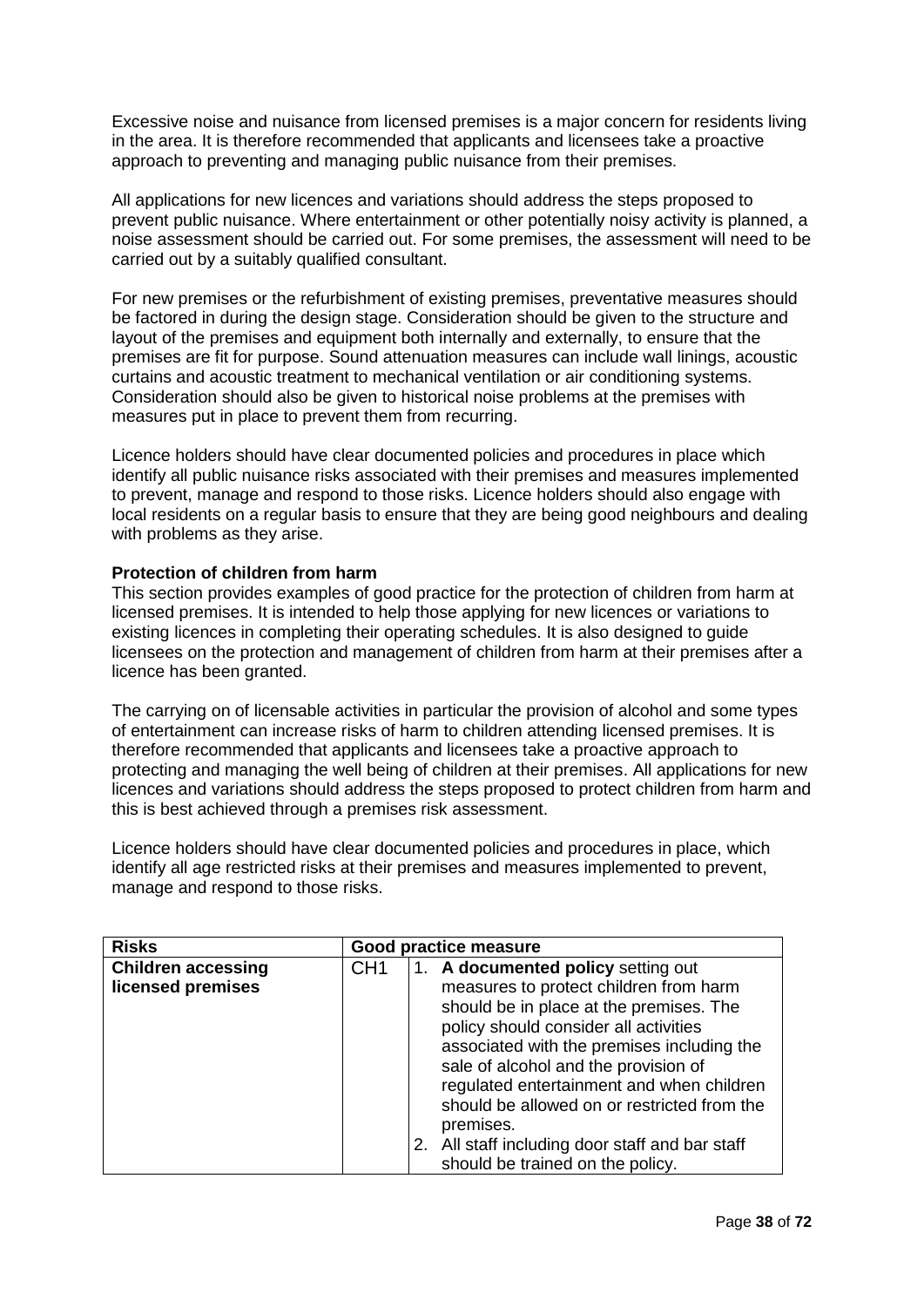|                           | CH <sub>2</sub> | 2 <sub>1</sub> | 1. Restrict access to children depending on<br>the nature of the business and / or<br>circumstances.<br>The admission of children can be restricted<br>up until a specified time in the evening.<br>3. The admittance of children can only be<br>permitted if they are accompanied by an                                                                                                                                                                                                                                                                                                                                                                                                                                                                                                                                                                                                                                                                                                                                                                                                  |
|---------------------------|-----------------|----------------|-------------------------------------------------------------------------------------------------------------------------------------------------------------------------------------------------------------------------------------------------------------------------------------------------------------------------------------------------------------------------------------------------------------------------------------------------------------------------------------------------------------------------------------------------------------------------------------------------------------------------------------------------------------------------------------------------------------------------------------------------------------------------------------------------------------------------------------------------------------------------------------------------------------------------------------------------------------------------------------------------------------------------------------------------------------------------------------------|
|                           |                 |                | adult.                                                                                                                                                                                                                                                                                                                                                                                                                                                                                                                                                                                                                                                                                                                                                                                                                                                                                                                                                                                                                                                                                    |
| Underage sales of alcohol | CH <sub>3</sub> | 5.             | 1. Operate a strict 'No ID - No Sale' policy.<br>A 'Challenge 25' or 'Challenge 21'<br>scheme serves as a reminder to staff of the<br>need to be vigilant in preventing underage<br>sales and to customers that it is against the<br>law for anyone under 18 to purchase<br>alcohol.<br>2. It is normal for off-licence premises to have<br>a 'Challenge 25' policy and on-licence<br>premises to have a 'Challenge 21' policy in<br>place.<br>3. A 'Challenge 25' scheme gives staff<br>additional support and encouragement to<br>ask for ID from any person appearing to be<br>under 25 years of age to prove that they are<br>over 18.<br>4. Only accept photographic driving licences,<br>passports or PASS (Proof of Age Standards<br>Scheme) cards approved as means of ID. If<br>you accept other forms of ID such as EU<br>National ID cards, these must bear a<br>photograph, date of birth and holographic<br>mark.<br>Use till prompts to remind staff to ask for<br>proof of age.<br>6. Prominently advertise the scheme in your<br>premises so that customers are aware, in |
|                           |                 |                | particular, display proof of age signs at the<br>point of sale.                                                                                                                                                                                                                                                                                                                                                                                                                                                                                                                                                                                                                                                                                                                                                                                                                                                                                                                                                                                                                           |
|                           | CH <sub>4</sub> | 1.             | Display posters at the premises stating<br>that it is an offence to purchase alcohol on<br>behalf of an underage person (proxy sales).                                                                                                                                                                                                                                                                                                                                                                                                                                                                                                                                                                                                                                                                                                                                                                                                                                                                                                                                                    |
|                           | CH <sub>5</sub> | 1.             | <b>Adverts or promotions for alcohol</b><br>should not appeal to young persons.                                                                                                                                                                                                                                                                                                                                                                                                                                                                                                                                                                                                                                                                                                                                                                                                                                                                                                                                                                                                           |
|                           | CH <sub>6</sub> | 1.             | Keep a refusals book (or refusal button on<br>EPOS - Electronic Point of Sale) on the<br>premises and ensure it is completed<br>whenever a sale is refused to a person who                                                                                                                                                                                                                                                                                                                                                                                                                                                                                                                                                                                                                                                                                                                                                                                                                                                                                                                |
|                           |                 |                | cannot prove they are over the age of 18.<br>2. The book should contain the date and time<br>of the incident, a description of the<br>customer, the name of the staff member<br>who refused the sale, and the reason the<br>sale was refused.                                                                                                                                                                                                                                                                                                                                                                                                                                                                                                                                                                                                                                                                                                                                                                                                                                             |
|                           |                 |                | 3. The book should be made available to<br>Police and authorised Council officers on                                                                                                                                                                                                                                                                                                                                                                                                                                                                                                                                                                                                                                                                                                                                                                                                                                                                                                                                                                                                      |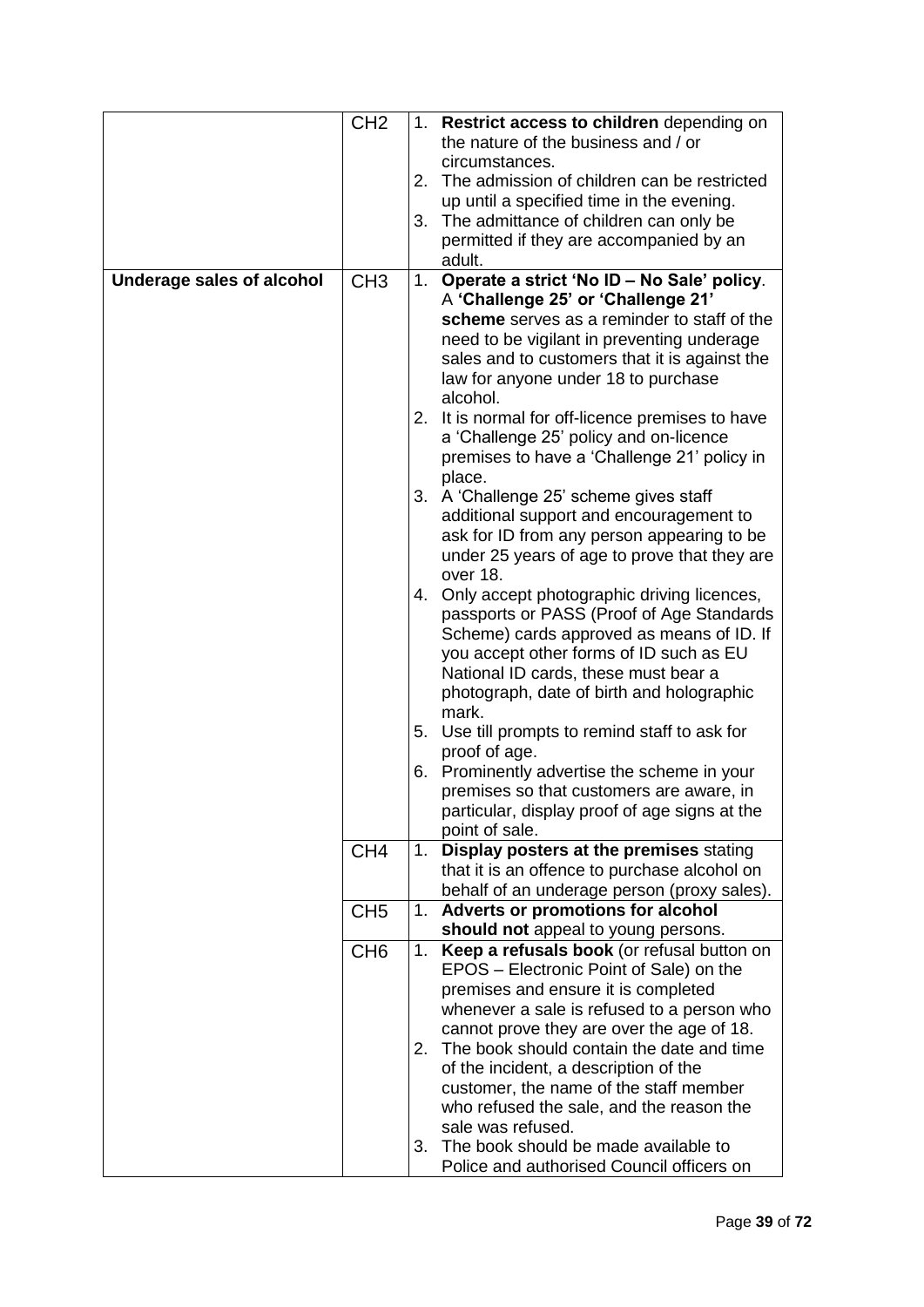|                                   |                 |                | request                                        |
|-----------------------------------|-----------------|----------------|------------------------------------------------|
|                                   |                 | 4.             | The book should be reviewed on a regular       |
|                                   |                 |                | basis to see if any patterns emerge.           |
|                                   |                 | 1.             |                                                |
|                                   | CH <sub>7</sub> |                | Staff training in the age related sections of  |
|                                   |                 |                | the Licensing Act 2003 should be provided      |
|                                   |                 |                | to all door, bar and till staff. This includes |
|                                   |                 |                | the ability to competently check customers'    |
|                                   |                 |                | identification where necessary.                |
|                                   |                 | 2.             | A record should be kept of the date and        |
|                                   |                 |                | name of person trained.                        |
| <b>Access to age restricted</b>   | CH <sub>8</sub> |                | 1. Adequate provisions for restricting         |
| films                             |                 |                | children from viewing age restricted films     |
|                                   |                 |                | should be in place at the premises.            |
|                                   |                 | 2.             | Staff should be trained to check ages at       |
|                                   |                 |                | point of sale and prior to entry to a          |
|                                   |                 |                | screening room to ensure that admission of     |
|                                   |                 |                | children to films is in accordance with the    |
|                                   |                 |                | recommendations of the British Board of        |
|                                   |                 |                |                                                |
|                                   | CH <sub>9</sub> |                | Film Classifications (BBFC).                   |
| <b>Access to age restricted</b>   |                 |                | 1. Age restricted gaming or vending            |
| gaming machines                   |                 |                | machines should have suitable signage          |
|                                   |                 |                | setting out the age restrictions and should    |
|                                   |                 |                | be in full view of staff for monitoring.       |
| <b>Access to entertainment of</b> | <b>CH10</b>     | 1.             | Children under the age of 18 should be         |
| an adult nature                   |                 |                | excluded from the premises or part of the      |
|                                   |                 |                | premises when specified activities such as     |
|                                   |                 |                | adult entertainment are taking place.          |
|                                   | CH11            | 1 <sub>1</sub> | Adverts for entertainment of an adult          |
|                                   |                 |                | nature should not be displayed                 |
|                                   |                 |                | externally on the premises or in any part of   |
|                                   |                 |                | the premises internally where they can be      |
|                                   |                 |                | seen by young persons.                         |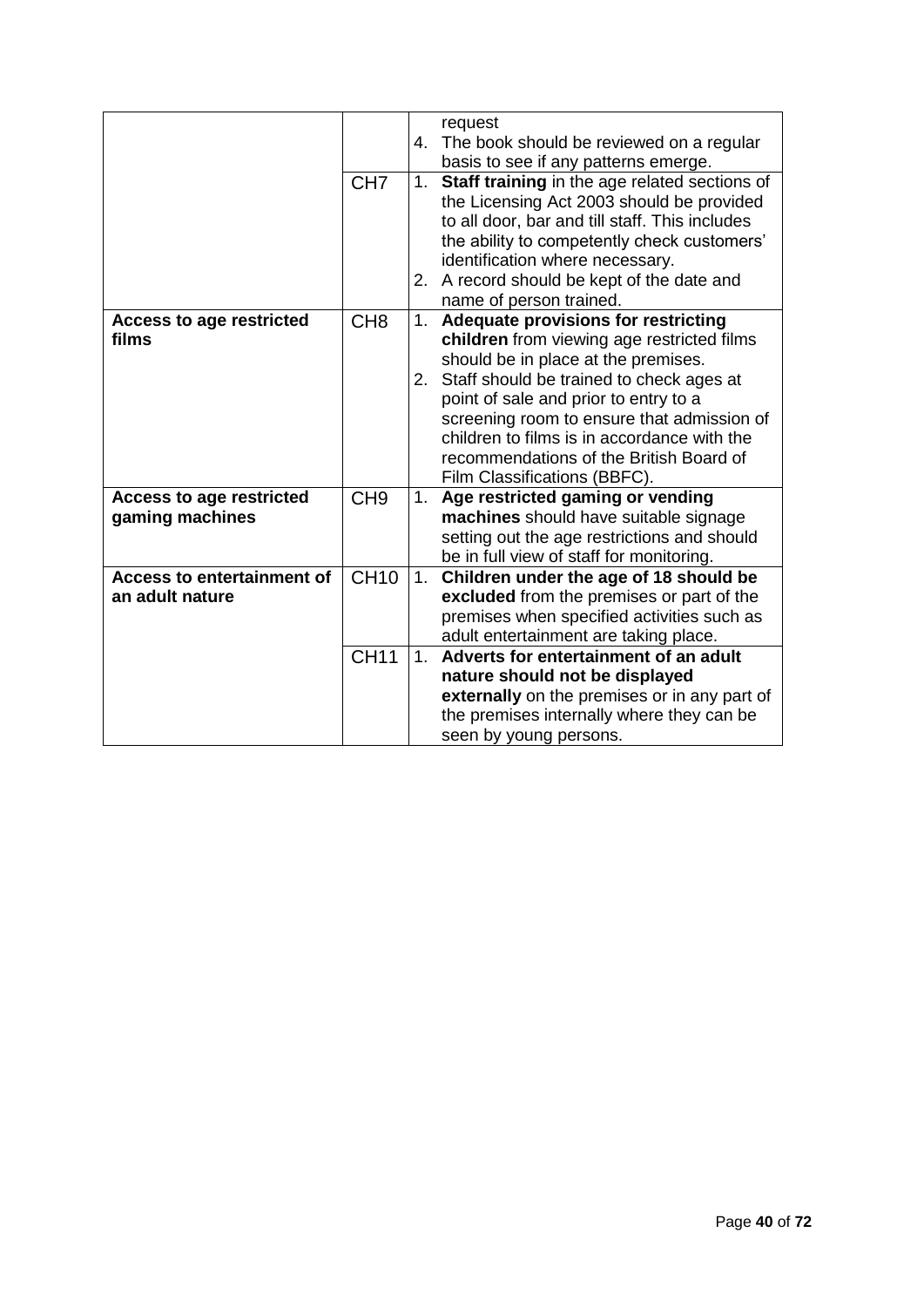## **Responsible Authority List and Contact Details**

#### **The full application with require supporting documents must be sent to:**

#### **Licensing**

Licensing Team Gravesham Borough Council Civic Centre Windmill Street Gravesend, Kent DA12 1AU

Email: [licensing@gravesham.gov.uk](mailto:licensing@gravesham.gov.uk) Telephone: 01474 33 72 52

**Responsible authorities are agencies that must be consulted on applications under the Licensing Act 2003. A copy of the application must be sent to each of the applicable responsible authorities shown below (unless otherwise stated):**

#### **Police:**

North Kent Police Licensing Medway Police Station Purser Way Gillingham, Kent ME7 1NE

Email: [licensing.north.division@kent.pnn.police.uk](mailto:licensing.north.division@kent.pnn.police.uk) Telephone: 01634 79 27 33

#### **Fire and Rescue:**

West Kent Fire Safety Office Dartford Fire Station Watling Street Dartford, Kent DA2 6EG

Email: [tfs.westgroup@kent.fire-uk.org](mailto:tfs.westgroup@kent.fire-uk.org) Telephone: 01322 22 42 29

## **Public Health:**

Kent Public Health Department Room 3.45 Sessions House County Hall County Road Maidstone Kent, ME14 1XQ

Email: [Gillian.Montgomery@kent.gov.uk](mailto:Gillian.Montgomery@kent.gov.uk) Telephone: 03003 33 63 79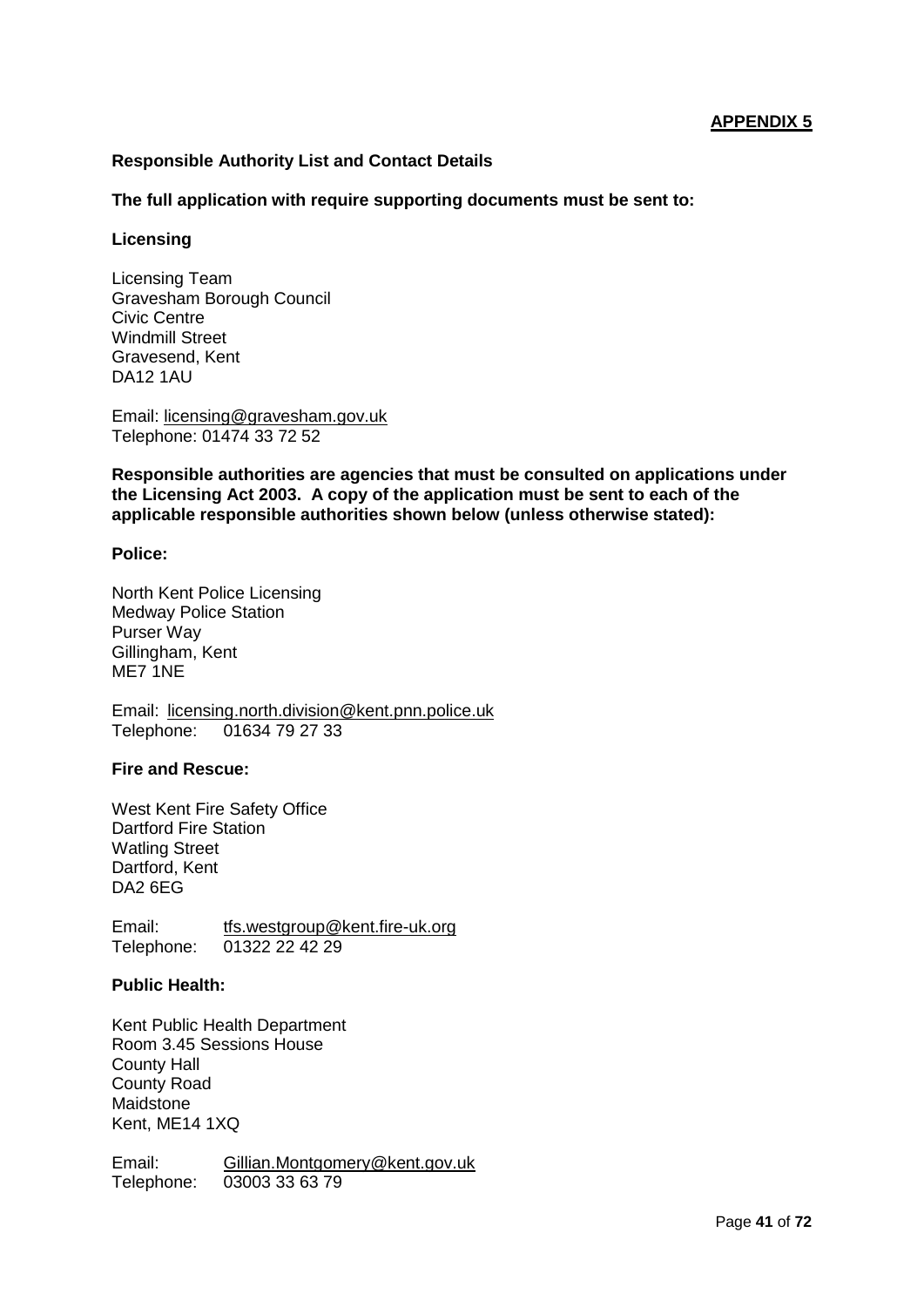# **Health and Safety:**

*For premises where H&S is enforced by the council (e.g. shops, pubs, clubs, restaurants, hotels):*

Commercial Section (Health & Safety) Gravesham Borough Council Regulatory Services Civic Centre Windmill Street Gravesend Kent, DA12 1AU

Email: [commercialhealth.admin@gravesham.gov.uk](mailto:commercialhealth.admin@gravesham.gov.uk) Telephone: 01474 33 73 34

*For premises where H&S is enforced by the Health Safety Executive (e.g. hospitals and schools):*

Health & Safety Executive Phoenix House 23-25 Cantelope Road East Grinstead, West Sussex RH19 3BE

Email: [eselicensing@hse.gsi.gov.uk](mailto:eselicensing@hse.gsi.gov.uk) Telephone: 01342 33 42 00

#### **Planning:**

Planning and Regeneration Services Gravesham Borough Council Civic Centre Windmill Street Gravesend Kent, DA12 1AU Email: [planning.admin@gravesham.gov.uk](mailto:planning.admin@gravesham.gov.uk) Telephone: 01474 33 73 91

#### **Environmental Health**

Environmental Protection Gravesham Borough Council Regulatory Services Civic Centre Windmill Street Gravesend Kent, DA12 1AU Email: [environmentalprotection.admin@gravesham.gov.uk](mailto:environmentalprotection.admin@gravesham.gov.uk) Telephone: 01474 33 73 34

## **Child Protection:**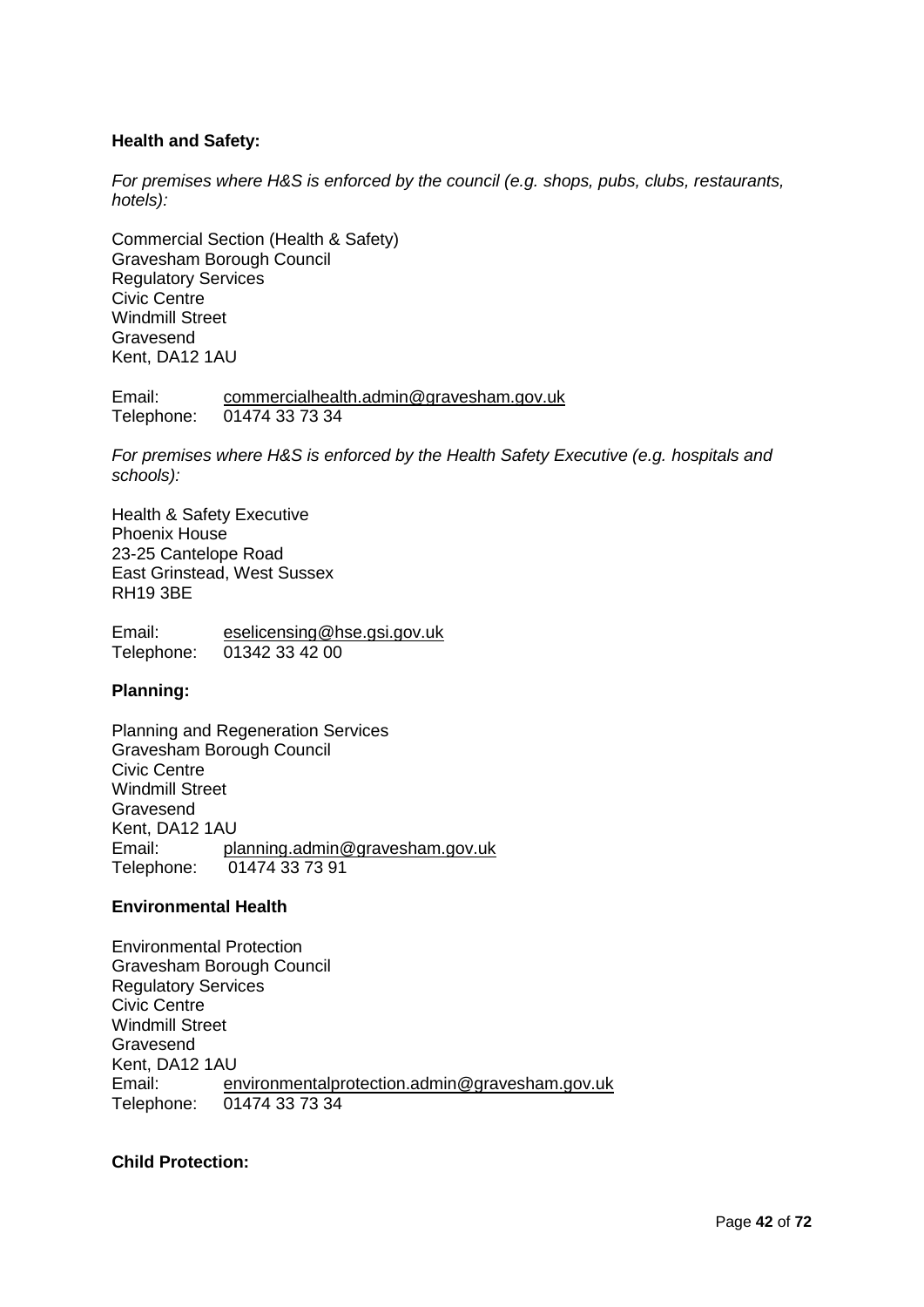Rodica Cobarzan Integrated Family Services Manager Specialist Children's Services Kent County Council Joynes House, New Road Gravesend, Kent DA11 0AT

Email: [Rodica.Cobarzan@kent.gov.uk](mailto:Rodica.Cobarzan@kent.gov.uk) Office: 03000 411515

# **Trading standards**

K.C.C Trading Standards Invicta House County Hall Maidstone, Kent ME14 1XX

Email: [trading.standardswest@kent.gov.uk](mailto:trading.standardswest@kent.gov.uk) Telephone: 01622 67 14 11

#### **Home Office**

*For premises that already carry out or are applying to carry out the licensable activities of the sale of alcohol and late night refreshment (this does not include Club Premises Certificates)*

Alcohol Licensing Team Lunar House 40 Wellesley Road Croydon CR9 2BY

#### Email: [alcohol@homeoffice.gsi.gov.uk](mailto:alcohol@homeoffice.gsi.gov.uk)

Additional notifications will be required if the "premises" is a moving vessel (e.g. a boat that is not permanently moored on the River Thames). These are listed below:-

#### **Maritime & Coastguard Agency:**

Maritime and Coastguard Agency Central Court 1b Knoll Rise Orpington, Kent BR6 0JA Tel: 01689 89 04 00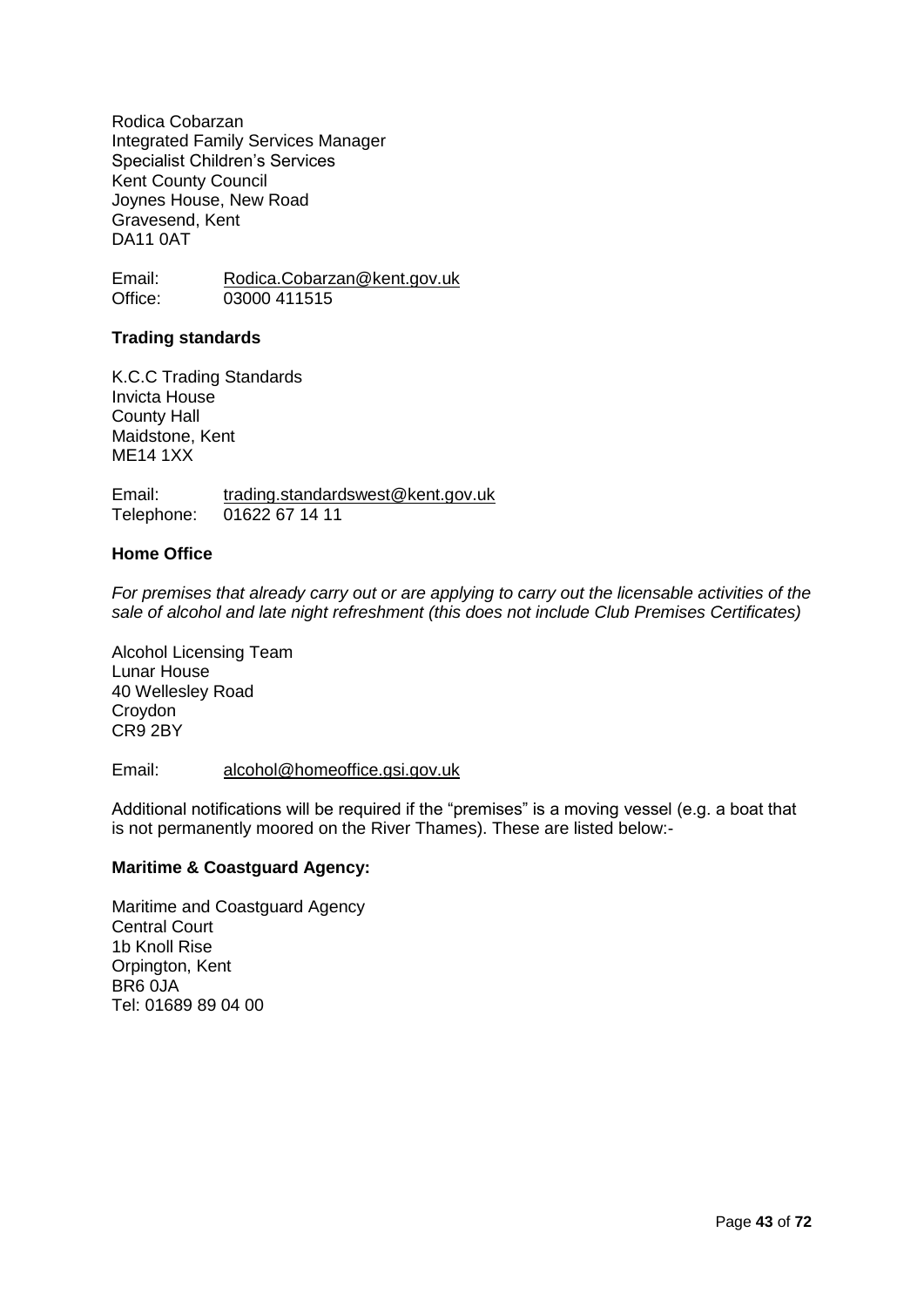# **Pool of example conditions in connection with Premises Licences and Club Premises Certificates under the Licensing Act 2003**

Conditions will only be imposed if necessary to promote the licensing objectives and may be adapted to suit the particular case under consideration. Additional conditions will not be imposed where existing legislation and regulation already effectively promote the licensing objectives.

Licensing conditions are added to licence as follows: -

- **Mandatory Conditions** set by Government (cannot be reworded)
- **Operating Schedule Conditions** will be added from the applicants submission of their operating schedule which may include changes as a result of agreements with responsible authorities or interested parties after mediation (these can be reworded as long as it is consistent with the applicants or responsible authorities submission)
- **Panel Conditions** can be imposed following a hearing (cannot be reworded)

Each application will be determined on its own merits and under no circumstances is any condition in the 'Example Conditions' to be regarded as a standard condition to be automatically imposed in all cases.

The 'Example Conditions' are designed to provide a guide to the wording of possible conditions drawn from experience relating to differing situations and solely as a means of guidance.

Any decision to add a condition to a licence will depend upon a range of factors including the nature and style of the venue, the activities being conducted there, the location of the premises, the anticipated clientele of the business involved and the local knowledge of the premises.

#### **Licensing Objectives**

#### **All conditions must relate to the promotions of the licensing objectives.**

#### **These are:**

- The prevention of crime and disorder
- Public safety
- The prevention of public nuisance
- The protection of children from harm

#### **Home Office Guidance**

The Home Office guidance is that conditions must be NECESSARY, PROPORTIONATE AND JUSTIFIABLE to meet the licensing objectives. They should be written in a prescriptive worded format, clearly understandable and be enforceable. Conditions should be expressed in unequivocal and unambiguous terms.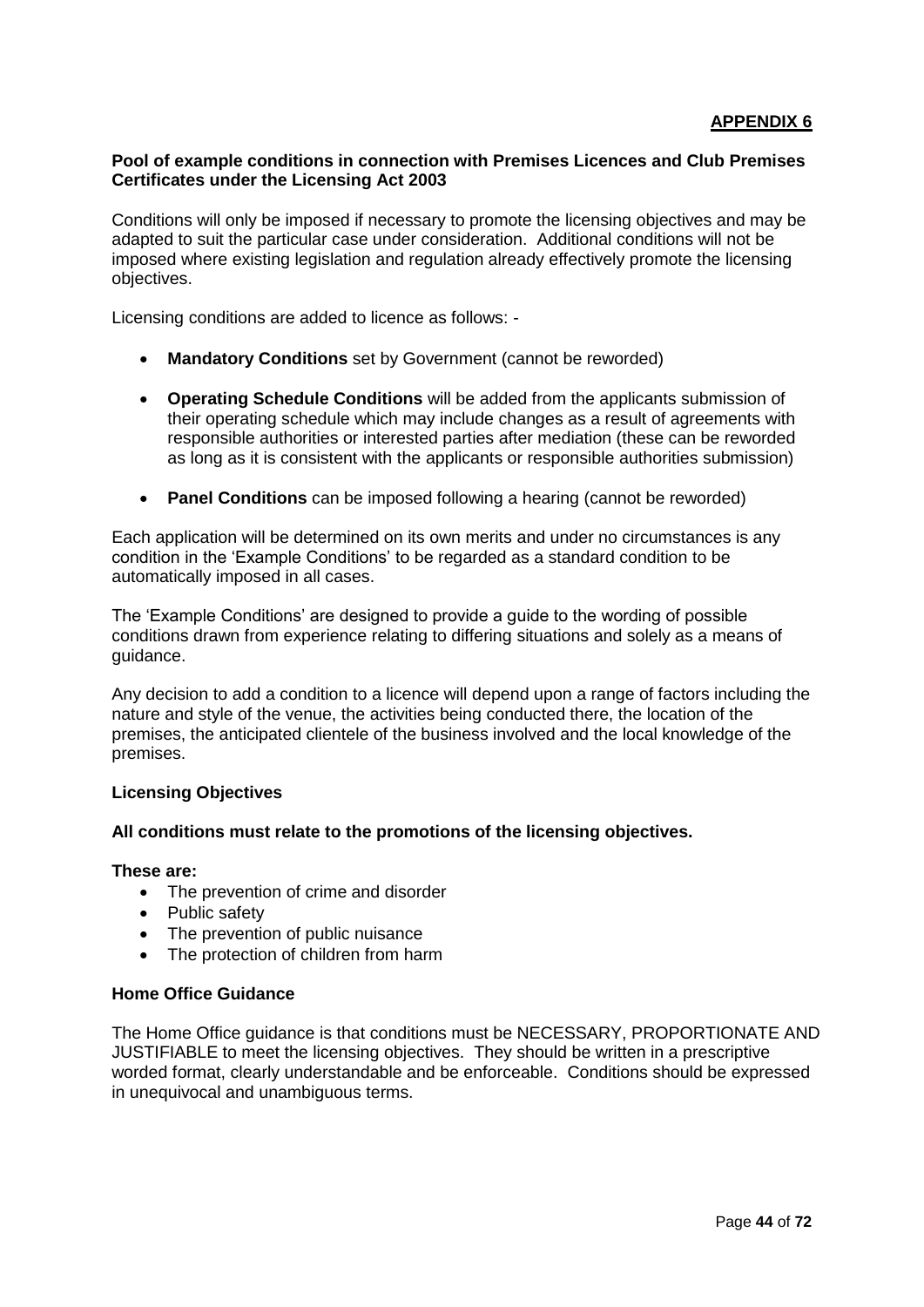# **AVOID WORDING SUCH AS:**

May, Should, Could, Reasonable Steps, Regular, Appropriate Time, satisfaction of responsible authority, best endeavours, inaudible, recommend, random, as soon as possible.

# **USE WORDING SUCH AS**

Must, Shall & Will

# **Enforceable**

In agreeing conditions, operators will often offer up a condition that uses the word may; this should be challenged as it gives a choice, so it would be impossible to enforce or demonstrate non-compliance.

Whenever a conditions is being created by using the key words above, please make sure that if you went to enforce that condition what evidence would you need to prove the breach in a court.

#### **Issues and Factors to Consider**

The following suggestions are not intended to be an exhaustive list and it is essential that, wherever the conditions are used they must be:

Specific to the premises

Not duplicate existing provisions – other legislation Be necessary and proportionate (supported by evidence) and Be capable of being met by the management/staff An officer can prove that the conditions is either being complied with or not and there is no partly met or unable to determine.

#### **Operating Schedule**

Any applicant, in preparing the required Operating Schedule, is at liberty to volunteer measures, as a step he or she intends to take to promote the licensing objectives.

When incorporated into the licence or certificate as a condition, those measures become enforceable under the law and a breach of such a condition could give rise to prosecution. In order to minimise problems and the necessity for hearings, it is sensible for applicants to consult with the Responsible Authorities when Operating Schedules are being prepared. This would allow for proper liaison before representations prove necessary.

# **Conditions to Promote Licensing Objectives**

|     | <b>Adult Entertainment</b><br>Where the premises are operating as a family friendly venue you<br>may wish to consider conditions restricting certain entertainment of<br>an adult and sexual nature or restricting access to children to the<br>premises. |
|-----|-----------------------------------------------------------------------------------------------------------------------------------------------------------------------------------------------------------------------------------------------------------|
|     |                                                                                                                                                                                                                                                           |
| 1.1 | No entertainment or activity of an adult or sexual nature will take<br>place within the premises.                                                                                                                                                         |
|     |                                                                                                                                                                                                                                                           |
| 1.2 | No children under the age of 18 will be allowed on the premises                                                                                                                                                                                           |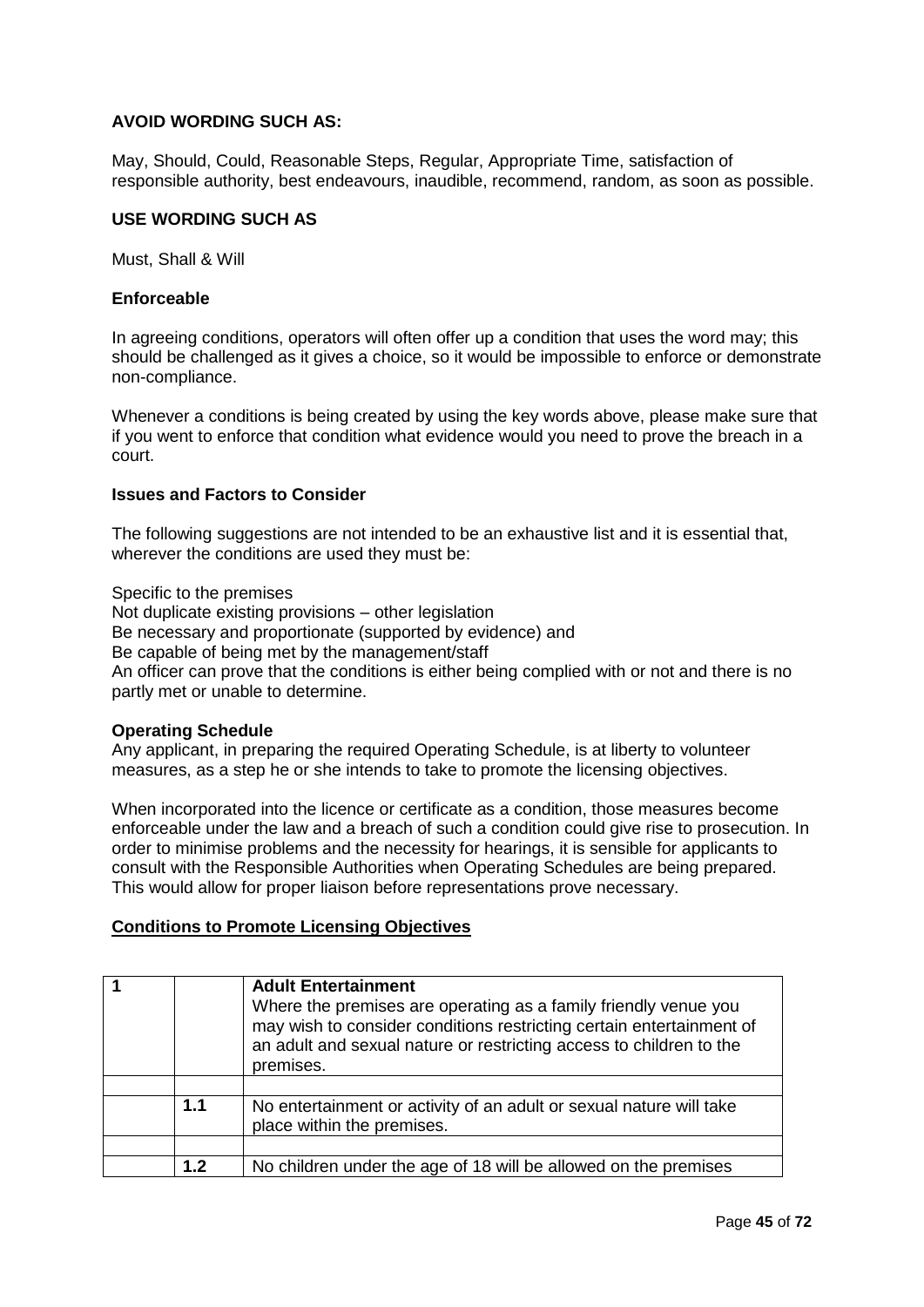|              |       | whilst entertainment or activities of an adult or sexual nature takes                                                                                                                                                                                                                                                                                                                                                                                                                                                                                                                                                                           |
|--------------|-------|-------------------------------------------------------------------------------------------------------------------------------------------------------------------------------------------------------------------------------------------------------------------------------------------------------------------------------------------------------------------------------------------------------------------------------------------------------------------------------------------------------------------------------------------------------------------------------------------------------------------------------------------------|
|              |       | place within the premises.                                                                                                                                                                                                                                                                                                                                                                                                                                                                                                                                                                                                                      |
|              | $1.3$ | Entertainment or activity of an 'adult' or 'sexual' nature will take place<br>on {state day} between {start time} and {end time}. Prior to the<br>commencement of such entertainment the licence holder will ensure<br>that no children are upon the premises and the door staff will prevent<br>access by children.                                                                                                                                                                                                                                                                                                                            |
|              | 1.4   | When entertainment or activity of an 'adult' or 'sexual' nature takes<br>place on the premises the Licence holder shall erect and maintain<br>clear and prominent notices on the exterior of their premises 30<br>minutes before the entertainment takes place advising that 'children<br>are not admitted'.                                                                                                                                                                                                                                                                                                                                    |
|              | 1.5   | Whenever the entertainment includes language of an adult nature<br>that includes swearing or offensive comments, the licence holder<br>shall ensure that the performer can't be heard outside the {specify<br>room} premises or to any children living upon the premises.                                                                                                                                                                                                                                                                                                                                                                       |
| $\mathbf{2}$ |       | Alcohol Authorisation by a Personal Licence Holder<br>In special circumstances you may wish to attach a condition that a<br>personal licence holder who is trained and authorised for sale of<br>alcohol is on the premises at every sale of alcohol (legislation does<br>not require the DPS or a personal licence holder to be on the<br>premises at all times sales of alcohol take place). This should be<br>considered at premises where Police or Trading Standards report<br>that staff that work at the premises have sold to minors or to drunks.<br>This is to make sure the premises are complying with all relevant<br>legislation. |
|              | 2.1   | The licence holder and/or designated premises supervisor shall<br>ensure that at least one personal licence holder is available on the<br>licensed premises while the sale or supply of alcohol is being<br>undertaken at the premises.                                                                                                                                                                                                                                                                                                                                                                                                         |
| 3            |       | <b>Alcohol Strength</b><br>Due to irresponsible drinks promotion and public health concerns a<br>maximum ABV (alcohol by volume) may be considered                                                                                                                                                                                                                                                                                                                                                                                                                                                                                              |
|              | 3.1   | No beers, lager or cider will be sold above 6.5% ABV                                                                                                                                                                                                                                                                                                                                                                                                                                                                                                                                                                                            |
|              |       |                                                                                                                                                                                                                                                                                                                                                                                                                                                                                                                                                                                                                                                 |
| 4            |       | <b>Bottles / Glasses</b><br>Glass bottles may be used as weapons inflicting more serious harm<br>during incidents of disorder. Therefore in appropriate cases<br>consideration should be considered to conditions restricting bottles<br>or glass especially venues that have reported issues of crime and<br>disorder associated with glass or bottles. It should also be noted that<br>the use of such restrictions are also relevant measures necessary to<br>promote the public safety objective.                                                                                                                                           |
|              | 4.1   | No bottles containing beverages of any kind, when open or sealed<br>shall be given to customers on the premises whether at the bar or by                                                                                                                                                                                                                                                                                                                                                                                                                                                                                                        |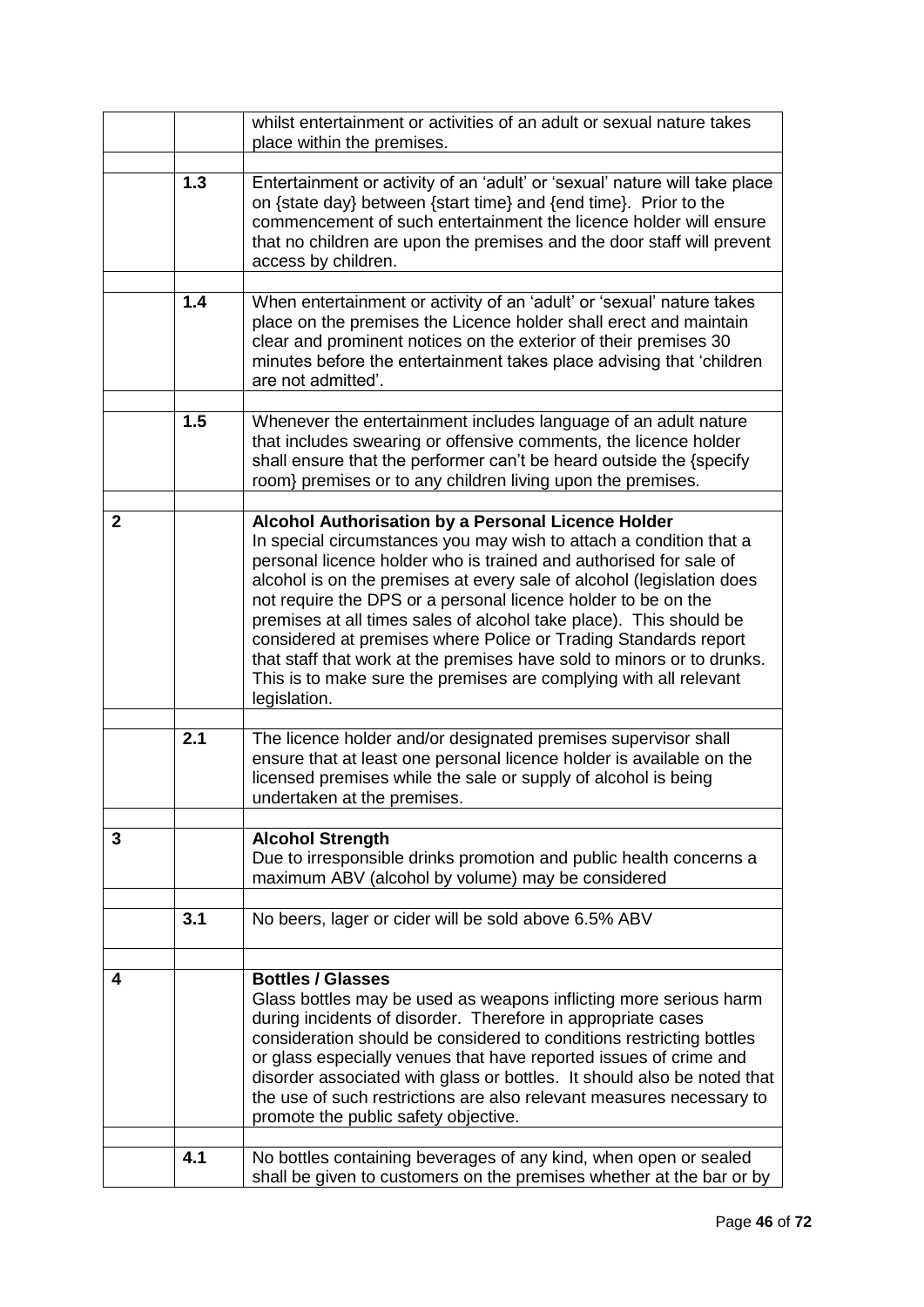|   |     | staff serving away from the bar.                                                                                                                                                                                                                                                                                                                                                                                                                                                                                                                                                                                          |
|---|-----|---------------------------------------------------------------------------------------------------------------------------------------------------------------------------------------------------------------------------------------------------------------------------------------------------------------------------------------------------------------------------------------------------------------------------------------------------------------------------------------------------------------------------------------------------------------------------------------------------------------------------|
|   | 4.2 | No customers carrying open or sealed bottles shall be admitted to<br>the premises at any time that the premises are open to the public.                                                                                                                                                                                                                                                                                                                                                                                                                                                                                   |
|   | 4.3 | The licensee will only provide plastic or toughened glass containers<br>for the supply of all beverages.                                                                                                                                                                                                                                                                                                                                                                                                                                                                                                                  |
|   | 4.4 | The licensee shall ensure that no customers will take glasses or<br>open bottles from the premises.                                                                                                                                                                                                                                                                                                                                                                                                                                                                                                                       |
|   | 4.5 | Drinks shall be served in plastic, paper or toughened containers.<br>You may wish to restrict this condition to specific areas, specific<br>events or occasions.                                                                                                                                                                                                                                                                                                                                                                                                                                                          |
|   | 4.6 | Drinks sold at the premises to be consumed in the garden/yard will<br>be provided in plastic containers. All bottled drinks will be decanted<br>in to the plastic containers.                                                                                                                                                                                                                                                                                                                                                                                                                                             |
|   | 4.7 | Bottle bins shall be provided at the exit doors and staff shall show<br>due diligence in preventing bottles and glasses being taken from the<br>premises.                                                                                                                                                                                                                                                                                                                                                                                                                                                                 |
| 5 |     | <b>Capacity Limits</b><br>A condition that should be used only on public safety grounds as<br>there is a duty on the licensee to comply with The Regulatory Reform<br>(Fire Safety) Order 2005 that affects all non-domestic premises.<br>Capacity levels may be set under the Licensing Act to prevent<br>overcrowding at exceptionally high capacities premises, used<br>primarily for the sale and consumption of alcohol.  These conditions<br>must have a fire authority input as limits are set taking into<br>consideration of door widths, entrances and exits and fire measures<br>in place at the venue.        |
|   | 5.1 | The maximum number of persons (including staff and entertainers)<br>permitted at the premises at any one time shall not exceed XX<br>persons.<br>You may wish to specify certain areas within the building i.e. different<br>floor levels, different rooms etc.                                                                                                                                                                                                                                                                                                                                                           |
|   | 5.2 | The number of attendants on each floor in a closely seated<br>auditorium will be (a) 1-100 persons a minimum of 1 attendant (b)<br>101-250 persons a minimum of 2 attendants (c) 251-500 a minimum<br>of 3 attendants (d) 501-750 a minimum of 4 attendants (e) 751-1000<br>a minimum of 5 attendants (f) each additional 250 persons (or part<br>thereof) a minimum of 1 extra attendant. Attendants shall not be<br>engaged in any other duties that would hinder the prompt discharge<br>of their duties in the event of an emergency or entail their absence<br>from that floor or auditorium where they are on duty. |
|   | 5.3 | Staff will be employed to monitor occupancy levels. As part of their<br>role they will stop patrons from (a) sitting in any gangway (b) stand or                                                                                                                                                                                                                                                                                                                                                                                                                                                                          |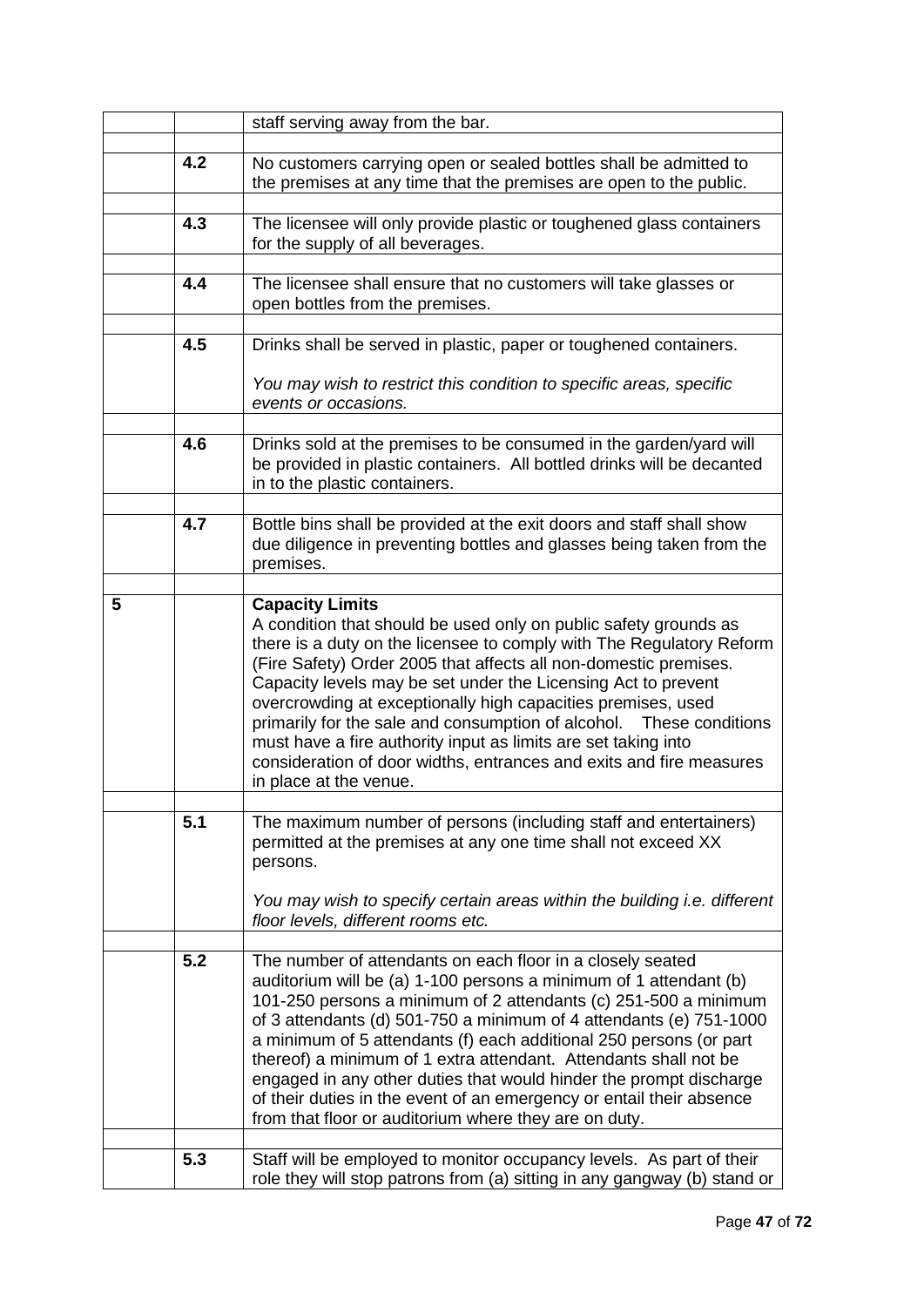|   |     | sit in front of any exit (c) stand or sit on any staircase including any<br>landings (d) move people at points where large crowds/groups are<br>forming and to keep areas free to allow for customer flow.                                                                                                                                                                                                                                                                                                                                                                                                                                                                                                                                                                                                                                                                                                                                                                                                                                                                                                                                                                                                                                                                                                                                                                                         |
|---|-----|----------------------------------------------------------------------------------------------------------------------------------------------------------------------------------------------------------------------------------------------------------------------------------------------------------------------------------------------------------------------------------------------------------------------------------------------------------------------------------------------------------------------------------------------------------------------------------------------------------------------------------------------------------------------------------------------------------------------------------------------------------------------------------------------------------------------------------------------------------------------------------------------------------------------------------------------------------------------------------------------------------------------------------------------------------------------------------------------------------------------------------------------------------------------------------------------------------------------------------------------------------------------------------------------------------------------------------------------------------------------------------------------------|
| 6 |     | <b>CCTV</b>                                                                                                                                                                                                                                                                                                                                                                                                                                                                                                                                                                                                                                                                                                                                                                                                                                                                                                                                                                                                                                                                                                                                                                                                                                                                                                                                                                                        |
|   |     | The presence of CCTV cameras can be an important means of<br>deterring and detecting crime at and immediately outside licensed<br>premises.                                                                                                                                                                                                                                                                                                                                                                                                                                                                                                                                                                                                                                                                                                                                                                                                                                                                                                                                                                                                                                                                                                                                                                                                                                                        |
|   |     |                                                                                                                                                                                                                                                                                                                                                                                                                                                                                                                                                                                                                                                                                                                                                                                                                                                                                                                                                                                                                                                                                                                                                                                                                                                                                                                                                                                                    |
|   | 6.1 | Home Office Recommend this worded condition<br>CCTV will be provided in the form of a recordable system, capable of<br>providing pictures of evidential quality in all lighting conditions<br>particularly facial recognition. Cameras shall encompass all ingress<br>and egress to the premises, fire exits and all areas where the sale<br>and supply of alcohol occurs. Equipment must be maintained in<br>good working order, be correctly time and date stamped, recordings<br>MUST be kept in date order, numbered sequentially and kept for a<br>period of 31 days and handed to Police on demand. The premises<br>licence holder must ensure at all times a DPS or appointed member<br>of staff is capable and competent at downloading CCTV footage in a<br>recordable format either disc or VHS to the Police and Local<br>Authority on demand. The recording equipment and discs/tapes<br>shall be kept in a secure environment under the control of the DPS<br>or other responsible named individual. An operational daily log<br>report must be maintained endorsed by signature, indicating the<br>system has been checked and is compliant, in the event of any<br>failings actions taken are to be recorded. In the event of technical<br>failure of the CCTV equipment the premises licence holder or DPS<br>must report the failure to the Police Licensing Officer immediately. |
|   | 6.2 | Kent Police Recommend this worded condition                                                                                                                                                                                                                                                                                                                                                                                                                                                                                                                                                                                                                                                                                                                                                                                                                                                                                                                                                                                                                                                                                                                                                                                                                                                                                                                                                        |
|   |     | CCTV will be provided in the form of a recordable system, capable of<br>providing pictures of evidential quality in all lighting conditions.<br>a) Equipment must be maintained in good working order, be<br>correctly time and date stamped, recordings MUST be kept<br>on the hard drive and kept for a period of 30 days and<br>handed to Police upon reasonable request.<br>b) The premises licence holder must ensure at all times a DPS<br>or appointed member of staff is capable and competent at<br>downloading CCTV footage in a recordable format to the<br>Police and Local Authority upon reasonable request.<br>The recording equipment and hard drive shall be kept in a<br>C)<br>secure environment under the control of the DPS or other<br>responsible named individual.<br>d) In the event of technical failure of the CCTV equipment the<br>premises licence holder or DPS must report the failure to the<br>Police Licensing Officer within 24 hours unless the CCTV<br>will be repaired before that time.<br>(licensing.north.division@kent.pnn.police.uk)                                                                                                                                                                                                                                                                                                                   |
|   |     |                                                                                                                                                                                                                                                                                                                                                                                                                                                                                                                                                                                                                                                                                                                                                                                                                                                                                                                                                                                                                                                                                                                                                                                                                                                                                                                                                                                                    |
| 7 |     | <b>Children</b><br>You may consider restrictions on the access of children under 18 to<br>premises where licensable activities take place, when necessary, to<br>protect children from harm. It should be noted not to duplicate                                                                                                                                                                                                                                                                                                                                                                                                                                                                                                                                                                                                                                                                                                                                                                                                                                                                                                                                                                                                                                                                                                                                                                   |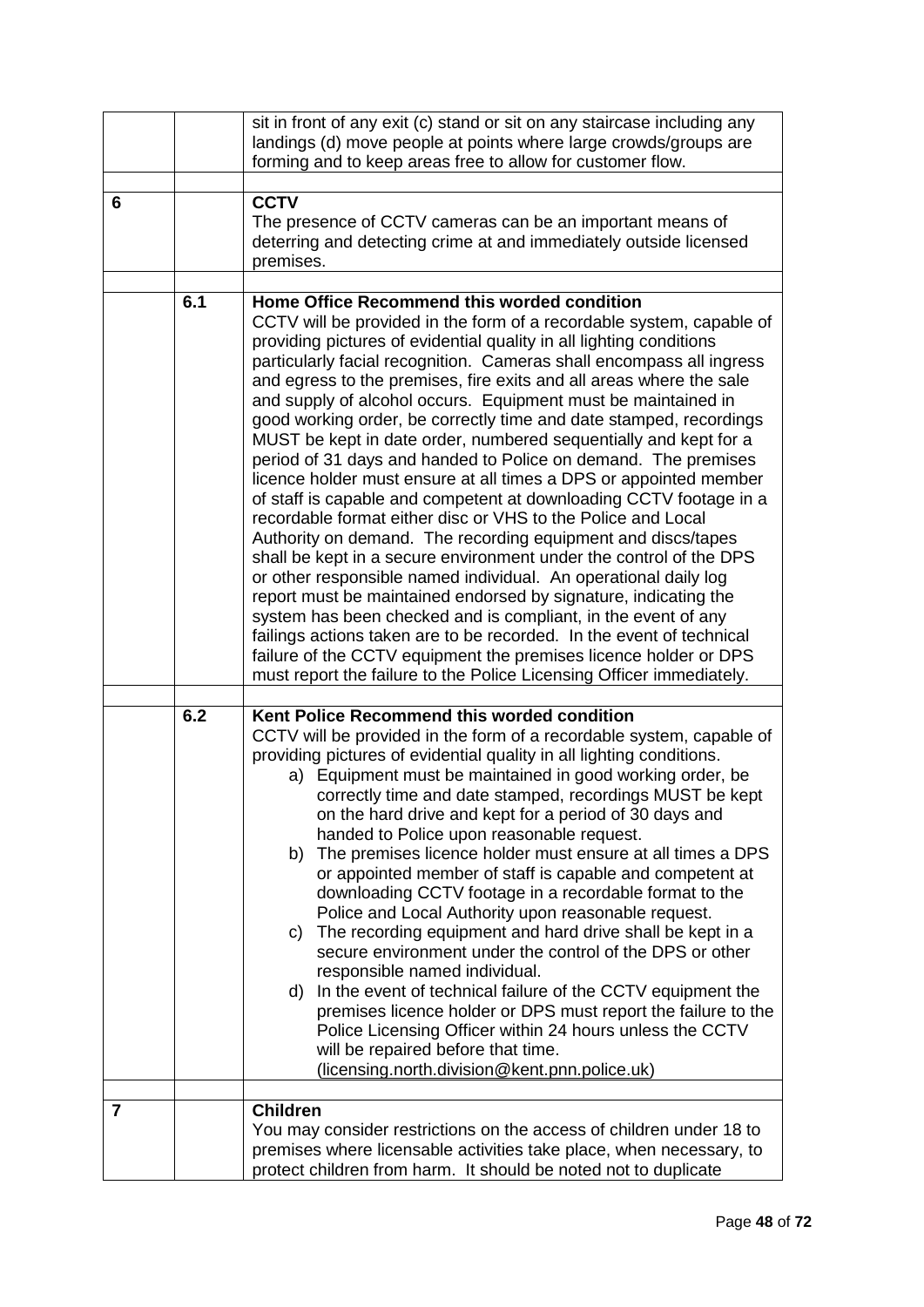|   |     | provision in relation to children under the age of 16 must be<br>accompanied by an adult.                                                                                                                                                                                                                                                                                                   |
|---|-----|---------------------------------------------------------------------------------------------------------------------------------------------------------------------------------------------------------------------------------------------------------------------------------------------------------------------------------------------------------------------------------------------|
|   |     |                                                                                                                                                                                                                                                                                                                                                                                             |
|   | 7.1 | No children under 16 years old will be allowed on the premises<br>except for pre-booked functions.                                                                                                                                                                                                                                                                                          |
|   |     |                                                                                                                                                                                                                                                                                                                                                                                             |
|   | 7.2 | Prominent, clear notices shall be displayed at the entrance stating<br>that children under the age of 16 are only allowed on the premises<br>until 18:00 (6pm). Specify times and days                                                                                                                                                                                                      |
|   | 7.3 | Children under the age of 16 will not be permitted access to the bar<br>area, except during ingress and egress to a restaurant area where<br>tables and chairs are set up for table meals within the premises.                                                                                                                                                                              |
|   | 7.4 | No children under 16 years old will be allowed on the premises after<br>21:00 (9pm). Specify times and days                                                                                                                                                                                                                                                                                 |
|   | 7.5 | Children under the age of {specify age 16/18} will not be permitted<br>access to the premises at all times.                                                                                                                                                                                                                                                                                 |
|   | 7.6 | Children under the age of 16 will be allowed access to the following<br>areas only {restaurant, family room, function room, garden, and<br>toilets}. Specify locations                                                                                                                                                                                                                      |
|   |     |                                                                                                                                                                                                                                                                                                                                                                                             |
|   | 7.7 | An attendant to be stationed where unaccompanied children are<br>attending such activities as theatre and cinema. There will be one<br>attendant up to 30 children and a further attendant for each 30<br>children present at the event. Specify a radio between children<br>and attendant                                                                                                  |
|   |     |                                                                                                                                                                                                                                                                                                                                                                                             |
|   | 7.8 | Performances, which are advertised or promoted for a children's<br>audience, will be staffed by persons who have been trained in the<br>emergency evacuation of the premises and training on supervision of<br>children. Records of staff who attend such performance will be<br>available on demand to Police. Police Licensing Officer and<br>Authorised Officers of the Local Authority. |
|   |     |                                                                                                                                                                                                                                                                                                                                                                                             |
|   | 7.9 | The licensee must provide facilities for child performers to ensure<br>privacy and security and will be subject to adult supervision at all<br>times when children are on licensed premises.                                                                                                                                                                                                |
|   |     |                                                                                                                                                                                                                                                                                                                                                                                             |
| 8 |     | <b>Complaints Procedure</b><br>Interested parties may raise concerns within their representation that<br>they have called licensed premises to complain but they have done<br>nothing to deal with their complaint.                                                                                                                                                                         |
|   | 8.1 | A register of complaints shall be kept and made available to Police<br>and Local Authority Officers on request.                                                                                                                                                                                                                                                                             |
|   |     |                                                                                                                                                                                                                                                                                                                                                                                             |
| 9 |     | <b>Crime Prevention (Notices &amp; Procedures)</b><br>Where police have provided evidence that crime has been reported<br>in relation to theft of property of customers you may wish to suggest<br>notices reminding customers of their safety or have controlled<br>cloakroom facilities.                                                                                                  |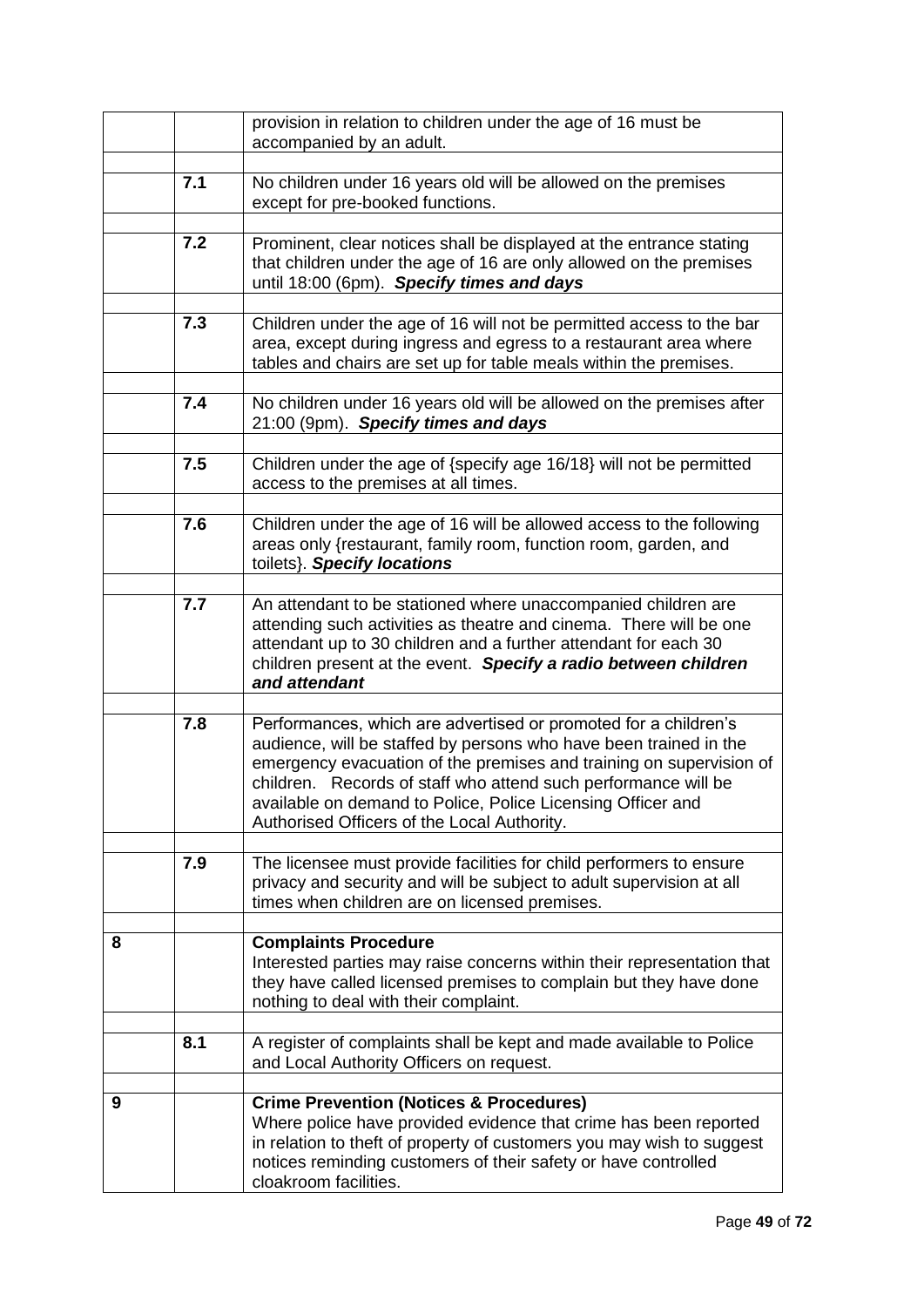|    | 9.1  | The licensee will ensure that suitable notices are displayed at the<br>premises warning customers of the prevalence of crime which may<br>target them (for example pick pockets, bag snatchers, spiked drinks)<br>and the need to guard their property and leaving property<br>unattended.                                                                                                                                                                                                                                                                                                                                                                                                                                                                                                                                                                                                                                                                                                                                                                                                                                                                                             |
|----|------|----------------------------------------------------------------------------------------------------------------------------------------------------------------------------------------------------------------------------------------------------------------------------------------------------------------------------------------------------------------------------------------------------------------------------------------------------------------------------------------------------------------------------------------------------------------------------------------------------------------------------------------------------------------------------------------------------------------------------------------------------------------------------------------------------------------------------------------------------------------------------------------------------------------------------------------------------------------------------------------------------------------------------------------------------------------------------------------------------------------------------------------------------------------------------------------|
|    |      |                                                                                                                                                                                                                                                                                                                                                                                                                                                                                                                                                                                                                                                                                                                                                                                                                                                                                                                                                                                                                                                                                                                                                                                        |
|    | 9.2  | The premises shall support local crime prevention initiatives and<br>clearly display crime prevention notices or give advice that supports<br>current crime and disorder patterns.                                                                                                                                                                                                                                                                                                                                                                                                                                                                                                                                                                                                                                                                                                                                                                                                                                                                                                                                                                                                     |
|    | 9.3  | Secure, attendant controlled 'cloakroom' facilities will be maintained<br>for patrons' over clothing and valuables.                                                                                                                                                                                                                                                                                                                                                                                                                                                                                                                                                                                                                                                                                                                                                                                                                                                                                                                                                                                                                                                                    |
| 10 |      | <b>Dispersal Procedures</b><br>Interested parties have raised concerns about noise and rowdy<br>behaviour which is associated with persons either queuing outside of<br>a venue and/or when leaving at the end of the night. To minimise<br>such disturbances to neighbours you can consider a dispersal policy<br>as part of preventing public nuisance.                                                                                                                                                                                                                                                                                                                                                                                                                                                                                                                                                                                                                                                                                                                                                                                                                              |
|    |      |                                                                                                                                                                                                                                                                                                                                                                                                                                                                                                                                                                                                                                                                                                                                                                                                                                                                                                                                                                                                                                                                                                                                                                                        |
|    | 10.1 | The premises shall have a written dispersal policy that outlines the<br>procedure for management, door supervisors and staff. The policy<br>shall contain procedures on (a) supervising the queue to ensure that<br>it is managed in a way that avoids rowdy, unpleasant behaviour and<br>to keep customers quiet as to not disturb neighbours in the vicinity<br>(b) display notices outside where the queue is formed asking them to<br>be quiet or they will be refused entry (c) display numbers for taxi<br>firms inside (d) provide an area inside to enable persons to contact<br>taxi firms in a quiet location rather than go outside (e) Move people<br>away from the premises who are standing around talking to others (f)<br>procedure on refusing entry or banning those who repeated cause a<br>nuisance by noise and rowdy behaviour (g) provide a queuing<br>system in the foyer for those waiting on taxis rather than sending<br>them outside to wait (h) no entry to new customers after ${time}$ (i) a<br>monitoring system to be implemented with regards to re-entry for<br>customers using the smoking area (such as a wrist band or ultra-<br>violet market). |
| 11 |      | Door Supervisors and their responsibilities<br>Conditions relating to the provision of door supervisors and security<br>team may be valuable in:<br>Preventing the admission and ensuring the departure from<br>the premises of the drunk and disorderly, without causing<br>further disorder<br>Keeping out excluded individuals<br>Searching and excluding those suspected of carrying illegal<br>drugs, or carrying offensive weapons and<br>Maintaining orderly queuing outside of venues and to keep<br>the noise down of those who are queuing.                                                                                                                                                                                                                                                                                                                                                                                                                                                                                                                                                                                                                                  |
|    | 11.1 |                                                                                                                                                                                                                                                                                                                                                                                                                                                                                                                                                                                                                                                                                                                                                                                                                                                                                                                                                                                                                                                                                                                                                                                        |
|    |      | The premises licence holder or DPS shall maintain an accurate and<br>up to date register in respect of all stewards, security staff or door<br>supervisors working at the premises when it is open to the public.                                                                                                                                                                                                                                                                                                                                                                                                                                                                                                                                                                                                                                                                                                                                                                                                                                                                                                                                                                      |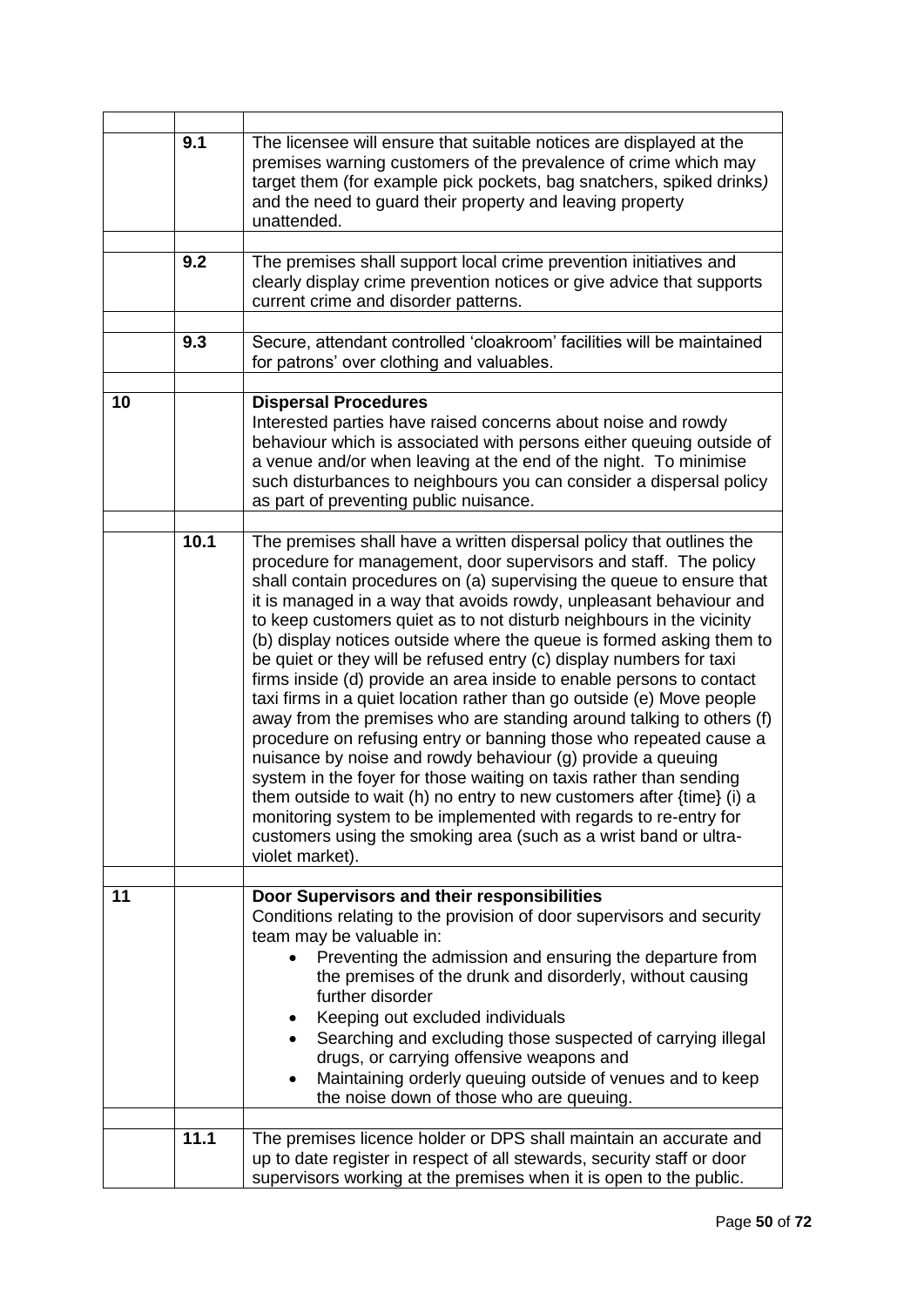|      | The register will comprise of (a) the name, address, telephone<br>number of the member of staff (b) any registration number relating to<br>the steward or door supervisor whether employed directly by the<br>licensee or through an agency (c) the name, address and telephone<br>number of the agency providing stewards, security staff or door<br>supervisor where not employed directly by the licensee (c) the dates<br>and times of commencement and finishing of work (d) signature of<br>the member of staff (e) details of any incident in which the member<br>of staff is involved including any calls to the police and any police<br>action taken.                                                                                                                                                                                      |
|------|------------------------------------------------------------------------------------------------------------------------------------------------------------------------------------------------------------------------------------------------------------------------------------------------------------------------------------------------------------------------------------------------------------------------------------------------------------------------------------------------------------------------------------------------------------------------------------------------------------------------------------------------------------------------------------------------------------------------------------------------------------------------------------------------------------------------------------------------------|
| 11.2 | When the premises is open between 23:00hrs and {time} on Friday's<br>and Saturday's a minimum of {number} door supervisor must be<br>present at the customer entrance/exit of the premises.                                                                                                                                                                                                                                                                                                                                                                                                                                                                                                                                                                                                                                                          |
| 11.3 | A minimum of {number} door supervisors must be present when the<br>premises are open to the public.                                                                                                                                                                                                                                                                                                                                                                                                                                                                                                                                                                                                                                                                                                                                                  |
| 11.4 | There will be a door control policy that outlines clear instruction and<br>understanding of the door supervisors' responsibilities at the<br>premises. This policy will contain<br>How door staff prevent overcrowding<br>Supervise the queue to ensure that it is managed in a way<br>that avoids rowdy, unpleasant behaviour and to keep<br>customers quiet as to not disturb neighbours in the vicinity<br>A procedure for door staff engaged in searching persons as<br>a condition of entry<br>To ensure the dispersal of patrons from the curtilage and<br>grounds of the licensed premise immediately after the end of<br>licensable activities<br>Prevent patrons from leaving the premises with open<br>containers and bottles<br>To provide evidence by written statement to police in any<br>criminal investigation as and when required. |
| 11.5 | Door supervisor will undertake body searches at least one male and<br>one female door supervisor must be available to undertake the body<br>searches of the same customer gender before gaining entry to the<br>premises.                                                                                                                                                                                                                                                                                                                                                                                                                                                                                                                                                                                                                            |
| 11.6 | Door supervisor will be stationed at a location {inside or outside} the<br>premises at times when licensable activity is taking place and 30<br>minutes thereafter to assist with dispersal of customers from the<br>premises.                                                                                                                                                                                                                                                                                                                                                                                                                                                                                                                                                                                                                       |
| 11.7 | Door supervisors will physically search in accordance with a written<br>procedure agreed with Kent Police, this will include a 'pat down<br>search' and a full bag and pocket search. Those who refuse to be<br>searched will be refused entry.                                                                                                                                                                                                                                                                                                                                                                                                                                                                                                                                                                                                      |
| 11.8 | All staff engaged outside the entrance to the premises, or<br>supervising or controlling queues shall wear high visibility jackets or<br>vests.                                                                                                                                                                                                                                                                                                                                                                                                                                                                                                                                                                                                                                                                                                      |
|      |                                                                                                                                                                                                                                                                                                                                                                                                                                                                                                                                                                                                                                                                                                                                                                                                                                                      |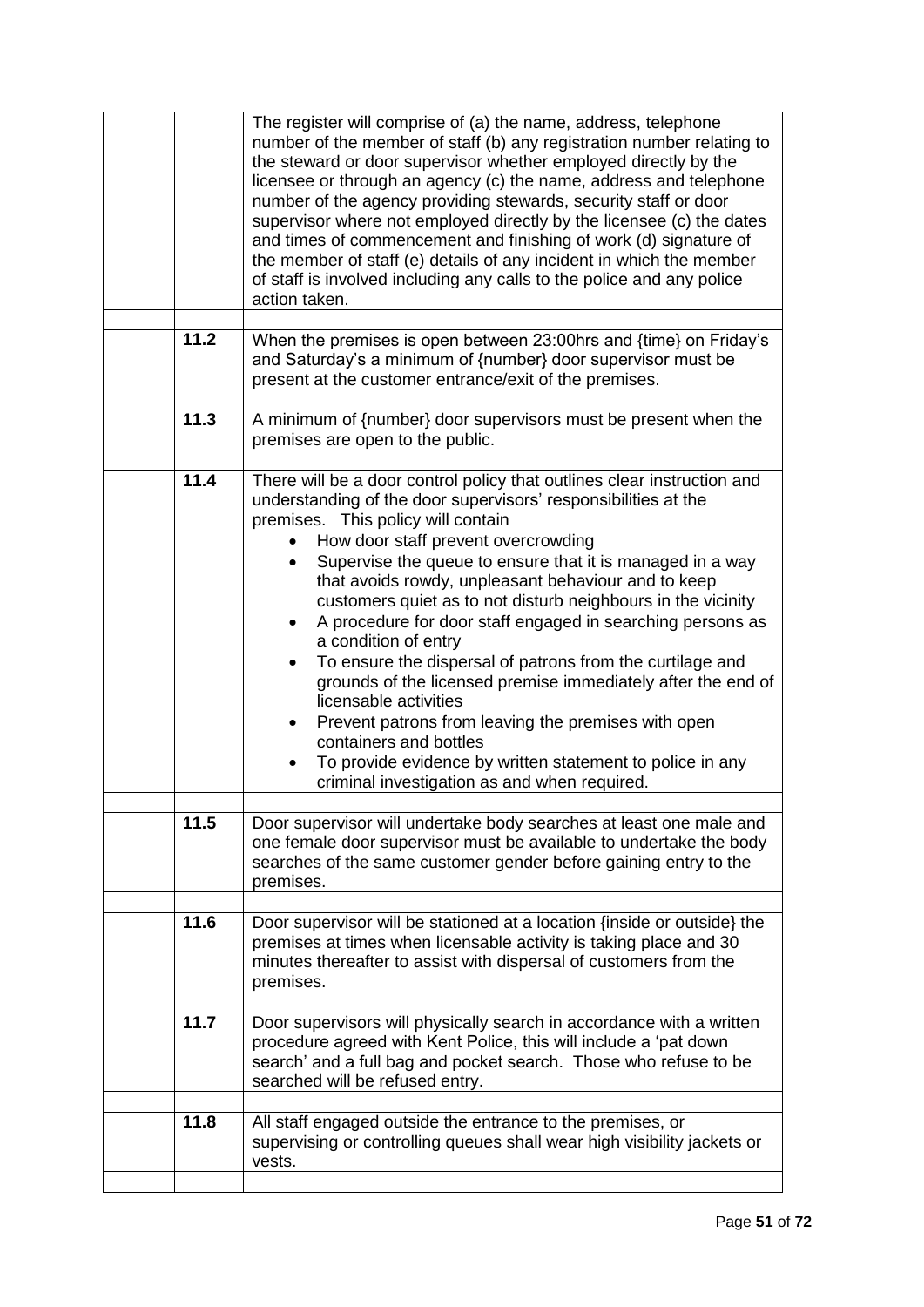|    | 11.9 | There shall be a written agreement with police on a ratio of door<br>supervisors to the number of patrons present. This figure may vary<br>at specific times of the day or days of the week or in relation to the<br>type of licensable activity or event being run. The agreed ratio shall<br>also take into account the general layout of the premises and any<br>areas that are considered to be closely seated areas.                                                                                                                                                                                                                                                                                                                                                                                                                                                                                        |
|----|------|------------------------------------------------------------------------------------------------------------------------------------------------------------------------------------------------------------------------------------------------------------------------------------------------------------------------------------------------------------------------------------------------------------------------------------------------------------------------------------------------------------------------------------------------------------------------------------------------------------------------------------------------------------------------------------------------------------------------------------------------------------------------------------------------------------------------------------------------------------------------------------------------------------------|
|    |      |                                                                                                                                                                                                                                                                                                                                                                                                                                                                                                                                                                                                                                                                                                                                                                                                                                                                                                                  |
| 12 |      | <b>Drugs / Substance Misuse</b><br>The police have reported to the committee and have also reported<br>on their specialist operations to disrupt drug supply and use in<br>licensed premises. However, certain venues such as late night<br>venues do attract drug dealers and users and need to have<br>measures in place to reduce the supply or use of drugs in their<br>premises.                                                                                                                                                                                                                                                                                                                                                                                                                                                                                                                            |
|    | 12.1 | The premises shall have a written drugs policy, this will detail the                                                                                                                                                                                                                                                                                                                                                                                                                                                                                                                                                                                                                                                                                                                                                                                                                                             |
|    |      | strategies to minimise the use and supply of illegal drugs within the<br>premises. The drugs policy shall include a structured training policy<br>for all staff covering the issues of misuse of drugs in relation to<br>licensed premises. Records must be kept to show members of staff<br>who have taken the training.                                                                                                                                                                                                                                                                                                                                                                                                                                                                                                                                                                                        |
|    |      |                                                                                                                                                                                                                                                                                                                                                                                                                                                                                                                                                                                                                                                                                                                                                                                                                                                                                                                  |
|    | 12.2 | The designated premises supervisor or a senior member of the<br>management team at the premise shall hold a National Certificate of<br>Drugs Awareness qualification run by the BII or similar accredited<br>body. On obtaining this qualification that person will be responsible<br>for training staff employed in the bar area, cleaning staff and those<br>involved in security on the awareness of the illegal drugs scene,<br>locations for hiding drugs on the premises, operational guidelines to<br>help prevent drug problems arising and also tactics to enable staff to<br>deal with such problems, should they arise. This training should be<br>repeated on a yearly basis and records must be kept to show<br>members of staff who have taken the training. Training records will<br>be made available on demand by Police, Police Licensing Officer or<br>Authorised Officer of Local Authority. |
|    | 12.3 | The premises shall have a written drug policy. This will entail an<br>agreed procedure for the handling and retention of any article seized.<br>Where premises consider a drug's safe to deposit drugs found, there<br>will be a clear policy for the handling and packaging of seized items.<br>For premises with a suitable 'drug safe' the items secured within the<br>safe would not be considered as being in possession. For premises<br>that do not have a drug safe they must have a written agreement<br>with police as to a procedure in the collection or delivering drugs to<br>police.                                                                                                                                                                                                                                                                                                              |
| 13 |      | <b>Electrical</b>                                                                                                                                                                                                                                                                                                                                                                                                                                                                                                                                                                                                                                                                                                                                                                                                                                                                                                |
|    |      | Conditions regarding socket outlets should be considered when they<br>are temporary or portable for indoor or outdoor events and may be<br>necessary for public safety.                                                                                                                                                                                                                                                                                                                                                                                                                                                                                                                                                                                                                                                                                                                                          |
|    |      |                                                                                                                                                                                                                                                                                                                                                                                                                                                                                                                                                                                                                                                                                                                                                                                                                                                                                                                  |
|    | 13.1 | The licensee shall ensure that socket outlets for use with temporary<br>or portable electrical equipment on or in the vicinity of any stage area<br>and one or more Residual Current Device (RCD) shall protect any                                                                                                                                                                                                                                                                                                                                                                                                                                                                                                                                                                                                                                                                                              |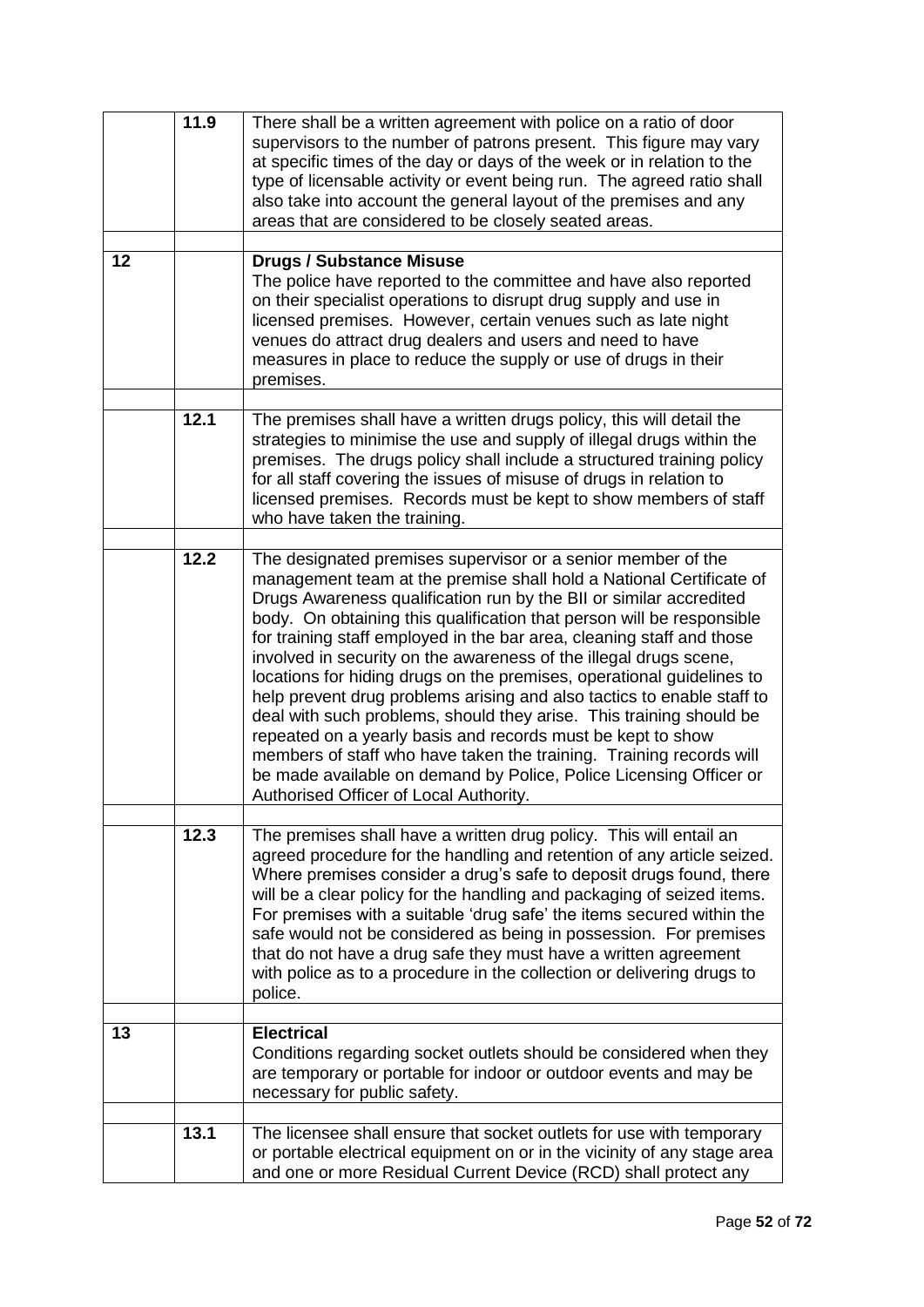|      |        | circuits associated with stage lighting equipment.                                                                                                                                                                                                                                                                                                                                                                                                                                                                                           |  |  |
|------|--------|----------------------------------------------------------------------------------------------------------------------------------------------------------------------------------------------------------------------------------------------------------------------------------------------------------------------------------------------------------------------------------------------------------------------------------------------------------------------------------------------------------------------------------------------|--|--|
|      | $13.2$ | Temporary electrical wiring and distribution systems shall not be<br>provided without notification in writing being given to the Council<br>Environmental Health at least 10 days before the commencement of<br>the work. The notification must explain the reasons for the temporary<br>electrical measures and a date of the proposed removal of temporary<br>electrical measures. Any temporary electrical measures must be<br>removed at the end of a 3-month period or to be made permanent<br>during that period.                      |  |  |
| 14   |        | <b>First Aid</b><br>Large venues may require a qualified first aid person to maximise<br>safety of customers, performers and staff.                                                                                                                                                                                                                                                                                                                                                                                                          |  |  |
| 14.1 |        | When providing regulated entertainment there shall be at all times<br>that the entertainment is taking place, a qualified first aid person,<br>trained to a nationally recognised standard, on the premises and<br>easily identifiable.<br>A notice stating the availability of first aid person shall be prominently<br>displayed inside and outside the premises and shall be protected<br>from damage or deterioration.<br>There shall be first aid equipment and materials available at the<br>premises whilst the premises are trading. |  |  |
| 15   |        | <b>Glass Collections, Waste Disposal &amp; Litter</b><br>Interested parties have raised concerns about litter, noise with bin<br>collections and/or waste disposal early in the morning or late at night.<br>To minimise such disturbances to neighbours you can consider<br>conditions to set times that they are not to have<br>collections/disposals.                                                                                                                                                                                     |  |  |
|      | 15.1   | A member of staff every 30 minutes whilst the premises is trading will<br>remove all empty drinking vessels, bottles or containers after the<br>contents have been consumed or they become empty. The licence<br>holder and the Designated premises Supervisor shall ensure that the<br>arrangement for the storage of empty bottles prevents unauthorised<br>access to those bottles.                                                                                                                                                       |  |  |
|      | 15.2   | A waste receptacle for use by patrons will be provided in {position}.<br>The receptacles shall be emptied every day the venue is trading<br>between the hours of 09:00 to 22:00 (9am to 10pm). Amend times<br>as appropriate                                                                                                                                                                                                                                                                                                                 |  |  |
|      | 15.3   | After close of business, staff will pick up any<br>flyers/rubbish/litter/bottles that have been left for a distance of 30<br>metres in each direction. The collection and removal of litter will be<br>taken to include the washing away immediately outside the premises<br>the pavement to the gutter of spilled food and similar materials so as<br>to leave the footway in a clean and safe condition. Amend distance<br>as appropriate                                                                                                  |  |  |
|      | 15.4   | There will be no collection of waste, which includes bottles, recycling<br>and litter between the hours of 22:00 and 08:00 (10pm to 8am). The                                                                                                                                                                                                                                                                                                                                                                                                |  |  |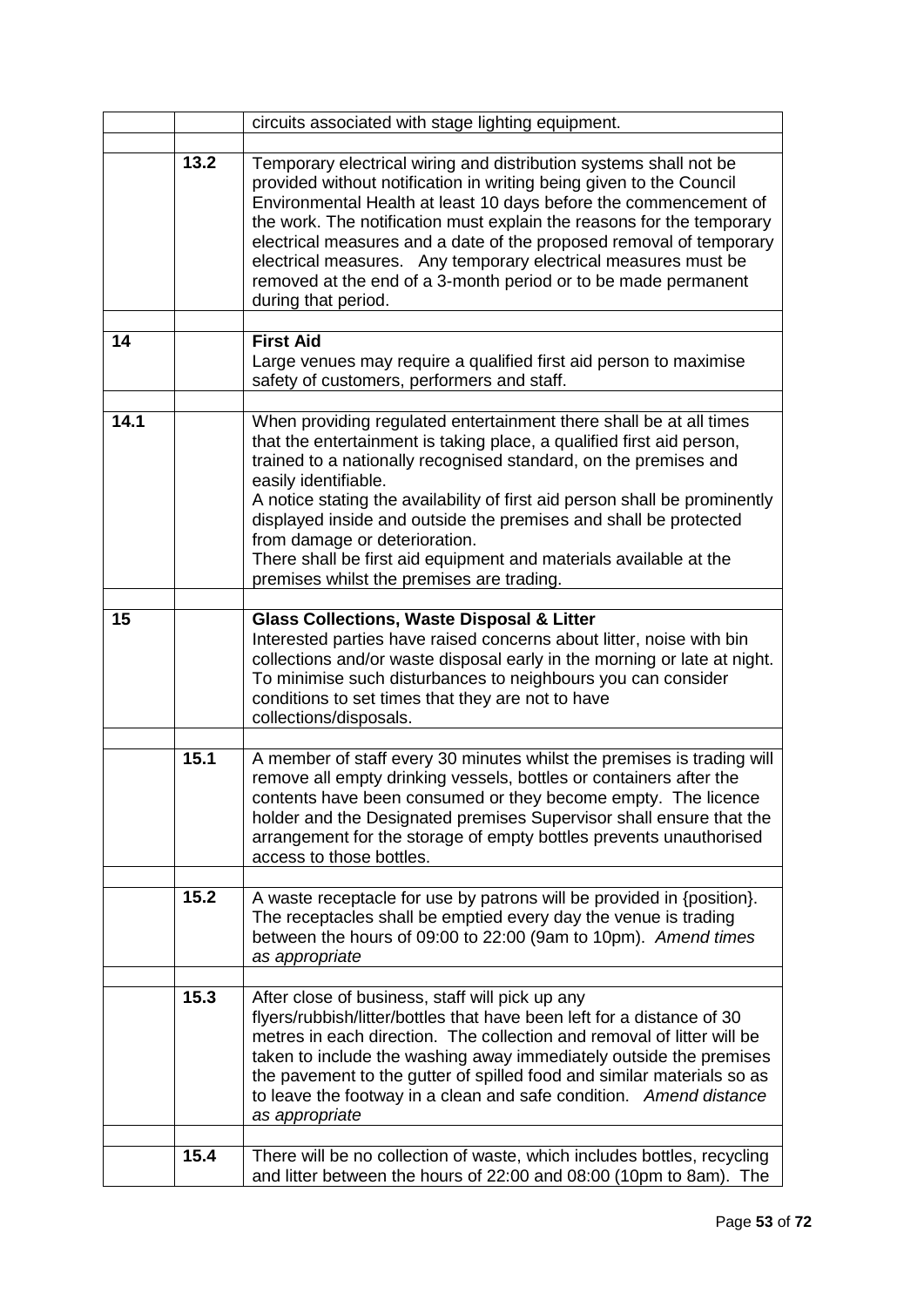|    |      | licence holder and the Designated premises Supervisor shall ensure<br>that the arrangement for the storage of empty bottles prevents                                                                                                                                                                                                                                                                                                                                                                                                                                                                                                                                                      |  |  |  |  |
|----|------|-------------------------------------------------------------------------------------------------------------------------------------------------------------------------------------------------------------------------------------------------------------------------------------------------------------------------------------------------------------------------------------------------------------------------------------------------------------------------------------------------------------------------------------------------------------------------------------------------------------------------------------------------------------------------------------------|--|--|--|--|
|    |      | unauthorised access to those bottles. Amend times as appropriate                                                                                                                                                                                                                                                                                                                                                                                                                                                                                                                                                                                                                          |  |  |  |  |
|    |      |                                                                                                                                                                                                                                                                                                                                                                                                                                                                                                                                                                                                                                                                                           |  |  |  |  |
| 16 |      | <b>Incident Register (Book / Records)</b><br>The police may require a register to be held of all incidents that may<br>happen at the premises and/or local resident may report of<br>numerous incidents taking place at the premises. This condition<br>could help promote all of the licensing objectives.                                                                                                                                                                                                                                                                                                                                                                               |  |  |  |  |
|    | 16.1 | The premises licence holder or designated premises supervisor must<br>keep an incident register. Staff to be trained to complete the incident<br>book/records immediately after the incident but no later than the end<br>of their shift. The register must be kept on the premises and will<br>detail<br>a) day, date and time of incident<br>b) Nature of incident<br>c) Resolution<br>d) Each entry is to be checked and signed by the DPS/Licensee no<br>later than 1 week after the entry has been made.<br>The register must be made available to Police, Police Licensing<br>Officer and authorised officers from Local Authority on demand either<br>electronically or hard copy. |  |  |  |  |
|    |      |                                                                                                                                                                                                                                                                                                                                                                                                                                                                                                                                                                                                                                                                                           |  |  |  |  |
| 17 |      | Large Scale Events - over 500 people<br>Venues that may provide a large-scale event should have extra<br>measures in place where relevant authorities are formally notified<br>before each event. Both the Police and Licensing team sit on a<br>'Safety Advisory Group' who liase with agencies/department such as<br>Fire, NHS, Ambulance, emergency planning, highways, event team,<br>green spaces and environmental health. You may wish to consider<br>these conditions that are relevant to all four licensing objectives.                                                                                                                                                         |  |  |  |  |
|    |      |                                                                                                                                                                                                                                                                                                                                                                                                                                                                                                                                                                                                                                                                                           |  |  |  |  |
|    | 17.1 | The licence holder or event organiser must notify in writing to Kent<br>Police and the Licensing Authority of the intention to hold an event<br>that is proposed for occupancy of over 500 persons within 60 days of<br>the event.<br>The letter must include details of the proposed event<br>a) date and times of event<br>b) nature of event<br>c) types of activities taking place and those that are licensable<br>d) proposed occupancy<br>e) location whether inside or outside and must include any temporary<br>or fixed structures that will form part of the event.                                                                                                            |  |  |  |  |
|    |      |                                                                                                                                                                                                                                                                                                                                                                                                                                                                                                                                                                                                                                                                                           |  |  |  |  |
|    | 17.2 | The licence holder shall produce risk assessments that must have<br>proper regard to the Health and Safety Executive guidance 'The<br>Event Safety Guide: A guide to health, safety and welfare at music<br>and similar events'. It must address but is not limited to risks specific<br>to the nature of the proposed event and its potential to undermine<br>the licensing objectives. The risk assessments must be submitted in<br>writing either by post or electronically to Police Licensing Team<br>(licensing.north.division@kent.pnn.police.uk), the local Licensing<br>Authority and Environmental Health a minimum of 31 days prior to                                         |  |  |  |  |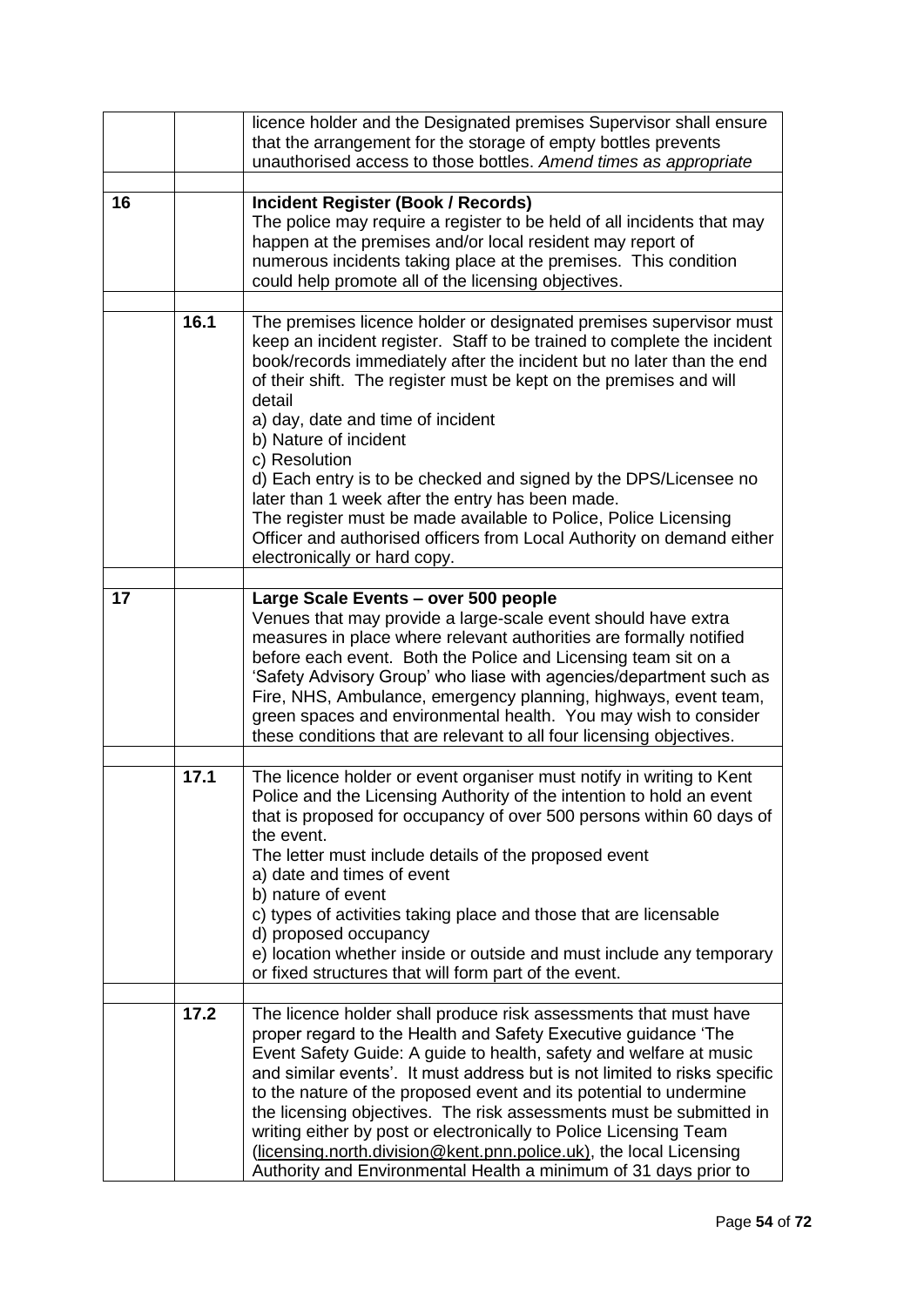|    |      | the event taking place.                                                                                                                                                                                                                                                                                                                                                                                                                                                                                                                     |  |  |  |
|----|------|---------------------------------------------------------------------------------------------------------------------------------------------------------------------------------------------------------------------------------------------------------------------------------------------------------------------------------------------------------------------------------------------------------------------------------------------------------------------------------------------------------------------------------------------|--|--|--|
|    |      |                                                                                                                                                                                                                                                                                                                                                                                                                                                                                                                                             |  |  |  |
|    | 17.3 | When Kent Police determine it necessary due to the nature of the<br>proposed event and associated risks, the premises licence holder is<br>required to request in writing as soon as possible and in any case a<br>minimum of six weeks prior to any event 'special policing services' as<br>defined by section 25 Police Act 1996. Payment for the provision of<br>special policing services determined as necessary by Kent Police<br>shall be paid to Kent Police in full at least seven days prior to the<br>commencement of the event. |  |  |  |
|    | 17.4 | At an event that is to be used as a theatre, concert hall or other                                                                                                                                                                                                                                                                                                                                                                                                                                                                          |  |  |  |
|    |      | similar place for closely seated audiences, no alcohol shall be<br>provided for consumption in the seated area.                                                                                                                                                                                                                                                                                                                                                                                                                             |  |  |  |
|    |      |                                                                                                                                                                                                                                                                                                                                                                                                                                                                                                                                             |  |  |  |
| 18 |      | <b>Light Pollution</b><br>In certain premises there may be a lack of lighting for the safety of<br>the public and consideration must be given if there are specific<br>lighting needs for CCTV or areas of public access. Interested parties<br>may raise concerns about existing glaring lights from premises. To<br>minimise such disturbances to neighbours you can consider<br>conditions to prevent lights being angled so as to cause nuisance.                                                                                       |  |  |  |
|    | 18.1 | In the absence of adequate daylight, any artificial lighting provided by<br>the premises {designate an area instead} in any area accessible to<br>the public shall be angled as to not cause a glare into any other<br>premises/residential properties.                                                                                                                                                                                                                                                                                     |  |  |  |
|    | 18.2 | Flashing or bright lights on or outside licensed premises shall be<br>positioned or screened in such a manner so as not to disturb<br>residents in nearby properties.                                                                                                                                                                                                                                                                                                                                                                       |  |  |  |
|    |      |                                                                                                                                                                                                                                                                                                                                                                                                                                                                                                                                             |  |  |  |
| 19 |      | <b>Noise and Vibration</b><br>It should be noted that provisions of the Environmental Protection<br>Act 1990 and the Noise Act 1996 provide some protection to the<br>general public from the effects of noise nuisance. Therefore, these<br>matters should be considered before deciding whether or not<br>conditions are necessary for the prevention of public nuisance.                                                                                                                                                                 |  |  |  |
|    | 19.1 | The Licence holder shall erect and maintain clear and prominent                                                                                                                                                                                                                                                                                                                                                                                                                                                                             |  |  |  |
|    |      | notices displayed at all exits requesting the public to respect the<br>needs of local residents and to leave the premises and the area<br>quietly.                                                                                                                                                                                                                                                                                                                                                                                          |  |  |  |
|    | 19.2 | When live music or recorded music takes place inside the premises                                                                                                                                                                                                                                                                                                                                                                                                                                                                           |  |  |  |
|    |      | all doors and windows will be kept shut. Entrance/exit doors will be<br>fitted with self-closing mechanism that will enable these doors to<br>automatically close once persons enter or leave the premises.                                                                                                                                                                                                                                                                                                                                 |  |  |  |
|    |      |                                                                                                                                                                                                                                                                                                                                                                                                                                                                                                                                             |  |  |  |
|    | 19.3 | A designated premises supervisor or a nominated representative<br>shall keep written records of sound checks when live music,<br>recorded music or amplified sound is taking place. Sound checks<br>must be made inside and outside the premises at all entrance/exit                                                                                                                                                                                                                                                                       |  |  |  |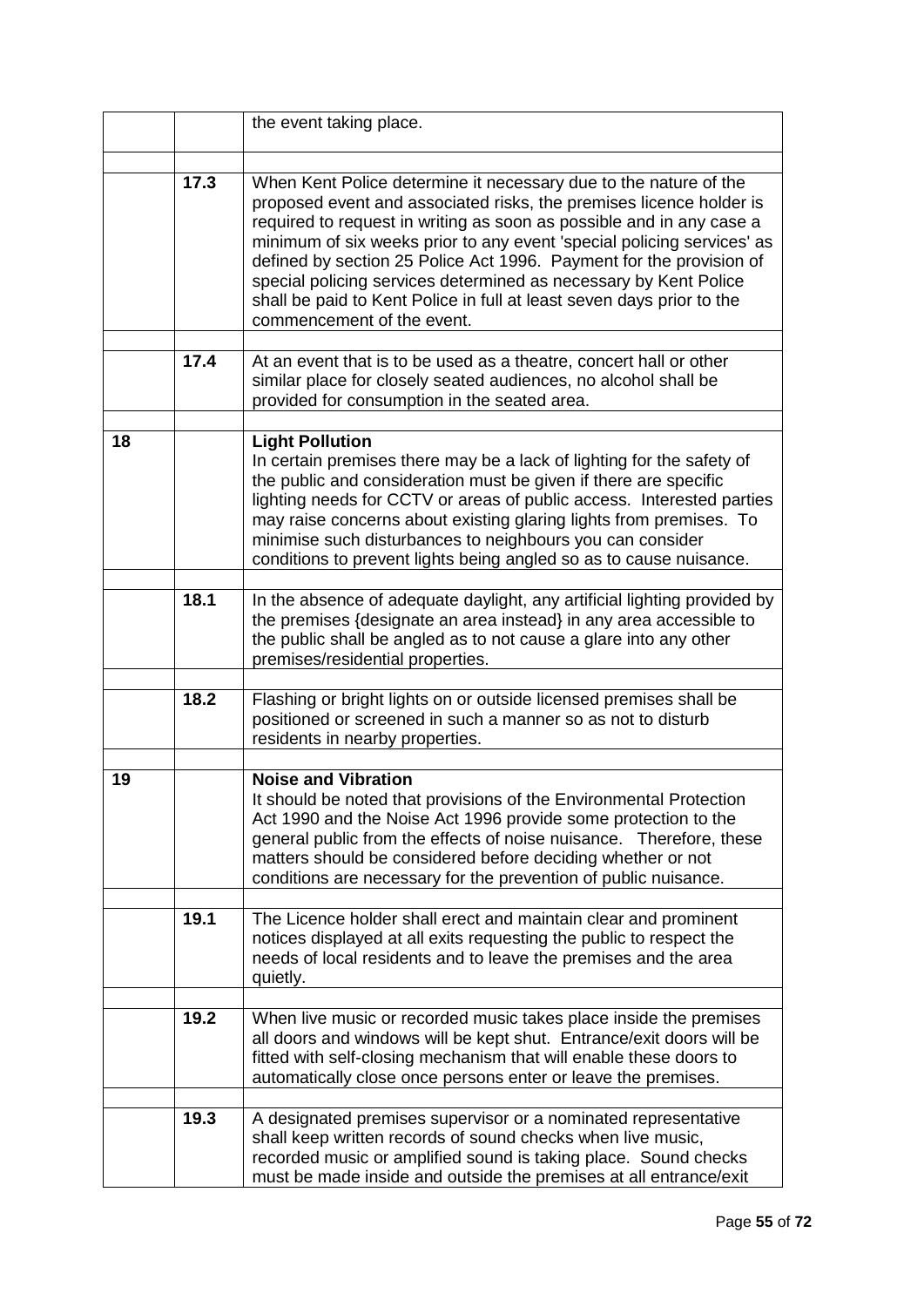|      | doors to the premises and to walk outside around the premises on all<br>sides where there are residential properties. The record must<br>contain (a) date and time (b) type of event (c) name of person<br>carrying out the sound check (d) location of the check (e) whether<br>the person determined if the noise was set to a level as to cause a<br>complaint (f) action taken in relation to noise levels i.e. being<br>increased, decreased or no action (g) The noise must be assessed<br>at the start of the event and at intervals no less than every one hour<br>until the end of the event.                                                                                                                                                                                                                                                                                                                                                                                                                                                                               |  |  |  |
|------|--------------------------------------------------------------------------------------------------------------------------------------------------------------------------------------------------------------------------------------------------------------------------------------------------------------------------------------------------------------------------------------------------------------------------------------------------------------------------------------------------------------------------------------------------------------------------------------------------------------------------------------------------------------------------------------------------------------------------------------------------------------------------------------------------------------------------------------------------------------------------------------------------------------------------------------------------------------------------------------------------------------------------------------------------------------------------------------|--|--|--|
| 19.4 | No regulated entertainment will take place until such time as: -                                                                                                                                                                                                                                                                                                                                                                                                                                                                                                                                                                                                                                                                                                                                                                                                                                                                                                                                                                                                                     |  |  |  |
|      | the licensee submits to the Council Environmental Health an<br>acoustic report prepared by a reputable noise consultant, which<br>demonstrates how music and other amplified sound generated at the<br>premises will be contained within the said premises, thereby not<br>causing a disturbance to neighbouring premises. The report shall<br>have regard to any noise caused by any ventilation system and any<br>likely escape of noise from the system, the opening of doors for<br>patrons' acoustic characteristics of fire doors, windows, any flat roofs<br>and the general fabric of the building. Where sound transmission is<br>likely through the structure of the building the report must show in<br>detail how this will be eradicated.<br>Any work to the building or system must be carried out as per the<br>report recommendations.<br>The acoustic report will be checked and any relevant work to the<br>system or building on completion must be approved in writing by<br>Environmental Health before regulated entertainment is authorised to<br>take place. |  |  |  |
| 19.5 | The licensee must create a written scheme of soundproofing of the                                                                                                                                                                                                                                                                                                                                                                                                                                                                                                                                                                                                                                                                                                                                                                                                                                                                                                                                                                                                                    |  |  |  |
|      | premises {or state a location}. The scheme will outline a timescale<br>for implementing any works required to be carried out.<br>Environmental Health will be sent the written scheme and notified on<br>the completion and approved in writing by them before regulated<br>entertainment can take place.                                                                                                                                                                                                                                                                                                                                                                                                                                                                                                                                                                                                                                                                                                                                                                            |  |  |  |
| 19.6 | A noise limiting device shall be installed, fitted and maintained as to<br>control all sources of amplified music or speech at the premises to<br>prevent noise nuisance to neighbouring properties. The noise limiter<br>shall be set to maintain a maximum level which is agreed in writing<br>with Environmental Health and amended as and when required to<br>deal with any reported nuisance/complaint.                                                                                                                                                                                                                                                                                                                                                                                                                                                                                                                                                                                                                                                                         |  |  |  |
| 19.7 | The {doors / windows} at {specific location} shall be fitted with                                                                                                                                                                                                                                                                                                                                                                                                                                                                                                                                                                                                                                                                                                                                                                                                                                                                                                                                                                                                                    |  |  |  |
|      | {double/secondary} glazing in order to improve the sound reduction<br>at the premises.                                                                                                                                                                                                                                                                                                                                                                                                                                                                                                                                                                                                                                                                                                                                                                                                                                                                                                                                                                                               |  |  |  |
| 19.8 | A {sound trap lobby/acoustic door/automatic door closer} shall be<br>installed to {describe location}.                                                                                                                                                                                                                                                                                                                                                                                                                                                                                                                                                                                                                                                                                                                                                                                                                                                                                                                                                                               |  |  |  |
|      | {Specify location} must be acoustically sealed as to specifications                                                                                                                                                                                                                                                                                                                                                                                                                                                                                                                                                                                                                                                                                                                                                                                                                                                                                                                                                                                                                  |  |  |  |
|      | agreed in writing with Environmental Health.                                                                                                                                                                                                                                                                                                                                                                                                                                                                                                                                                                                                                                                                                                                                                                                                                                                                                                                                                                                                                                         |  |  |  |
|      | 19.9                                                                                                                                                                                                                                                                                                                                                                                                                                                                                                                                                                                                                                                                                                                                                                                                                                                                                                                                                                                                                                                                                 |  |  |  |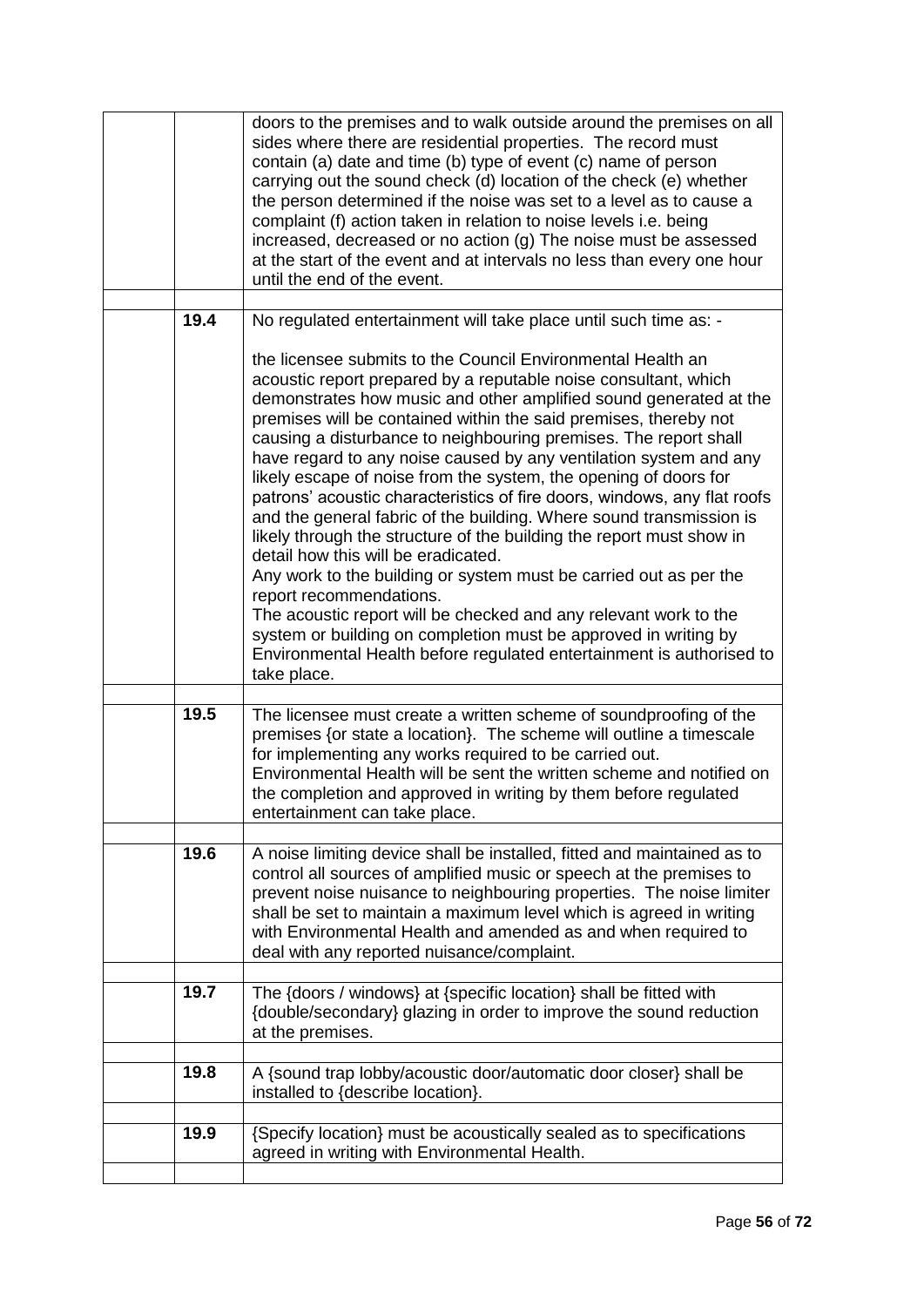| 19.10 | An alarm shall be fitted to {all external windows/fire doors} which<br>alert staff when {they/it} are opened without authorisation by the<br>designated premises supervisor or responsible person.                                                                                                                                                                                                                                                                                                                                                                                                                                                                                                                                                                                                                                                                                                                                                                                 |  |  |  |
|-------|------------------------------------------------------------------------------------------------------------------------------------------------------------------------------------------------------------------------------------------------------------------------------------------------------------------------------------------------------------------------------------------------------------------------------------------------------------------------------------------------------------------------------------------------------------------------------------------------------------------------------------------------------------------------------------------------------------------------------------------------------------------------------------------------------------------------------------------------------------------------------------------------------------------------------------------------------------------------------------|--|--|--|
|       |                                                                                                                                                                                                                                                                                                                                                                                                                                                                                                                                                                                                                                                                                                                                                                                                                                                                                                                                                                                    |  |  |  |
| 19.11 | Concerts or similar outdoor events of musical performance at the<br>premises that provide live music, recorded music or amplified sound<br>audible at the site boundary shall be restricted to no more than<br>{specify a number} per annum. These events shall not occur on<br>more than {specify a number} consecutive days.                                                                                                                                                                                                                                                                                                                                                                                                                                                                                                                                                                                                                                                     |  |  |  |
|       |                                                                                                                                                                                                                                                                                                                                                                                                                                                                                                                                                                                                                                                                                                                                                                                                                                                                                                                                                                                    |  |  |  |
| 19.12 | Any sound test carried out in advance of a concert or musical<br>performance shall not take place between the hours 23:00 and 09:00<br>(11pm and 9am) and will be limited to one (1) hour.                                                                                                                                                                                                                                                                                                                                                                                                                                                                                                                                                                                                                                                                                                                                                                                         |  |  |  |
|       |                                                                                                                                                                                                                                                                                                                                                                                                                                                                                                                                                                                                                                                                                                                                                                                                                                                                                                                                                                                    |  |  |  |
| 19.13 | For outdoor events at the premises that provide live music, recorded<br>music or amplified sound shall employ a suitably qualified and<br>experienced noise control consultant. They shall be appointed no<br>later than six weeks prior to the event. The noise control consultant<br>shall liase between all parties including the licensee, promoter,<br>sound system supplier, sound engineer and Environmental Health on<br>all matters relating to noise control.                                                                                                                                                                                                                                                                                                                                                                                                                                                                                                            |  |  |  |
| 19.14 | The Music Noise Level (MNL) for all outdoor events shall achieve the<br>guidelines described in the Noise Council's Code of Practice on<br>Environmental Noise Control at concerts. The appointed noise<br>control consultant shall monitor noise levels at the sound mixer<br>position and/or at any locations as agreed in writing with<br>Environmental health where reported noise complaints have been<br>received. The consultant will advice the sound engineer of the<br>permitted music noise levels so that they will not be exceeded. The<br>Licensing Authority and Environmental Health Service shall have<br>access to the results of the noise monitoring during the event and be<br>provided a written report including date, time period, noise levels,<br>monitoring locations details of actions taken if a breach of noise<br>criteria occurred. The report must be submitted to the Environmental<br>Health department no later than 3 weeks after the event. |  |  |  |
| 19.15 | No live music, recorded music or amplified equipment shall be<br>relayed via external speakers other than for events with the prior<br>written approval of Environmental Health. The specification and<br>orientation of all speakers shall be agreed in writing with<br><b>Environmental Health.</b>                                                                                                                                                                                                                                                                                                                                                                                                                                                                                                                                                                                                                                                                              |  |  |  |
|       |                                                                                                                                                                                                                                                                                                                                                                                                                                                                                                                                                                                                                                                                                                                                                                                                                                                                                                                                                                                    |  |  |  |
| 19.16 | When regulated entertainment and background music takes place<br>outdoors a noise management plan must be in place to review the<br>impact of noise prior to, during and after each event.                                                                                                                                                                                                                                                                                                                                                                                                                                                                                                                                                                                                                                                                                                                                                                                         |  |  |  |
| 19.17 | No amplified music is to be permitted unless a noise management<br>plan, which has been agreed with the local authority, is in place. The<br>noise management plan shall be periodically reviewed and/or when<br>significant changes occur in the operation, building or event type or<br>following a complaint.                                                                                                                                                                                                                                                                                                                                                                                                                                                                                                                                                                                                                                                                   |  |  |  |
|       |                                                                                                                                                                                                                                                                                                                                                                                                                                                                                                                                                                                                                                                                                                                                                                                                                                                                                                                                                                                    |  |  |  |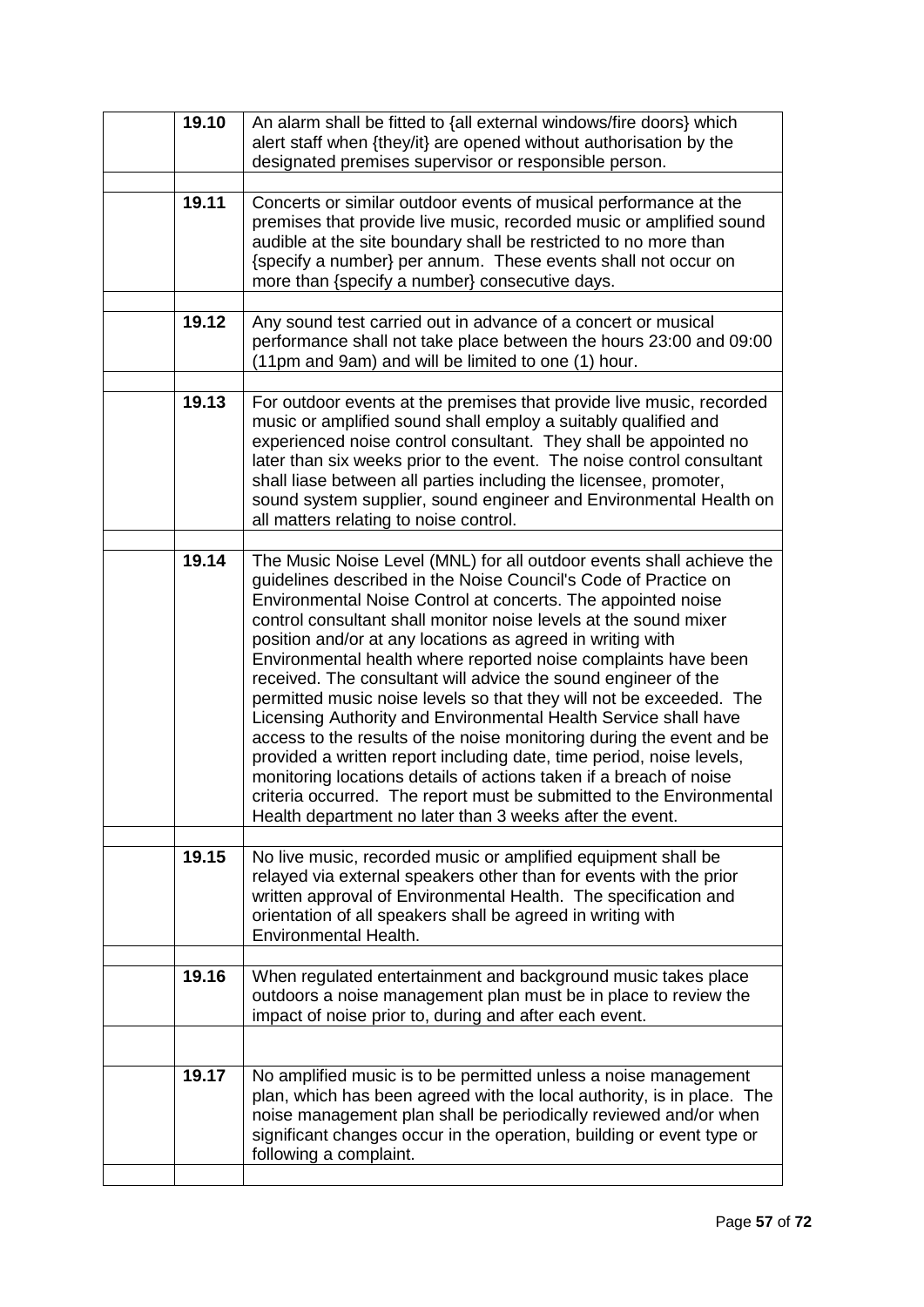|    | 19.18                                                                 | A noise management plan shall be prepared and adapted as                                                                                 |  |  |  |  |
|----|-----------------------------------------------------------------------|------------------------------------------------------------------------------------------------------------------------------------------|--|--|--|--|
|    |                                                                       | appropriate before any live or recorded music event takes place.                                                                         |  |  |  |  |
|    |                                                                       |                                                                                                                                          |  |  |  |  |
| 20 |                                                                       | <b>Notices / Signage</b>                                                                                                                 |  |  |  |  |
|    |                                                                       | It may be considered appropriate to require signage to be displayed                                                                      |  |  |  |  |
|    |                                                                       | setting out conditions                                                                                                                   |  |  |  |  |
|    |                                                                       | reminders to the public about causing public nuisance                                                                                    |  |  |  |  |
|    |                                                                       | procedures of the premises for gaining access                                                                                            |  |  |  |  |
|    |                                                                       | details to public to contact someone to complain.                                                                                        |  |  |  |  |
|    |                                                                       |                                                                                                                                          |  |  |  |  |
|    | 20.1                                                                  | The Licence holder shall erect and maintain clear and prominent                                                                          |  |  |  |  |
|    |                                                                       | notices on the exterior of their premises advising patrons stating the                                                                   |  |  |  |  |
|    |                                                                       | actual operating hours of the premises.                                                                                                  |  |  |  |  |
|    | 20.2                                                                  |                                                                                                                                          |  |  |  |  |
|    |                                                                       | The Licence holder shall erect and maintain clear and prominent<br>notices on the exterior of their premises advising patrons of any     |  |  |  |  |
|    |                                                                       | admission restrictions.                                                                                                                  |  |  |  |  |
|    |                                                                       |                                                                                                                                          |  |  |  |  |
|    | 20.3                                                                  | The Licence holder shall erect and maintain clear and prominent                                                                          |  |  |  |  |
|    |                                                                       | notices on the exterior of their premises advising patrons stating a                                                                     |  |  |  |  |
|    | telephone number to contact in relation to complaint.                 |                                                                                                                                          |  |  |  |  |
|    |                                                                       |                                                                                                                                          |  |  |  |  |
|    | 20.4                                                                  | The Licence holder shall erect and maintain clear and prominent                                                                          |  |  |  |  |
|    |                                                                       | notices on the exterior of their premises advising patrons that                                                                          |  |  |  |  |
|    |                                                                       | causing any disturbance or disorder in a queue will result in                                                                            |  |  |  |  |
|    |                                                                       | admission being refused.                                                                                                                 |  |  |  |  |
|    |                                                                       |                                                                                                                                          |  |  |  |  |
|    | 20.5                                                                  | The Licence holder shall erect and maintain clear and prominent                                                                          |  |  |  |  |
|    | notices on the exterior of their premises advising patrons that those |                                                                                                                                          |  |  |  |  |
|    |                                                                       | attending                                                                                                                                |  |  |  |  |
|    |                                                                       |                                                                                                                                          |  |  |  |  |
|    |                                                                       | It is a condition of entry that customers agree to be searched                                                                           |  |  |  |  |
|    |                                                                       | Police will be informed if anyone is found in possession of                                                                              |  |  |  |  |
|    |                                                                       | controlled substances or weapons                                                                                                         |  |  |  |  |
|    |                                                                       | <b>Radios</b>                                                                                                                            |  |  |  |  |
| 21 |                                                                       |                                                                                                                                          |  |  |  |  |
|    |                                                                       | Radios could be considered appropriate in large establishments such<br>as public houses and nightclubs operating in city and town centre |  |  |  |  |
|    |                                                                       | and leisure areas with a high density of licensed premises. This is to                                                                   |  |  |  |  |
|    |                                                                       | aid links between management, bar staff and door supervisors. It                                                                         |  |  |  |  |
|    |                                                                       | can also be part of a pub watch or similar scheme where there are                                                                        |  |  |  |  |
|    |                                                                       | links with other similar premises in the vicinity.                                                                                       |  |  |  |  |
|    |                                                                       |                                                                                                                                          |  |  |  |  |
|    | 21.1                                                                  | Staff to use an internal radio system whilst licensable activities are                                                                   |  |  |  |  |
|    |                                                                       | taking place. Staff to be trained in the use and protocols of the                                                                        |  |  |  |  |
|    |                                                                       | system.                                                                                                                                  |  |  |  |  |
|    |                                                                       |                                                                                                                                          |  |  |  |  |
|    | 21.2                                                                  | The Radiolink equipment will be 'live' and will be monitored by the                                                                      |  |  |  |  |
|    |                                                                       | Head Doorman, designated premises supervisor or another                                                                                  |  |  |  |  |
|    |                                                                       | responsible person whilst the licensed premises are open for                                                                             |  |  |  |  |
|    |                                                                       | business.                                                                                                                                |  |  |  |  |
|    |                                                                       |                                                                                                                                          |  |  |  |  |
| 22 |                                                                       | <b>Refusal Register (Book / Records)</b>                                                                                                 |  |  |  |  |
|    |                                                                       | Licensees need to show due diligence under the age verification                                                                          |  |  |  |  |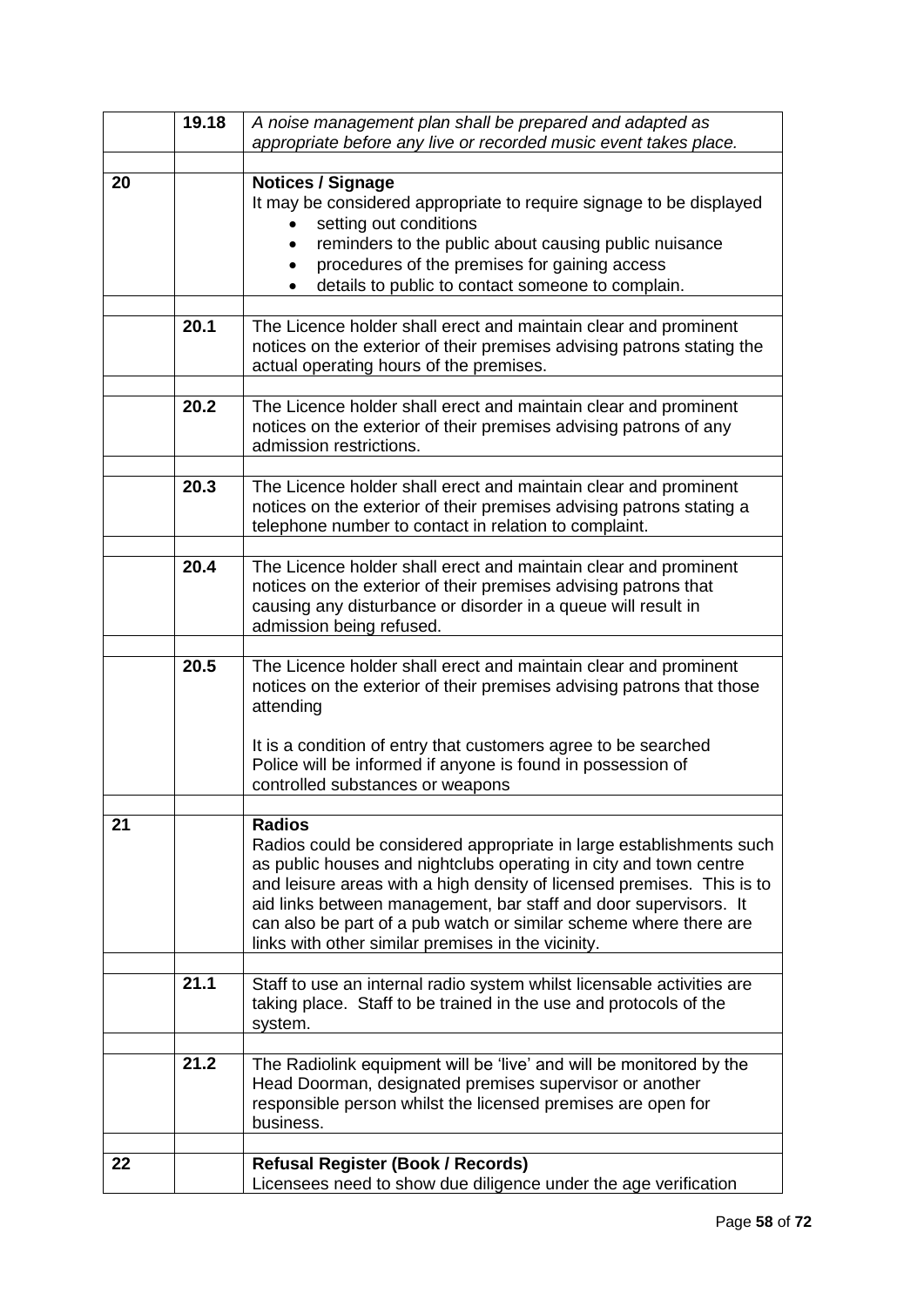|    |      | policy. Trading Standards carry out test purchase exercises on<br>those who do not have specific measures in place in relation to<br>refusing sales of alcohol to minors or from intelligence from the<br>public. It is good practice to have a refusal register however it is<br>relevant under the licensing objectives prevention of crime and<br>disorder and protection of children from harm.                                                                                                                                                                                                                                                                                                                                                                     |  |  |  |
|----|------|-------------------------------------------------------------------------------------------------------------------------------------------------------------------------------------------------------------------------------------------------------------------------------------------------------------------------------------------------------------------------------------------------------------------------------------------------------------------------------------------------------------------------------------------------------------------------------------------------------------------------------------------------------------------------------------------------------------------------------------------------------------------------|--|--|--|
|    | 22.1 | The premises licence holder or designated premises supervisor must<br>keep a refusal register. Staff to be trained to complete a refusal<br>book/record immediately after the refusal but no later then the end of<br>their shift. The register must be kept on the premises and will detail<br>a) Day, Date & Time of refusal b) Item Refused c) Name or<br>description of person refused sale d) Reason for refusal e) Each<br>entry is to be checked and signed by the DPS/Licensee no later than<br>1 week after the entry has been made. The register must be made<br>available for Police, Police Licensing Officer and authorised officers<br>from Gravesham Borough Council on demand either electronically or<br>hard copy.                                    |  |  |  |
| 23 |      | <b>Residents Meetings</b><br>It may be relevant that licensees hold regular residents meetings to<br>deal with concerns from local residents. This promotes the<br>prevention of public nuisance.                                                                                                                                                                                                                                                                                                                                                                                                                                                                                                                                                                       |  |  |  |
|    | 23.1 | The designated premises supervisor or responsible person must<br>hold two meetings in a calendar year with residents (live in the<br>vicinity) and local ward councillor(s) to address any complaints or<br>matters arising from the licensed premises. It will be the<br>responsibility of the licensee to complete minutes of the meetings<br>that must include (a) date and time of meeting (b) names of<br>attendees (c) items raised (d) measures proposed or taken by the<br>licensed premises. The minutes must be submitted to the Licensing<br>Authority within 14 days of the meeting. Copies of minutes must be<br>sent to all persons who attended and to any resident or councillor<br>who should request a copy if they are unable to attend the meeting. |  |  |  |
| 24 |      | <b>Special Effects</b><br>The use of special effects in venues of all kinds being used for<br>regulated entertainment is increasingly common and can present<br>significant risks. Any special effects or mechanical installation<br>should be arranged and stored so as to minimise any risk to the<br>safety of the audience, the performers and staff. Special effects<br>which should be considered include: (a) dry ice machines and<br>cryogenic fog (b) smoke machines and fog generators (c)<br>Pyrotechnics including fireworks (d) real flame (e) firearms (f) motor<br>vehicles (g) strobe lighting (h) laser (i) explosives and highly<br>flammable substances.                                                                                             |  |  |  |
|    | 24.1 | The licensee shall not permit the use of special effect except with<br>written consent from Environmental Health. The licensee shall give<br>the Council at least 14 days notice in writing of any proposal to use<br>special effects. The notice shall include (a) type of special events (b)<br>date and times when the special effects will be demonstrated (c)<br>details of the event.                                                                                                                                                                                                                                                                                                                                                                             |  |  |  |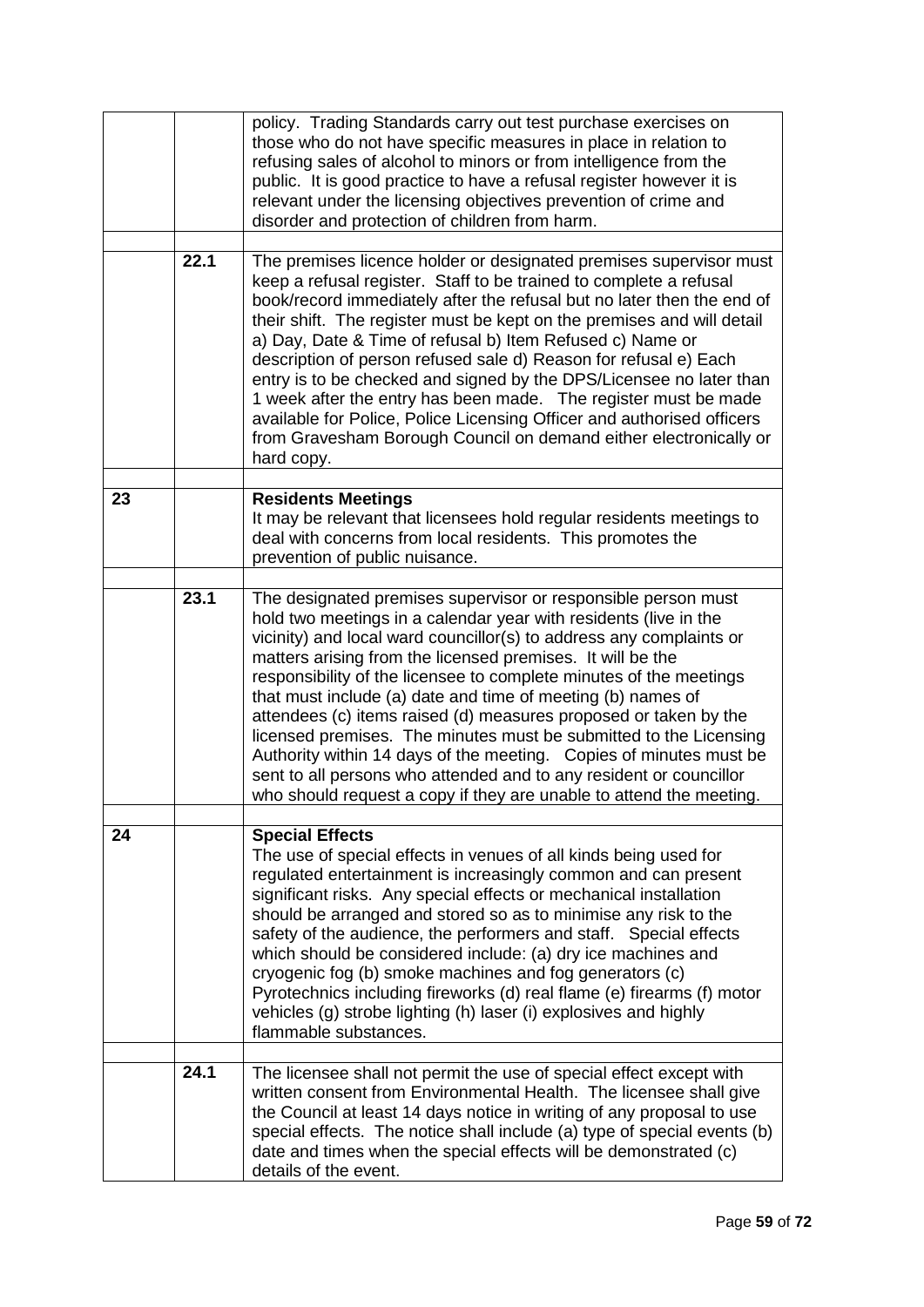| 25 |                                                                                                                                                                                                                                                                                                                                                                                                                            | <b>Sports Entertainment</b><br>Organised events that involve spectators. To promote public safety<br>objective.                                                                                                                                                                                                                                                                                                                                                                                                                                                                                                                                                                    |  |  |  |  |  |
|----|----------------------------------------------------------------------------------------------------------------------------------------------------------------------------------------------------------------------------------------------------------------------------------------------------------------------------------------------------------------------------------------------------------------------------|------------------------------------------------------------------------------------------------------------------------------------------------------------------------------------------------------------------------------------------------------------------------------------------------------------------------------------------------------------------------------------------------------------------------------------------------------------------------------------------------------------------------------------------------------------------------------------------------------------------------------------------------------------------------------------|--|--|--|--|--|
|    | 25.1                                                                                                                                                                                                                                                                                                                                                                                                                       | A qualified medical practitioner must be present throughout the<br>sports entertainment that involves boxing, wrestling, judo, karate or<br>other sports entertainment of a similar nature.                                                                                                                                                                                                                                                                                                                                                                                                                                                                                        |  |  |  |  |  |
|    | 25.2                                                                                                                                                                                                                                                                                                                                                                                                                       | Where a ring is to be installed it must be constructed and supported<br>by a competent person and inspected by a competent authority. Any<br>material used to form the skirt around the ring(s) is to be flame<br>retardant.                                                                                                                                                                                                                                                                                                                                                                                                                                                       |  |  |  |  |  |
|    | 25.3                                                                                                                                                                                                                                                                                                                                                                                                                       | Members of the public shall not occupy any seat within 2.5 meters of<br>the ring.                                                                                                                                                                                                                                                                                                                                                                                                                                                                                                                                                                                                  |  |  |  |  |  |
| 26 | <b>Staff Levels</b><br>In the absence of a licence holder or designated premises supervisor<br>members of staff are therefore responsible in running the premises.<br>It may require that after a specific time that there is a need to<br>promote the licensing objectives with the need to specify the<br>numbers of staff working during peak periods or at times where there<br>is a potential for crime and disorder. |                                                                                                                                                                                                                                                                                                                                                                                                                                                                                                                                                                                                                                                                                    |  |  |  |  |  |
|    | 26.1                                                                                                                                                                                                                                                                                                                                                                                                                       | There will be a minimum of 3 members of staff on duty from 8pm<br>until closing. Specify number of staff and times.                                                                                                                                                                                                                                                                                                                                                                                                                                                                                                                                                                |  |  |  |  |  |
|    | 26.2                                                                                                                                                                                                                                                                                                                                                                                                                       | There will be a minimum of 3 members of staff on duty, at least 2<br>members of staff will remain in the public area at any time and 1<br>member will be appointed as duty manager/responsible person.                                                                                                                                                                                                                                                                                                                                                                                                                                                                             |  |  |  |  |  |
| 27 |                                                                                                                                                                                                                                                                                                                                                                                                                            | <b>Staff Training</b><br>In the absence of a licence holder or designated premises supervisor<br>members of staff are therefore responsible in running the premises<br>and therefore should have adequate training so that there are no<br>breaches in legislation. The licence holders must provide adequate<br>training to promote all four licensing objectives.                                                                                                                                                                                                                                                                                                                |  |  |  |  |  |
|    | 27.1                                                                                                                                                                                                                                                                                                                                                                                                                       | All persons that sell or supply alcohol to customers must have<br>licensing training. Training should take place within six weeks of<br>employment and any new employees will be supervised until the<br>training has taken place. Refresher training should be repeated a<br>minimum of every six months or earlier if required due to changes of<br>legislation. Training records must be kept on the premises and shall<br>contain the nature, content and frequency of all training. Records<br>must be made available for inspection by Police, Police Licensing<br>Officer and authorised officers from the Local Authority on demand<br>either electronically or hard copy. |  |  |  |  |  |
|    | 27.2                                                                                                                                                                                                                                                                                                                                                                                                                       | All persons that sell or supply alcohol to customers must have<br>licensing training. Training should take place within six weeks of<br>employment and any new employees will be supervised until the<br>training has taken place. Refresher training should be repeated a                                                                                                                                                                                                                                                                                                                                                                                                         |  |  |  |  |  |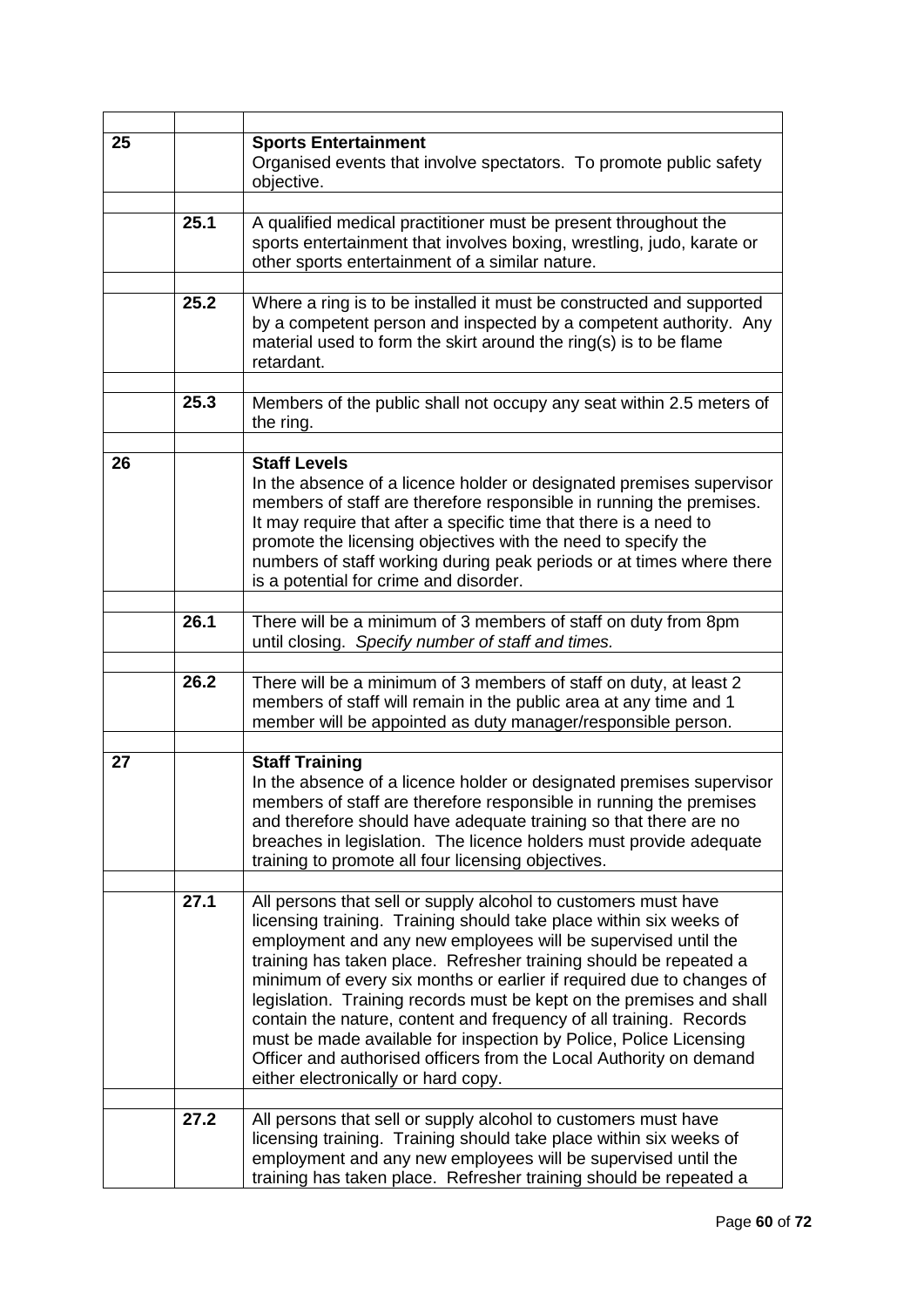|    |      | minimum of every six months or earlier if required due to changes of<br>legislation. Training records must be kept on the premises and shall<br>contain the nature, content and frequency of all training. Records<br>must be made available for inspection by Police, Police Licensing<br>Officer and authorised officers from Gravesham Borough Council on<br>demand either electronically or hard copy.                                                                                                                                                                                                                                                                                                                |  |  |  |
|----|------|---------------------------------------------------------------------------------------------------------------------------------------------------------------------------------------------------------------------------------------------------------------------------------------------------------------------------------------------------------------------------------------------------------------------------------------------------------------------------------------------------------------------------------------------------------------------------------------------------------------------------------------------------------------------------------------------------------------------------|--|--|--|
|    | 27.3 | Training must include (a) avoiding sales of alcohol or age restricted<br>products to those under the age of 18 (b) recognising customers who<br>appear drunk and refusing sale or supply of alcohol (c) knows the<br>licensing objectives (d) have read and understood licence conditions<br>(e) can produce licences/certificates/permits relevant to the premises<br>in absence of licensee (f) can point out where the summary is<br>displayed in absence of licensee (g) understands consequences for<br>breaching legislation that can impact them as individuals and those<br>that impact the licensee and the premises (h) have the relevant<br>contact details of the designated premises supervisor or licensee. |  |  |  |
| 28 |      | <b>Outside Areas</b><br>Interested parties have raised concerns about noise or rowdy<br>behaviour of patrons using outside areas. The smoking ban has<br>increased the number of complaints from residents where they feel<br>intimidated by customers standing on the highway smoking and<br>drinking when they are trying to pass. Some residential properties<br>back on to licensed premises gardens and during the summer<br>months find it noisy especially when windows and doors are being<br>left open.                                                                                                                                                                                                          |  |  |  |
|    | 28.1 | The {garden/patio} must not be used by customers after {times}.                                                                                                                                                                                                                                                                                                                                                                                                                                                                                                                                                                                                                                                           |  |  |  |
|    | 28.2 | Outdoor areas with the exception of the {location} at the premises<br>shall not be used after 23:00 (11pm) on all days.                                                                                                                                                                                                                                                                                                                                                                                                                                                                                                                                                                                                   |  |  |  |
|    | 28.3 | Prominent, clear notices shall be displayed in the garden stating that<br>customers must not use the garden after the hours of {times}.                                                                                                                                                                                                                                                                                                                                                                                                                                                                                                                                                                                   |  |  |  |
|    | 28.4 | Prominent, clear notices shall be displayed in the garden requesting<br>that customers keep the noise down and to respect the needs of<br>local residents when using the garden.                                                                                                                                                                                                                                                                                                                                                                                                                                                                                                                                          |  |  |  |
|    | 28.5 | Regulated entertainment outdoors will be limited to {number} events<br>a calendar year.                                                                                                                                                                                                                                                                                                                                                                                                                                                                                                                                                                                                                                   |  |  |  |
|    | 28.6 | Regulated entertainment outdoors will cease no later than 21:30<br>(9.30pm) on all days. Specify times and days                                                                                                                                                                                                                                                                                                                                                                                                                                                                                                                                                                                                           |  |  |  |
|    | 28.7 | No outside area shall be used for consumption of alcohol or<br>provision of regulated entertainment after 23:00 (11pm) on all days.<br>Specify activity, times and days                                                                                                                                                                                                                                                                                                                                                                                                                                                                                                                                                   |  |  |  |
|    | 28.8 | The licensee will have a member of staff monitoring the outside and<br>restricting access to only 5 people at a time to be outside smoking<br>after 23:00 (11pm). No beverages will be allowed outside and non-<br>smokers will not be allowed to accompany those who are smoking.                                                                                                                                                                                                                                                                                                                                                                                                                                        |  |  |  |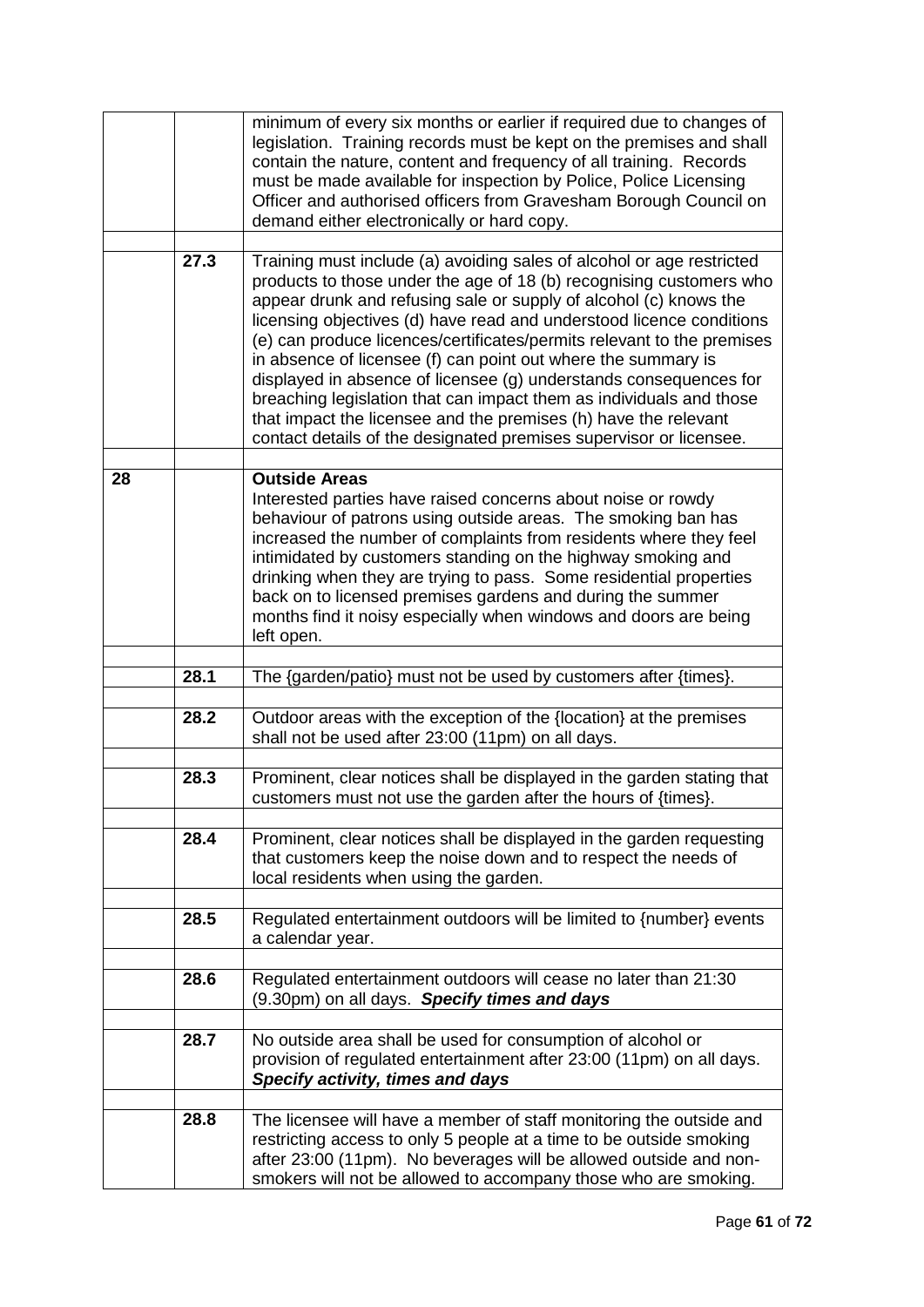## **Mandatory Conditions**

**Condition 1** (must be displayed on all premises licences that sell alcohol) – took effect 24 November 2005

**No supply of alcohol may be made under this licence:-**

**(a) At a time when there is no designated premises supervisor in respect of it or (b) At a time when the designated premises supervisor does not hold a personal licence or his/her personal licence is suspended.**

**Every retail sale or supply of alcohol made under this licence must be made or authorised by a person who holds a personal licence.**

#### **Guidance relating to this condition**

The Act does not require a designated premises supervisor (DPS) or any other personal licence holder to be present on the premises at all times when alcohol is sold. However, the designated premises supervisor and the premises licence holder remain responsible for the premises at all times including compliance with the terms of the Licensing Act and conditions attached to the premises licence to promote the licensing objectives.

**Condition 2** (must be displayed on all premises licences that sell alcohol that may hire security at the premises) – took effect 24 November 2005

**(1) Where a premises licence includes a condition that at specified times one or more individuals must be at the premises to carry out a security activity, the licence must include a condition that each such individual must-**

- **a) Be authorised to carry out that activity by a licence granted under the Private Security Industry Act 2001; or**
- **b) Be entitled to carry out that activity by virtue of section 4 of that Act.**
- **(2) But nothing in subsection 1 required such a condition to be imposed –**
- **a) In respect of premises within paragraph 8(3)(a) of Schedule 2 to the Private Security Industry Act 2001 (c.12) (premises with premises licences authorizing plays or films), or**
- **b) In respect of premises in relation to**
	- **i. Any occasion mentioned in paragraph 8(3)(b) or (c) of that Schedule (premises being used exclusively by club with club premises certificate, under a temporary event notice authorizing plays or films or under a gaming licence), or**
	- **ii. Any occasion within paragraph 8(3)(d) of that Schedule (occasions prescribed by regulations under that Act).**

**(3) For the purpose of this section –**

**a) "security activity" means an activity to which paragraph 2(1)(a) of that schedule applies and which is licensable conduct for the purposes of that Act (see section 3(2) of that Act), and**

**b) paragraph 8(5) of that Schedule (interpretation of references to an occasion) applies as it applies in relation to paragraph 8 of that schedule.**

#### **Guidance relating to this condition**

This condition relates to security staff that control entry to the premises where they promote the licensing objectives by controlling outbreaks of disorder or damage to the premises. Therefore, conditions do not need to relate to door supervisors being registered with Security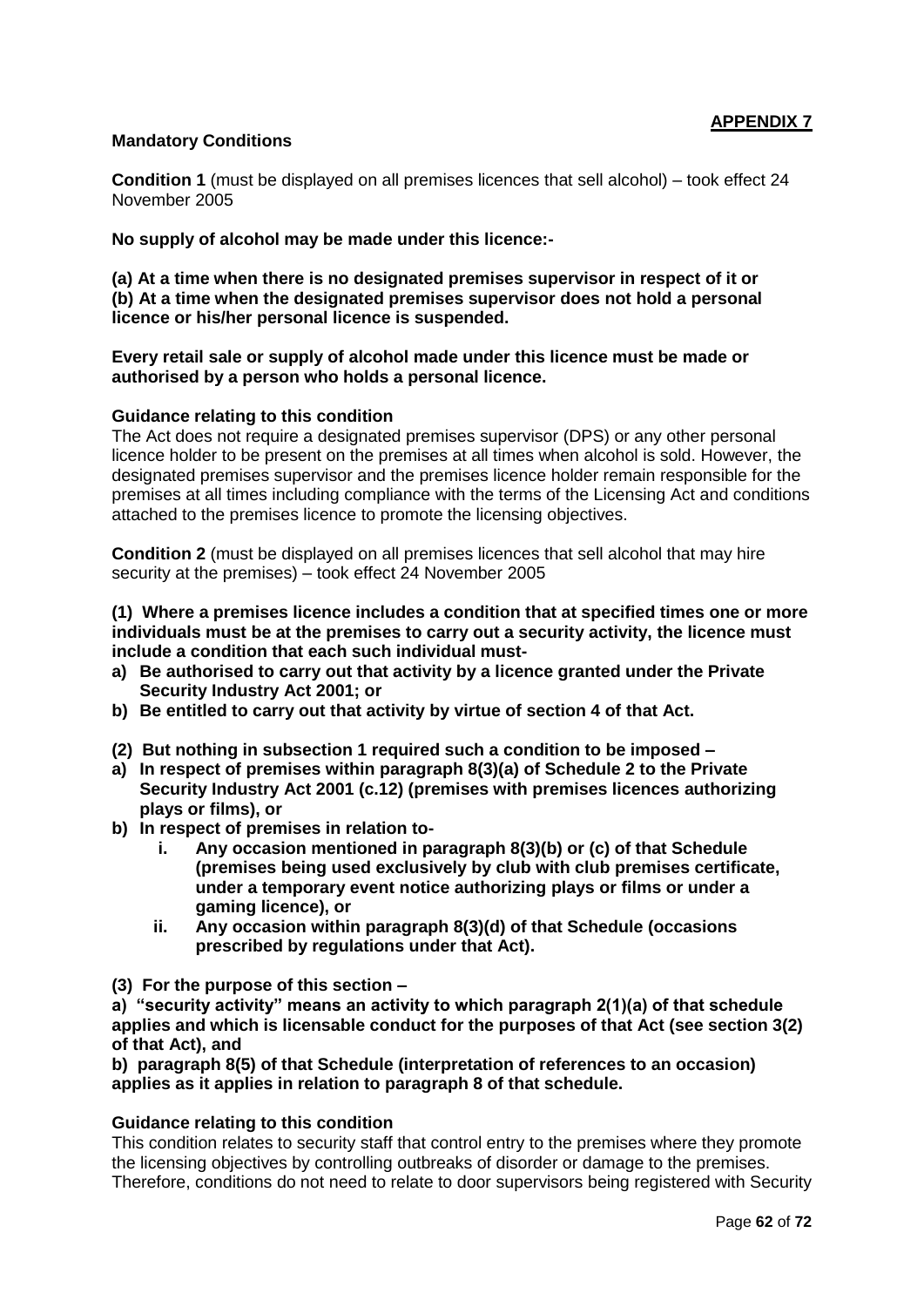Industry Authority, as this would be duplication of this condition and the Private Security Industry Act 2001. Please see the wording for door supervisors later in this document

**Condition 3** (must be displayed on all premises licences and club premises certificates that provide films as a licensable activity) – took effect 24 November 2005

**The admission of children under the age of 18 to film exhibitions permitted under the terms of this licence shall be restricted in accordance with any recommendations made by:-**

**(a) The British Board of Film classification (BBFC), where the film has been classified by that Board or**

**(b) The Licensing Authority where no classification certificate has been granted by the BBFC, or, where the Licensing Authority has notified the licence holder that section 20 (3) (b) applies to the film in question and the admission of children must be in accordance with any recommendation made by the Licensing Authority.**

#### **Guidance relating to this condition**

This condition is put on premises to control the age certificates of films for the protection of children from harm.

**Condition 5** (must be displayed on all club premises certificates) – took effect 24 November 2005

**The purchase of alcohol for the club and the supply of alcohol by the club are managed by a committee, the members of which must be 18 years of age or over, be members of the club and have been elected by other members of the club to sit on the committee.**

**Condition 6** (must be displayed on all club premises certificates) – took effect 24 November 2005

**That there are no arrangements in place for anyone to receive any commission, percentage or similar payment at the expense of the club based upon purchases of alcohol made by the club.**

#### **Guidance relating to these conditions**

These conditions are put on club premises certificates to protect members and the funds related to the club.

**Condition 7** (can be displayed on all premises licences and club premises certificates that sell alcohol ON the premises) – took effect 1 October 2014

## **(1) The responsible person must ensure that staff on relevant premises do not carry out, arrange or participate in any irresponsible promotions in relation to the premises.**

**(2) In this paragraph, an irresponsible promotion means any one or more of the following activities, or substantially similar activities, carried on for the purpose of encouraging the sale of supply of alcohol for consumption on the premises** 

**(a) Games or other activities which require or encourage, or are designed to require or encourage, individuals to**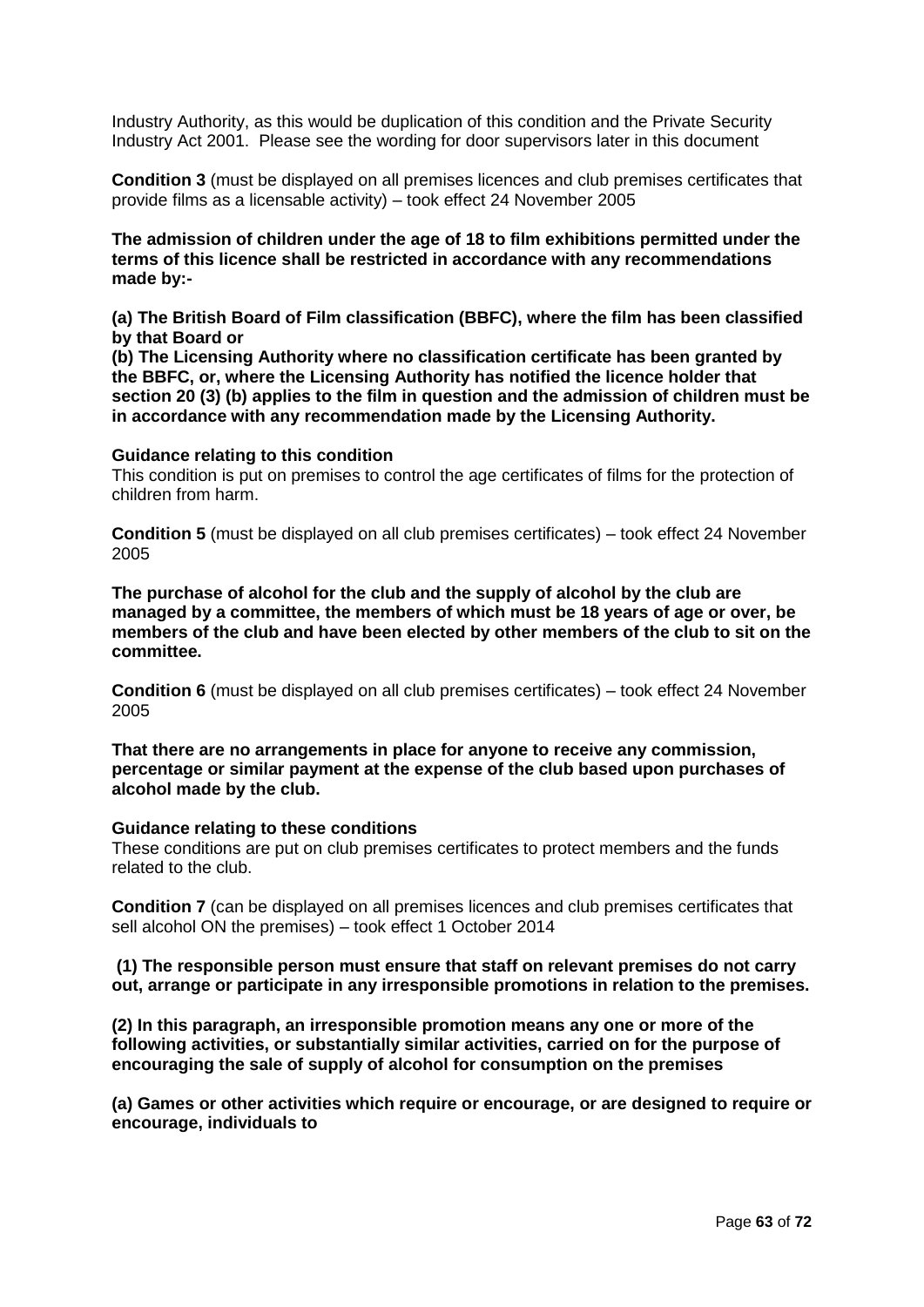**(i) Drink a quantity of alcohol within a time limit (other than to drink alcohol sold or supplied on the premises before the cessation of the period in which the responsible person is authorised to sell or supply alcohol) or**

**(ii) Drink as much alcohol as possible (whether within a time limit or otherwise)**

**(b) Provision of unlimited or unspecified quantities of alcohol free or for a fixed or discounted fee to the public or to a group defined by a particular characteristic in a manner which carries a significant risk of undermining a licensing objective;**

**(c) Provision of free or discounted alcohol or any other thing as a prize to encourage or reward the purchase and consumption of alcohol over a period of 24 hours or less in a manner which carries significant risk of undermining a licensing objective;**

**(d) Selling or supplying alcohol in association with promotional posters or flyers on, or in the vicinity of, the premises which can reasonably be considered to condone, encourage or glamorise anti-social behaviour or to refer to the effects of drunkenness in any favourable manner;**

**(e) Dispensing alcohol directly by one person into the mouth of another (other than where that other person is unable to drink without assistance by reason of disability).**

#### **Guidance relating to this condition**

This condition does not ban all discounting of alcohol and licence holder will only fall foul of this condition if they are promoted and organised in an irresponsible way, which leads to crime and disorder. The government has put this condition in place and therefore no conditions of a similar nature can be added to a licence or certificate.

(e) Guidance relating to this condition - This condition is directed at the so called "dentist chair" practice of dispensing alcohol directly from the bottle into the customers mouth or those who drink a yard of ale which is held by someone else.

**Condition 8** (can be displayed on all premises licences and club premises certificates that sell alcohol ON the premises) – took effect 1 October 2014

## **The responsible person must ensure that free potable water is provided on request to customers where it reasonably available.**

#### **Guidance relating to this condition**

Premises must give customers tap water for free if they ask for it. This helps people to space out their drinks and not become intoxicated quickly, which reduces the risk of crime and disorder occurring. Tap water provided should be suitable for drinking and must be provided where reasonably available (it would not be reasonable if water is temporarily lost or a problem with water supply). If a person attends a premises solely to drink tap water they are not a customer.

**Condition 9** (can be displayed on all premises licences and club premises certificate that sell alcohol ON and OFF the premises) – took effect 1 October 2014

#### **(1) The premises licence holder or club premises certificate holder must ensure that an age verification policy is adopted in respect of the premises in relation to the sale or supply of alcohol**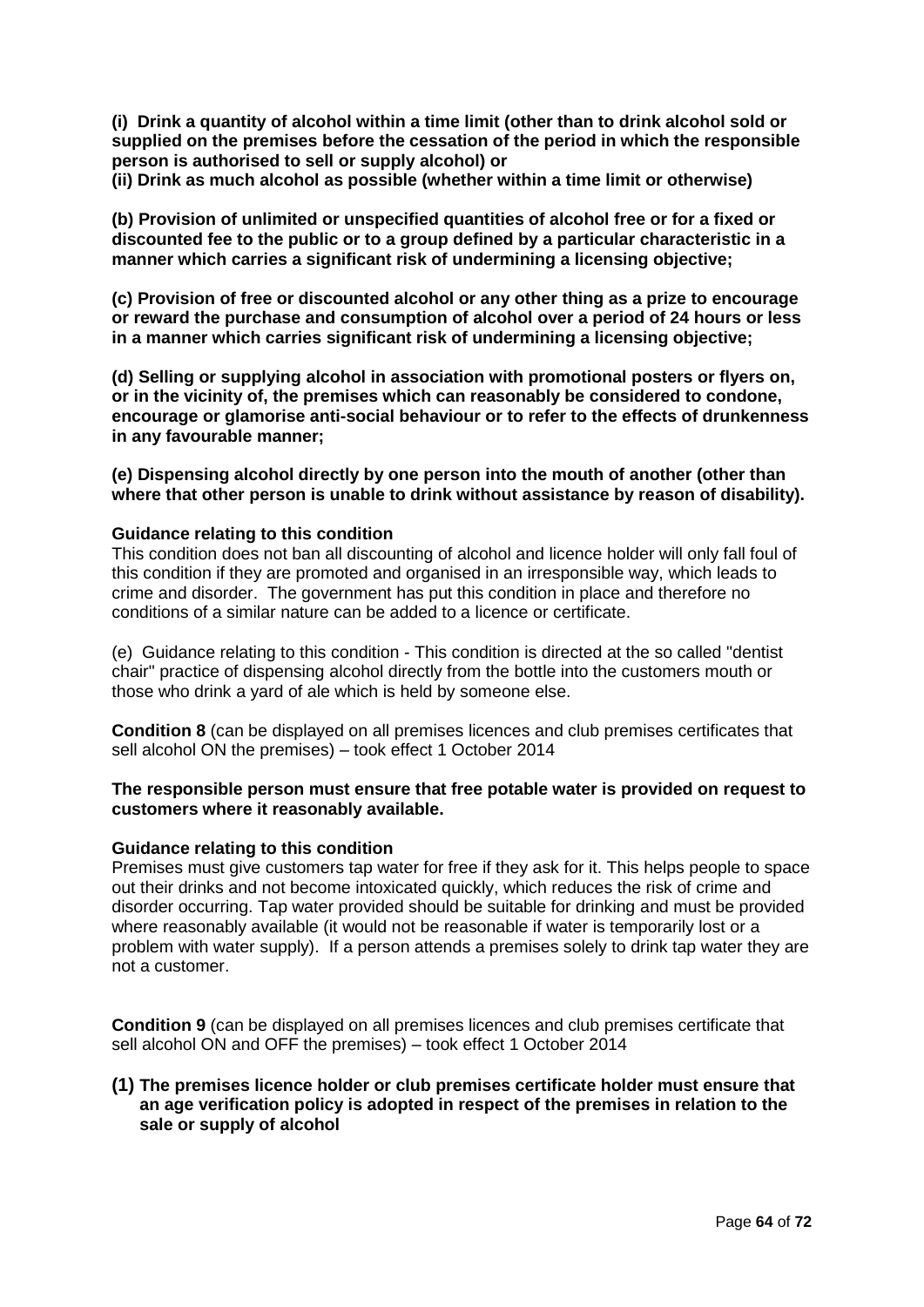- **(2) The designated premises supervisor in relation to the premises licence must ensure that the supply of alcohol at the premises is carried on in accordance with the age verification policy.**
- **(3) The policy must require individuals who appear to the responsible person to be under 18 years of age (or such older age as may be specified in the policy) to produce on request, before being served alcohol, identification bearing their photograph, date of birth and either**
- **(a) a holographic mark, or**
- **(b) an ultraviolet feature**

## **Guidance relating to this condition**

This condition is intended to ensure that all licensed premises operate at a minimum standard of due diligence to ensure they do not sell alcohol to minors. The Home Office created a minimum standard policy which licensees can download from the Council website. An age verification policy outlines how staff will ensure that alcohol is not served to under 18's or any older age specified in their own policy. They can decide to operate a Challenge 21 or Challenge 25 scheme and what identification they will accept.

Therefore, no other conditions can be put on the licence for example 'Challenge 25 scheme must be adopted' existing conditions are being removed from the licences and certificates as they are no longer enforceable. The Home office created this mandatory condition to put the responsibility back on to the licence holders to create their own age verification policy and also increased the penalties for selling alcohol to minors. If they have no policy in place then it would also be a breach of condition.

**Condition 10** (can be displayed on all premises licences and club premises certificates that sell alcohol ON the premises) – took effect 1 October 2014

#### **The responsible person must ensure that:-**

**(a) Where any of the following alcoholic drinks is sold or supplied for consumption on the premises (other than alcoholic drinks sold or supplied having been made up in advance ready for sale or supply in a securely closed container) it is available to customers in the following measures:-**

- **(i) beer or cider: ½ pint;**
- **(ii) gin, rum, vodka or whisky: 25ml or 35 ml; and**
- **(iii) still wine in a glass: 125ml; and**

**(b) These measures are displayed in a menu, price list or other printed material which is available to customers on the premises; and**

## **(c) Where a customer does not in relation to a sale of alcohol specify the quantity of alcohol to be sold, the customer is made aware that these measures are available.**

#### **Guidance relating to this condition**

This condition provides customers the opportunity to choose small measures of beer, ciders, spirits and wine as part of responsible drinking campaigns. This does not prevent licensees from serving larger sizes as well as the measures listed, such as 250ml wine, pints or doubles. This does not prevent licensees from only selling "ready to drink" pre-packaged alcoholic drinks, which come in different sizes.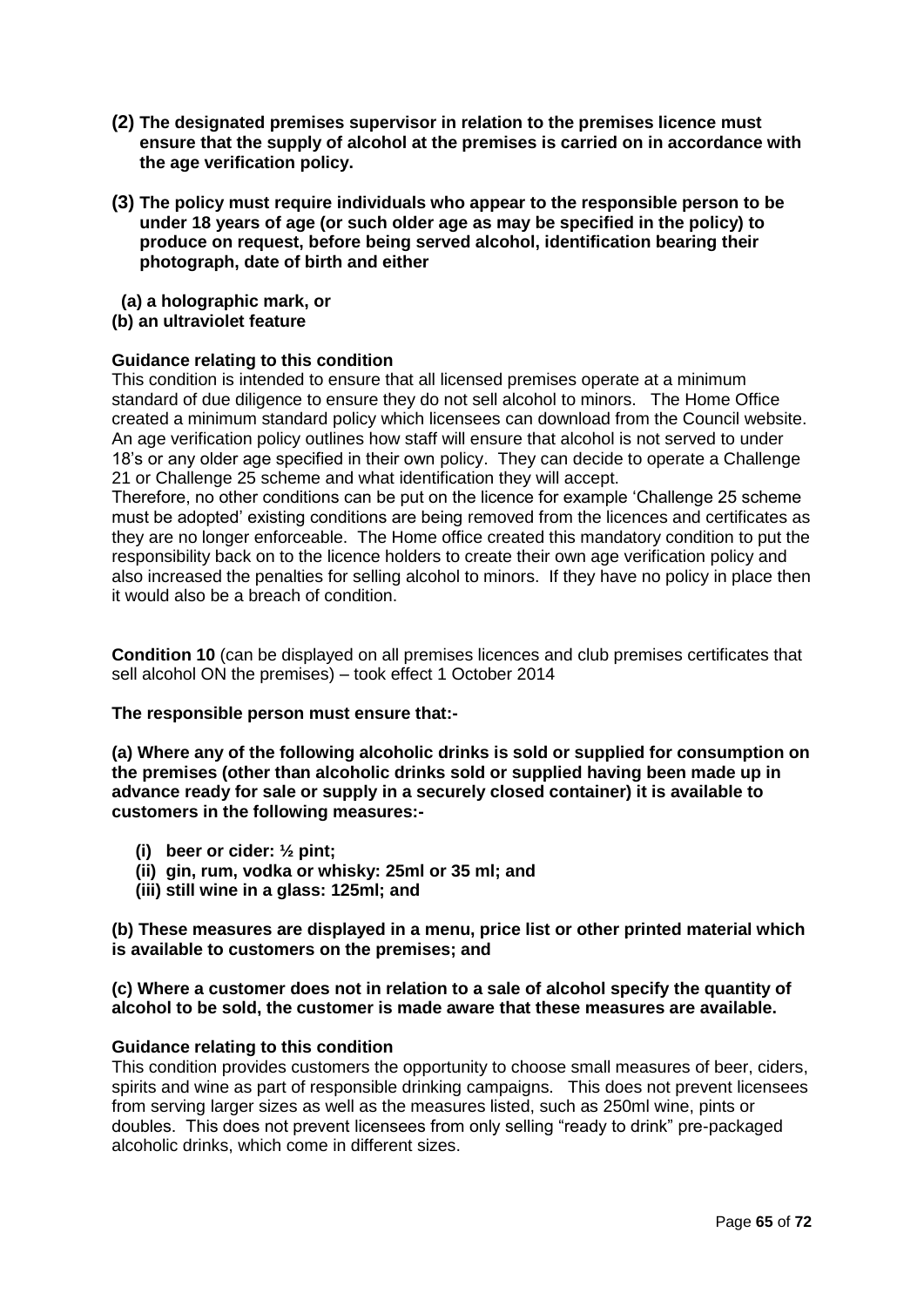**Condition 11** (can be displayed on all premises licences and club premises certificate that sell alcohol ON and OFF the premises) – took effect 28 May 2014

**(1) A relevant person shall ensure that no alcohol is sold or supplied for consumption on or off the premises for a price, which is less than the permitted price.**

**(2) For the purpose of the condition set out in paragraph 1:-**

- **(a) "duty" is to be construed in accordance with the Alcoholic Liquor Duties Act 1979;**
- **(b)** "permitted price" is the price found by applying the formula:-  $P = D + (D \times V)$ **where:-**
	- **(i) P is the permitted price,**
	- **(ii) D is the amount of duty chargeable in relation to the alcohol as if the duty were charged on the date of the sale or supply of the alcohol, and**
	- **(iii) V is the rate of value added tax chargeable in relation to the alcohol as if the value added tax were charged on the date of the sale or supply of the alcohol;**
- **(c) "relevant person" means, in relation to premises in respect of which there is in force a premises licence:-**
- **(i) the holder of the premises licence**

**(ii) the designated premises supervisor (if any) in respect of such a licence, or**

**(iii) the personal licence holder who makes or authorises a supply of alcohol under such a licence;**

- **(d) "relevant person" means, in relation to premises in respect of which there is in force a club premises certificate, any member or officer of the club present on the premises in a capacity which enables the member or officer to prevent the supply in question; and**
- **(e) "value added tax" means value added tax charged in accordance with the Value Added Tax Act 1994**

**(3) Where the permitted price given by Paragraph (b) of paragraph (2) would (apart from this paragraph) not be a whole number of pennies, the price given by that subparagraph shall be taken to be the price actually given by that sub-paragraph rounded up to the nearest penny.**

**(4) (1) Sub-paragraph (2) applies where the permitted price given by Paragraph (b) of paragraph (2) on a day ("the first day") would be different from the permitted price on the next day ("the second day") as a result of a change to the rate of duty or value added tax.**

**(2) The permitted price which would apply on the first day applies to sales or supplies of alcohol which take place before the expiry of the period of 14 days beginning on the second day.**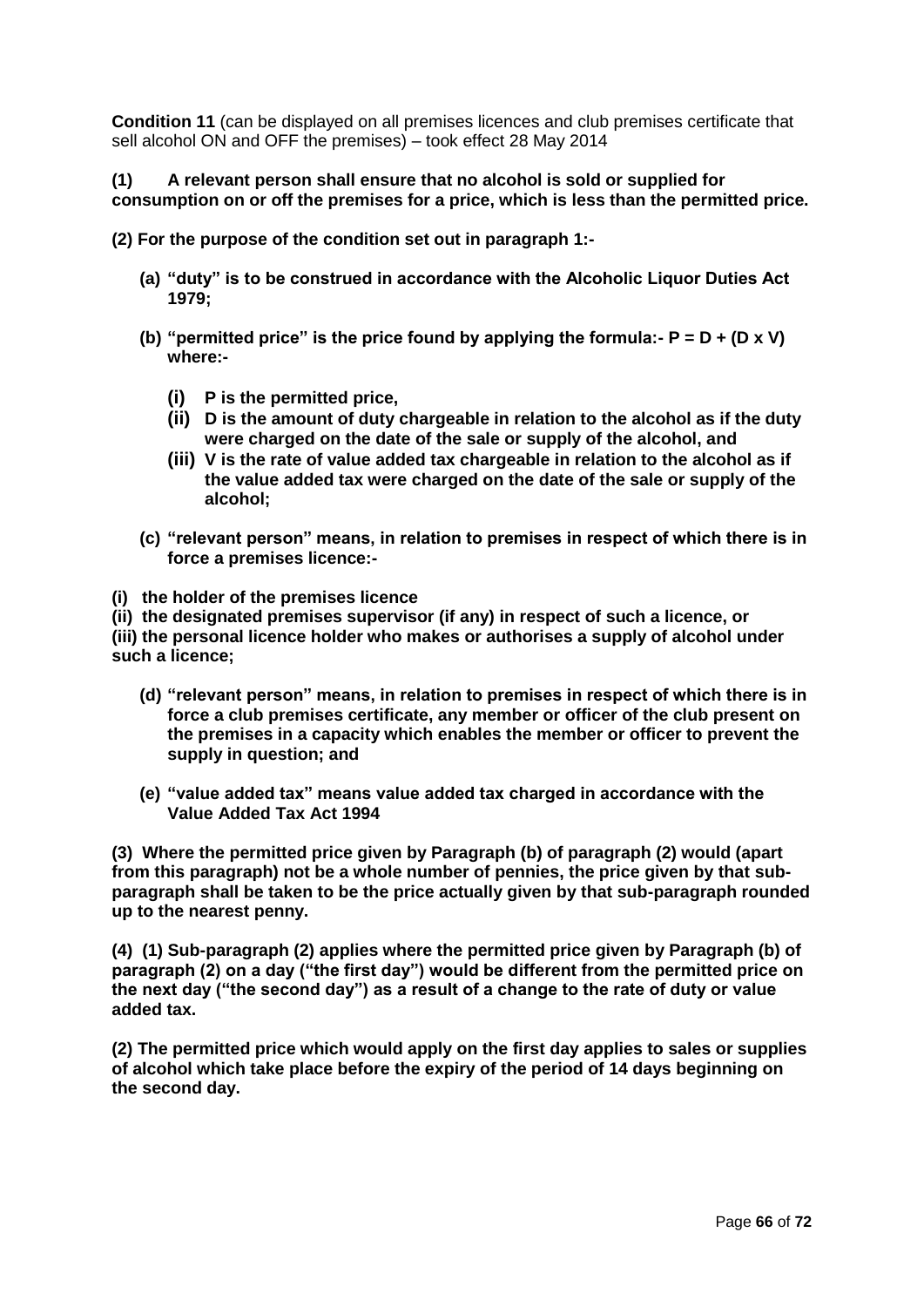# **Recommended delegation of functions**

| Matter to be dealt with                                                                                                     | <b>Full Committee</b> | <b>Sub Committee</b>                 | <b>Officers</b>                       |
|-----------------------------------------------------------------------------------------------------------------------------|-----------------------|--------------------------------------|---------------------------------------|
| Application for personal<br>licence                                                                                         |                       | If a police objection                | If no objection made                  |
| Application for personal<br>licence with unspent<br>convictions                                                             |                       | All cases                            |                                       |
| Application for premises<br>licence/club premises<br>certificate                                                            |                       | If a relevant<br>representation made | If no relevant<br>representation made |
| Application for provisional<br>statement                                                                                    |                       | If relevant<br>representation made   | If no relevant<br>representation made |
| Application to vary premises<br>licence/club premises<br>certificate                                                        |                       | If a relevant<br>representation made | If no relevant<br>representation made |
| Application for a minor<br>variation to a premises<br>licence/club premises<br>certificate                                  |                       |                                      | All cases                             |
| Application to vary designated<br>premises supervisor                                                                       |                       | If a police objection                | All other cases                       |
| Request to be removed as<br>designated premises<br>supervisor                                                               |                       |                                      | All cases                             |
| Application for transfer or<br>premises licence                                                                             |                       | If a police objection                | All other cases                       |
| Applications for interim<br>authorities                                                                                     |                       | If a police objection                | All other cases                       |
| Application to review premises<br>licence/club premises<br>certificate                                                      |                       | All cases                            |                                       |
| Decision on whether a<br>complaint is irrelevant frivolous<br>vexatious etc.                                                |                       |                                      | All cases                             |
| Decision to object when Local<br>Authority is a consultee and<br>not the relevant authority<br>considering the application. |                       | All cases                            |                                       |
| Determination of a<br>police/environmental<br>protection objection to a<br>temporary event notice.                          |                       | All cases                            |                                       |
| Determination to revoke or<br>suspend a personal licence<br>following conviction of a<br>relevant offence.                  |                       | All cases                            |                                       |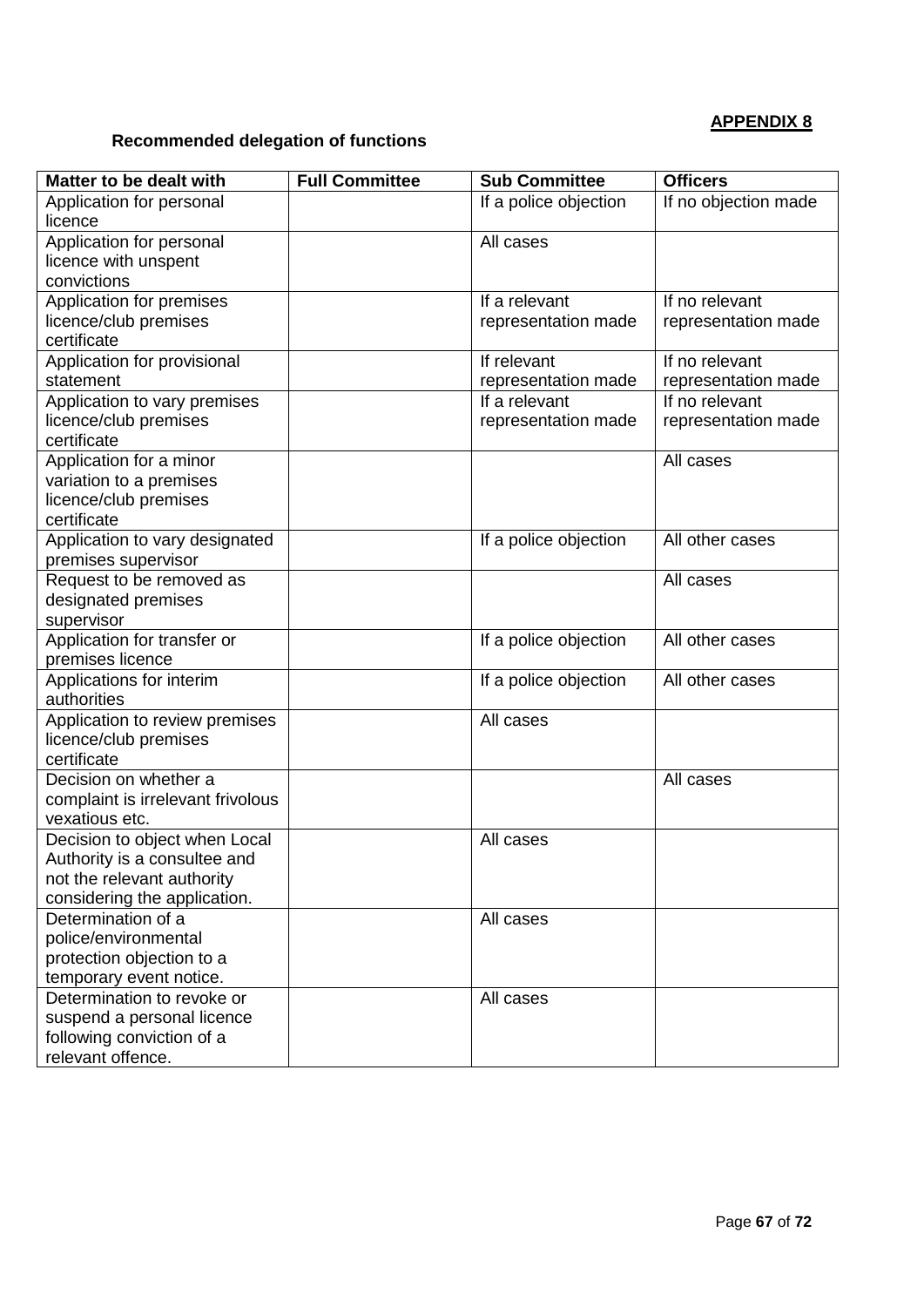# **Licensing Enforcement and Prosecution Policy Licensing Act 2003**

## **Aim**

This policy is intended to fairly and firmly enforce the law in a consistent and transparent way, and in accordance with the four licensing objectives:

- Prevention of crime and disorder
- Public safety
- Prevention of public nuisance
- Protection of children from harm.

The council will assist and advise wherever appropriate, but proportionate action will be taken against those who breach the provisions of the legislation.

This policy should be read in conjunction with the Regulators Code.

[https://assets.publishing.service.gov.uk/government/uploads/system/uploads/attachment\\_da](https://assets.publishing.service.gov.uk/government/uploads/system/uploads/attachment_data/file/300126/14-705-regulators-code.pdf) [ta/file/300126/14-705-regulators-code.pdf](https://assets.publishing.service.gov.uk/government/uploads/system/uploads/attachment_data/file/300126/14-705-regulators-code.pdf)

## **Purpose of policy**

This policy is designed to:

- Ensure consistency of approach and enforcement in respect of licensing issues
- Provide officers with guidelines to enable them to make reasoned decisions regarding enforcement
- Inform the public and proprietors of businesses of the principles by which enforcement action is determined and subsequently taken.

#### **Underlying principles of the policy**

Enforcement needs to be fair but firm and effective. The following principles underpin this approach:

- A. Agreed standards and procedures
- B. Helpfulness
- C. Openness
- D. Transparency
- E. Proportionality
- F. Consistency
- G. Targeting
- H. Complaints procedure

# **A. Standards and procedures**

The council produces standards and procedures in respect of the level of service and performance to be expected. The council publishes its performance against the standards. The standards and procedures are readily available to businesses, others who are regulated and the public.

#### **B. Helpfulness**

The Council will deal courteously and efficiently with all individuals, organisations and businesses that it comes into contact with. Staff will identify themselves by name, and provide telephone numbers and emails for quick and easy contact.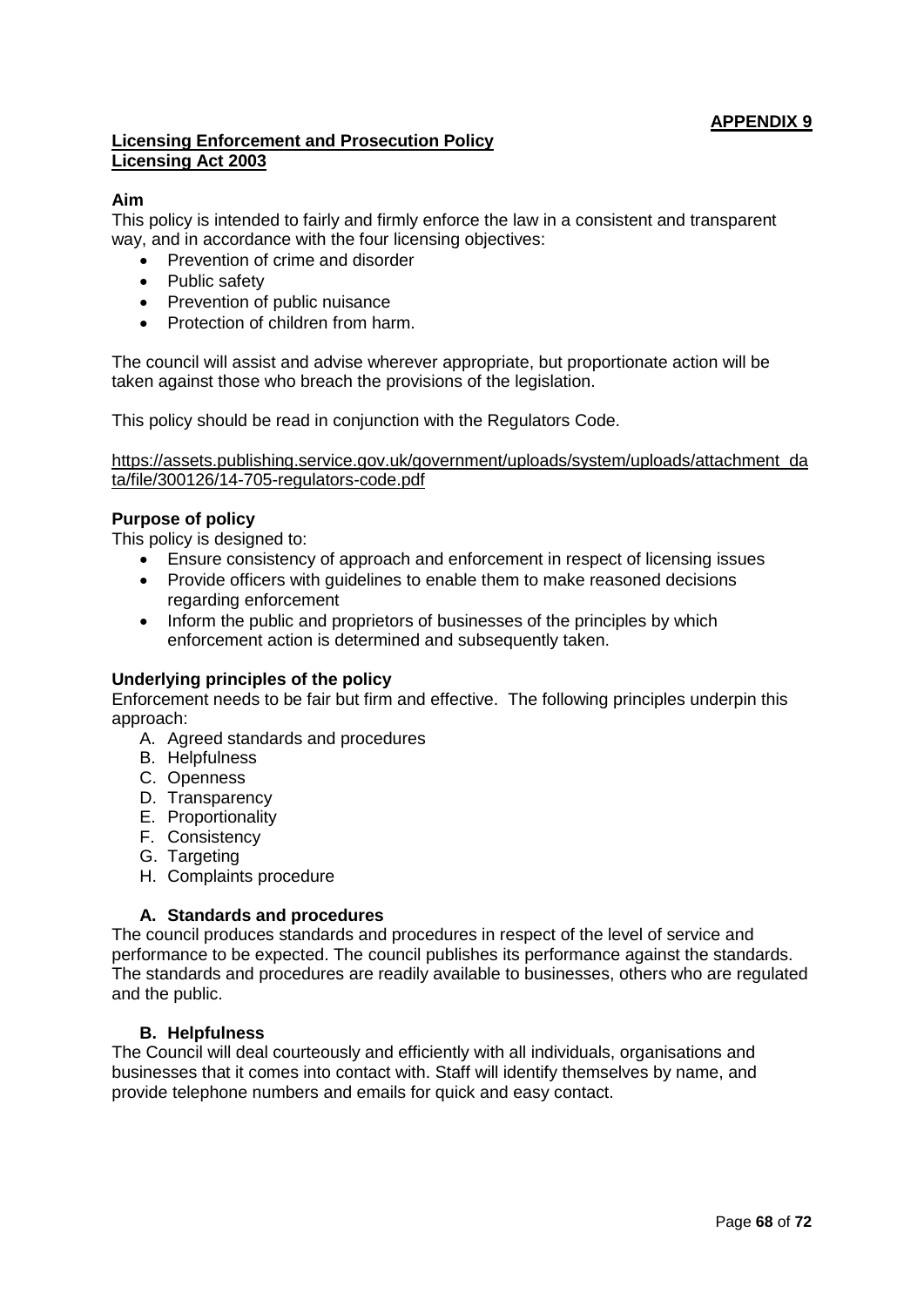# **C. Openness**

Information and advice will be provided in plain language and details of charges etc. will be made readily available. Translation services will be made available where practicable to assist customers who do not have English as their first language.

## **D. Transparency**

Transparency is important in maintaining public confidence in the council's regulatory capacity. The council will help those being regulated, and others to understand what they need to do and how it may be achieved. The council will also make its own role in the matter clear.

The council will explain carefully (and if necessary in writing) why the action is necessary, who must carry it out and by what date it must be carried out. A clear distinction will be made between a legal requirement, a request and best practice.

The council will give every reasonable opportunity for discussion before formal enforcement action is taken unless urgent action is necessary in the public interest or to prevent the destruction of evidence that would compromise the council's case. In such circumstances the council will give a written explanation of its reasons for taking immediate action and this will be done as soon as possible after the event.

The council will give written notice of any rights of appeal against enforcement action at the time that action is taken.

## **E. Proportionality**

Proportionality means relating enforcement actions to the risks. Enforcement action will be proportional to the degree of harm/risk, the seriousness of any breach and to the particular circumstances of the case.

#### **F. Consistency**

The council and its officers will act in a fair and consistent manner. Council Officers whilst exercising their professional judgement in individual cases will do so within a framework based on consistency and fairness in action. However the council recognises that consistency does not mean uniformity and officers of the council are required to take professional decisions that take account of a wide variety of situations and circumstances. Officers will take account of national and local standards and guidance and also be aware of this policy.

There will be specific circumstances when the council will share an enforcement role with the police or other agencies. When this happens, the same degree of consistency and fairness will be applied.

# **G. Targeting**

Reactive work will be led by changes to licences, complaints and intelligence. Businesses and individuals who persistently break regulations will be dealt with using the full range of powers and sanctions available

#### **H. Complaints procedure**

The council has a formal complaints procedure, although many complaints may appropriately be dealt with by a senior manager within Regulatory Services. Information regarding the formal complaints procedure may be obtained by calling Customer Services on 01474 33 70 00 or through the council's website [www.gravesham.gov.uk](http://www.gravesham.gov.uk/)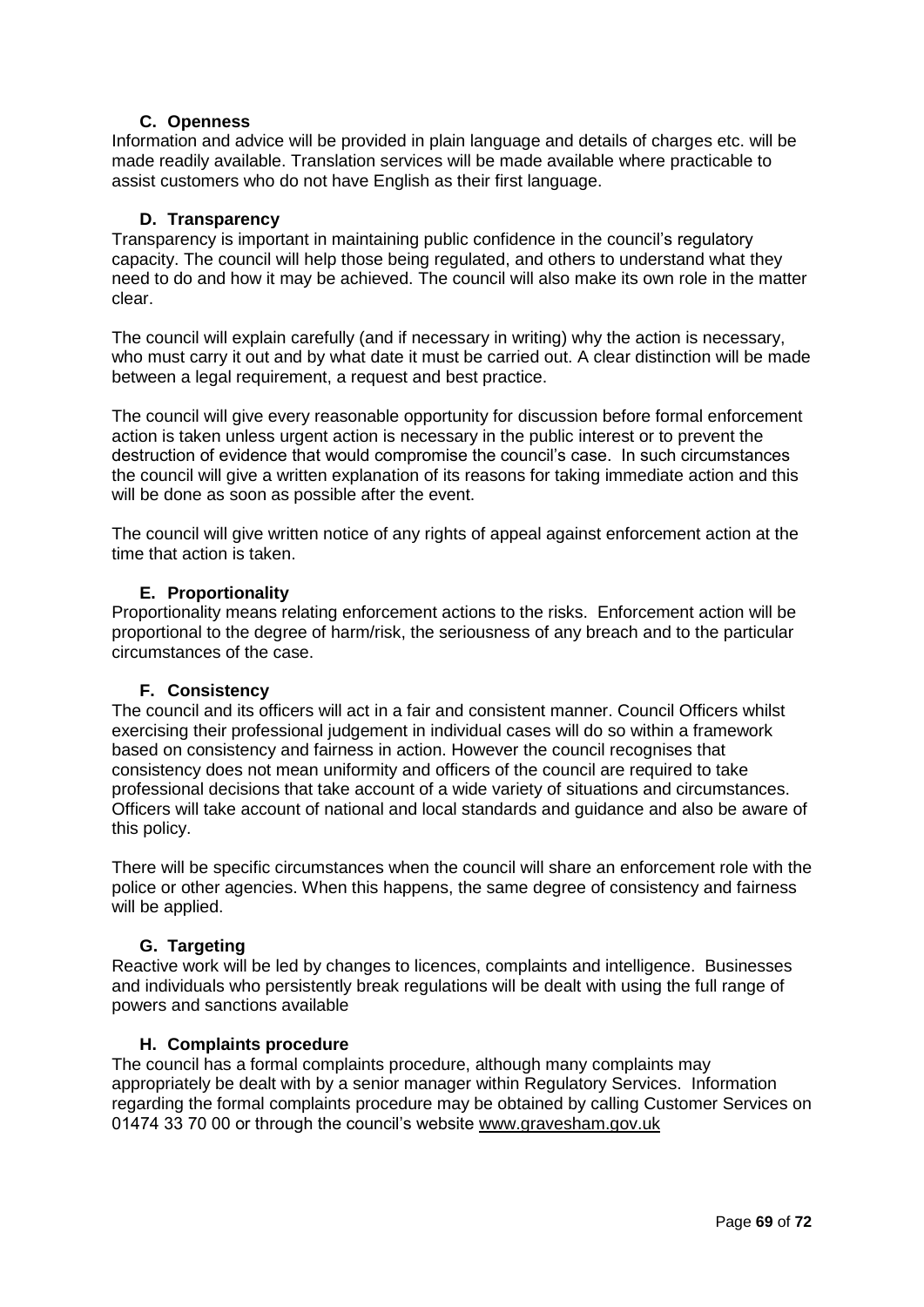In addition to the council's own complaints procedures, the Local Government Ombudsman hears complaints regarding local government maladministration, and details of this are also available from Customer Services.

# **Complaints and requests for service**

All complaints and requests for service made in relation to premises, persons and the Licensing Act 2003 (excluding licence applications) will be dealt with in accordance with departmental service standard procedures. For complaints we deem to be of an urgent nature, our first response will be within 24 hours (during normal working hours). For nonurgent matters our first response will be within 5 working days.

## **Liaison with other regulatory agencies**

To enforce the licensing legislation the council will work actively with:

- Kent Police
- Kent Fire and Rescue Service
- Home Office Immigration
- Trading Standards
- Child Protection
- Health and Safety Executive
- Maritime and Coastguard Agency
- Security Industry Authority

This will necessitate the sharing of information in relation to those persons involved in licensing and relevant premises based on the requirements of the Licensing Act 2003 and other relevant legislation.

There are various statutory provisions that enable the council to exchange relevant information with other bodies. These provisions will be used as appropriate.

This enforcement policy in no way restricts other regulatory bodies from carrying out enforcement under their own regulatory powers. When the council and another enforcement agency both have powers to take enforcement action, – the council will liaise with the other body to ensure that:

- Action is effectively coordinated
- Proceedings are for the appropriate offence
- Inconsistencies are avoided.

#### **Licensing Visits**

Council officers will make licensing visits to premises/clubs, and may on occasion be accompanied by other regulatory agencies. Both the council and the other relevant agencies firmly believe that working together and with the business is the primary method to achieve the licensing objectives, but will take appropriate enforcement action if necessary.

The Licensing Authority arranges their visits following the grant of a new, varied, transferred or amended licence, or when a complaint or enquiry is received with regards to a premises/club.

#### **Enforcement Action/Options**

The initial contact between council and Business/ Licensees will normally be informal, with the provision of advice, guidance and support.

Enforcement action can include the following to achieve compliance: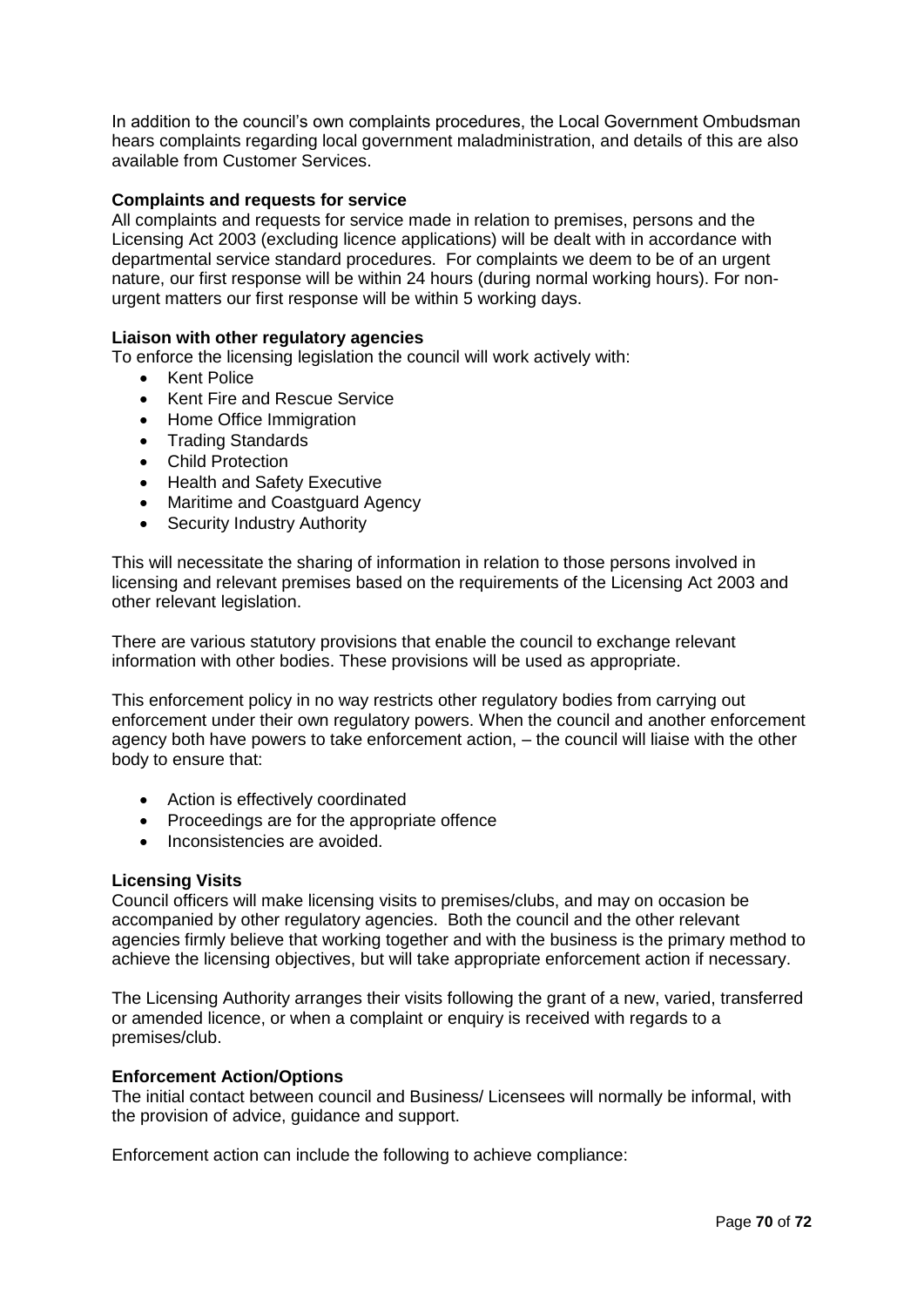- i) Verbal or written advice
- ii) Verbal or written warning
- iii) Statutory Notice
- iv) Review of premises licence or club premises certificate
- v) Simple Caution
- vi) Closure notices under Section 19 of the Criminal Justice and Police Act 2001 (as amended by the Licensing Act 2013)
- vii) Prosecution

The individual circumstances of the breach of the legislation will determine the level of enforcement.

All actions will be considered in accordance with the requirements of the Human Rights Act 1998 and considered on its individual merits.

When prosecution is being considered, the relevant enforcement bodies will on a case-bycase basis decide which the lead authority to prosecute the offence will be.

Regard will be taken of the Code of Practice made under Section 10 Prosecution of Offences Act 1985 and issued by the Crown Prosecution Service. Due consideration will be given to any guidance and/or advice issued by Government, Local Authority Association and other professional and technical bodies. Statements will be provided as regard to evidence from one agency to another as necessary. Before deciding whether to prosecute the following factors will be considered:

- i) The nature, seriousness and effect of the alleged offence
- ii) If there is sufficient, reliable and admissible evidence that the offence has been committed
- iii) The history of the business/person concerned
- iv) Any explanation offered by the alleged offender
- v) The willingness of the business/individual to prevent a reoccurrence of the problem and the level of co-operation with Council officers, Police and/or other agencies
- vi) Whether it is in the public interest to prosecute
- vii) The realistic prospect of conviction
- viii) Whether any other action (including a formal caution) would be more appropriate or effective.
- ix) The views of any complainant, witness and other parties with an interest in a prosecution and their willingness to cooperate.
- x) The deterrent effect on the offender and others.

Prosecution will only be instigated following review of the matter by the Regulatory Services Manager (or above) in consultation with legal services.

The council takes a proactive stance towards the proper regulation of, and enforcement of the provisions of this legislation. The council will normally take the lead on issues including:

- i) Noise
- ii) Production and display of relevant licences and documents
- iii) Unauthorised licensable activities in relation to the provision of regulated entertainment
- iv) Breaches of conditions of premises licences
- v) Breaches of requirements under temporary events notices
- vi) Exposing and keeping of alcohol on premises for unauthorised sale